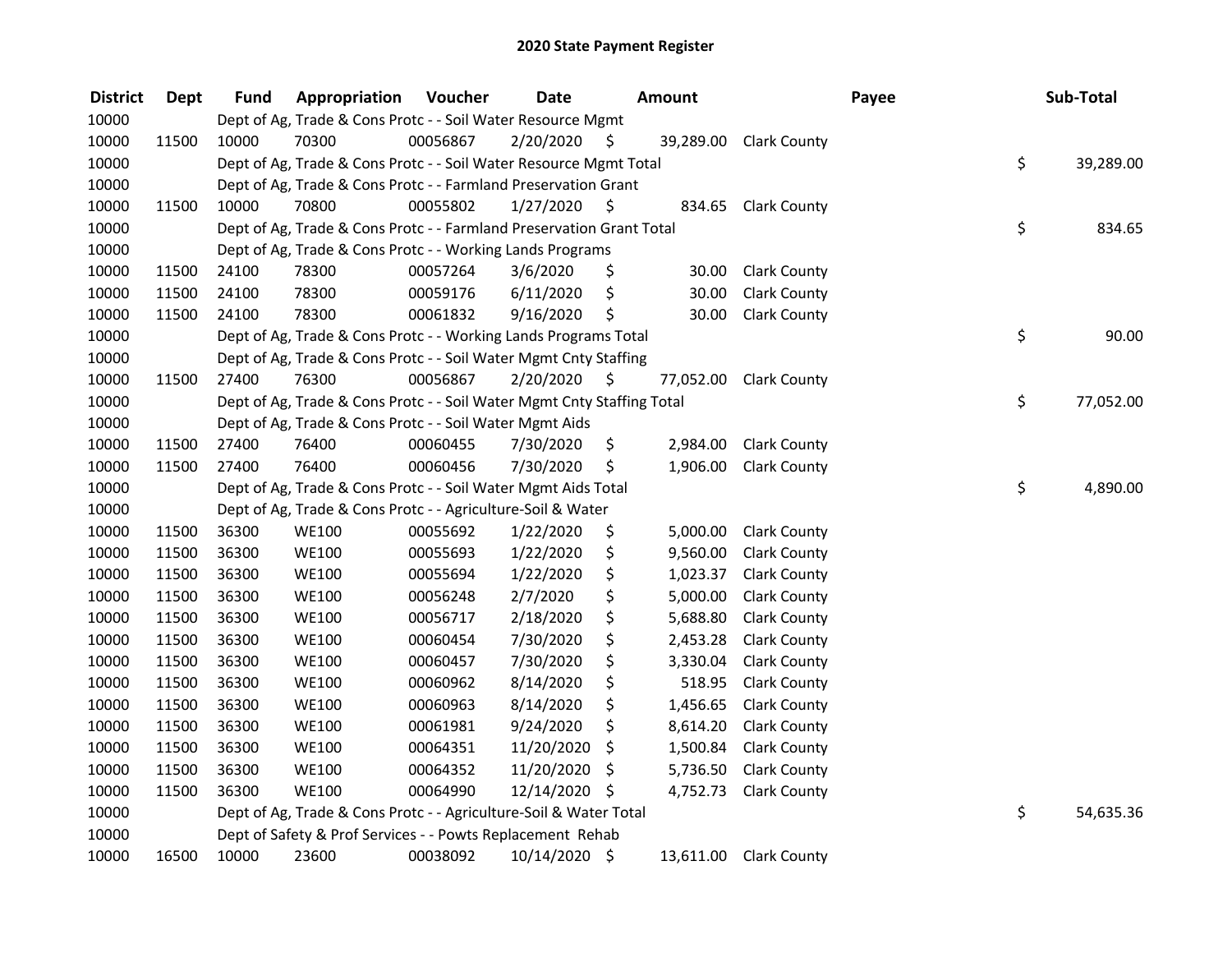| <b>District</b> | <b>Dept</b> | Fund  | Appropriation                                                         | Voucher  | <b>Date</b>   |     | Amount    |                       | Payee |    | Sub-Total |  |
|-----------------|-------------|-------|-----------------------------------------------------------------------|----------|---------------|-----|-----------|-----------------------|-------|----|-----------|--|
| 10000           |             |       | Dept of Safety & Prof Services - - Powts Replacement Rehab Total      |          |               |     |           |                       |       | \$ | 13,611.00 |  |
| 10000           |             |       | Wisconsin Historical Society - - General Program Operations-Prf       |          |               |     |           |                       |       |    |           |  |
| 10000           | 24500       | 10000 | 14100                                                                 | 00029587 | 9/14/2020     | \$  |           | 30.00 Clark County    |       |    |           |  |
| 10000           |             |       | Wisconsin Historical Society - - General Program Operations-Prf Total |          |               |     |           |                       |       | \$ | 30.00     |  |
| 10000           |             |       | Dept of Public Instruction - - Federal Aids, Local Aid                |          |               |     |           |                       |       |    |           |  |
| 10000           | 25500       | 10000 | 24100                                                                 | 00206385 | 1/13/2020     | \$  | 380.76    | <b>Clark County</b>   |       |    |           |  |
| 10000           | 25500       | 10000 | 24100                                                                 | 00212131 | 2/18/2020     | \$  | 559.67    | <b>Clark County</b>   |       |    |           |  |
| 10000           | 25500       | 10000 | 24100                                                                 | 00215981 | 3/16/2020     | \$  | 513.80    | <b>Clark County</b>   |       |    |           |  |
| 10000           | 25500       | 10000 | 24100                                                                 | 00219764 | 4/13/2020     | \$  | 435.81    | <b>Clark County</b>   |       |    |           |  |
| 10000           | 25500       | 10000 | 24100                                                                 | 00230034 | 6/15/2020     | \$  | 389.93    | <b>Clark County</b>   |       |    |           |  |
| 10000           | 25500       | 10000 | 24100                                                                 | 00233506 | 7/20/2020     | \$  | 339.47    | <b>Clark County</b>   |       |    |           |  |
| 10000           | 25500       | 10000 | 24100                                                                 | 00236121 | 8/17/2020     | \$  | 339.48    | <b>Clark County</b>   |       |    |           |  |
| 10000           | 25500       | 10000 | 24100                                                                 | 00242638 | 10/13/2020    | \$  | 306.47    | <b>Clark County</b>   |       |    |           |  |
| 10000           | 25500       | 10000 | 24100                                                                 | 00243397 | 10/19/2020    | \$  | 287.61    | <b>Clark County</b>   |       |    |           |  |
| 10000           | 25500       | 10000 | 24100                                                                 | 00249605 | 12/14/2020    | \$  | 377.20    | <b>Clark County</b>   |       |    |           |  |
| 10000           | 25500       | 10000 | 24100                                                                 | 00251053 | 12/21/2020    | \$. | 231.03    | <b>Clark County</b>   |       |    |           |  |
| 10000           |             |       | Dept of Public Instruction - - Federal Aids, Local Aid Total          |          |               |     |           |                       |       | \$ | 4,161.23  |  |
| 10000           |             |       | Dept of Natural Resources - - Ea - Federal Funds                      |          |               |     |           |                       |       |    |           |  |
| 10000           | 37000       | 10000 | 68300                                                                 | 00391337 | 2/20/2020     | \$  | 7,651.73  | <b>Clark County</b>   |       |    |           |  |
| 10000           |             |       | Dept of Natural Resources - - Ea - Federal Funds Total                |          |               |     |           |                       |       | \$ | 7,651.73  |  |
| 10000           |             |       | Dept of Natural Resources - - GPO - Federal Funds                     |          |               |     |           |                       |       |    |           |  |
| 10000           | 37000       | 10000 | 94100                                                                 | 00426227 | 7/23/2020     | \$  | 4,343.69  | <b>Clark County</b>   |       |    |           |  |
| 10000           |             |       | Dept of Natural Resources - - GPO - Federal Funds Total               |          |               |     |           |                       |       | \$ | 4,343.69  |  |
| 10000           |             |       | Dept of Natural Resources - - Gen Program Ops-State Funds             |          |               |     |           |                       |       |    |           |  |
| 10000           | 37000       | 21200 | 16100                                                                 | 00389676 | 2/13/2020     | \$  | 4,995.00  | <b>Clark County</b>   |       |    |           |  |
| 10000           | 37000       | 21200 | 16100                                                                 | 00426597 | 7/29/2020     | \$  | 18,750.00 | <b>Clark County</b>   |       |    |           |  |
| 10000           |             |       | Dept of Natural Resources - - Gen Program Ops-State Funds Total       |          |               |     |           |                       |       | \$ | 23,745.00 |  |
| 10000           |             |       | Dept of Natural Resources - - General Program Operations --           |          |               |     |           |                       |       |    |           |  |
| 10000           | 37000       | 21200 | 25400                                                                 | 00441370 | 10/14/2020 \$ |     | 30.00     | <b>Clark County</b>   |       |    |           |  |
| 10000           |             |       | Dept of Natural Resources - - General Program Operations -- Total     |          |               |     |           |                       |       | \$ | 30.00     |  |
| 10000           |             |       | Dept of Natural Resources - - GPO -Federal Funds                      |          |               |     |           |                       |       |    |           |  |
| 10000           | 37000       | 21200 | 38100                                                                 | 00393900 | 3/6/2020      | \$  |           | 2,067.66 Clark County |       |    |           |  |
| 10000           |             |       | Dept of Natural Resources - - GPO -Federal Funds Total                |          |               |     |           |                       |       | \$ | 2,067.66  |  |
| 10000           |             |       | Dept of Natural Resources - - Venison Processing                      |          |               |     |           |                       |       |    |           |  |
| 10000           | 37000       | 21200 | 54900                                                                 | 00394800 | 3/10/2020     | \$  |           | 260.00 Clark County   |       |    |           |  |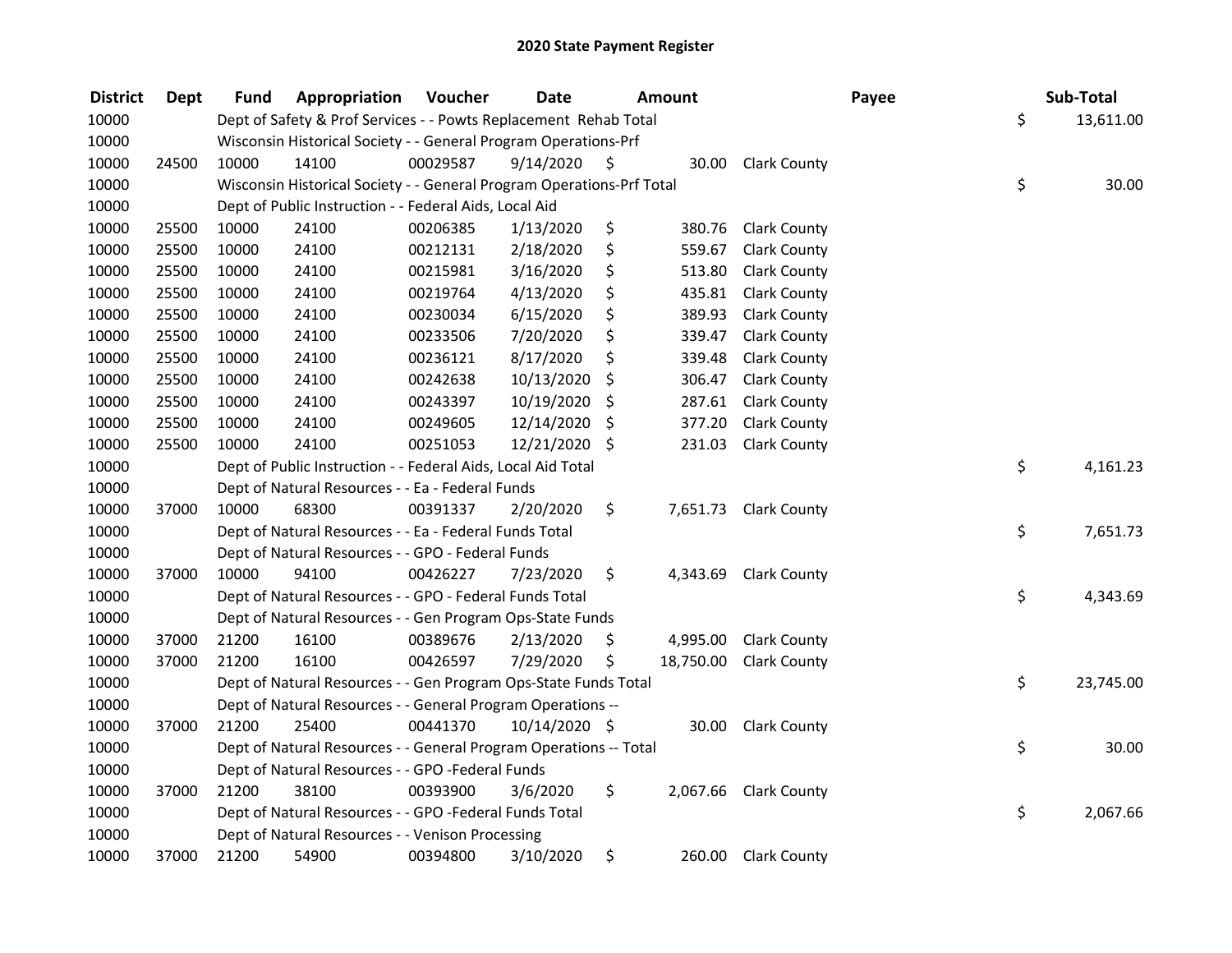| <b>District</b> | <b>Dept</b> | Fund  | Appropriation                                                      | Voucher  | <b>Date</b>   |     | <b>Amount</b> |                         | Payee | Sub-Total  |        |
|-----------------|-------------|-------|--------------------------------------------------------------------|----------|---------------|-----|---------------|-------------------------|-------|------------|--------|
| 10000           |             |       | Dept of Natural Resources - - Venison Processing Total             |          |               |     |               |                         | \$    |            | 260.00 |
| 10000           |             |       | Dept of Natural Resources - - Enf A - Boating Enforcement          |          |               |     |               |                         |       |            |        |
| 10000           | 37000       | 21200 | 55000                                                              | 00393900 | 3/6/2020      | \$  |               | 4,236.17 Clark County   |       |            |        |
| 10000           |             |       | Dept of Natural Resources - - Enf A - Boating Enforcement Total    |          |               |     |               |                         | \$    | 4,236.17   |        |
| 10000           |             |       | Dept of Natural Resources - - Enf A - Atv & Utv Enforcement        |          |               |     |               |                         |       |            |        |
| 10000           | 37000       | 21200 | 55100                                                              | 00436247 | 9/18/2020     | \$  |               | 43,928.66 Clark County  |       |            |        |
| 10000           |             |       | Dept of Natural Resources - - Enf A - Atv & Utv Enforcement Total  |          |               |     |               |                         | \$    | 43,928.66  |        |
| 10000           |             |       | Dept of Natural Resources - - Enf A - Snow Enforcement             |          |               |     |               |                         |       |            |        |
| 10000           | 37000       | 21200 | 55200                                                              | 00436427 | 9/24/2020     | \$  |               | 8,938.62 Clark County   |       |            |        |
| 10000           |             |       | Dept of Natural Resources - - Enf A - Snow Enforcement Total       |          |               |     |               |                         | \$    | 8,938.62   |        |
| 10000           |             |       | Dept of Natural Resources - - Wildlife Damage Claims & Abat        |          |               |     |               |                         |       |            |        |
| 10000           | 37000       | 21200 | 55300                                                              | 00408428 | 5/21/2020     | \$  |               | 8,823.72 Clark County   |       |            |        |
| 10000           | 37000       | 21200 | 55300                                                              | 00428789 | 8/13/2020     | \$  | 10,402.40     | <b>Clark County</b>     |       |            |        |
| 10000           | 37000       | 21200 | 55300                                                              | 00446419 | 11/18/2020 \$ |     |               | 8,750.02 Clark County   |       |            |        |
| 10000           |             |       | Dept of Natural Resources - - Wildlife Damage Claims & Abat Total  |          |               |     |               |                         | \$    | 27,976.14  |        |
| 10000           |             |       | Dept of Natural Resources - - Resaids - County Cons Aids           |          |               |     |               |                         |       |            |        |
| 10000           | 37000       | 21200 | 56300                                                              | 00439909 | 10/7/2020     | \$  | 3,271.00      | <b>Clark County</b>     |       |            |        |
| 10000           |             |       | Dept of Natural Resources - - Resaids - County Cons Aids Total     |          |               |     |               |                         | \$    | 3,271.00   |        |
| 10000           |             |       | Dept of Natural Resources - - Ra- Fish, WI & Forestry              |          |               |     |               |                         |       |            |        |
| 10000           | 37000       | 21200 | 56400                                                              | 00400717 | 4/9/2020      | \$  |               | 6,294.92 Clark County   |       |            |        |
| 10000           |             |       | Dept of Natural Resources - - Ra- Fish, WI & Forestry Total        |          |               |     |               |                         | \$    | 6,294.92   |        |
| 10000           |             |       | Dept of Natural Resources - - Resaids - Forest Croplnd & Mfl       |          |               |     |               |                         |       |            |        |
| 10000           | 37000       | 21200 | 56600                                                              | 00436086 | 9/21/2020     | - S |               | 26,146.57 Clark County  |       |            |        |
| 10000           |             |       | Dept of Natural Resources - - Resaids - Forest Croplnd & Mfl Total |          |               |     |               |                         | \$    | 26,146.57  |        |
| 10000           |             |       | Dept of Natural Resources - - Ra- Suppl Snow Trail Aids            |          |               |     |               |                         |       |            |        |
| 10000           | 37000       | 21200 | 56900                                                              | 00399250 | 4/2/2020      | \$  |               | 22,572.08 Clark County  |       |            |        |
| 10000           |             |       | Dept of Natural Resources - - Ra- Suppl Snow Trail Aids Total      |          |               |     |               |                         | \$    | 22,572.08  |        |
| 10000           |             |       | Dept of Natural Resources - - Resaids - Cnty Forst & Admin         |          |               |     |               |                         |       |            |        |
| 10000           | 37000       | 21200 | 57200                                                              | 00381630 | 1/9/2020      | \$  |               | 20,615.00 Clark County  |       |            |        |
| 10000           | 37000       | 21200 | 57200                                                              | 00395730 | 3/16/2020     | \$  | 65,903.39     | <b>Clark County</b>     |       |            |        |
| 10000           |             |       | Dept of Natural Resources - - Resaids - Cnty Forst & Admin Total   |          |               |     |               |                         | \$    | 86,518.39  |        |
| 10000           |             |       | Dept of Natural Resources - - Ra- Cnty Snow Trail & Area Aid       |          |               |     |               |                         |       |            |        |
| 10000           | 37000       | 21200 | 57400                                                              | 00426232 | 7/23/2020     | \$  |               | 114,243.38 Clark County |       |            |        |
| 10000           |             |       | Dept of Natural Resources - - Ra- Cnty Snow Trail & Area Aid Total |          |               |     |               |                         | \$    | 114,243.38 |        |
| 10000           |             |       | Dept of Natural Resources - - Ra- Snowmobile Trail Areas           |          |               |     |               |                         |       |            |        |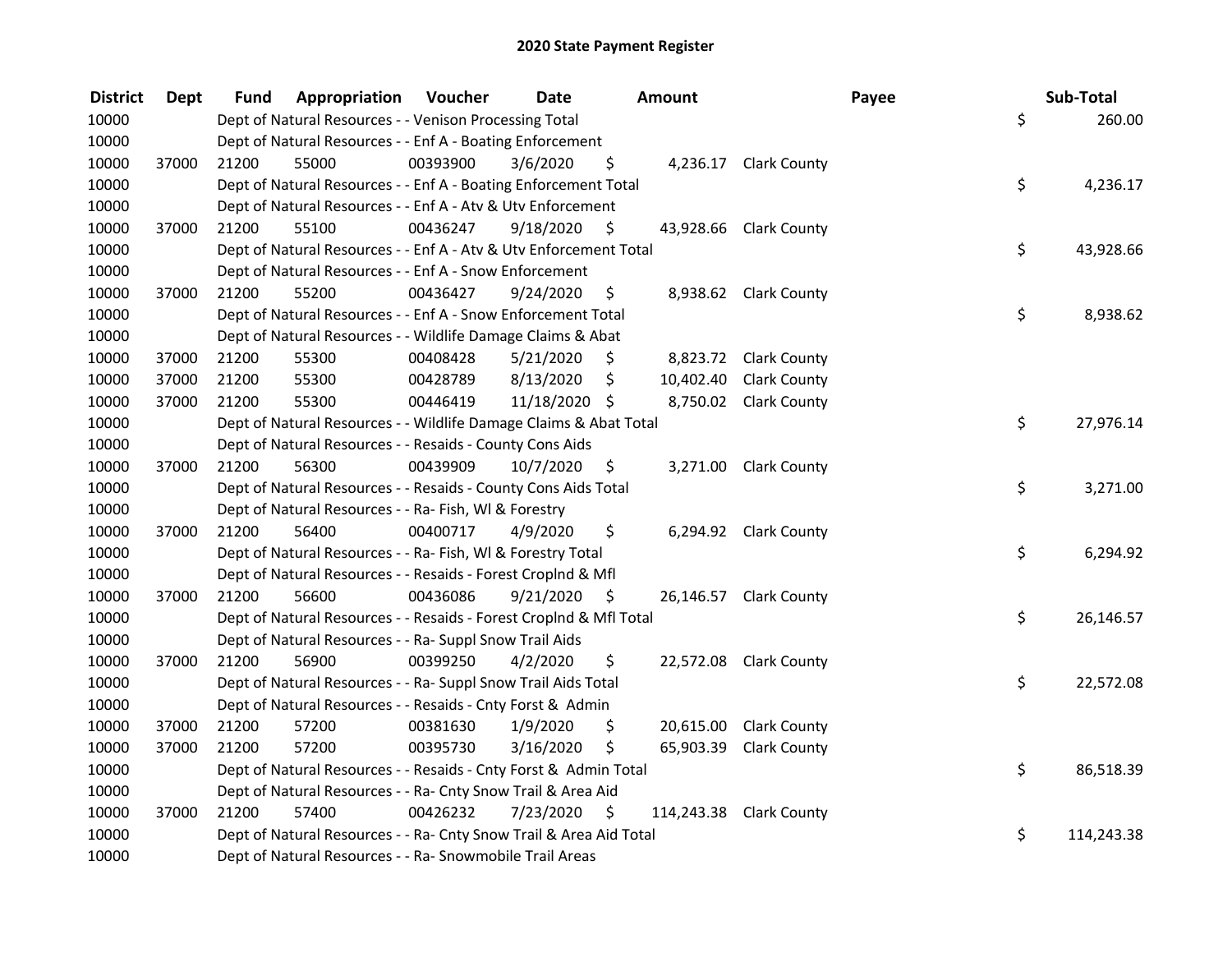| <b>District</b> | <b>Dept</b> | <b>Fund</b> | Appropriation                                                      | Voucher  | <b>Date</b>   |     | Amount    |                        | Payee | Sub-Total        |
|-----------------|-------------|-------------|--------------------------------------------------------------------|----------|---------------|-----|-----------|------------------------|-------|------------------|
| 10000           | 37000       | 21200       | 57500                                                              | 00426369 | 7/27/2020     | \$  | 55,485.00 | <b>Clark County</b>    |       |                  |
| 10000           | 37000       | 21200       | 57500                                                              | 00438026 | 9/30/2020     | \$  | 23,572.65 | <b>Clark County</b>    |       |                  |
| 10000           | 37000       | 21200       | 57500                                                              | 00439725 | 10/7/2020     | \$  | 55,485.00 | <b>Clark County</b>    |       |                  |
| 10000           |             |             | Dept of Natural Resources - - Ra- Snowmobile Trail Areas Total     |          |               |     |           |                        |       | \$<br>134,542.65 |
| 10000           |             |             | Dept of Natural Resources - - Ra- Atv Prj Aids, Gas Tax Pymt       |          |               |     |           |                        |       |                  |
| 10000           | 37000       | 21200       | 57600                                                              | 00386875 | 2/3/2020      | \$  | 3,560.14  | <b>Clark County</b>    |       |                  |
| 10000           | 37000       | 21200       | 57600                                                              | 00426364 | 7/27/2020     | \$  | 8,576.00  | <b>Clark County</b>    |       |                  |
| 10000           |             |             | Dept of Natural Resources - - Ra- Atv Prj Aids, Gas Tax Pymt Total |          |               |     |           |                        |       | \$<br>12,136.14  |
| 10000           |             |             | Dept of Natural Resources - - Ra- Atv Project Aids                 |          |               |     |           |                        |       |                  |
| 10000           | 37000       | 21200       | 57700                                                              | 00398273 | 3/31/2020     | \$  |           | 7,240.00 Clark County  |       |                  |
| 10000           |             |             | Dept of Natural Resources - - Ra- Atv Project Aids Total           |          |               |     |           |                        |       | \$<br>7,240.00   |
| 10000           |             |             | Dept of Natural Resources - - Resaids - Pymt In Lieu Tax Fed       |          |               |     |           |                        |       |                  |
| 10000           | 37000       | 21200       | 58400                                                              | 00439055 | 10/2/2020     | \$, | 130.00    | <b>Clark County</b>    |       |                  |
| 10000           | 37000       | 21200       | 58400                                                              | 00443351 | 10/23/2020 \$ |     | 125.00    | <b>Clark County</b>    |       |                  |
| 10000           |             |             | Dept of Natural Resources - - Resaids - Pymt In Lieu Tax Fed Total |          |               |     |           |                        |       | \$<br>255.00     |
| 10000           |             |             | Dept of Natural Resources - - GPO-Environmental Fund               |          |               |     |           |                        |       |                  |
| 10000           | 37000       | 27400       | 46100                                                              | 00426339 | 7/24/2020     | \$  | 30.00     | <b>Clark County</b>    |       |                  |
| 10000           |             |             | Dept of Natural Resources - - GPO-Environmental Fund Total         |          |               |     |           |                        |       | \$<br>30.00      |
| 10000           |             |             | Dept of Natural Resources - - GPO - Sd Water Loan Prog, Fed        |          |               |     |           |                        |       |                  |
| 10000           | 37000       | 57300       | 48200                                                              | 00380971 | 1/24/2020     | \$  | 5,383.00  | <b>Clark County</b>    |       |                  |
| 10000           | 37000       | 57300       | 48200                                                              | 00400321 | 4/8/2020      | \$  | 3,417.00  | <b>Clark County</b>    |       |                  |
| 10000           | 37000       | 57300       | 48200                                                              | 00418735 | 7/16/2020     | \$  | 3,417.00  | <b>Clark County</b>    |       |                  |
| 10000           | 37000       | 57300       | 48200                                                              | 00436777 | 10/21/2020 \$ |     | 3,417.00  | <b>Clark County</b>    |       |                  |
| 10000           |             |             | Dept of Natural Resources - - GPO - Sd Water Loan Prog, Fed Total  |          |               |     |           |                        |       | \$<br>15,634.00  |
| 10000           |             |             | WI Dept of Transportation - - Eldly&Disa Co/Aid Sf                 |          |               |     |           |                        |       |                  |
| 10000           | 39500       | 21100       | 16800                                                              | 00481646 | 1/16/2020     | \$  | 92,458.00 | <b>Clark County</b>    |       |                  |
| 10000           | 39500       | 21100       | 16800                                                              | 00513077 | 4/10/2020     | \$  | 428.87    | <b>Clark County</b>    |       |                  |
| 10000           |             |             | WI Dept of Transportation - - Eldly&Disa Co/Aid Sf Total           |          |               |     |           |                        |       | \$<br>92,886.87  |
| 10000           |             |             | WI Dept of Transportation - - County Forest Aids                   |          |               |     |           |                        |       |                  |
| 10000           | 39500       | 21100       | 17000                                                              | 00500014 | 3/10/2020     | \$  |           | 16,138.98 Clark County |       |                  |
| 10000           |             |             | WI Dept of Transportation - - County Forest Aids Total             |          |               |     |           |                        |       | \$<br>16,138.98  |
| 10000           |             |             | WI Dept of Transportation - - Tc, Trns Oper Aid Sf                 |          |               |     |           |                        |       |                  |
| 10000           | 39500       | 21100       | 17700                                                              | 00525279 | 5/13/2020     | \$  | 10,008.00 | <b>Clark County</b>    |       |                  |
| 10000           | 39500       | 21100       | 17700                                                              | 00574313 | 8/28/2020     | \$  | 30,023.00 | <b>Clark County</b>    |       |                  |
| 10000           |             |             | WI Dept of Transportation - - Tc, Trns Oper Aid Sf Total           |          |               |     |           |                        |       | \$<br>40,031.00  |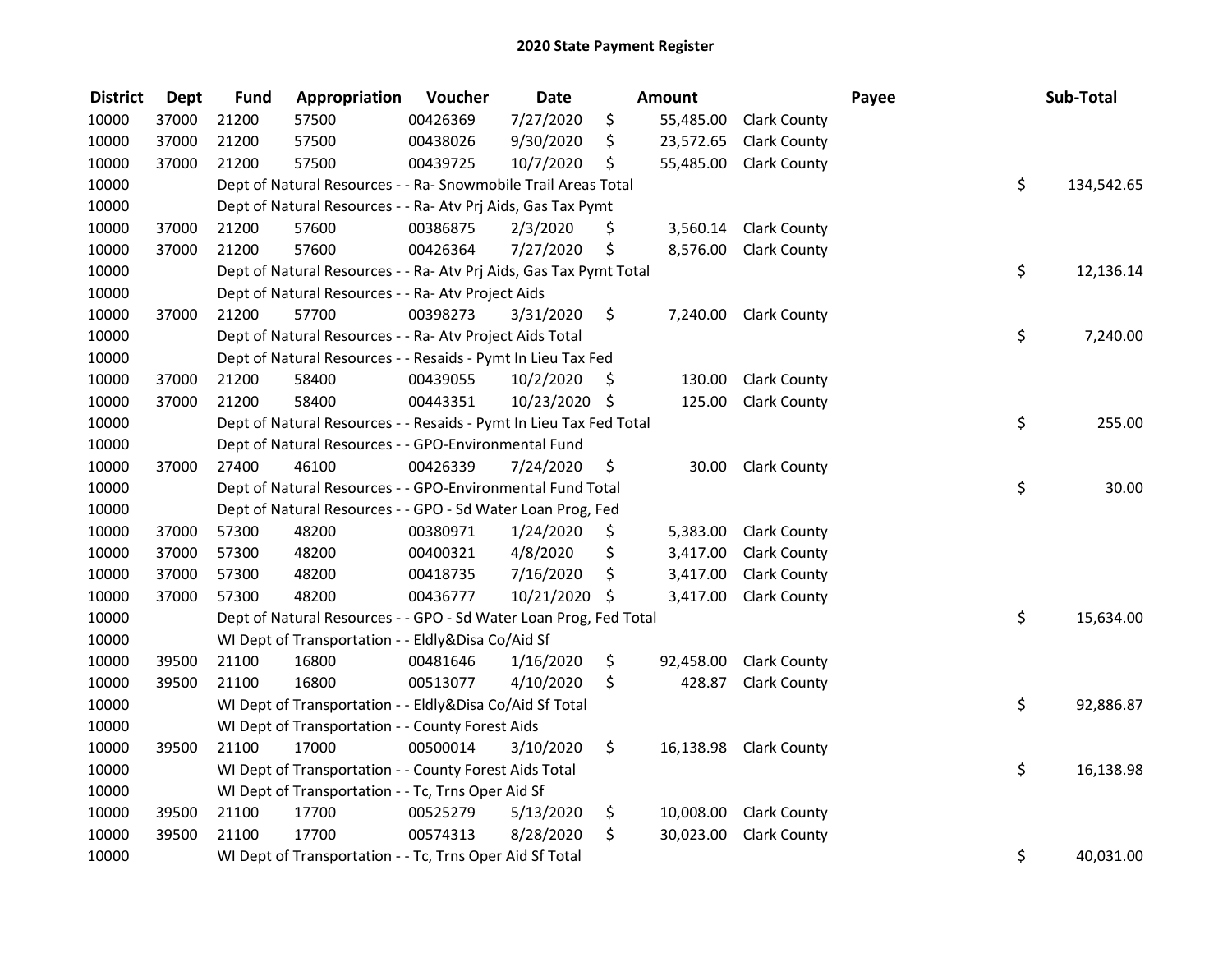| <b>District</b> | <b>Dept</b> | <b>Fund</b> | Appropriation                                            | Voucher  | <b>Date</b> | <b>Amount</b>    |                        | Payee | Sub-Total        |
|-----------------|-------------|-------------|----------------------------------------------------------|----------|-------------|------------------|------------------------|-------|------------------|
| 10000           |             |             | WI Dept of Transportation - - Trnst/Trns-Rel Aid F       |          |             |                  |                        |       |                  |
| 10000           | 39500       | 21100       | 18200                                                    | 00501490 | 3/11/2020   | \$<br>31,712.37  | <b>Clark County</b>    |       |                  |
| 10000           | 39500       | 21100       | 18200                                                    | 00537907 | 6/16/2020   | \$<br>51,606.41  | <b>Clark County</b>    |       |                  |
| 10000           | 39500       | 21100       | 18200                                                    | 00594145 | 10/5/2020   | \$               | 58,928.51 Clark County |       |                  |
| 10000           |             |             | WI Dept of Transportation - - Trnst/Trns-Rel Aid F Total |          |             |                  |                        |       | \$<br>142,247.29 |
| 10000           |             |             | WI Dept of Transportation - - Hwy Sfty Loc Aid Ffd       |          |             |                  |                        |       |                  |
| 10000           | 39500       | 21100       | 18500                                                    | 00489000 | 2/5/2020    | \$<br>567.22     | <b>Clark County</b>    |       |                  |
| 10000           | 39500       | 21100       | 18500                                                    | 00509615 | 3/31/2020   | \$<br>4,000.00   | <b>Clark County</b>    |       |                  |
| 10000           | 39500       | 21100       | 18500                                                    | 00514183 | 4/10/2020   | \$<br>299.95     | <b>Clark County</b>    |       |                  |
| 10000           | 39500       | 21100       | 18500                                                    | 00514184 | 4/10/2020   | \$<br>689.69     | Clark County           |       |                  |
| 10000           | 39500       | 21100       | 18500                                                    | 00545337 | 7/1/2020    | \$<br>299.95     | <b>Clark County</b>    |       |                  |
| 10000           | 39500       | 21100       | 18500                                                    | 00571122 | 8/20/2020   | \$<br>538.92     | <b>Clark County</b>    |       |                  |
| 10000           | 39500       | 21100       | 18500                                                    | 00597116 | 10/9/2020   | \$<br>139.27     | <b>Clark County</b>    |       |                  |
| 10000           |             |             | WI Dept of Transportation - - Hwy Sfty Loc Aid Ffd Total |          |             |                  |                        |       | \$<br>6,535.00   |
| 10000           |             |             | WI Dept of Transportation - - Trans Aids To Co.-Sf       |          |             |                  |                        |       |                  |
| 10000           | 39500       | 21100       | 19000                                                    | 00475433 | 1/6/2020    | \$<br>223,485.96 | <b>Clark County</b>    |       |                  |
| 10000           | 39500       | 21100       | 19000                                                    | 00542280 | 7/6/2020    | \$<br>446,971.92 | <b>Clark County</b>    |       |                  |
| 10000           | 39500       | 21100       | 19000                                                    | 00585106 | 10/5/2020   | \$<br>223,485.96 | <b>Clark County</b>    |       |                  |
| 10000           |             |             | WI Dept of Transportation - - Trans Aids To Co.-Sf Total |          |             |                  |                        |       | \$<br>893,943.84 |
| 10000           |             |             | WI Dept of Transportation - - Local Rds, Grants Sf       |          |             |                  |                        |       |                  |
| 10000           | 39500       | 21100       | 27000                                                    | 00508189 | 3/26/2020   | \$<br>103,343.26 | <b>Clark County</b>    |       |                  |
| 10000           |             |             | WI Dept of Transportation - - Local Rds, Grants Sf Total |          |             |                  |                        |       | \$<br>103,343.26 |
| 10000           |             |             | WI Dept of Transportation - - Loc Rd Imp Prg St Fd       |          |             |                  |                        |       |                  |
| 10000           | 39500       | 21100       | 27800                                                    | 00508199 | 3/26/2020   | \$<br>148,096.28 | <b>Clark County</b>    |       |                  |
| 10000           | 39500       | 21100       | 27800                                                    | 00555790 | 7/31/2020   | \$<br>7,505.96   | <b>Clark County</b>    |       |                  |
| 10000           |             |             | WI Dept of Transportation - - Loc Rd Imp Prg St Fd Total |          |             |                  |                        |       | \$<br>155,602.24 |
| 10000           |             |             | WI Dept of Transportation - - St Hwy Rehab, Sf           |          |             |                  |                        |       |                  |
| 10000           | 39500       | 21100       | 36300                                                    | 00534313 | 6/8/2020    | \$<br>142.36     | <b>Clark County</b>    |       |                  |
| 10000           | 39500       | 21100       | 36300                                                    | 00547851 | 7/6/2020    | \$<br>1,891.53   | <b>Clark County</b>    |       |                  |
| 10000           | 39500       | 21100       | 36300                                                    | 00591250 | 9/29/2020   | \$<br>3,505.88   | <b>Clark County</b>    |       |                  |
| 10000           | 39500       | 21100       | 36300                                                    | 00607718 | 10/29/2020  | \$<br>9,040.74   | <b>Clark County</b>    |       |                  |
| 10000           |             |             | WI Dept of Transportation - - St Hwy Rehab, Sf Total     |          |             |                  |                        |       | \$<br>14,580.51  |
| 10000           |             |             | WI Dept of Transportation - - Hwy Mgmt & Opers Sf        |          |             |                  |                        |       |                  |
| 10000           | 39500       | 21100       | 36500                                                    | 00545933 | 7/17/2020   | \$<br>967.79     | <b>Clark County</b>    |       |                  |
| 10000           | 39500       | 21100       | 36500                                                    | 00550254 | 8/6/2020    | \$<br>266.58     | <b>Clark County</b>    |       |                  |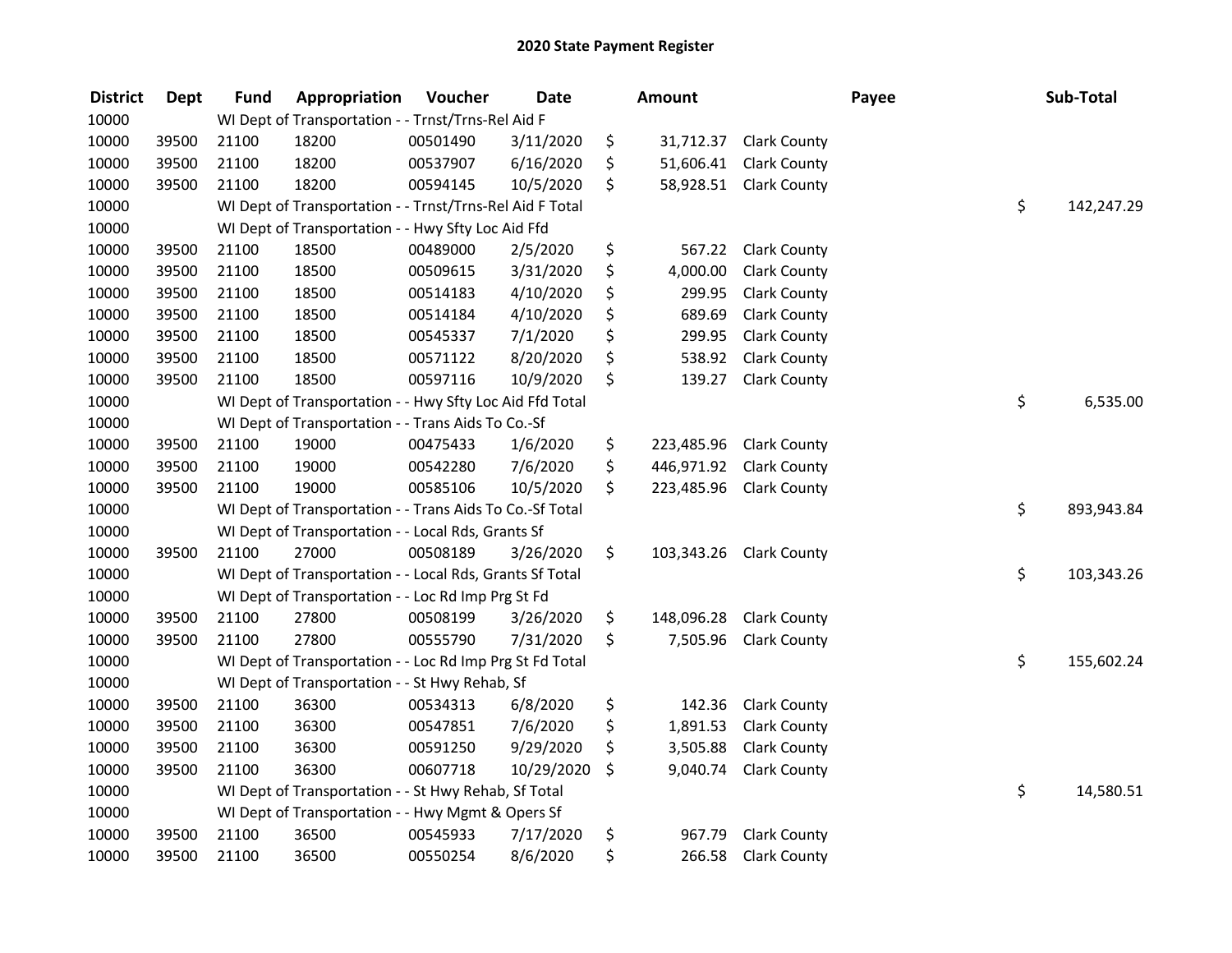| <b>District</b> | <b>Dept</b> | <b>Fund</b> | Appropriation                                           | Voucher  | <b>Date</b>   |     | Amount     |                     | Payee | Sub-Total          |
|-----------------|-------------|-------------|---------------------------------------------------------|----------|---------------|-----|------------|---------------------|-------|--------------------|
| 10000           | 39500       | 21100       | 36500                                                   | 00577071 | 9/16/2020     | \$  | 239.61     | <b>Clark County</b> |       |                    |
| 10000           | 39500       | 21100       | 36500                                                   | 00589515 | 10/16/2020    | \$  | 239.61     | <b>Clark County</b> |       |                    |
| 10000           | 39500       | 21100       | 36500                                                   | 00603950 | 11/13/2020    | -\$ | 249.81     | <b>Clark County</b> |       |                    |
| 10000           | 39500       | 21100       | 36500                                                   | 00618982 | 12/11/2020    | -\$ | 170.34     | <b>Clark County</b> |       |                    |
| 10000           | 39500       | 21100       | 36500                                                   | 00619728 | 11/24/2020 \$ |     | 102.30     | <b>Clark County</b> |       |                    |
| 10000           |             |             | WI Dept of Transportation - - Hwy Mgmt & Opers Sf Total |          |               |     |            |                     |       | \$<br>2,236.04     |
| 10000           |             |             | WI Dept of Transportation - - Routine Maint Sf          |          |               |     |            |                     |       |                    |
| 10000           | 39500       | 21100       | 36800                                                   | 00477614 | 1/2/2020      | \$  | 98,503.65  | <b>Clark County</b> |       |                    |
| 10000           | 39500       | 21100       | 36800                                                   | 00492535 | 2/20/2020     | \$  | 58,237.83  | <b>Clark County</b> |       |                    |
| 10000           | 39500       | 21100       | 36800                                                   | 00492536 | 2/20/2020     | \$  | 11,240.52  | <b>Clark County</b> |       |                    |
| 10000           | 39500       | 21100       | 36800                                                   | 00497793 | 3/2/2020      | \$  | 267,268.60 | <b>Clark County</b> |       |                    |
| 10000           | 39500       | 21100       | 36800                                                   | 00504899 | 3/20/2020     | \$  | 209,062.42 | <b>Clark County</b> |       |                    |
| 10000           | 39500       | 21100       | 36800                                                   | 00508725 | 3/26/2020     | \$  | 121,543.03 | <b>Clark County</b> |       |                    |
| 10000           | 39500       | 21100       | 36800                                                   | 00509714 | 3/31/2020     | \$  | 2,907.45   | <b>Clark County</b> |       |                    |
| 10000           | 39500       | 21100       | 36800                                                   | 00510262 | 4/1/2020      | \$  | 615.86     | <b>Clark County</b> |       |                    |
| 10000           | 39500       | 21100       | 36800                                                   | 00521917 | 5/4/2020      | \$  | 24,630.00  | Clark County        |       |                    |
| 10000           | 39500       | 21100       | 36800                                                   | 00524021 | 5/8/2020      | \$  | 82,663.59  | <b>Clark County</b> |       |                    |
| 10000           | 39500       | 21100       | 36800                                                   | 00524359 | 5/11/2020     | \$  | 2,958.08   | <b>Clark County</b> |       |                    |
| 10000           | 39500       | 21100       | 36800                                                   | 00533173 | 6/3/2020      | \$  | 5,034.83   | <b>Clark County</b> |       |                    |
| 10000           | 39500       | 21100       | 36800                                                   | 00534313 | 6/8/2020      | \$  | 6,531.47   | <b>Clark County</b> |       |                    |
| 10000           | 39500       | 21100       | 36800                                                   | 00535439 | 6/10/2020     | \$  | 145,617.05 | <b>Clark County</b> |       |                    |
| 10000           | 39500       | 21100       | 36800                                                   | 00547851 | 7/6/2020      | \$  | 1,328.65   | <b>Clark County</b> |       |                    |
| 10000           | 39500       | 21100       | 36800                                                   | 00555084 | 7/23/2020     | \$  | 59,804.38  | Clark County        |       |                    |
| 10000           | 39500       | 21100       | 36800                                                   | 00555711 | 7/24/2020     | \$  | 81,227.71  | <b>Clark County</b> |       |                    |
| 10000           | 39500       | 21100       | 36800                                                   | 00566860 | 8/14/2020     | \$  | 246.17     | <b>Clark County</b> |       |                    |
| 10000           | 39500       | 21100       | 36800                                                   | 00571231 | 8/20/2020     | \$  | 38,620.78  | <b>Clark County</b> |       |                    |
| 10000           | 39500       | 21100       | 36800                                                   | 00573189 | 8/25/2020     | \$  | 241.83     | <b>Clark County</b> |       |                    |
| 10000           | 39500       | 21100       | 36800                                                   | 00596509 | 10/8/2020     | \$  | 52,500.81  | <b>Clark County</b> |       |                    |
| 10000           | 39500       | 21100       | 36800                                                   | 00607718 | 10/29/2020    | \$  | 101.91     | <b>Clark County</b> |       |                    |
| 10000           | 39500       | 21100       | 36800                                                   | 00607803 | 10/29/2020    | \$  | 51,729.77  | <b>Clark County</b> |       |                    |
| 10000           | 39500       | 21100       | 36800                                                   | 00619253 | 11/24/2020    | \$  | 74,870.50  | <b>Clark County</b> |       |                    |
| 10000           |             |             | WI Dept of Transportation - - Routine Maint Sf Total    |          |               |     |            |                     |       | \$<br>1,397,486.89 |
| 10000           |             |             | WI Dept of Transportation - - Hwy Mgmt & Opers Ff       |          |               |     |            |                     |       |                    |
| 10000           | 39500       | 21100       | 38500                                                   | 00619728 | 11/24/2020 \$ |     | 22,820.00  | <b>Clark County</b> |       |                    |
| 10000           |             |             | WI Dept of Transportation - - Hwy Mgmt & Opers Ff Total |          |               |     |            |                     |       | \$<br>22,820.00    |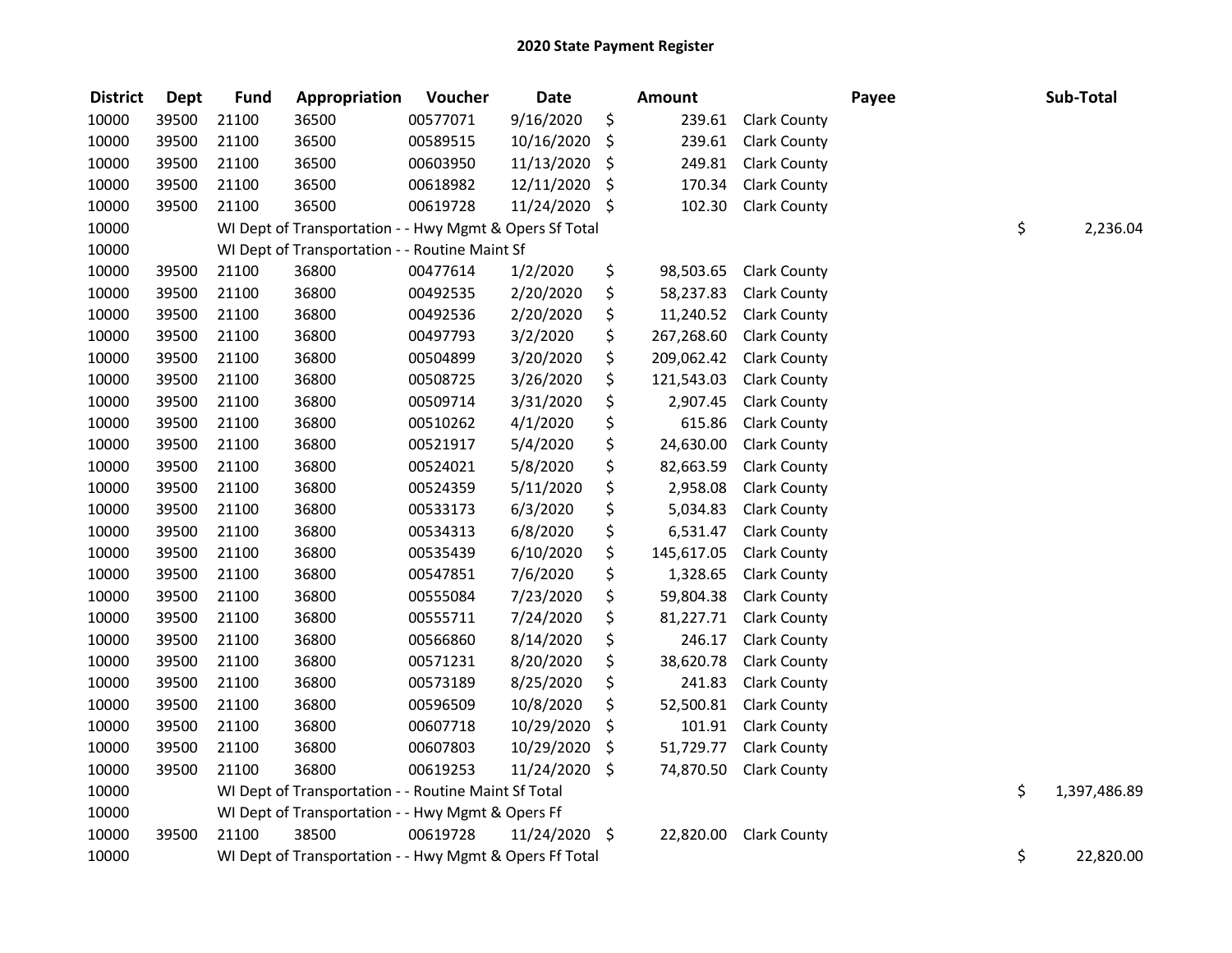| <b>District</b> | <b>Dept</b> | <b>Fund</b> | Appropriation                                                      | Voucher  | <b>Date</b>   | <b>Amount</b>  | Payee                                                                                                         | Sub-Total          |
|-----------------|-------------|-------------|--------------------------------------------------------------------|----------|---------------|----------------|---------------------------------------------------------------------------------------------------------------|--------------------|
| 10000           |             |             | Department of Corrections - - Corrections Contracts And Agre       |          |               |                |                                                                                                               |                    |
| 10000           | 41000       | 10000       | 11400                                                              | 00332308 | 1/3/2020      | \$<br>4,477.02 | <b>Clark County</b>                                                                                           |                    |
| 10000           | 41000       | 10000       | 11400                                                              | 00357191 | 5/1/2020      | \$<br>3,344.90 | <b>Clark County</b>                                                                                           |                    |
| 10000           | 41000       | 10000       | 11400                                                              | 00360137 | 5/18/2020     | \$<br>1,595.26 | <b>Clark County</b>                                                                                           |                    |
| 10000           | 41000       | 10000       | 11400                                                              | 00362772 | 6/1/2020      | \$<br>1,904.02 | <b>Clark County</b>                                                                                           |                    |
| 10000           | 41000       | 10000       | 11400                                                              | 00364084 | 6/8/2020      | \$<br>2,418.62 | <b>Clark County</b>                                                                                           |                    |
| 10000           | 41000       | 10000       | 11400                                                              | 00364140 | 6/8/2020      | \$<br>51.46    | <b>Clark County</b>                                                                                           |                    |
| 10000           | 41000       | 10000       | 11400                                                              | 00381707 | 9/4/2020      | \$<br>617.52   | <b>Clark County</b>                                                                                           |                    |
| 10000           | 41000       | 10000       | 11400                                                              | 00387213 | 10/7/2020     | \$<br>668.98   | <b>Clark County</b>                                                                                           |                    |
| 10000           | 41000       | 10000       | 11400                                                              | 00397158 | 12/3/2020     | \$<br>3,653.66 | <b>Clark County</b>                                                                                           |                    |
| 10000           | 41000       | 10000       | 11400                                                              | 00397159 | 12/3/2020     | \$<br>4,013.88 | <b>Clark County</b>                                                                                           |                    |
| 10000           |             |             | Department of Corrections - - Corrections Contracts And Agre Total |          |               |                |                                                                                                               | \$<br>22,745.32    |
| 10000           |             |             |                                                                    |          |               |                | Department of Corrections - - Reimbursing Counties For Probation, Extended Supervision And Parole Holds       |                    |
| 10000           | 41000       | 10000       | 11600                                                              | 00392531 | 11/5/2020     | \$             | 24,360.00 Clark County                                                                                        |                    |
| 10000           |             |             |                                                                    |          |               |                | Department of Corrections - - Reimbursing Counties For Probation, Extended Supervision And Parole Holds Total | \$<br>24,360.00    |
| 10000           |             |             | Child Abuse & Neglect Prev Bd - - General Aids                     |          |               |                |                                                                                                               |                    |
| 10000           | 43300       | 10000       | 99000                                                              | 00002354 | 4/24/2020     | \$             | 16,197.10 Clark County                                                                                        |                    |
| 10000           |             |             | Child Abuse & Neglect Prev Bd - - General Aids Total               |          |               |                |                                                                                                               | \$<br>16,197.10    |
| 10000           |             |             | Department of Health Services - - State/Federal Aids               |          |               |                |                                                                                                               |                    |
| 10000           | 43500       | 10000       | 00000                                                              | 92007    | $1/1/2020$ \$ | 57,381.00      | <b>Clark County</b>                                                                                           |                    |
| 10000           | 43500       | 10000       | 00000                                                              | 92008    | $2/1/2020$ \$ | 22,675.00      | <b>Clark County</b>                                                                                           |                    |
| 10000           | 43500       | 10000       | 00000                                                              | 92009    | 3/1/2020 \$   | 84,066.00      | <b>Clark County</b>                                                                                           |                    |
| 10000           | 43500       | 10000       | 00000                                                              | 92010    | $4/1/2020$ \$ | 332,476.00     | <b>Clark County</b>                                                                                           |                    |
| 10000           | 43500       | 10000       | 00000                                                              | 92011    | $5/1/2020$ \$ | 43,778.00      | <b>Clark County</b>                                                                                           |                    |
| 10000           | 43500       | 10000       | 00000                                                              | 92012    | $6/1/2020$ \$ | 108,333.00     | <b>Clark County</b>                                                                                           |                    |
| 10000           | 43500       | 10000       | 00000                                                              | 92013    | $6/1/2020$ \$ | 47,582.00      | Clark County                                                                                                  |                    |
| 10000           | 43500       | 10000       | 00000                                                              | 92100    | $7/1/2020$ \$ | 1,041,175.00   | <b>Clark County</b>                                                                                           |                    |
| 10000           | 43500       | 10000       | 00000                                                              | 92101    | $8/1/2020$ \$ | 68,383.00      | <b>Clark County</b>                                                                                           |                    |
| 10000           | 43500       | 10000       | 00000                                                              | 92102    | $9/1/2020$ \$ | 242,778.00     | <b>Clark County</b>                                                                                           |                    |
| 10000           | 43500       | 10000       | 00000                                                              | 92103    | 10/1/2020 \$  | 63,295.00      | <b>Clark County</b>                                                                                           |                    |
| 10000           | 43500       | 10000       | 00000                                                              | 92104    | 11/1/2020 \$  | 205,240.00     | <b>Clark County</b>                                                                                           |                    |
| 10000           | 43500       | 10000       | 00000                                                              | 92105    | 12/1/2020 \$  | 101,357.00     | <b>Clark County</b>                                                                                           |                    |
| 10000           |             |             | Department of Health Services - - State/Federal Aids Total         |          |               |                |                                                                                                               | \$<br>2,418,519.00 |
| 10000           |             |             | Department of Health Services - - Public Health Dispensaries And   |          |               |                |                                                                                                               |                    |
| 10000           | 43500       | 10000       | 10700                                                              | 00342817 | 2/21/2020     | \$<br>113.39   | <b>Clark County</b>                                                                                           |                    |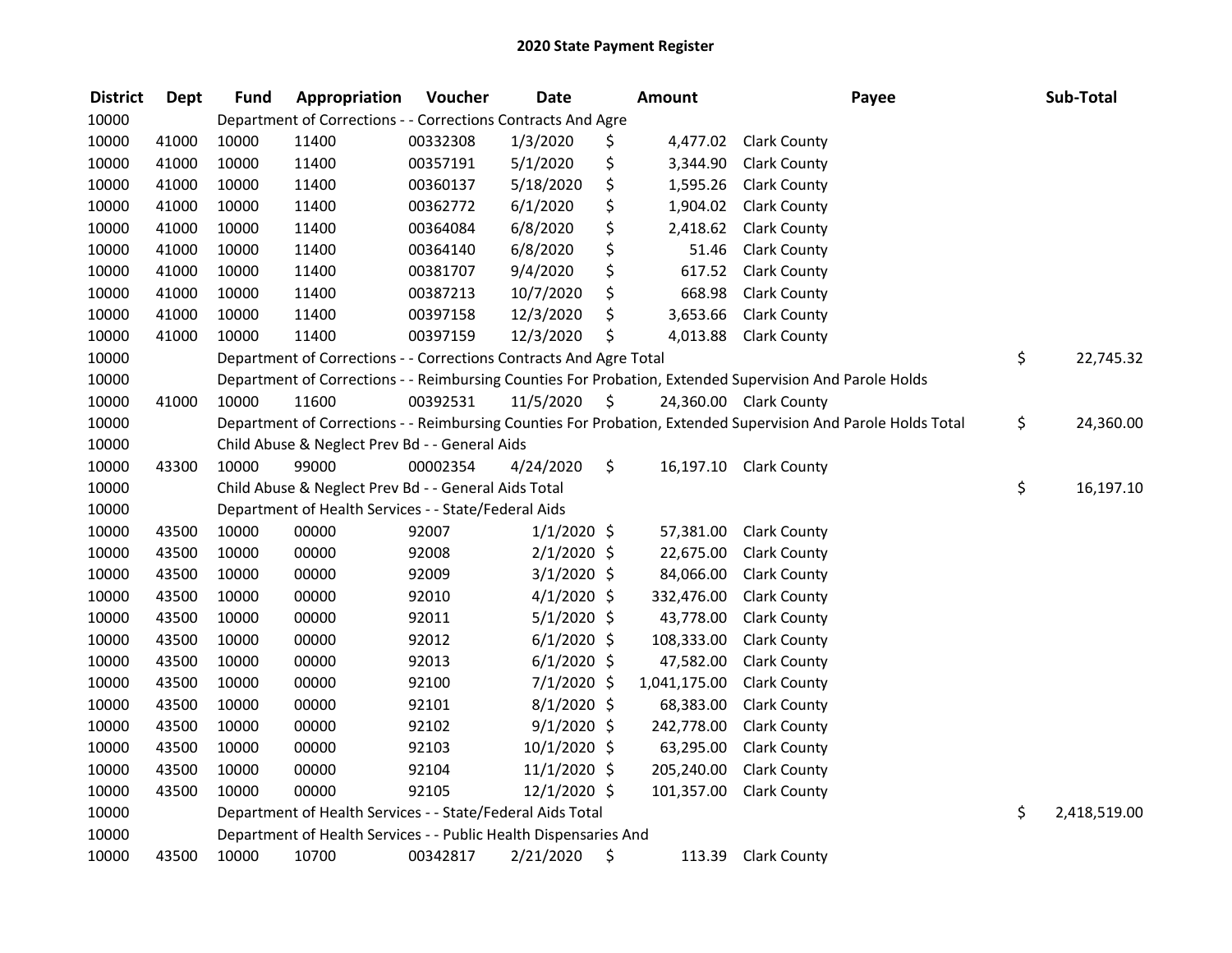| <b>District</b> | <b>Dept</b> | <b>Fund</b> | Appropriation                                                          | Voucher  | <b>Date</b>   | <b>Amount</b>  |                     | Payee | Sub-Total      |
|-----------------|-------------|-------------|------------------------------------------------------------------------|----------|---------------|----------------|---------------------|-------|----------------|
| 10000           | 43500       | 10000       | 10700                                                                  | 00347671 | 3/20/2020     | \$<br>132.16   | <b>Clark County</b> |       |                |
| 10000           | 43500       | 10000       | 10700                                                                  | 00347673 | 3/20/2020     | \$<br>207.68   | Clark County        |       |                |
| 10000           | 43500       | 10000       | 10700                                                                  | 00347675 | 3/20/2020     | \$<br>113.28   | <b>Clark County</b> |       |                |
| 10000           | 43500       | 10000       | 10700                                                                  | 00366218 | 8/4/2020      | \$<br>94.40    | <b>Clark County</b> |       |                |
| 10000           | 43500       | 10000       | 10700                                                                  | 00366254 | 8/4/2020      | \$<br>132.16   | <b>Clark County</b> |       |                |
| 10000           | 43500       | 10000       | 10700                                                                  | 00366258 | 8/4/2020      | \$<br>37.76    | <b>Clark County</b> |       |                |
| 10000           | 43500       | 10000       | 10700                                                                  | 00366262 | 8/4/2020      | \$<br>75.52    | <b>Clark County</b> |       |                |
| 10000           | 43500       | 10000       | 10700                                                                  | 00366600 | 8/4/2020      | \$<br>75.52    | <b>Clark County</b> |       |                |
| 10000           | 43500       | 10000       | 10700                                                                  | 00375738 | 8/31/2020     | \$<br>415.36   | <b>Clark County</b> |       |                |
| 10000           | 43500       | 10000       | 10700                                                                  | 00389800 | 11/10/2020 \$ | 132.16         | <b>Clark County</b> |       |                |
| 10000           |             |             | Department of Health Services - - Public Health Dispensaries And Total |          |               |                |                     |       | \$<br>1,529.39 |
| 10000           |             |             | Department of Health Services - - Medical Assistance State Admin       |          |               |                |                     |       |                |
| 10000           | 43500       | 10000       | 14000                                                                  | 00358499 | 5/15/2020     | \$<br>527.04   | <b>Clark County</b> |       |                |
| 10000           | 43500       | 10000       | 14000                                                                  | 00358501 | 5/15/2020     | \$<br>990.84   | Clark County        |       |                |
| 10000           | 43500       | 10000       | 14000                                                                  | 00358548 | 5/15/2020     | \$<br>701.23   | <b>Clark County</b> |       |                |
| 10000           | 43500       | 10000       | 14000                                                                  | 00367565 | 7/30/2020     | \$<br>2,491.50 | <b>Clark County</b> |       |                |
| 10000           |             |             | Department of Health Services - - Medical Assistance State Admin Total |          |               |                |                     |       | \$<br>4,710.61 |
| 10000           |             |             | Department of Health Services - - Federal Wic Operations               |          |               |                |                     |       |                |
| 10000           | 43500       | 10000       | 14800                                                                  | 00376297 | 9/2/2020      | \$<br>775.13   | <b>Clark County</b> |       |                |
| 10000           | 43500       | 10000       | 14800                                                                  | 00383979 | 10/15/2020    | \$<br>794.63   | <b>Clark County</b> |       |                |
| 10000           | 43500       | 10000       | 14800                                                                  | 00389748 | 11/20/2020 \$ | 716.63         | <b>Clark County</b> |       |                |
| 10000           |             |             | Department of Health Services - - Federal Wic Operations Total         |          |               |                |                     |       | \$<br>2,286.39 |
| 10000           |             |             | Department of Health Services - - Federal Project Aids                 |          |               |                |                     |       |                |
| 10000           | 43500       | 10000       | 15000                                                                  | 00338725 | 2/14/2020     | \$<br>53.94    | <b>Clark County</b> |       |                |
| 10000           |             |             | Department of Health Services - - Federal Project Aids Total           |          |               |                |                     |       | \$<br>53.94    |
| 10000           |             |             | Department of Health Services - - Lead-Poisoning Or Lead-Exposur       |          |               |                |                     |       |                |
| 10000           | 43500       | 10000       | 18000                                                                  | 00358499 | 5/15/2020     | \$<br>107.56   | <b>Clark County</b> |       |                |
| 10000           | 43500       | 10000       | 18000                                                                  | 00358501 | 5/15/2020     | \$<br>202.22   | <b>Clark County</b> |       |                |
| 10000           | 43500       | 10000       | 18000                                                                  | 00358548 | 5/15/2020     | \$<br>143.12   | <b>Clark County</b> |       |                |
| 10000           | 43500       | 10000       | 18000                                                                  | 00367565 | 7/30/2020     | \$<br>508.50   | <b>Clark County</b> |       |                |
| 10000           |             |             | Department of Health Services - - Lead-Poisoning Or Lead-Exposur Total |          |               |                |                     |       | \$<br>961.40   |
| 10000           |             |             | Department of Health Services - - General Program Operations           |          |               |                |                     |       |                |
| 10000           | 43500       | 10000       | 40100                                                                  | 00347512 | 3/11/2020     | \$<br>1.50     | <b>Clark County</b> |       |                |
| 10000           | 43500       | 10000       | 40100                                                                  | 00352908 | 4/7/2020      | \$<br>1.50     | <b>Clark County</b> |       |                |
| 10000           | 43500       | 10000       | 40100                                                                  | 00352934 | 4/7/2020      | \$<br>1.00     | <b>Clark County</b> |       |                |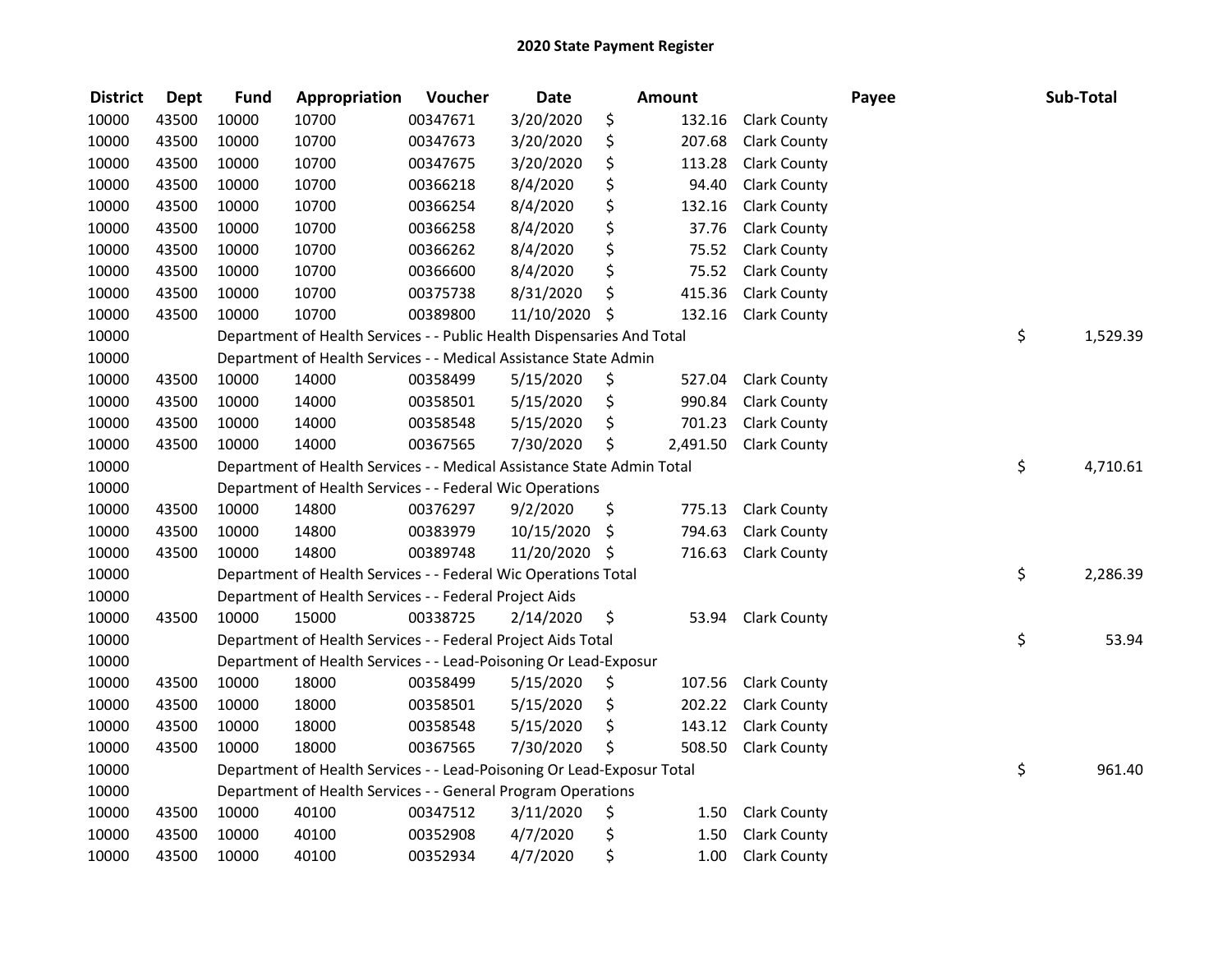| <b>District</b> | <b>Dept</b> | <b>Fund</b> | Appropriation                                                          | Voucher  | <b>Date</b>   | <b>Amount</b> |                     | Payee | Sub-Total      |
|-----------------|-------------|-------------|------------------------------------------------------------------------|----------|---------------|---------------|---------------------|-------|----------------|
| 10000           | 43500       | 10000       | 40100                                                                  | 00352935 | 4/7/2020      | \$<br>15.00   | <b>Clark County</b> |       |                |
| 10000           | 43500       | 10000       | 40100                                                                  | 00360848 | 6/2/2020      | \$<br>1.00    | <b>Clark County</b> |       |                |
| 10000           | 43500       | 10000       | 40100                                                                  | 00360849 | 6/2/2020      | \$<br>15.00   | Clark County        |       |                |
| 10000           | 43500       | 10000       | 40100                                                                  | 00360853 | 6/2/2020      | \$<br>1.50    | <b>Clark County</b> |       |                |
| 10000           | 43500       | 10000       | 40100                                                                  | 00360854 | 6/2/2020      | \$<br>1.00    | <b>Clark County</b> |       |                |
| 10000           | 43500       | 10000       | 40100                                                                  | 00360855 | 6/2/2020      | \$<br>15.00   | <b>Clark County</b> |       |                |
| 10000           | 43500       | 10000       | 40100                                                                  | 00365110 | 6/30/2020     | \$<br>1.50    | <b>Clark County</b> |       |                |
| 10000           | 43500       | 10000       | 40100                                                                  | 00370514 | 7/30/2020     | \$<br>15.00   | <b>Clark County</b> |       |                |
| 10000           | 43500       | 10000       | 40100                                                                  | 00390016 | 11/12/2020    | \$<br>1.00    | <b>Clark County</b> |       |                |
| 10000           | 43500       | 10000       | 40100                                                                  | 00390017 | 11/12/2020 \$ | 15.00         | <b>Clark County</b> |       |                |
| 10000           |             |             | Department of Health Services - - General Program Operations Total     |          |               |               |                     |       | \$<br>85.00    |
| 10000           |             |             | Department of Health Services - - Medical Assistance State Admin       |          |               |               |                     |       |                |
| 10000           | 43500       | 10000       | 44000                                                                  | 00347512 | 3/11/2020     | \$<br>1.50    | <b>Clark County</b> |       |                |
| 10000           | 43500       | 10000       | 44000                                                                  | 00352908 | 4/7/2020      | \$<br>1.50    | <b>Clark County</b> |       |                |
| 10000           | 43500       | 10000       | 44000                                                                  | 00352934 | 4/7/2020      | \$<br>1.00    | <b>Clark County</b> |       |                |
| 10000           | 43500       | 10000       | 44000                                                                  | 00352935 | 4/7/2020      | \$<br>15.00   | <b>Clark County</b> |       |                |
| 10000           | 43500       | 10000       | 44000                                                                  | 00360848 | 6/2/2020      | \$<br>1.00    | <b>Clark County</b> |       |                |
| 10000           | 43500       | 10000       | 44000                                                                  | 00360849 | 6/2/2020      | \$<br>15.00   | <b>Clark County</b> |       |                |
| 10000           | 43500       | 10000       | 44000                                                                  | 00360853 | 6/2/2020      | \$<br>1.50    | <b>Clark County</b> |       |                |
| 10000           | 43500       | 10000       | 44000                                                                  | 00360854 | 6/2/2020      | \$<br>1.00    | <b>Clark County</b> |       |                |
| 10000           | 43500       | 10000       | 44000                                                                  | 00360855 | 6/2/2020      | \$<br>15.00   | <b>Clark County</b> |       |                |
| 10000           | 43500       | 10000       | 44000                                                                  | 00365110 | 6/30/2020     | \$<br>1.50    | <b>Clark County</b> |       |                |
| 10000           | 43500       | 10000       | 44000                                                                  | 00370514 | 7/30/2020     | \$<br>15.00   | <b>Clark County</b> |       |                |
| 10000           | 43500       | 10000       | 44000                                                                  | 00390016 | 11/12/2020    | \$<br>1.00    | <b>Clark County</b> |       |                |
| 10000           | 43500       | 10000       | 44000                                                                  | 00390017 | 11/12/2020 \$ | 15.00         | <b>Clark County</b> |       |                |
| 10000           |             |             | Department of Health Services - - Medical Assistance State Admin Total |          |               |               |                     |       | \$<br>85.00    |
| 10000           |             |             | Department of Health Services - - Nursing Facility Resident Prot       |          |               |               |                     |       |                |
| 10000           | 43500       | 10000       | 62100                                                                  | 00396459 | 12/10/2020 \$ | 3,000.00      | <b>Clark County</b> |       |                |
| 10000           |             |             | Department of Health Services - - Nursing Facility Resident Prot Total |          |               |               |                     |       | \$<br>3,000.00 |
| 10000           |             |             | Dept of Children and Families - - Fees For Administrative Servic       |          |               |               |                     |       |                |
| 10000           | 43700       | 10000       | 23100                                                                  | 00065086 | 1/27/2020     | \$<br>40.00   | <b>Clark County</b> |       |                |
| 10000           | 43700       | 10000       | 23100                                                                  | 00069699 | 5/1/2020      | \$<br>90.00   | <b>Clark County</b> |       |                |
| 10000           | 43700       | 10000       | 23100                                                                  | 00076506 | 10/22/2020 \$ | 5.00          | <b>Clark County</b> |       |                |
| 10000           |             |             | Dept of Children and Families - - Fees For Administrative Servic Total |          |               |               |                     |       | \$<br>135.00   |
| 10000           |             |             | Dept of Children and Families - - General Aids                         |          |               |               |                     |       |                |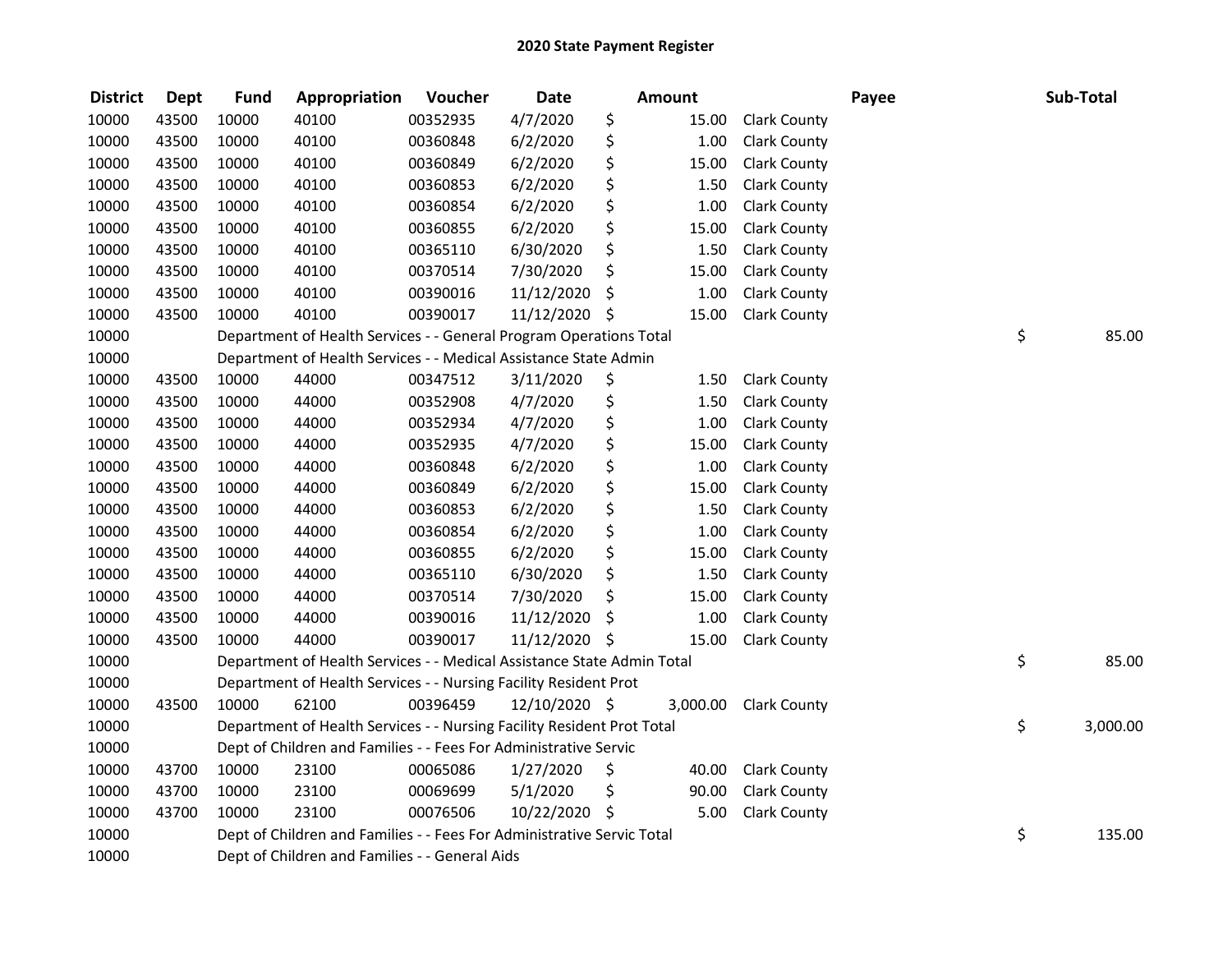| <b>District</b> | <b>Dept</b> | <b>Fund</b> | Appropriation                                        | Voucher  | <b>Date</b> | <b>Amount</b>    |                     | Payee | Sub-Total          |
|-----------------|-------------|-------------|------------------------------------------------------|----------|-------------|------------------|---------------------|-------|--------------------|
| 10000           | 43700       | 10000       | 99000                                                | 00064487 | 1/6/2020    | \$<br>9,147.06   | <b>Clark County</b> |       |                    |
| 10000           | 43700       | 10000       | 99000                                                | 00065338 | 1/30/2020   | \$<br>37,816.41  | <b>Clark County</b> |       |                    |
| 10000           | 43700       | 10000       | 99000                                                | 00065637 | 2/5/2020    | \$<br>623.99     | <b>Clark County</b> |       |                    |
| 10000           | 43700       | 10000       | 99000                                                | 00066814 | 3/5/2020    | \$<br>17,168.00  | <b>Clark County</b> |       |                    |
| 10000           | 43700       | 10000       | 99000                                                | 00066907 | 3/5/2020    | \$<br>534.41     | <b>Clark County</b> |       |                    |
| 10000           | 43700       | 10000       | 99000                                                | 00067192 | 3/12/2020   | \$<br>36,318.18  | <b>Clark County</b> |       |                    |
| 10000           | 43700       | 10000       | 99000                                                | 00068237 | 4/6/2020    | \$<br>61,484.80  | <b>Clark County</b> |       |                    |
| 10000           | 43700       | 10000       | 99000                                                | 00068238 | 4/6/2020    | \$<br>3,436.40   | <b>Clark County</b> |       |                    |
| 10000           | 43700       | 10000       | 99000                                                | 00068737 | 4/10/2020   | \$<br>8,363.80   | <b>Clark County</b> |       |                    |
| 10000           | 43700       | 10000       | 99000                                                | 00069350 | 4/30/2020   | \$<br>58,837.31  | <b>Clark County</b> |       |                    |
| 10000           | 43700       | 10000       | 99000                                                | 00069858 | 5/5/2020    | \$<br>158,124.00 | Clark County        |       |                    |
| 10000           | 43700       | 10000       | 99000                                                | 00069883 | 5/5/2020    | \$<br>162,278.54 | <b>Clark County</b> |       |                    |
| 10000           | 43700       | 10000       | 99000                                                | 00070028 | 5/8/2020    | \$<br>4,800.00   | <b>Clark County</b> |       |                    |
| 10000           | 43700       | 10000       | 99000                                                | 00070847 | 6/5/2020    | \$<br>58,891.44  | Clark County        |       |                    |
| 10000           | 43700       | 10000       | 99000                                                | 00072076 | 6/30/2020   | \$<br>692.00     | <b>Clark County</b> |       |                    |
| 10000           | 43700       | 10000       | 99000                                                | 00072301 | 7/6/2020    | \$<br>4,355.00   | <b>Clark County</b> |       |                    |
| 10000           | 43700       | 10000       | 99000                                                | 00073308 | 7/30/2020   | \$<br>99,125.93  | <b>Clark County</b> |       |                    |
| 10000           | 43700       | 10000       | 99000                                                | 00073542 | 8/5/2020    | \$<br>25.38      | <b>Clark County</b> |       |                    |
| 10000           | 43700       | 10000       | 99000                                                | 00073861 | 8/12/2020   | \$<br>17,035.00  | <b>Clark County</b> |       |                    |
| 10000           | 43700       | 10000       | 99000                                                | 00074651 | 9/8/2020    | \$<br>7,430.71   | <b>Clark County</b> |       |                    |
| 10000           | 43700       | 10000       | 99000                                                | 00074773 | 9/10/2020   | \$<br>694,064.00 | <b>Clark County</b> |       |                    |
| 10000           | 43700       | 10000       | 99000                                                | 00075070 | 9/17/2020   | \$<br>1,546.00   | <b>Clark County</b> |       |                    |
| 10000           | 43700       | 10000       | 99000                                                | 00075195 | 9/18/2020   | \$<br>17,089.76  | <b>Clark County</b> |       |                    |
| 10000           | 43700       | 10000       | 99000                                                | 00075890 | 10/5/2020   | \$<br>121,273.98 | <b>Clark County</b> |       |                    |
| 10000           | 43700       | 10000       | 99000                                                | 00076783 | 10/30/2020  | \$<br>91,487.21  | Clark County        |       |                    |
| 10000           | 43700       | 10000       | 99000                                                | 00077010 | 11/5/2020   | \$<br>1,018.25   | <b>Clark County</b> |       |                    |
| 10000           | 43700       | 10000       | 99000                                                | 00077142 | 11/6/2020   | \$<br>7,068.00   | <b>Clark County</b> |       |                    |
| 10000           | 43700       | 10000       | 99000                                                | 00077238 | 11/10/2020  | \$<br>3,032.00   | <b>Clark County</b> |       |                    |
| 10000           | 43700       | 10000       | 99000                                                | 00078143 | 12/4/2020   | \$<br>4,650.00   | <b>Clark County</b> |       |                    |
| 10000           | 43700       | 10000       | 99000                                                | 00078228 | 12/7/2020   | \$<br>7,293.38   | <b>Clark County</b> |       |                    |
| 10000           | 43700       | 10000       | 99000                                                | 00078229 | 12/7/2020   | \$<br>61,013.52  | <b>Clark County</b> |       |                    |
| 10000           |             |             | Dept of Children and Families - - General Aids Total |          |             |                  |                     |       | \$<br>1,756,024.46 |
| 10000           |             |             | Dept of Workforce Development - - Auxiliary Services |          |             |                  |                     |       |                    |
| 10000           | 44500       | 10000       | 13000                                                | 00304242 | 11/3/2020   | \$<br>20.00      | <b>Clark County</b> |       |                    |
| 10000           | 44500       | 10000       | 13000                                                | 00307373 | 12/2/2020   | \$<br>10.00      | <b>Clark County</b> |       |                    |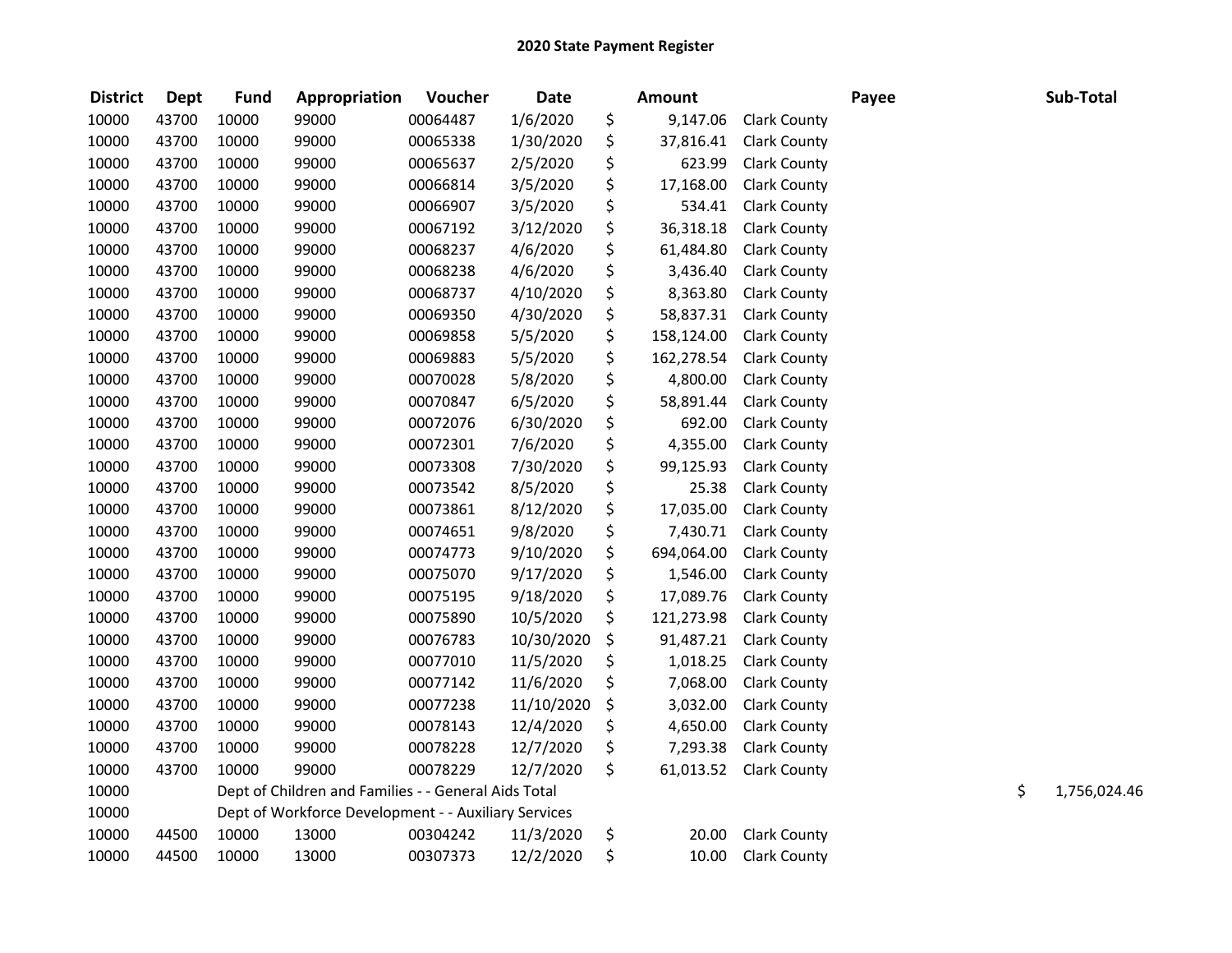| <b>District</b> | Dept  | <b>Fund</b> | Appropriation                                              | Voucher  | <b>Date</b> | Amount       |                     | Payee | Sub-Total |        |
|-----------------|-------|-------------|------------------------------------------------------------|----------|-------------|--------------|---------------------|-------|-----------|--------|
| 10000           |       |             | Dept of Workforce Development - - Auxiliary Services Total |          |             |              |                     |       | \$        | 30.00  |
| 10000           |       |             | Dept of Workforce Development - - Ui Admin Fed             |          |             |              |                     |       |           |        |
| 10000           | 44500 | 10000       | 15100                                                      | 00267616 | 1/14/2020   | \$<br>25.00  | <b>Clark County</b> |       |           |        |
| 10000           | 44500 | 10000       | 15100                                                      | 00270857 | 2/4/2020    | \$<br>20.00  | <b>Clark County</b> |       |           |        |
| 10000           | 44500 | 10000       | 15100                                                      | 00274235 | 2/25/2020   | \$<br>99.20  | <b>Clark County</b> |       |           |        |
| 10000           | 44500 | 10000       | 15100                                                      | 00275587 | 3/3/2020    | \$<br>20.00  | <b>Clark County</b> |       |           |        |
| 10000           | 44500 | 10000       | 15100                                                      | 00280571 | 4/2/2020    | \$<br>15.00  | <b>Clark County</b> |       |           |        |
| 10000           | 44500 | 10000       | 15100                                                      | 00284468 | 5/4/2020    | \$<br>25.00  | <b>Clark County</b> |       |           |        |
| 10000           | 44500 | 10000       | 15100                                                      | 00287317 | 6/2/2020    | \$<br>10.00  | <b>Clark County</b> |       |           |        |
| 10000           | 44500 | 10000       | 15100                                                      | 00290137 | 7/2/2020    | \$<br>25.00  | <b>Clark County</b> |       |           |        |
| 10000           | 44500 | 10000       | 15100                                                      | 00293577 | 8/4/2020    | \$<br>15.00  | <b>Clark County</b> |       |           |        |
| 10000           | 44500 | 10000       | 15100                                                      | 00296609 | 9/2/2020    | \$<br>20.00  | <b>Clark County</b> |       |           |        |
| 10000           | 44500 | 10000       | 15100                                                      | 00300280 | 10/2/2020   | \$<br>15.00  | <b>Clark County</b> |       |           |        |
| 10000           |       |             | Dept of Workforce Development - - Ui Admin Fed Total       |          |             |              |                     |       | \$        | 289.20 |
| 10000           |       |             | Dept of Workforce Development - - Title Ib Aids State GPR  |          |             |              |                     |       |           |        |
| 10000           | 44500 | 10000       | 50900                                                      | 00267343 | 1/21/2020   | \$<br>202.35 | <b>Clark County</b> |       |           |        |
| 10000           | 44500 | 10000       | 50900                                                      | 00271031 | 2/18/2020   | \$<br>202.35 | <b>Clark County</b> |       |           |        |
| 10000           | 44500 | 10000       | 50900                                                      | 00272183 | 2/12/2020   | \$<br>16.95  | <b>Clark County</b> |       |           |        |
| 10000           | 44500 | 10000       | 50900                                                      | 00272184 | 2/12/2020   | \$<br>61.08  | <b>Clark County</b> |       |           |        |
| 10000           | 44500 | 10000       | 50900                                                      | 00277181 | 3/23/2020   | \$<br>133.12 | <b>Clark County</b> |       |           |        |
| 10000           | 44500 | 10000       | 50900                                                      | 00279157 | 4/6/2020    | \$<br>31.95  | <b>Clark County</b> |       |           |        |
| 10000           | 44500 | 10000       | 50900                                                      | 00281582 | 4/22/2020   | \$<br>191.70 | Clark County        |       |           |        |
| 10000           | 44500 | 10000       | 50900                                                      | 00282976 | 5/1/2020    | \$<br>146.97 | <b>Clark County</b> |       |           |        |
| 10000           | 44500 | 10000       | 50900                                                      | 00285896 | 5/28/2020   | \$<br>138.98 | <b>Clark County</b> |       |           |        |
| 10000           | 44500 | 10000       | 50900                                                      | 00287230 | 6/10/2020   | \$<br>287.55 | <b>Clark County</b> |       |           |        |
| 10000           | 44500 | 10000       | 50900                                                      | 00289432 | 7/6/2020    | \$<br>31.95  | <b>Clark County</b> |       |           |        |
| 10000           | 44500 | 10000       | 50900                                                      | 00290251 | 7/20/2020   | \$<br>202.35 | <b>Clark County</b> |       |           |        |
| 10000           | 44500 | 10000       | 50900                                                      | 00292332 | 8/3/2020    | \$<br>319.50 | <b>Clark County</b> |       |           |        |
| 10000           | 44500 | 10000       | 50900                                                      | 00292333 | 8/3/2020    | \$<br>133.12 | <b>Clark County</b> |       |           |        |
| 10000           | 44500 | 10000       | 50900                                                      | 00292334 | 8/3/2020    | \$<br>100.64 | <b>Clark County</b> |       |           |        |
| 10000           | 44500 | 10000       | 50900                                                      | 00294586 | 8/27/2020   | \$<br>58.57  | <b>Clark County</b> |       |           |        |
| 10000           | 44500 | 10000       | 50900                                                      | 00295183 | 8/31/2020   | \$<br>213.00 | <b>Clark County</b> |       |           |        |
| 10000           | 44500 | 10000       | 50900                                                      | 00297956 | 9/25/2020   | \$<br>213.00 | <b>Clark County</b> |       |           |        |
| 10000           | 44500 | 10000       | 50900                                                      | 00297958 | 9/25/2020   | \$<br>316.30 | <b>Clark County</b> |       |           |        |
| 10000           | 44500 | 10000       | 50900                                                      | 00300962 | 10/19/2020  | \$<br>319.50 | <b>Clark County</b> |       |           |        |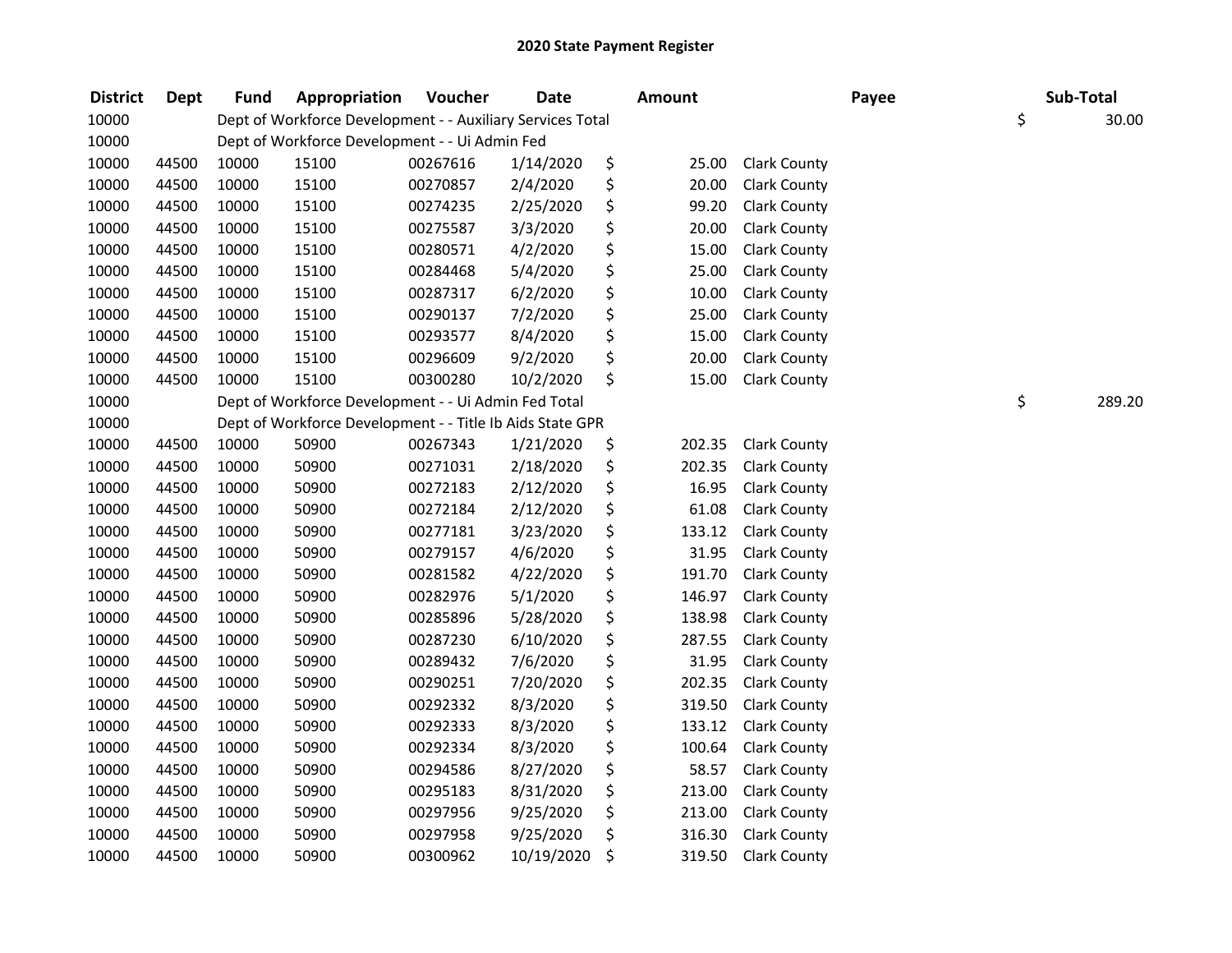| <b>District</b> | <b>Dept</b> | <b>Fund</b> | Appropriation                                                   | Voucher  | <b>Date</b> | <b>Amount</b>  |                     | Payee | Sub-Total      |
|-----------------|-------------|-------------|-----------------------------------------------------------------|----------|-------------|----------------|---------------------|-------|----------------|
| 10000           | 44500       | 10000       | 50900                                                           | 00301560 | 10/21/2020  | \$<br>202.35   | <b>Clark County</b> |       |                |
| 10000           | 44500       | 10000       | 50900                                                           | 00302074 | 10/26/2020  | \$<br>319.50   | <b>Clark County</b> |       |                |
| 10000           | 44500       | 10000       | 50900                                                           | 00302428 | 10/29/2020  | \$<br>319.50   | <b>Clark County</b> |       |                |
| 10000           | 44500       | 10000       | 50900                                                           | 00302429 | 10/29/2020  | \$<br>67.09    | <b>Clark County</b> |       |                |
| 10000           | 44500       | 10000       | 50900                                                           | 00302430 | 10/30/2020  | \$<br>133.12   | <b>Clark County</b> |       |                |
| 10000           | 44500       | 10000       | 50900                                                           | 00302734 | 10/30/2020  | \$<br>213.00   | <b>Clark County</b> |       |                |
| 10000           | 44500       | 10000       | 50900                                                           | 00304351 | 11/12/2020  | \$<br>58.57    | <b>Clark County</b> |       |                |
| 10000           | 44500       | 10000       | 50900                                                           | 00305304 | 11/20/2020  | \$<br>255.60   | <b>Clark County</b> |       |                |
| 10000           | 44500       | 10000       | 50900                                                           | 00306171 | 12/2/2020   | \$<br>106.50   | <b>Clark County</b> |       |                |
| 10000           | 44500       | 10000       | 50900                                                           | 00306172 | 12/2/2020   | \$<br>213.00   | <b>Clark County</b> |       |                |
| 10000           | 44500       | 10000       | 50900                                                           | 00306677 | 12/3/2020   | \$<br>213.00   | <b>Clark County</b> |       |                |
| 10000           | 44500       | 10000       | 50900                                                           | 00309556 | 12/30/2020  | \$<br>213.00   | <b>Clark County</b> |       |                |
| 10000           | 44500       | 10000       | 50900                                                           | 00309557 | 12/30/2020  | \$<br>213.00   | <b>Clark County</b> |       |                |
| 10000           |             |             | Dept of Workforce Development - - Title Ib Aids State GPR Total |          |             |                |                     |       | \$<br>5,848.16 |
| 10000           |             |             | Dept of Workforce Development - - Title Ib Aids Federal Prf     |          |             |                |                     |       |                |
| 10000           | 44500       | 10000       | 54400                                                           | 00267343 | 1/21/2020   | \$<br>747.65   | <b>Clark County</b> |       |                |
| 10000           | 44500       | 10000       | 54400                                                           | 00267344 | 1/21/2020   | \$<br>900.00   | <b>Clark County</b> |       |                |
| 10000           | 44500       | 10000       | 54400                                                           | 00271031 | 2/18/2020   | \$<br>747.65   | <b>Clark County</b> |       |                |
| 10000           | 44500       | 10000       | 54400                                                           | 00271248 | 2/18/2020   | \$<br>900.00   | <b>Clark County</b> |       |                |
| 10000           | 44500       | 10000       | 54400                                                           | 00272183 | 2/12/2020   | \$<br>62.61    | <b>Clark County</b> |       |                |
| 10000           | 44500       | 10000       | 54400                                                           | 00272184 | 2/12/2020   | \$<br>225.67   | <b>Clark County</b> |       |                |
| 10000           | 44500       | 10000       | 54400                                                           | 00273639 | 2/28/2020   | \$<br>400.00   | <b>Clark County</b> |       |                |
| 10000           | 44500       | 10000       | 54400                                                           | 00277181 | 3/23/2020   | \$<br>491.88   | <b>Clark County</b> |       |                |
| 10000           | 44500       | 10000       | 54400                                                           | 00277810 | 3/27/2020   | \$<br>400.00   | <b>Clark County</b> |       |                |
| 10000           | 44500       | 10000       | 54400                                                           | 00279157 | 4/6/2020    | \$<br>118.05   | <b>Clark County</b> |       |                |
| 10000           | 44500       | 10000       | 54400                                                           | 00281582 | 4/22/2020   | \$<br>708.30   | Clark County        |       |                |
| 10000           | 44500       | 10000       | 54400                                                           | 00282276 | 4/27/2020   | \$<br>400.00   | <b>Clark County</b> |       |                |
| 10000           | 44500       | 10000       | 54400                                                           | 00282976 | 5/1/2020    | \$<br>543.03   | <b>Clark County</b> |       |                |
| 10000           | 44500       | 10000       | 54400                                                           | 00282977 | 5/1/2020    | \$<br>400.00   | <b>Clark County</b> |       |                |
| 10000           | 44500       | 10000       | 54400                                                           | 00283307 | 5/7/2020    | \$<br>300.00   | <b>Clark County</b> |       |                |
| 10000           | 44500       | 10000       | 54400                                                           | 00283308 | 5/7/2020    | \$<br>300.00   | Clark County        |       |                |
| 10000           | 44500       | 10000       | 54400                                                           | 00283309 | 5/8/2020    | \$<br>300.00   | <b>Clark County</b> |       |                |
| 10000           | 44500       | 10000       | 54400                                                           | 00285896 | 5/28/2020   | \$<br>513.52   | <b>Clark County</b> |       |                |
| 10000           | 44500       | 10000       | 54400                                                           | 00286016 | 5/29/2020   | \$<br>400.00   | <b>Clark County</b> |       |                |
| 10000           | 44500       | 10000       | 54400                                                           | 00287230 | 6/10/2020   | \$<br>1,062.45 | <b>Clark County</b> |       |                |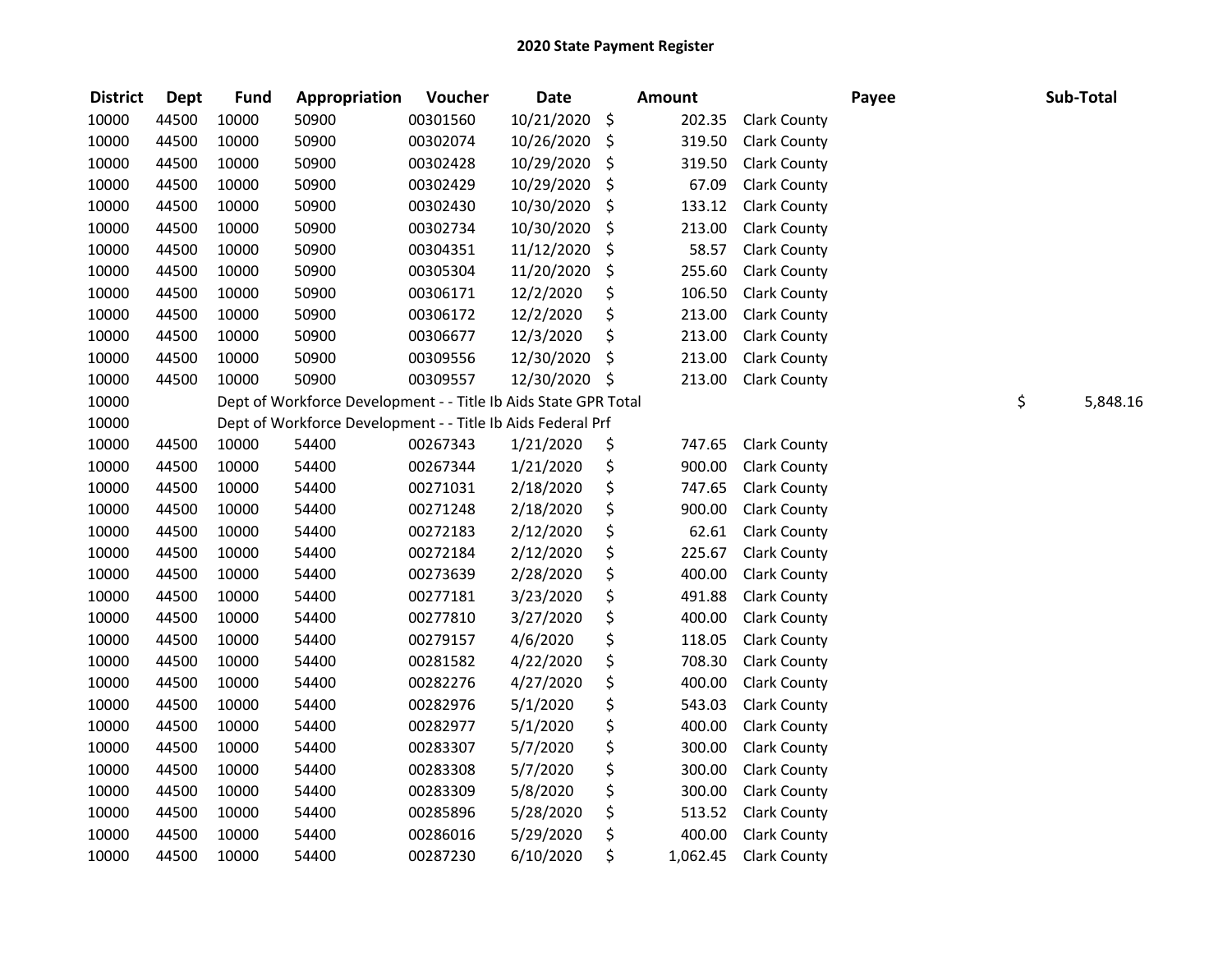| <b>District</b> | <b>Dept</b> | <b>Fund</b> | Appropriation                                                     | Voucher  | <b>Date</b>   | <b>Amount</b>  |                     | Payee | Sub-Total       |
|-----------------|-------------|-------------|-------------------------------------------------------------------|----------|---------------|----------------|---------------------|-------|-----------------|
| 10000           | 44500       | 10000       | 54400                                                             | 00288214 | 6/24/2020     | \$<br>625.00   | <b>Clark County</b> |       |                 |
| 10000           | 44500       | 10000       | 54400                                                             | 00288215 | 6/24/2020     | \$<br>1,350.00 | <b>Clark County</b> |       |                 |
| 10000           | 44500       | 10000       | 54400                                                             | 00289218 | 7/3/2020      | \$<br>400.00   | <b>Clark County</b> |       |                 |
| 10000           | 44500       | 10000       | 54400                                                             | 00289432 | 7/6/2020      | \$<br>118.05   | <b>Clark County</b> |       |                 |
| 10000           | 44500       | 10000       | 54400                                                             | 00290251 | 7/20/2020     | \$<br>747.65   | <b>Clark County</b> |       |                 |
| 10000           | 44500       | 10000       | 54400                                                             | 00292205 | 7/31/2020     | \$<br>900.00   | <b>Clark County</b> |       |                 |
| 10000           | 44500       | 10000       | 54400                                                             | 00292332 | 8/3/2020      | \$<br>1,180.50 | Clark County        |       |                 |
| 10000           | 44500       | 10000       | 54400                                                             | 00292333 | 8/3/2020      | \$<br>491.88   | <b>Clark County</b> |       |                 |
| 10000           | 44500       | 10000       | 54400                                                             | 00292334 | 8/3/2020      | \$<br>371.86   | <b>Clark County</b> |       |                 |
| 10000           | 44500       | 10000       | 54400                                                             | 00294586 | 8/27/2020     | \$<br>216.43   | <b>Clark County</b> |       |                 |
| 10000           | 44500       | 10000       | 54400                                                             | 00294871 | 8/28/2020     | \$<br>325.00   | <b>Clark County</b> |       |                 |
| 10000           | 44500       | 10000       | 54400                                                             | 00295182 | 8/31/2020     | \$<br>90.00    | <b>Clark County</b> |       |                 |
| 10000           | 44500       | 10000       | 54400                                                             | 00295183 | 8/31/2020     | \$<br>787.00   | <b>Clark County</b> |       |                 |
| 10000           | 44500       | 10000       | 54400                                                             | 00297956 | 9/25/2020     | \$<br>787.00   | <b>Clark County</b> |       |                 |
| 10000           | 44500       | 10000       | 54400                                                             | 00297957 | 9/25/2020     | \$<br>112.50   | <b>Clark County</b> |       |                 |
| 10000           | 44500       | 10000       | 54400                                                             | 00297958 | 9/25/2020     | \$<br>1,168.70 | Clark County        |       |                 |
| 10000           | 44500       | 10000       | 54400                                                             | 00300962 | 10/19/2020    | \$<br>1,180.50 | Clark County        |       |                 |
| 10000           | 44500       | 10000       | 54400                                                             | 00301560 | 10/21/2020    | \$<br>747.65   | <b>Clark County</b> |       |                 |
| 10000           | 44500       | 10000       | 54400                                                             | 00302074 | 10/26/2020    | \$<br>1,180.50 | <b>Clark County</b> |       |                 |
| 10000           | 44500       | 10000       | 54400                                                             | 00302075 | 10/28/2020    | \$<br>45.00    | <b>Clark County</b> |       |                 |
| 10000           | 44500       | 10000       | 54400                                                             | 00302428 | 10/29/2020    | \$<br>1,180.50 | <b>Clark County</b> |       |                 |
| 10000           | 44500       | 10000       | 54400                                                             | 00302429 | 10/29/2020    | \$<br>247.91   | <b>Clark County</b> |       |                 |
| 10000           | 44500       | 10000       | 54400                                                             | 00302430 | 10/30/2020    | \$<br>491.88   | <b>Clark County</b> |       |                 |
| 10000           | 44500       | 10000       | 54400                                                             | 00302734 | 10/30/2020    | \$<br>787.00   | <b>Clark County</b> |       |                 |
| 10000           | 44500       | 10000       | 54400                                                             | 00304351 | 11/12/2020    | \$<br>216.43   | Clark County        |       |                 |
| 10000           | 44500       | 10000       | 54400                                                             | 00305304 | 11/20/2020    | \$<br>944.40   | Clark County        |       |                 |
| 10000           | 44500       | 10000       | 54400                                                             | 00306171 | 12/2/2020     | \$<br>393.50   | <b>Clark County</b> |       |                 |
| 10000           | 44500       | 10000       | 54400                                                             | 00306172 | 12/2/2020     | \$<br>787.00   | <b>Clark County</b> |       |                 |
| 10000           | 44500       | 10000       | 54400                                                             | 00306677 | 12/3/2020     | \$<br>787.00   | <b>Clark County</b> |       |                 |
| 10000           | 44500       | 10000       | 54400                                                             | 00309556 | 12/30/2020    | \$<br>787.00   | <b>Clark County</b> |       |                 |
| 10000           | 44500       | 10000       | 54400                                                             | 00309557 | 12/30/2020 \$ | 787.00         | <b>Clark County</b> |       |                 |
| 10000           |             |             | Dept of Workforce Development - - Title Ib Aids Federal Prf Total |          |               |                |                     |       | \$<br>30,155.65 |
| 10000           |             |             | Dept of Workforce Development - - Wc Ops Uninsured Emplyr Admin   |          |               |                |                     |       |                 |
| 10000           | 44500       | 22700       | 17700                                                             | 00282175 | 4/15/2020     | \$<br>15.00    | <b>Clark County</b> |       |                 |
| 10000           | 44500       | 22700       | 17700                                                             | 00288533 | 6/16/2020     | \$<br>20.00    | <b>Clark County</b> |       |                 |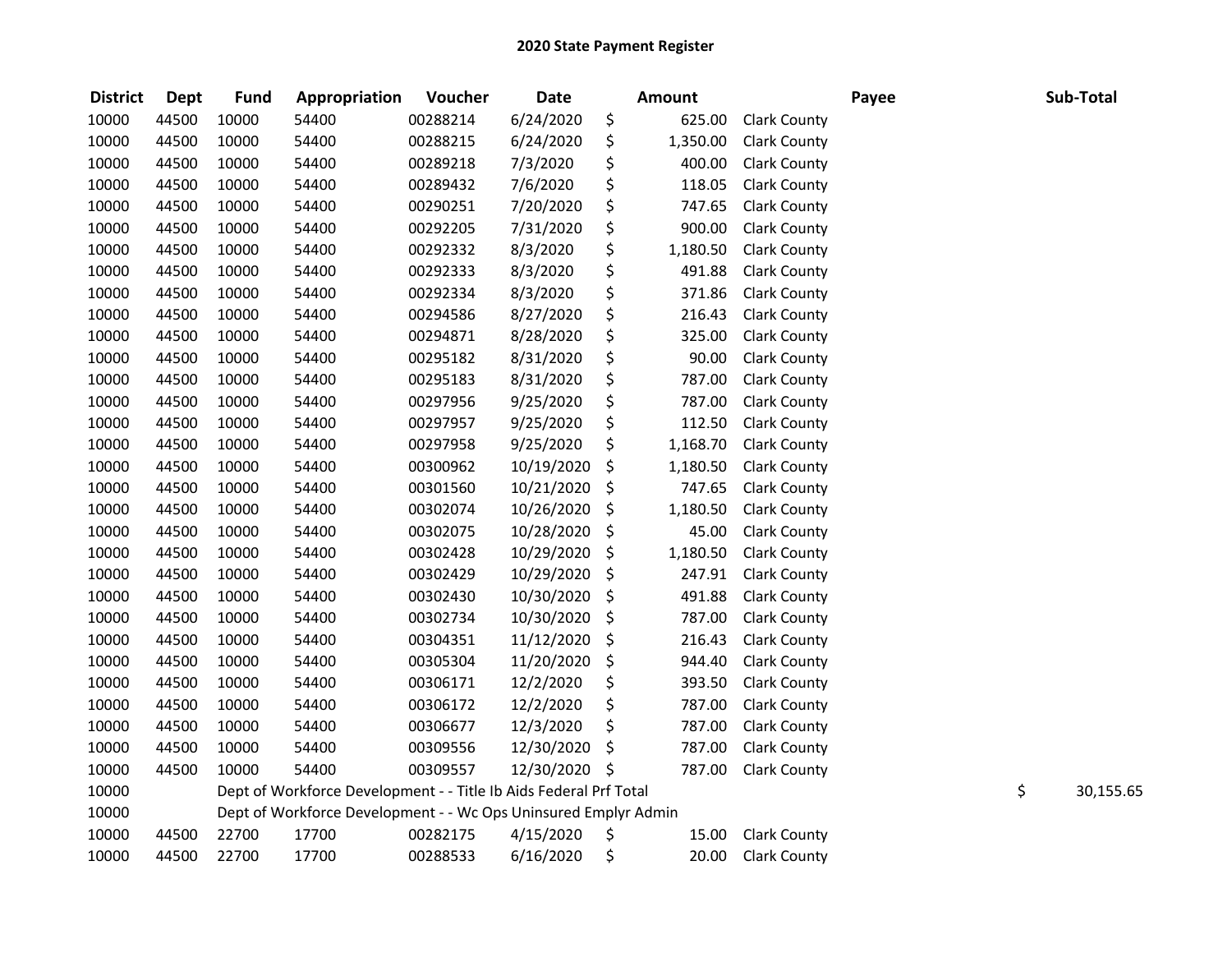| <b>District</b> | <b>Dept</b> | <b>Fund</b> | Appropriation                                                         | Voucher  | <b>Date</b>   | <b>Amount</b>  |                        | Payee | Sub-Total       |
|-----------------|-------------|-------------|-----------------------------------------------------------------------|----------|---------------|----------------|------------------------|-------|-----------------|
| 10000           | 44500       | 22700       | 17700                                                                 | 00296952 | 9/4/2020      | \$<br>5.00     | <b>Clark County</b>    |       |                 |
| 10000           |             |             | Dept of Workforce Development - - Wc Ops Uninsured Emplyr Admin Total |          |               |                |                        |       | \$<br>40.00     |
| 10000           |             |             | Department of Justice - - Legal Expenses                              |          |               |                |                        |       |                 |
| 10000           | 45500       | 10000       | 10400                                                                 | 00090417 | 11/10/2020 \$ |                | 77.64 Clark County     |       |                 |
| 10000           |             |             | Department of Justice - - Legal Expenses Total                        |          |               |                |                        |       | \$<br>77.64     |
| 10000           |             |             | Department of Justice - - Crime Laboratories, Dna                     |          |               |                |                        |       |                 |
| 10000           | 45500       | 10000       | 22100                                                                 | 00085806 | 7/16/2020     | \$<br>820.00   | <b>Clark County</b>    |       |                 |
| 10000           |             |             | Department of Justice - - Crime Laboratories, Dna Total               |          |               |                |                        |       | \$<br>820.00    |
| 10000           |             |             | Department of Justice - - Law Enforcement Train, Local                |          |               |                |                        |       |                 |
| 10000           | 45500       | 10000       | 23100                                                                 | 00080701 | 6/8/2020      | \$<br>960.60   | <b>Clark County</b>    |       |                 |
| 10000           | 45500       | 10000       | 23100                                                                 | 00091350 | 12/4/2020     | \$<br>8,160.00 | <b>Clark County</b>    |       |                 |
| 10000           |             |             | Department of Justice - - Law Enforcement Train, Local Total          |          |               |                |                        |       | \$<br>9,120.60  |
| 10000           |             |             | Department of Justice - - Federal Aid, Local Assistance               |          |               |                |                        |       |                 |
| 10000           | 45500       | 10000       | 25100                                                                 | 00089459 | 10/27/2020 \$ | 499.36         | <b>Clark County</b>    |       |                 |
| 10000           |             |             | Department of Justice - - Federal Aid, Local Assistance Total         |          |               |                |                        |       | \$<br>499.36    |
| 10000           |             |             | Department of Justice - - Crime Victim Witness Assist                 |          |               |                |                        |       |                 |
| 10000           | 45500       | 10000       | 53200                                                                 | 00086011 | 7/17/2020     | \$<br>9,016.63 | <b>Clark County</b>    |       |                 |
| 10000           |             |             | Department of Justice - - Crime Victim Witness Assist Total           |          |               |                |                        |       | \$<br>9,016.63  |
| 10000           |             |             | Department of Justice - - County Reimb Victim-Witness                 |          |               |                |                        |       |                 |
| 10000           | 45500       | 10000       | 53900                                                                 | 00080464 | 2/26/2020     | \$             | 15,020.79 Clark County |       |                 |
| 10000           |             |             | Department of Justice - - County Reimb Victim-Witness Total           |          |               |                |                        |       | \$<br>15,020.79 |
| 10000           |             |             | Department of Military Affairs - - Army Repair And Maintenance        |          |               |                |                        |       |                 |
| 10000           | 46500       | 10000       | 10200                                                                 | 00071530 | 1/10/2020     | \$<br>563.00   | <b>Clark County</b>    |       |                 |
| 10000           | 46500       | 10000       | 10200                                                                 | 00072514 | 2/7/2020      | \$<br>563.00   | <b>Clark County</b>    |       |                 |
| 10000           | 46500       | 10000       | 10200                                                                 | 00074284 | 3/6/2020      | \$<br>563.00   | Clark County           |       |                 |
| 10000           | 46500       | 10000       | 10200                                                                 | 00075282 | 4/3/2020      | \$<br>563.00   | Clark County           |       |                 |
| 10000           | 46500       | 10000       | 10200                                                                 | 00077118 | 5/13/2020     | \$<br>563.00   | <b>Clark County</b>    |       |                 |
| 10000           | 46500       | 10000       | 10200                                                                 | 00078257 | 6/11/2020     | \$<br>563.00   | <b>Clark County</b>    |       |                 |
| 10000           | 46500       | 10000       | 10200                                                                 | 00079837 | 7/15/2020     | \$<br>563.00   | <b>Clark County</b>    |       |                 |
| 10000           | 46500       | 10000       | 10200                                                                 | 00080795 | 7/30/2020     | \$<br>563.00   | <b>Clark County</b>    |       |                 |
| 10000           | 46500       | 10000       | 10200                                                                 | 00082058 | 9/4/2020      | \$<br>588.00   | <b>Clark County</b>    |       |                 |
| 10000           | 46500       | 10000       | 10200                                                                 | 00083478 | 10/15/2020    | \$<br>588.00   | <b>Clark County</b>    |       |                 |
| 10000           | 46500       | 10000       | 10200                                                                 | 00084912 | 11/6/2020     | \$<br>588.00   | <b>Clark County</b>    |       |                 |
| 10000           | 46500       | 10000       | 10200                                                                 | 00085798 | 12/3/2020     | \$<br>588.00   | <b>Clark County</b>    |       |                 |
| 10000           |             |             | Department of Military Affairs - - Army Repair And Maintenance Total  |          |               |                |                        |       | \$<br>6,856.00  |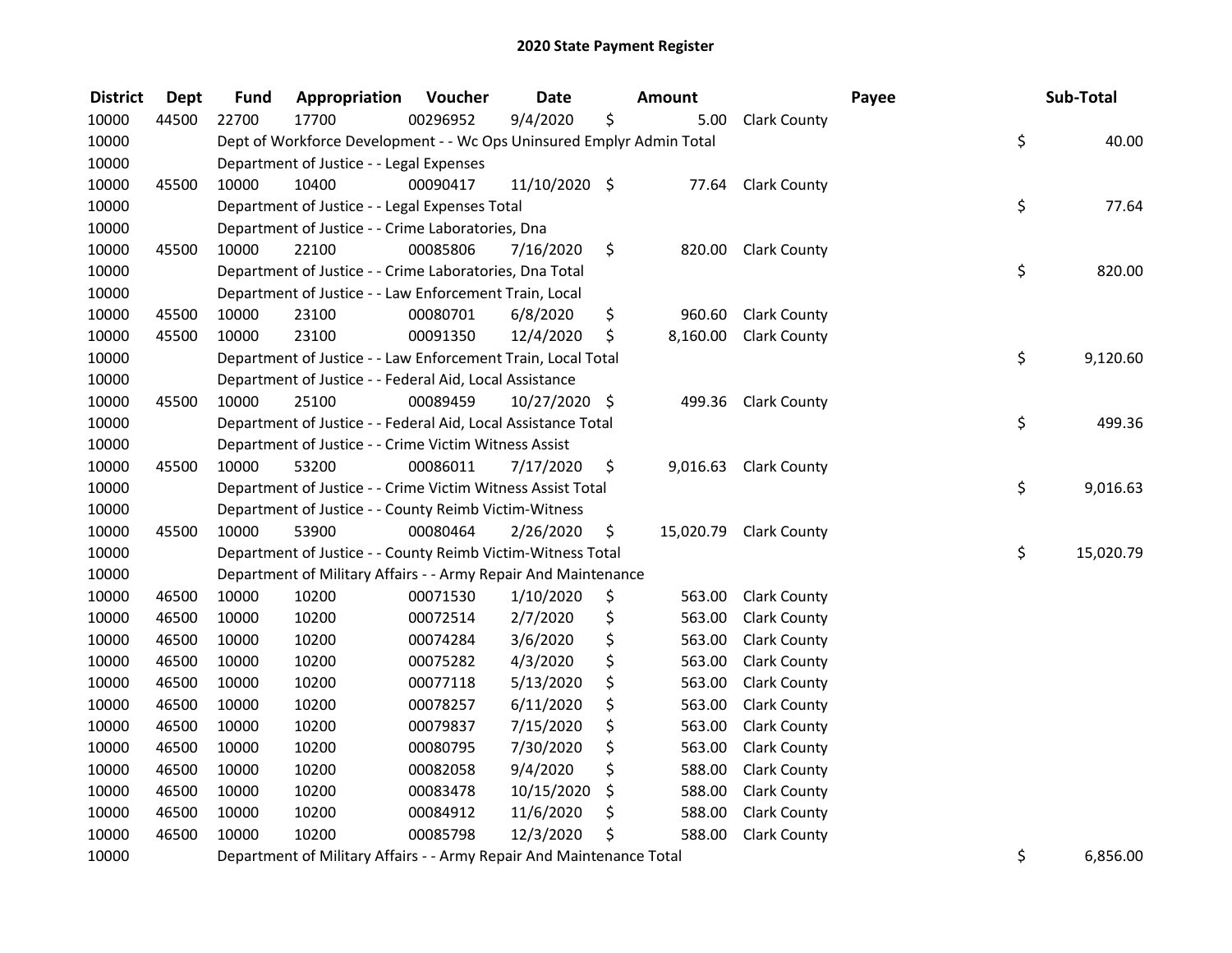| <b>District</b> | Dept  | <b>Fund</b> | Appropriation                                                          | Voucher  | <b>Date</b> |      | Amount     |                        | Payee | Sub-Total        |
|-----------------|-------|-------------|------------------------------------------------------------------------|----------|-------------|------|------------|------------------------|-------|------------------|
| 10000           |       |             | Department of Military Affairs - - Federal Aid-Service Contracts       |          |             |      |            |                        |       |                  |
| 10000           | 46500 | 10000       | 14100                                                                  | 00071530 | 1/10/2020   | \$   | 563.00     | <b>Clark County</b>    |       |                  |
| 10000           | 46500 | 10000       | 14100                                                                  | 00072514 | 2/7/2020    | \$   | 563.00     | <b>Clark County</b>    |       |                  |
| 10000           | 46500 | 10000       | 14100                                                                  | 00074284 | 3/6/2020    | \$   | 563.00     | <b>Clark County</b>    |       |                  |
| 10000           | 46500 | 10000       | 14100                                                                  | 00075282 | 4/3/2020    | \$   | 563.00     | <b>Clark County</b>    |       |                  |
| 10000           | 46500 | 10000       | 14100                                                                  | 00077118 | 5/13/2020   | \$   | 563.00     | <b>Clark County</b>    |       |                  |
| 10000           | 46500 | 10000       | 14100                                                                  | 00078257 | 6/11/2020   | \$   | 563.00     | <b>Clark County</b>    |       |                  |
| 10000           | 46500 | 10000       | 14100                                                                  | 00079837 | 7/15/2020   | \$   | 563.00     | <b>Clark County</b>    |       |                  |
| 10000           | 46500 | 10000       | 14100                                                                  | 00080795 | 7/30/2020   | \$   | 563.00     | <b>Clark County</b>    |       |                  |
| 10000           | 46500 | 10000       | 14100                                                                  | 00082058 | 9/4/2020    | \$   | 588.00     | Clark County           |       |                  |
| 10000           | 46500 | 10000       | 14100                                                                  | 00083478 | 10/15/2020  | \$   | 588.00     | <b>Clark County</b>    |       |                  |
| 10000           | 46500 | 10000       | 14100                                                                  | 00084912 | 11/6/2020   | \$   | 588.00     | <b>Clark County</b>    |       |                  |
| 10000           | 46500 | 10000       | 14100                                                                  | 00085798 | 12/3/2020   | \$   | 588.00     | <b>Clark County</b>    |       |                  |
| 10000           |       |             | Department of Military Affairs - - Federal Aid-Service Contracts Total |          |             |      |            |                        |       | \$<br>6,856.00   |
| 10000           |       |             | Department of Military Affairs - - Local Emer Planning Grants          |          |             |      |            |                        |       |                  |
| 10000           | 46500 | 10000       | 33700                                                                  | 00073349 | 2/3/2020    | \$   | 11,096.75  | <b>Clark County</b>    |       |                  |
| 10000           |       |             | Department of Military Affairs - - Local Emer Planning Grants Total    |          |             |      |            |                        |       | \$<br>11,096.75  |
| 10000           |       |             | Department of Military Affairs - - Federal Aid, Local Assistance       |          |             |      |            |                        |       |                  |
| 10000           | 46500 | 10000       | 34200                                                                  | 00083051 | 9/18/2020   | - \$ | 389.58     | <b>Clark County</b>    |       |                  |
| 10000           |       |             | Department of Military Affairs - - Federal Aid, Local Assistance Total |          |             |      |            |                        |       | \$<br>389.58     |
| 10000           |       |             | Department of Veterans Affairs - - County Grants                       |          |             |      |            |                        |       |                  |
| 10000           | 48500 | 58200       | 26700                                                                  | 00077439 | 2/24/2020   | \$.  |            | 10,000.00 Clark County |       |                  |
| 10000           |       |             | Department of Veterans Affairs - - County Grants Total                 |          |             |      |            |                        |       | \$<br>10,000.00  |
| 10000           |       |             | Department of Administration - - Federal Aid                           |          |             |      |            |                        |       |                  |
| 10000           | 50500 | 10000       | 14200                                                                  | 00134230 | 12/10/2020  | \$   | 644,028.56 | <b>Clark County</b>    |       |                  |
| 10000           | 50500 | 10000       | 14200                                                                  | 00136139 | 12/17/2020  | \$   | 37,691.34  | <b>Clark County</b>    |       |                  |
| 10000           |       |             | Department of Administration - - Federal Aid Total                     |          |             |      |            |                        |       | \$<br>681,719.90 |
| 10000           |       |             | Department of Administration - - Low-Income Assistance Grants          |          |             |      |            |                        |       |                  |
| 10000           | 50500 | 23500       | 37100                                                                  | 00115850 | 1/15/2020   | \$   | 8,654.00   | <b>Clark County</b>    |       |                  |
| 10000           | 50500 | 23500       | 37100                                                                  | 00117631 | 2/18/2020   | \$   | 14,928.00  | <b>Clark County</b>    |       |                  |
| 10000           | 50500 | 23500       | 37100                                                                  | 00118374 | 3/2/2020    | \$   | 6,136.00   | <b>Clark County</b>    |       |                  |
| 10000           | 50500 | 23500       | 37100                                                                  | 00122608 | 5/15/2020   | \$   | 13,542.00  | <b>Clark County</b>    |       |                  |
| 10000           | 50500 | 23500       | 37100                                                                  | 00123919 | 6/16/2020   | \$   | 6,506.00   | <b>Clark County</b>    |       |                  |
| 10000           | 50500 | 23500       | 37100                                                                  | 00125564 | 7/15/2020   | \$   | 12,970.00  | <b>Clark County</b>    |       |                  |
| 10000           | 50500 | 23500       | 37100                                                                  | 00127223 | 8/17/2020   | \$   | 6,751.00   | <b>Clark County</b>    |       |                  |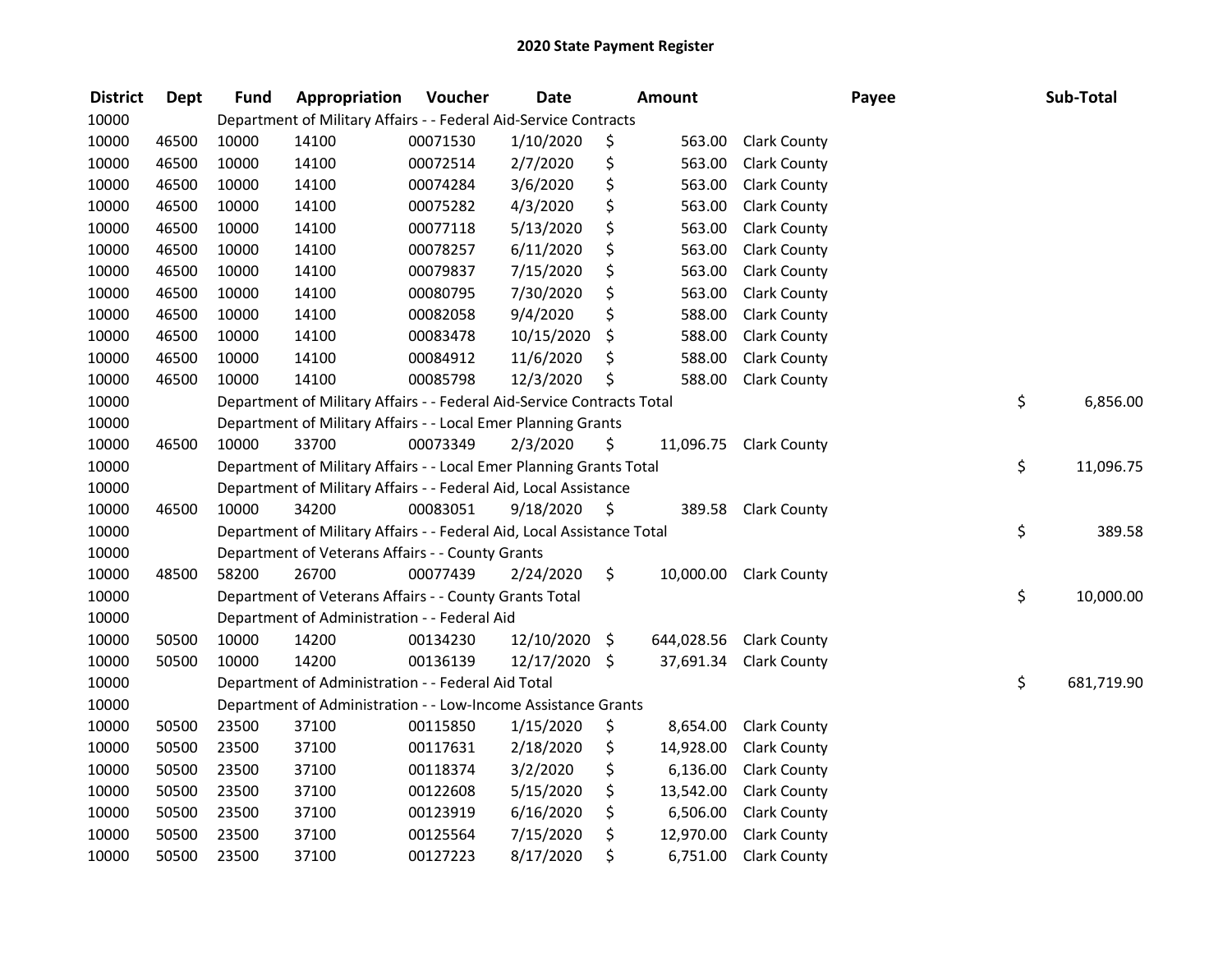| <b>District</b> | <b>Dept</b> | <b>Fund</b> | Appropriation                                                                                           | Voucher  | <b>Date</b>   | Amount                          |                         | Payee | Sub-Total          |
|-----------------|-------------|-------------|---------------------------------------------------------------------------------------------------------|----------|---------------|---------------------------------|-------------------------|-------|--------------------|
| 10000           | 50500       | 23500       | 37100                                                                                                   | 00136744 | 12/15/2020 \$ | 7,954.00                        | <b>Clark County</b>     |       |                    |
| 10000           |             |             | Department of Administration - - Low-Income Assistance Grants Total                                     |          |               |                                 |                         |       | \$<br>77,441.00    |
| 10000           |             |             | Department of Administration - - Land Information Program; Loca                                         |          |               |                                 |                         |       |                    |
| 10000           | 50500       | 26900       | 17300                                                                                                   | 00117284 | 2/14/2020     | \$<br>1,000.00                  | <b>Clark County</b>     |       |                    |
| 10000           | 50500       | 26900       | 17300                                                                                                   | 00119413 | 4/2/2020      | \$<br>58,856.00                 | <b>Clark County</b>     |       |                    |
| 10000           | 50500       | 26900       | 17300                                                                                                   | 00120881 | 4/20/2020     | \$<br>20,000.00                 | <b>Clark County</b>     |       |                    |
| 10000           | 50500       | 26900       | 17300                                                                                                   | 00127856 | 9/2/2020      | \$<br>20,000.00                 | <b>Clark County</b>     |       |                    |
| 10000           |             |             | Department of Administration - - Land Information Program; Loca Total                                   |          |               |                                 |                         |       | \$<br>99,856.00    |
| 10000           |             |             | Elections Commission - - 2018 Hava Election Security                                                    |          |               |                                 |                         |       |                    |
| 10000           | 51000       | 22000       | 18200                                                                                                   | 00004212 | 8/17/2020     | \$<br>42,054.00                 | <b>Clark County</b>     |       |                    |
| 10000           | 51000       | 22000       | 18200                                                                                                   | 00005001 | 12/18/2020 \$ | 6,493.00                        | <b>Clark County</b>     |       |                    |
| 10000           |             |             | Elections Commission - - 2018 Hava Election Security Total                                              |          |               |                                 |                         |       | \$<br>48,547.00    |
| 10000           |             |             | Public Defender Board - - Transcript, Discovery and Records Provided to the Public Defender Board       |          |               |                                 |                         |       |                    |
| 10000           | 55000       | 10000       | 10600                                                                                                   | 00228570 | 1/3/2020      | \$<br>50.00                     | <b>Clark County</b>     |       |                    |
| 10000           | 55000       | 10000       | 10600                                                                                                   | 00235638 | 2/21/2020     | \$<br>65.00                     | <b>Clark County</b>     |       |                    |
| 10000           | 55000       | 10000       | 10600                                                                                                   | 00241204 | 4/1/2020      | \$<br>85.00                     | <b>Clark County</b>     |       |                    |
| 10000           | 55000       | 10000       | 10600                                                                                                   | 00247369 | 5/13/2020     | \$<br>100.00                    | <b>Clark County</b>     |       |                    |
| 10000           | 55000       | 10000       | 10600                                                                                                   | 00250065 | 6/8/2020      | \$<br>45.00                     | <b>Clark County</b>     |       |                    |
| 10000           | 55000       | 10000       | 10600                                                                                                   | 00260271 | 9/2/2020      | \$<br>105.00                    | <b>Clark County</b>     |       |                    |
| 10000           | 55000       | 10000       | 10600                                                                                                   | 00264704 | 10/19/2020    | \$<br>85.00                     | <b>Clark County</b>     |       |                    |
| 10000           | 55000       | 10000       | 10600                                                                                                   | 00270626 | 12/11/2020 \$ | 130.00                          | <b>Clark County</b>     |       |                    |
| 10000           |             |             | Public Defender Board - - Transcript, Discovery and Records Provided to the Public Defender Board Total |          |               |                                 |                         |       | \$<br>665.00       |
| 10000           |             |             | Department of Revenue - - Warrants and Satisfactions                                                    |          |               |                                 |                         |       |                    |
| 10000           | 56600       | 10000       | 10100                                                                                                   | 00155943 | 2/7/2020      | \$<br>545.00                    | <b>Clark County</b>     |       |                    |
| 10000           | 56600       | 10000       | 10100                                                                                                   | 00163650 | 4/3/2020      | \$<br>210.50                    | <b>Clark County</b>     |       |                    |
| 10000           | 56600       | 10000       | 10100                                                                                                   | 00174931 | 7/17/2020     | \$<br>210.50                    | <b>Clark County</b>     |       |                    |
| 10000           |             |             | Department of Revenue - - Warrants and Satisfactions Total                                              |          |               |                                 |                         |       | \$<br>966.00       |
| 10000           |             |             | Circuit Courts - - Circuit Court Costs                                                                  |          |               |                                 |                         |       |                    |
| 10000           | 62500       | 10000       | 10500                                                                                                   | 00001744 | 1/17/2020     | \$<br>31,613.00                 | <b>Clark County</b>     |       |                    |
| 10000           | 62500       | 10000       | 10500                                                                                                   | 00001938 | 7/17/2020     | \$<br>70,315.00                 | <b>Clark County</b>     |       |                    |
| 10000           |             |             | Circuit Courts - - Circuit Court Costs Total                                                            |          |               |                                 |                         |       | \$<br>101,928.00   |
| 10000           |             |             | Shared Revenue and Tax Relief - - County And Municipal Aid                                              |          |               |                                 |                         |       |                    |
| 10000           | 83500       | 10000       | 10500                                                                                                   | 00067710 | 7/27/2020     | \$                              | 276,387.46 Clark County |       |                    |
| 10000           | 83500       | 10000       | 10500                                                                                                   | 00071674 | 11/16/2020    | \$<br>1,566,195.61 Clark County |                         |       |                    |
| 10000           |             |             | Shared Revenue and Tax Relief - - County And Municipal Aid Total                                        |          |               |                                 |                         |       | \$<br>1,842,583.07 |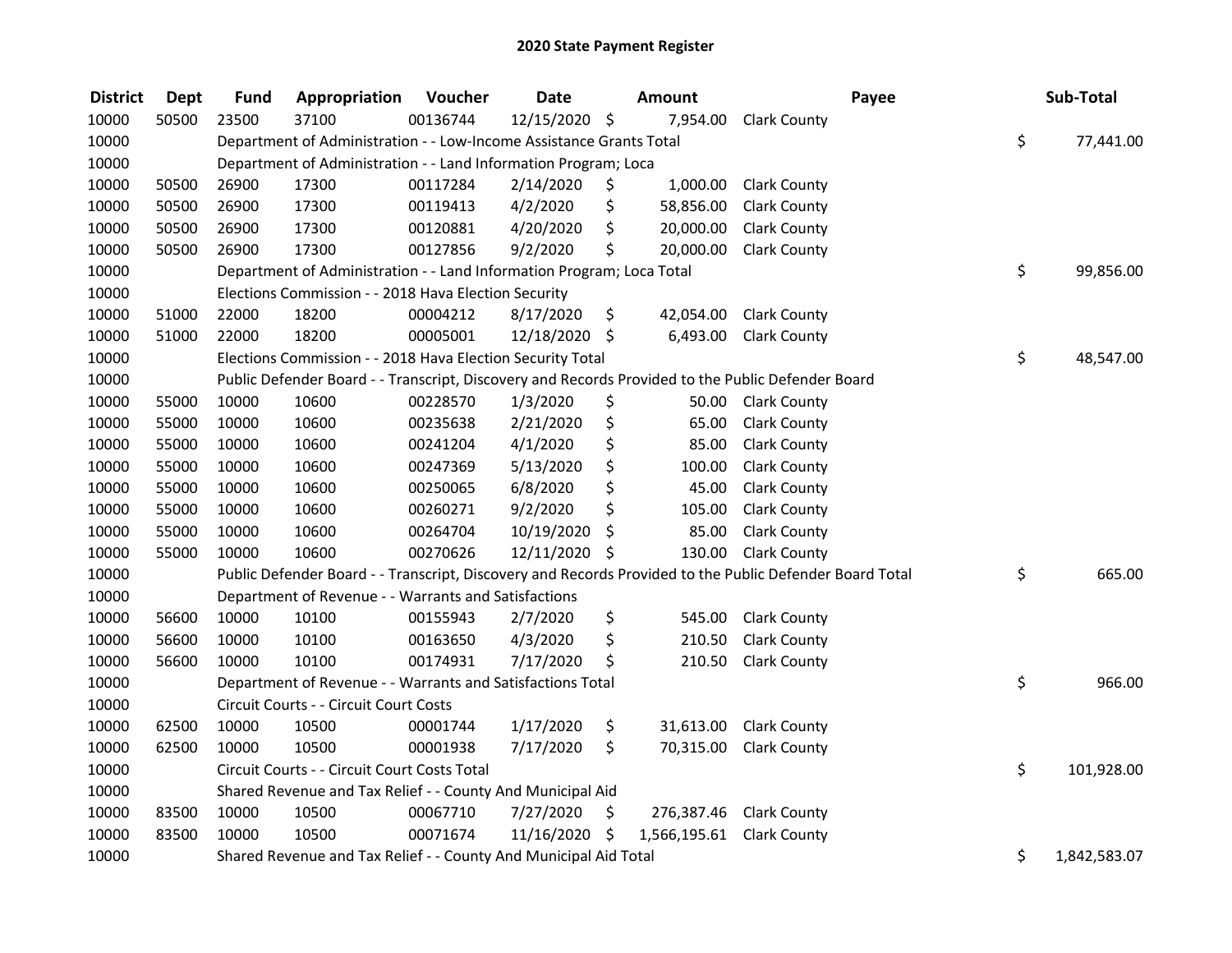| <b>District</b>    | Dept  | Fund  | Appropriation                                                         | Voucher  | Date            |      | <b>Amount</b> |                     | Payee |     | Sub-Total     |
|--------------------|-------|-------|-----------------------------------------------------------------------|----------|-----------------|------|---------------|---------------------|-------|-----|---------------|
| 10000              |       |       | Shared Revenue and Tax Relief - - Exempt Computer Aid                 |          |                 |      |               |                     |       |     |               |
| 10000              | 83500 | 10000 | 10900                                                                 | 00064582 | 7/27/2020       | S.   | 16,736.18     | Clark County        |       |     |               |
| 10000              |       |       | Shared Revenue and Tax Relief - - Exempt Computer Aid Total           |          |                 |      |               |                     |       | \$. | 16,736.18     |
| 10000              |       |       | Shared Revenue and Tax Relief - - Utility Aid                         |          |                 |      |               |                     |       |     |               |
| 10000              | 83500 | 10000 | 11000                                                                 | 00067710 | 7/27/2020       | S.   | 29,645.08     | Clark County        |       |     |               |
| 10000              | 83500 | 10000 | 11000                                                                 | 00071674 | $11/16/2020$ \$ |      | 173,716.03    | <b>Clark County</b> |       |     |               |
| 10000              |       |       | Shared Revenue and Tax Relief - - Utility Aid Total                   |          |                 |      |               |                     |       | \$  | 203,361.11    |
| 10000              |       |       | Shared Revenue and Tax Relief - - Personal Property Aid               |          |                 |      |               |                     |       |     |               |
| 10000              | 83500 | 10000 | 11100                                                                 | 00059945 | 5/4/2020        | S.   | 135,186.79    | <b>Clark County</b> |       |     |               |
| 10000              |       |       | Shared Revenue and Tax Relief - - Personal Property Aid Total         |          |                 |      |               |                     |       | \$  | 135,186.79    |
| 10000              |       |       | Shared Revenue and Tax Relief - - School Lvy Tx/First Dollar Cr       |          |                 |      |               |                     |       |     |               |
| 10000              | 83500 | 10000 | 30200                                                                 | 00063914 | 7/27/2020       | - \$ | 971,096.19    | Clark County        |       |     |               |
| 10000              | 83500 | 10000 | 30200                                                                 | 00067305 | 7/27/2020       | \$.  | 3,426,741.66  | <b>Clark County</b> |       |     |               |
| 10000              |       |       | Shared Revenue and Tax Relief - - School Lvy Tx/First Dollar Cr Total |          |                 |      |               |                     |       | \$. | 4,397,837.85  |
| 10000              |       |       | Shared Revenue and Tax Relief - - Lottery & Gaming Credit             |          |                 |      |               |                     |       |     |               |
| 10000              | 83500 | 52100 | 36300                                                                 | 00055637 | 3/23/2020       | - \$ | 1,574,576.53  | Clark County        |       |     |               |
| 10000              |       |       | Shared Revenue and Tax Relief - - Lottery & Gaming Credit Total       |          |                 |      |               |                     |       | \$. | 1,574,576.53  |
| <b>10000 Total</b> |       |       |                                                                       |          |                 |      |               |                     |       |     | 17,172,720.36 |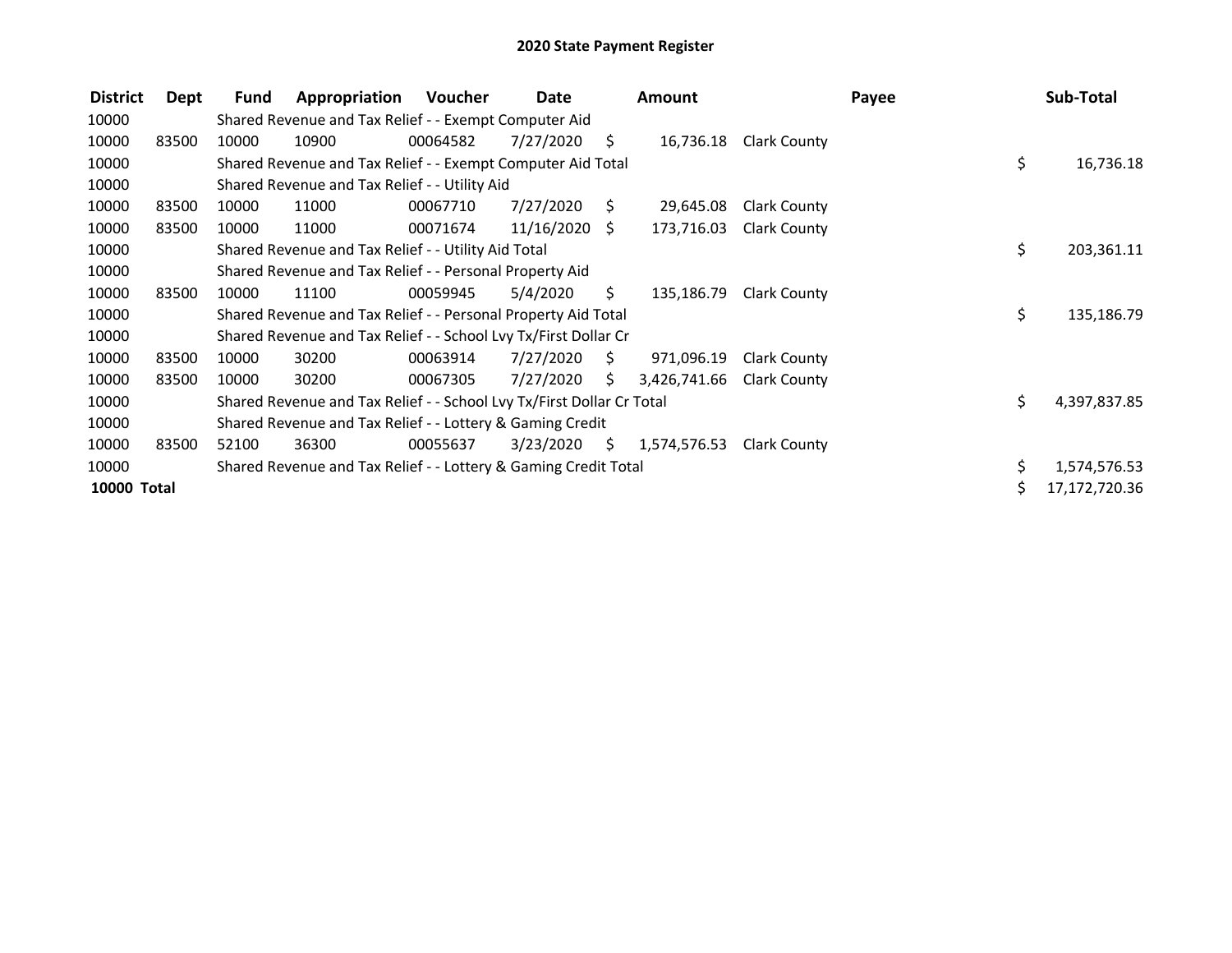| <b>District</b>    | Dept  | <b>Fund</b> | Appropriation                                                      | Voucher  | <b>Date</b> |      | <b>Amount</b> | Payee                    | Sub-Total        |
|--------------------|-------|-------------|--------------------------------------------------------------------|----------|-------------|------|---------------|--------------------------|------------------|
| 10002              |       |             | Dept of Safety & Prof Services - - Fire Dues Distribution          |          |             |      |               |                          |                  |
| 10002              | 16500 | 10000       | 22500                                                              | 00035775 | 7/20/2020   | \$   | 1,954.50      | Town Of Beaver           |                  |
| 10002              |       |             | Dept of Safety & Prof Services - - Fire Dues Distribution Total    |          |             |      |               |                          | \$<br>1,954.50   |
| 10002              |       |             | Dept of Natural Resources - - Resaids - Cnty Forst, CI & Mfl       |          |             |      |               |                          |                  |
| 10002              | 37000 | 21200       | 57100                                                              | 00416842 | 6/18/2020   | - \$ |               | 102.26 Town Of Beaver    |                  |
| 10002              |       |             | Dept of Natural Resources - - Resaids - Cnty Forst, CI & Mfl Total |          |             |      |               |                          | \$<br>102.26     |
| 10002              |       |             | Dept of Natural Resources - - Fin Asst For Responsible Units       |          |             |      |               |                          |                  |
| 10002              | 37000 | 27400       | 67000                                                              | 00413253 | 5/29/2020   | - S  | 609.26        | Town Of Beaver           |                  |
| 10002              |       |             | Dept of Natural Resources - - Fin Asst For Responsible Units Total |          |             |      |               |                          | \$<br>609.26     |
| 10002              |       |             | WI Dept of Transportation - - Trns Aids To Mnc.-Sf                 |          |             |      |               |                          |                  |
| 10002              | 39500 | 21100       | 19100                                                              | 00475713 | 1/6/2020    | \$   | 40,891.68     | Town Of Beaver           |                  |
| 10002              | 39500 | 21100       | 19100                                                              | 00505568 | 4/6/2020    | \$   | 40,891.68     | Town Of Beaver           |                  |
| 10002              | 39500 | 21100       | 19100                                                              | 00542560 | 7/6/2020    | \$   | 40,891.68     | Town Of Beaver           |                  |
| 10002              | 39500 | 21100       | 19100                                                              | 00585386 | 10/5/2020   | Ŝ.   | 40,891.68     | Town Of Beaver           |                  |
| 10002              |       |             | WI Dept of Transportation - - Trns Aids To Mnc.-Sf Total           |          |             |      |               |                          | \$<br>163,566.72 |
| 10002              |       |             | Shared Revenue and Tax Relief - - County And Municipal Aid         |          |             |      |               |                          |                  |
| 10002              | 83500 | 10000       | 10500                                                              | 00067667 | 7/27/2020   | \$   |               | 11,784.94 Town Of Beaver |                  |
| 10002              | 83500 | 10000       | 10500                                                              | 00071630 | 11/16/2020  | \$   |               | 66,781.34 Town Of Beaver |                  |
| 10002              |       |             | Shared Revenue and Tax Relief - - County And Municipal Aid Total   |          |             |      |               |                          | \$<br>78,566.28  |
| 10002              |       |             | Shared Revenue and Tax Relief - - Exempt Computer Aid              |          |             |      |               |                          |                  |
| 10002              | 83500 | 10000       | 10900                                                              | 00064852 | 7/27/2020   | - \$ | 2.08          | Town Of Beaver           |                  |
| 10002              |       |             | Shared Revenue and Tax Relief - - Exempt Computer Aid Total        |          |             |      |               |                          | \$<br>2.08       |
| 10002              |       |             | Shared Revenue and Tax Relief - - Personal Property Aid            |          |             |      |               |                          |                  |
| 10002              | 83500 | 10000       | 11100                                                              | 00060216 | 5/4/2020    | \$   | 76.57         | Town Of Beaver           |                  |
| 10002              |       |             | Shared Revenue and Tax Relief - - Personal Property Aid Total      |          |             |      |               |                          | \$<br>76.57      |
| <b>10002 Total</b> |       |             |                                                                    |          |             |      |               |                          | \$<br>244,877.67 |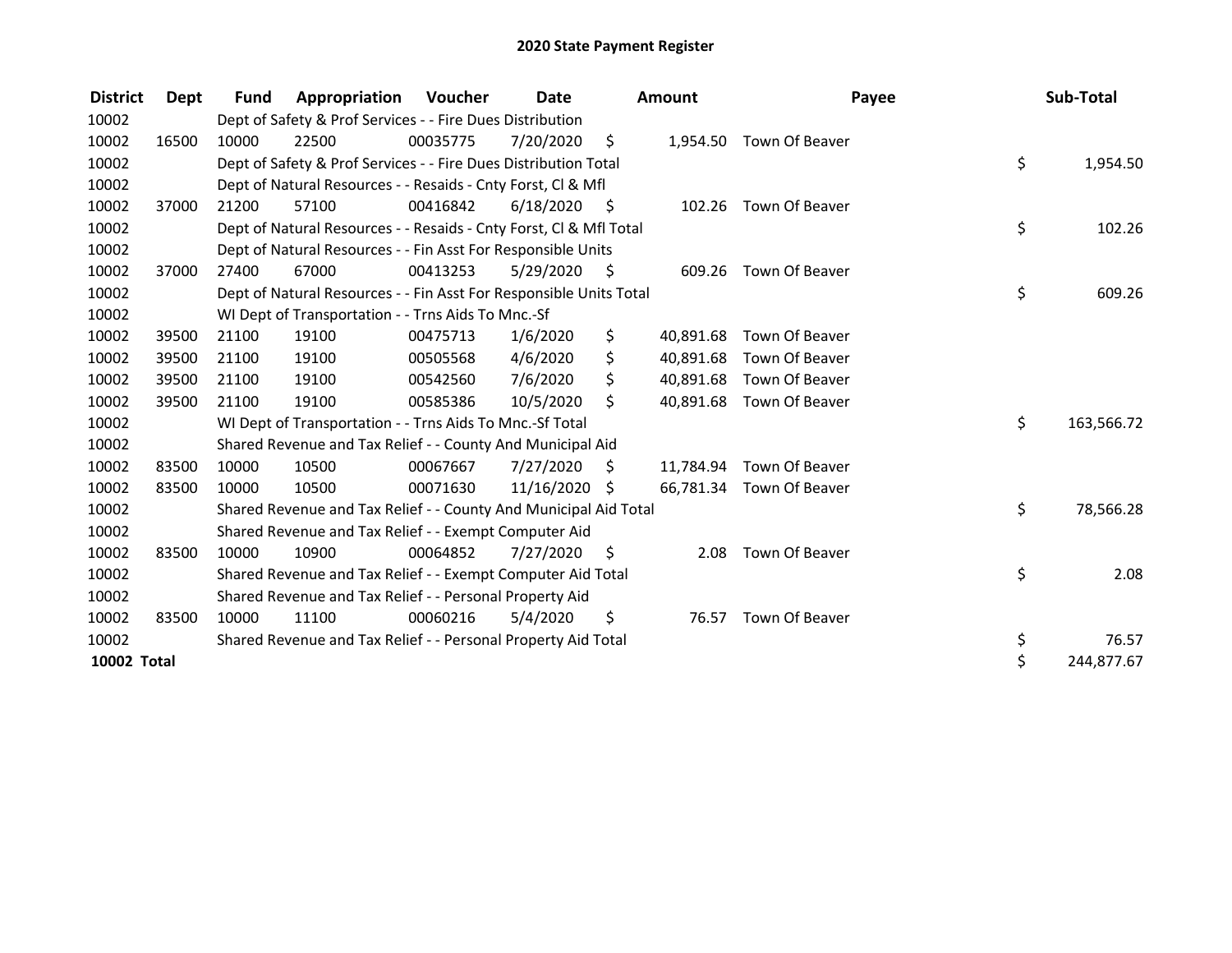| <b>District</b>    | Dept  | <b>Fund</b> | <b>Appropriation Voucher</b>                                         |          | Date          |      | <b>Amount</b> |                          | Payee | Sub-Total |
|--------------------|-------|-------------|----------------------------------------------------------------------|----------|---------------|------|---------------|--------------------------|-------|-----------|
| 10004              |       |             | Dept of Safety & Prof Services - - Fire Dues Distribution            |          |               |      |               |                          |       |           |
| 10004              | 16500 | 10000       | 22500                                                                | 00035776 | 7/20/2020     | - \$ |               | 283.58 Town Of Butler    |       |           |
| 10004              |       |             | Dept of Safety & Prof Services - - Fire Dues Distribution Total      |          |               |      |               |                          | \$    | 283.58    |
| 10004              |       |             | Dept of Natural Resources - - Resaids - Cnty Forst, Cl & Mfl         |          |               |      |               |                          |       |           |
| 10004              | 37000 | 21200       | 57100                                                                | 00416843 | 6/18/2020     | - \$ |               | 4,859.92 Town Of Butler  |       |           |
| 10004              |       |             | Dept of Natural Resources - - Resaids - Cnty Forst, Cl & Mfl Total   |          |               |      |               |                          | \$    | 4,859.92  |
| 10004              |       |             | Dept of Natural Resources - - Fin Asst For Responsible Units         |          |               |      |               |                          |       |           |
| 10004              | 37000 | 27400       | 67000                                                                | 00412993 | 5/29/2020     | - \$ |               | 335.92 Town Of Butler    |       |           |
| 10004              |       |             | Dept of Natural Resources - - Fin Asst For Responsible Units Total   |          |               |      |               |                          | \$    | 335.92    |
| 10004              |       |             | WI Dept of Transportation - - Trns Aids To Mnc.-Sf                   |          |               |      |               |                          |       |           |
| 10004              | 39500 | 21100       | 19100                                                                | 00475714 | 1/6/2020      | \$   | 14,054.60     | Town Of Butler           |       |           |
| 10004              | 39500 | 21100       | 19100                                                                | 00505569 | 4/6/2020      | \$   |               | 14,054.60 Town Of Butler |       |           |
| 10004              | 39500 | 21100       | 19100                                                                | 00542561 | 7/6/2020      | \$   |               | 14,054.60 Town Of Butler |       |           |
| 10004              | 39500 | 21100       | 19100                                                                | 00585387 | 10/5/2020     | \$   |               | 14,054.63 Town Of Butler |       |           |
| 10004              |       |             | WI Dept of Transportation - - Trns Aids To Mnc.-Sf Total             |          |               |      |               |                          | \$    | 56,218.43 |
| 10004              |       |             | WI Dept of Transportation - - Supplemental Transportation Aids       |          |               |      |               |                          |       |           |
| 10004              | 39500 | 21100       | 19600                                                                | 00477484 | 1/6/2020      | \$   |               | 8,642.95 Town Of Butler  |       |           |
| 10004              |       |             | WI Dept of Transportation - - Supplemental Transportation Aids Total |          |               |      |               |                          | \$    | 8,642.95  |
| 10004              |       |             | Department of Administration - - Federal Aid                         |          |               |      |               |                          |       |           |
| 10004              | 50500 | 10000       | 14200                                                                | 00134231 | 12/10/2020 \$ |      |               | 935.33 Town Of Butler    |       |           |
| 10004              |       |             | Department of Administration - - Federal Aid Total                   |          |               |      |               |                          | \$    | 935.33    |
| 10004              |       |             | Shared Revenue and Tax Relief - - County And Municipal Aid           |          |               |      |               |                          |       |           |
| 10004              | 83500 | 10000       | 10500                                                                | 00067668 | 7/27/2020     | \$   |               | 2,796.95 Town Of Butler  |       |           |
| 10004              | 83500 | 10000       | 10500                                                                | 00071631 | 11/16/2020 \$ |      |               | 15,849.37 Town Of Butler |       |           |
| 10004              |       |             | Shared Revenue and Tax Relief - - County And Municipal Aid Total     |          |               |      |               |                          | \$    | 18,646.32 |
| 10004              |       |             | Shared Revenue and Tax Relief - - Exempt Computer Aid                |          |               |      |               |                          |       |           |
| 10004              | 83500 | 10000       | 10900                                                                | 00064853 | 7/27/2020     | S    | 1.03          | Town Of Butler           |       |           |
| 10004              |       |             | Shared Revenue and Tax Relief - - Exempt Computer Aid Total          |          |               |      |               |                          | \$    | 1.03      |
| 10004              |       |             | Shared Revenue and Tax Relief - - Personal Property Aid              |          |               |      |               |                          |       |           |
| 10004              | 83500 | 10000       | 11100                                                                | 00060217 | 5/4/2020      | \$   |               | 3.58 Town Of Butler      |       |           |
| 10004              |       |             | Shared Revenue and Tax Relief - - Personal Property Aid Total        |          |               |      |               |                          | \$    | 3.58      |
| <b>10004 Total</b> |       |             |                                                                      |          |               |      |               |                          | \$    | 89,927.06 |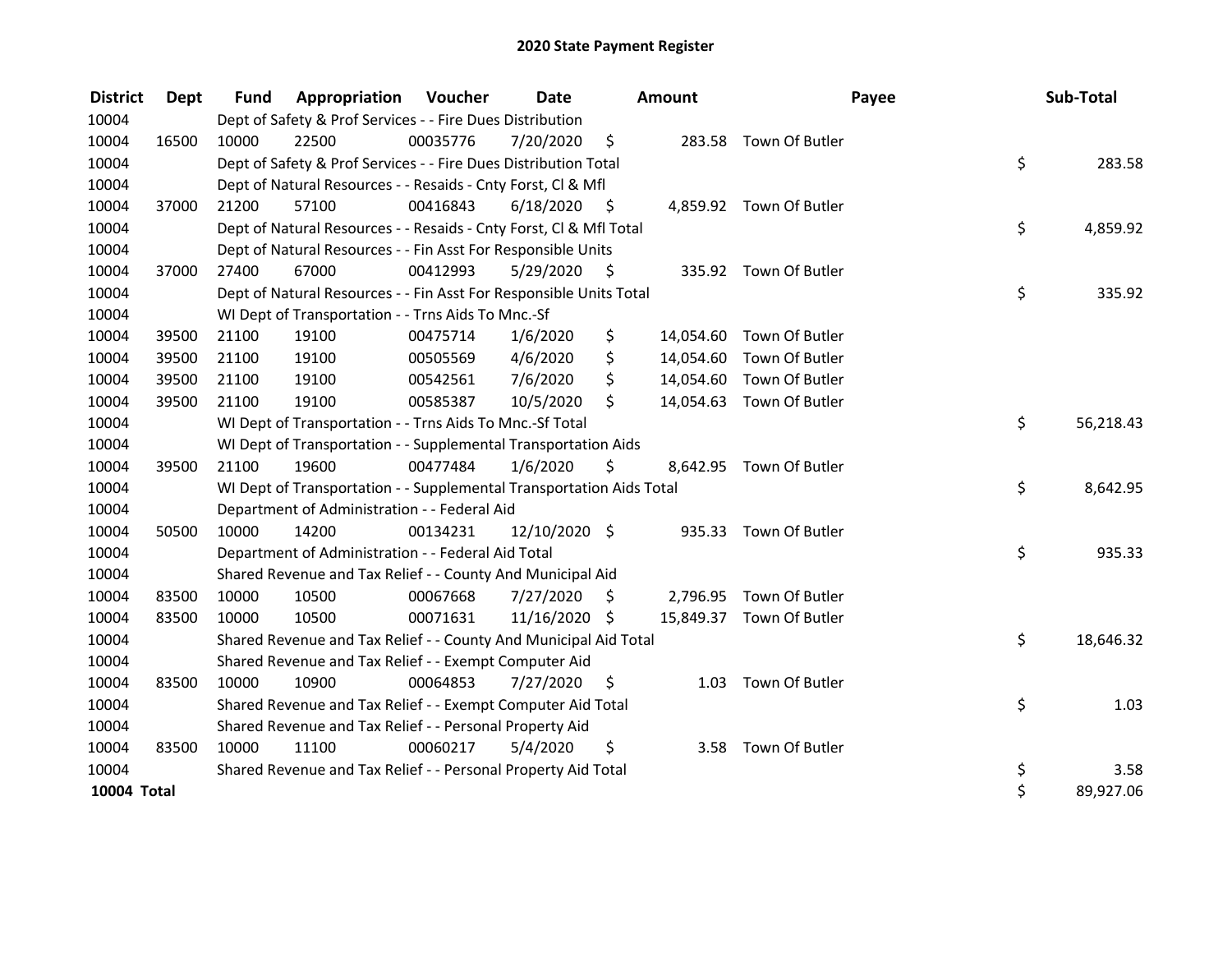| <b>District</b> | Dept  | Fund  | Appropriation                                                        | Voucher  | <b>Date</b>   |      | Amount   |                         | Payee | Sub-Total  |
|-----------------|-------|-------|----------------------------------------------------------------------|----------|---------------|------|----------|-------------------------|-------|------------|
| 10006           |       |       | Dept of Safety & Prof Services - - Fire Dues Distribution            |          |               |      |          |                         |       |            |
| 10006           | 16500 | 10000 | 22500                                                                | 00035777 | 7/20/2020     | \$   |          | 1,896.69 Town Of Colby  |       |            |
| 10006           |       |       | Dept of Safety & Prof Services - - Fire Dues Distribution Total      |          |               |      |          |                         | \$    | 1,896.69   |
| 10006           |       |       | Dept of Natural Resources - - Resaids - Cnty Forst, Cl & Mfl         |          |               |      |          |                         |       |            |
| 10006           | 37000 | 21200 | 57100                                                                | 00416844 | 6/18/2020     | - \$ |          | 71.80 Town Of Colby     |       |            |
| 10006           |       |       | Dept of Natural Resources - - Resaids - Cnty Forst, Cl & Mfl Total   |          |               |      |          |                         | \$    | 71.80      |
| 10006           |       |       | Dept of Natural Resources - - Fin Asst For Responsible Units         |          |               |      |          |                         |       |            |
| 10006           | 37000 | 27400 | 67000                                                                | 00412833 | 5/29/2020     | - \$ |          | 1,564.52 Town Of Colby  |       |            |
| 10006           |       |       | Dept of Natural Resources - - Fin Asst For Responsible Units Total   |          |               |      |          |                         | \$    | 1,564.52   |
| 10006           |       |       | WI Dept of Transportation - - Trns Aids To Mnc.-Sf                   |          |               |      |          |                         |       |            |
| 10006           | 39500 | 21100 | 19100                                                                | 00475715 | 1/6/2020      | \$   |          | 30,708.18 Town Of Colby |       |            |
| 10006           | 39500 | 21100 | 19100                                                                | 00505570 | 4/6/2020      | \$   |          | 30,708.18 Town Of Colby |       |            |
| 10006           | 39500 | 21100 | 19100                                                                | 00542562 | 7/6/2020      | \$   |          | 30,708.18 Town Of Colby |       |            |
| 10006           | 39500 | 21100 | 19100                                                                | 00585388 | 10/5/2020     | \$   |          | 30,708.18 Town Of Colby |       |            |
| 10006           |       |       | WI Dept of Transportation - - Trns Aids To Mnc.-Sf Total             |          |               |      |          |                         | \$    | 122,832.72 |
| 10006           |       |       | Department of Administration - - Hv Trans Ln Annual Impact Fee       |          |               |      |          |                         |       |            |
| 10006           | 50500 | 10000 | 17400                                                                | 00121198 | 5/1/2020      | \$   |          | 30,959.00 Town Of Colby |       |            |
| 10006           |       |       | Department of Administration - - Hv Trans Ln Annual Impact Fee Total |          |               |      |          |                         | \$    | 30,959.00  |
| 10006           |       |       | Elections Commission - - 2018 Hava Election Security                 |          |               |      |          |                         |       |            |
| 10006           | 51000 | 22000 | 18200                                                                | 00004104 | 8/6/2020      | \$   |          | 519.00 Town Of Colby    |       |            |
| 10006           |       |       | Elections Commission - - 2018 Hava Election Security Total           |          |               |      |          |                         | \$    | 519.00     |
| 10006           |       |       | Shared Revenue and Tax Relief - - County And Municipal Aid           |          |               |      |          |                         |       |            |
| 10006           | 83500 | 10000 | 10500                                                                | 00067669 | 7/27/2020     | \$.  |          | 8,419.00 Town Of Colby  |       |            |
| 10006           | 83500 | 10000 | 10500                                                                | 00071632 | 11/16/2020 \$ |      |          | 47,707.67 Town Of Colby |       |            |
| 10006           |       |       | Shared Revenue and Tax Relief - - County And Municipal Aid Total     |          |               |      |          |                         | \$    | 56,126.67  |
| 10006           |       |       | Shared Revenue and Tax Relief - - Exempt Computer Aid                |          |               |      |          |                         |       |            |
| 10006           | 83500 | 10000 | 10900                                                                | 00064854 | 7/27/2020     | \$   |          | 13.51 Town Of Colby     |       |            |
| 10006           |       |       | Shared Revenue and Tax Relief - - Exempt Computer Aid Total          |          |               |      |          |                         | \$    | 13.51      |
| 10006           |       |       | Shared Revenue and Tax Relief - - Utility Aid                        |          |               |      |          |                         |       |            |
| 10006           | 83500 | 10000 | 11000                                                                | 00067669 | 7/27/2020     | \$   | 6,340.89 | Town Of Colby           |       |            |
| 10006           | 83500 | 10000 | 11000                                                                | 00071632 | 11/16/2020    | \$   |          | 36,619.59 Town Of Colby |       |            |
| 10006           |       |       | Shared Revenue and Tax Relief - - Utility Aid Total                  |          |               |      |          |                         | \$    | 42,960.48  |
| 10006           |       |       | Shared Revenue and Tax Relief - - Personal Property Aid              |          |               |      |          |                         |       |            |
| 10006           | 83500 | 10000 | 11100                                                                | 00060218 | 5/4/2020      | \$   |          | 681.02 Town Of Colby    |       |            |
| 10006           |       |       | Shared Revenue and Tax Relief - - Personal Property Aid Total        |          |               |      |          |                         | \$    | 681.02     |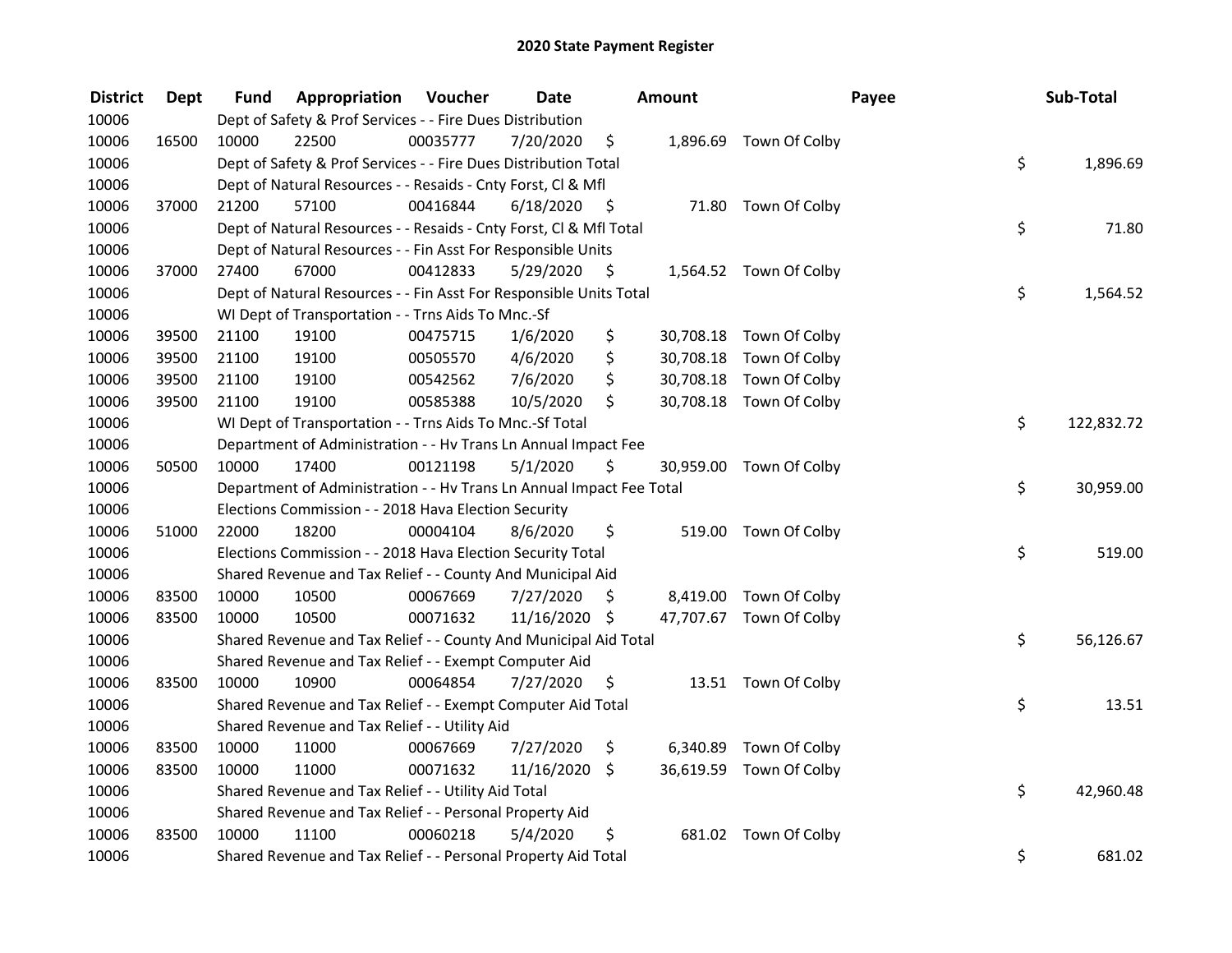| District Dept |  | <b>Fund Appropriation Voucher</b> | Date | Amount | Payee | Sub-Total  |
|---------------|--|-----------------------------------|------|--------|-------|------------|
| 10006 Total   |  |                                   |      |        |       | 257,625.41 |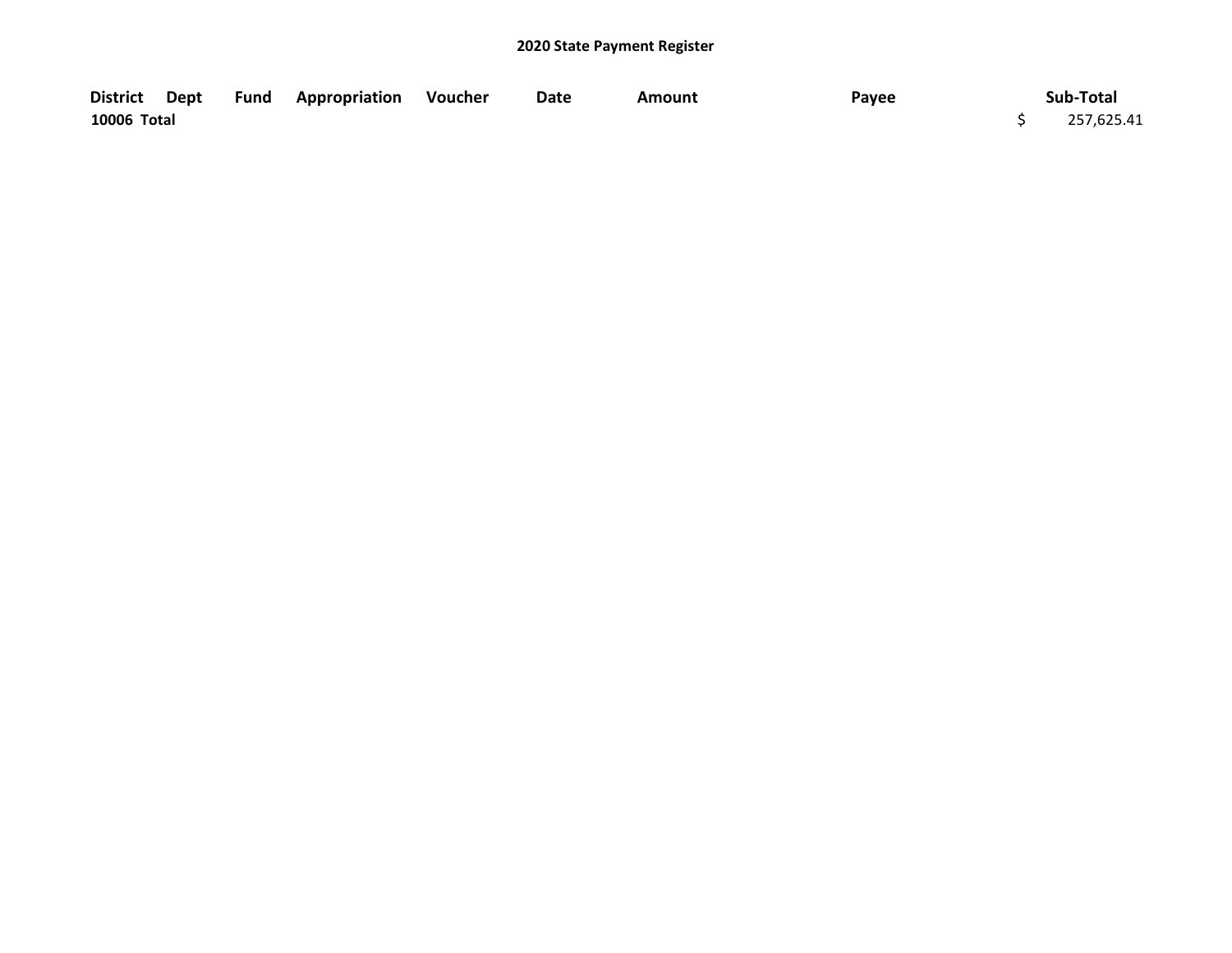| <b>District</b>    | <b>Dept</b> | <b>Fund</b> | <b>Appropriation Voucher</b>                                       |          | Date          |         | <b>Amount</b> | Payee                      | Sub-Total        |
|--------------------|-------------|-------------|--------------------------------------------------------------------|----------|---------------|---------|---------------|----------------------------|------------------|
| 10008              |             |             | Dept of Safety & Prof Services - - Fire Dues Distribution          |          |               |         |               |                            |                  |
| 10008              | 16500       | 10000       | 22500                                                              | 00035778 | 7/20/2020     | $\zeta$ |               | 2,935.88 Town Of Dewhurst  |                  |
| 10008              |             |             | Dept of Safety & Prof Services - - Fire Dues Distribution Total    |          |               |         |               |                            | \$<br>2,935.88   |
| 10008              |             |             | Dept of Natural Resources - - Aids In Lieu Of Taxes - Gener        |          |               |         |               |                            |                  |
| 10008              | 37000       | 10000       | 50300                                                              | 00383856 | 1/21/2020     | $\zeta$ |               | 27,804.31 Town Of Dewhurst |                  |
| 10008              |             |             | Dept of Natural Resources - - Aids In Lieu Of Taxes - Gener Total  |          |               |         |               |                            | \$<br>27,804.31  |
| 10008              |             |             | Dept of Natural Resources - - Resaids - Cnty Forst, Cl & Mfl       |          |               |         |               |                            |                  |
| 10008              | 37000       | 21200       | 57100                                                              | 00416845 | 6/18/2020     | - \$    |               | 4,706.00 Town Of Dewhurst  |                  |
| 10008              |             |             | Dept of Natural Resources - - Resaids - Cnty Forst, Cl & Mfl Total |          |               |         |               |                            | \$<br>4,706.00   |
| 10008              |             |             | Dept of Natural Resources - - Fin Asst For Responsible Units       |          |               |         |               |                            |                  |
| 10008              | 37000       | 27400       | 67000                                                              | 00413050 | 5/29/2020     | - \$    |               | 938.05 Town Of Dewhurst    |                  |
| 10008              |             |             | Dept of Natural Resources - - Fin Asst For Responsible Units Total |          |               |         |               |                            | \$<br>938.05     |
| 10008              |             |             | WI Dept of Transportation - - Trns Aids To Mnc.-Sf                 |          |               |         |               |                            |                  |
| 10008              | 39500       | 21100       | 19100                                                              | 00475716 | 1/6/2020      | \$      |               | 26,312.85 Town Of Dewhurst |                  |
| 10008              | 39500       | 21100       | 19100                                                              | 00505571 | 4/6/2020      | \$      |               | 26,312.85 Town Of Dewhurst |                  |
| 10008              | 39500       | 21100       | 19100                                                              | 00542563 | 7/6/2020      | \$      |               | 26,312.85 Town Of Dewhurst |                  |
| 10008              | 39500       | 21100       | 19100                                                              | 00585389 | 10/5/2020     | \$      |               | 26,312.85 Town Of Dewhurst |                  |
| 10008              |             |             | WI Dept of Transportation - - Trns Aids To Mnc.-Sf Total           |          |               |         |               |                            | \$<br>105,251.40 |
| 10008              |             |             | Department of Administration - - Federal Aid                       |          |               |         |               |                            |                  |
| 10008              | 50500       | 10000       | 14200                                                              | 00134232 | 12/10/2020 \$ |         |               | 5,018.93 Town Of Dewhurst  |                  |
| 10008              |             |             | Department of Administration - - Federal Aid Total                 |          |               |         |               |                            | \$<br>5,018.93   |
| 10008              |             |             | Shared Revenue and Tax Relief - - County And Municipal Aid         |          |               |         |               |                            |                  |
| 10008              | 83500       | 10000       | 10500                                                              | 00067670 | 7/27/2020     | Ŝ.      | 596.08        | Town Of Dewhurst           |                  |
| 10008              | 83500       | 10000       | 10500                                                              | 00071633 | 11/16/2020 \$ |         |               | 3,530.11 Town Of Dewhurst  |                  |
| 10008              |             |             | Shared Revenue and Tax Relief - - County And Municipal Aid Total   |          |               |         |               |                            | \$<br>4,126.19   |
| 10008              |             |             | Shared Revenue and Tax Relief - - Exempt Computer Aid              |          |               |         |               |                            |                  |
| 10008              | 83500       | 10000       | 10900                                                              | 00064855 | 7/27/2020     | S.      | 1.03          | Town Of Dewhurst           |                  |
| 10008              |             |             | Shared Revenue and Tax Relief - - Exempt Computer Aid Total        |          |               |         |               |                            | \$<br>1.03       |
| 10008              |             |             | Shared Revenue and Tax Relief - - Personal Property Aid            |          |               |         |               |                            |                  |
| 10008              | 83500       | 10000       | 11100                                                              | 00060219 | 5/4/2020      | \$      |               | 12.75 Town Of Dewhurst     |                  |
| 10008              |             |             | Shared Revenue and Tax Relief - - Personal Property Aid Total      |          |               |         |               |                            | \$<br>12.75      |
| <b>10008 Total</b> |             |             |                                                                    |          |               |         |               |                            | \$<br>150,794.54 |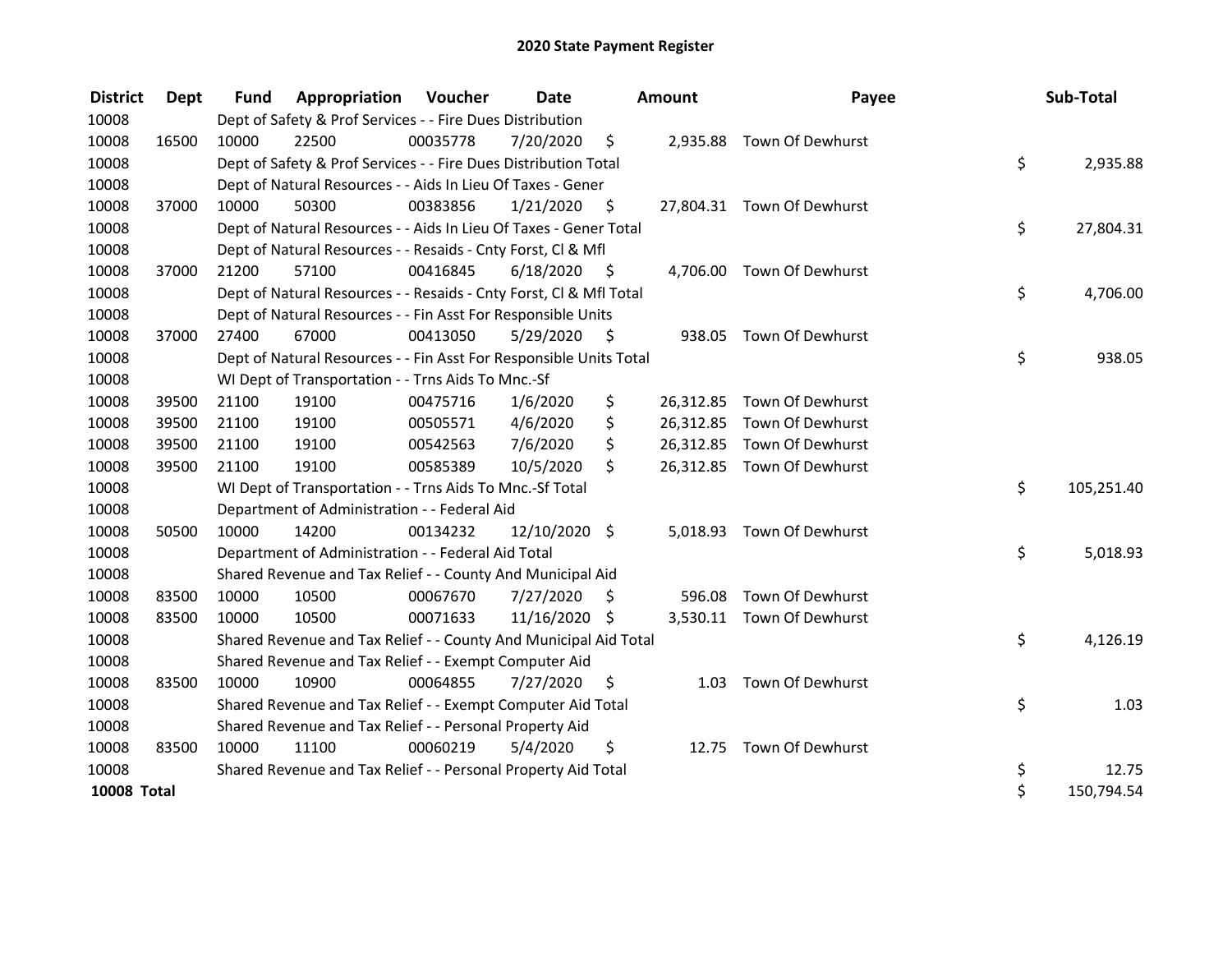| <b>District</b> | Dept  | <b>Fund</b> | Appropriation                                                      | <b>Voucher</b> | <b>Date</b>   |      | <b>Amount</b> |                         | Payee | Sub-Total  |
|-----------------|-------|-------------|--------------------------------------------------------------------|----------------|---------------|------|---------------|-------------------------|-------|------------|
| 10010           |       |             | Dept of Safety & Prof Services - - Fire Dues Distribution          |                |               |      |               |                         |       |            |
| 10010           | 16500 | 10000       | 22500                                                              | 00035779       | 7/20/2020     | \$   |               | 2,521.00 Town Of Eaton  |       |            |
| 10010           |       |             | Dept of Safety & Prof Services - - Fire Dues Distribution Total    |                |               |      |               |                         | \$    | 2,521.00   |
| 10010           |       |             | Dept of Natural Resources - - Resaids - Cnty Forst, Cl & Mfl       |                |               |      |               |                         |       |            |
| 10010           | 37000 | 21200       | 57100                                                              | 00416846       | 6/18/2020     | - \$ |               | 400.51 Town Of Eaton    |       |            |
| 10010           |       |             | Dept of Natural Resources - - Resaids - Cnty Forst, Cl & Mfl Total |                |               |      |               |                         | \$    | 400.51     |
| 10010           |       |             | Dept of Natural Resources - - Fin Asst For Responsible Units       |                |               |      |               |                         |       |            |
| 10010           | 37000 | 27400       | 67000                                                              | 00413444       | 5/29/2020     | - \$ |               | 2,155.78 Town Of Eaton  |       |            |
| 10010           |       |             | Dept of Natural Resources - - Fin Asst For Responsible Units Total |                |               |      |               |                         | \$    | 2,155.78   |
| 10010           |       |             | WI Dept of Transportation - - Trns Aids To Mnc.-Sf                 |                |               |      |               |                         |       |            |
| 10010           | 39500 | 21100       | 19100                                                              | 00475717       | 1/6/2020      | \$   |               | 28,533.51 Town Of Eaton |       |            |
| 10010           | 39500 | 21100       | 19100                                                              | 00505572       | 4/6/2020      | \$   |               | 28,533.51 Town Of Eaton |       |            |
| 10010           | 39500 | 21100       | 19100                                                              | 00542564       | 7/6/2020      | \$   |               | 28,533.51 Town Of Eaton |       |            |
| 10010           | 39500 | 21100       | 19100                                                              | 00585390       | 10/5/2020     | Ś.   |               | 28,533.51 Town Of Eaton |       |            |
| 10010           |       |             | WI Dept of Transportation - - Trns Aids To Mnc.-Sf Total           |                |               |      |               |                         | \$    | 114,134.04 |
| 10010           |       |             | Shared Revenue and Tax Relief - - County And Municipal Aid         |                |               |      |               |                         |       |            |
| 10010           | 83500 | 10000       | 10500                                                              | 00067671       | 7/27/2020     | S    | 5,829.55      | Town Of Eaton           |       |            |
| 10010           | 83500 | 10000       | 10500                                                              | 00071634       | 11/16/2020 \$ |      |               | 33,034.11 Town Of Eaton |       |            |
| 10010           |       |             | Shared Revenue and Tax Relief - - County And Municipal Aid Total   |                |               |      |               |                         | \$    | 38,863.66  |
| 10010           |       |             | Shared Revenue and Tax Relief - - Exempt Computer Aid              |                |               |      |               |                         |       |            |
| 10010           | 83500 | 10000       | 10900                                                              | 00064856       | 7/27/2020     | \$   | 95.61         | Town Of Eaton           |       |            |
| 10010           |       |             | Shared Revenue and Tax Relief - - Exempt Computer Aid Total        |                |               |      |               |                         | \$    | 95.61      |
| 10010           |       |             | Shared Revenue and Tax Relief - - Utility Aid                      |                |               |      |               |                         |       |            |
| 10010           | 83500 | 10000       | 11000                                                              | 00067671       | 7/27/2020     | \$   |               | 1,293.32 Town Of Eaton  |       |            |
| 10010           | 83500 | 10000       | 11000                                                              | 00071634       | 11/16/2020    | \$   |               | 7,564.65 Town Of Eaton  |       |            |
| 10010           |       |             | Shared Revenue and Tax Relief - - Utility Aid Total                |                |               |      |               |                         | \$    | 8,857.97   |
| 10010           |       |             | Shared Revenue and Tax Relief - - Personal Property Aid            |                |               |      |               |                         |       |            |
| 10010           | 83500 | 10000       | 11100                                                              | 00060220       | 5/4/2020      | \$   |               | 138.74 Town Of Eaton    |       |            |
| 10010           |       |             | Shared Revenue and Tax Relief - - Personal Property Aid Total      |                |               |      |               |                         | \$    | 138.74     |
| 10010 Total     |       |             |                                                                    |                |               |      |               |                         | \$    | 167,167.31 |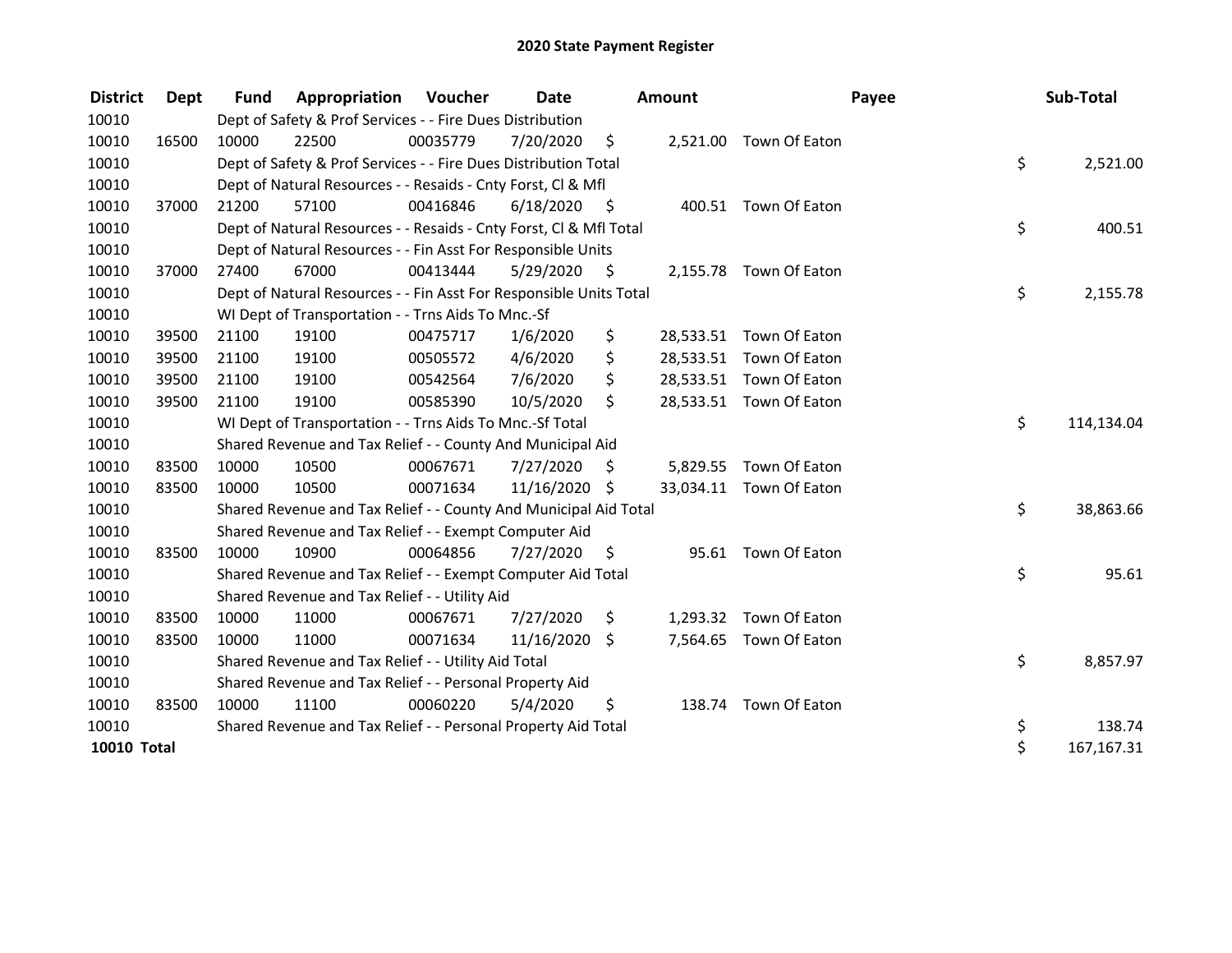| <b>District</b>    | Dept  | <b>Fund</b> | Appropriation                                                      | <b>Voucher</b> | Date            |      | <b>Amount</b> |                          | Payee | Sub-Total |
|--------------------|-------|-------------|--------------------------------------------------------------------|----------------|-----------------|------|---------------|--------------------------|-------|-----------|
| 10012              |       |             | Dept of Safety & Prof Services - - Fire Dues Distribution          |                |                 |      |               |                          |       |           |
| 10012              | 16500 | 10000       | 22500                                                              | 00035780       | 7/20/2020       | \$   |               | 1,070.12 Town Of Foster  |       |           |
| 10012              |       |             | Dept of Safety & Prof Services - - Fire Dues Distribution Total    |                |                 |      |               |                          | \$    | 1,070.12  |
| 10012              |       |             | Dept of Natural Resources - - General Program Operations --        |                |                 |      |               |                          |       |           |
| 10012              | 37000 | 21200       | 25400                                                              | 00446824       | 11/20/2020 \$   |      |               | 1,752.00 Town Of Foster  |       |           |
| 10012              |       |             | Dept of Natural Resources - - General Program Operations -- Total  |                |                 |      |               |                          | \$    | 1,752.00  |
| 10012              |       |             | Dept of Natural Resources - - Resaids - Cnty Forst, Cl & Mfl       |                |                 |      |               |                          |       |           |
| 10012              | 37000 | 21200       | 57100                                                              | 00416847       | 6/18/2020       | - \$ |               | 13,084.07 Town Of Foster |       |           |
| 10012              |       |             | Dept of Natural Resources - - Resaids - Cnty Forst, Cl & Mfl Total |                |                 |      |               |                          | \$    | 13,084.07 |
| 10012              |       |             | Dept of Natural Resources - - Fin Asst For Responsible Units       |                |                 |      |               |                          |       |           |
| 10012              | 37000 | 27400       | 67000                                                              | 00412883       | 5/29/2020       | - \$ |               | 301.06 Town Of Foster    |       |           |
| 10012              |       |             | Dept of Natural Resources - - Fin Asst For Responsible Units Total |                |                 |      |               |                          | \$    | 301.06    |
| 10012              |       |             | WI Dept of Transportation - - Trns Aids To Mnc.-Sf                 |                |                 |      |               |                          |       |           |
| 10012              | 39500 | 21100       | 19100                                                              | 00475718       | 1/6/2020        | \$   | 11,760.30     | Town Of Foster           |       |           |
| 10012              | 39500 | 21100       | 19100                                                              | 00505573       | 4/6/2020        | \$   | 11,760.30     | Town Of Foster           |       |           |
| 10012              | 39500 | 21100       | 19100                                                              | 00542565       | 7/6/2020        | \$   |               | 11,760.30 Town Of Foster |       |           |
| 10012              | 39500 | 21100       | 19100                                                              | 00585391       | 10/5/2020       | \$   | 11,760.30     | Town Of Foster           |       |           |
| 10012              |       |             | WI Dept of Transportation - - Trns Aids To Mnc.-Sf Total           |                |                 |      |               |                          | \$    | 47,041.20 |
| 10012              |       |             | Department of Administration - - Federal Aid                       |                |                 |      |               |                          |       |           |
| 10012              | 50500 | 10000       | 14200                                                              | 00134233       | 12/10/2020 \$   |      | 5,000.00      | Town Of Foster           |       |           |
| 10012              | 50500 | 10000       | 14200                                                              | 00136140       | 12/17/2020 \$   |      | 34.05         | Town Of Foster           |       |           |
| 10012              |       |             | Department of Administration - - Federal Aid Total                 |                |                 |      |               |                          | \$    | 5,034.05  |
| 10012              |       |             | Shared Revenue and Tax Relief - - County And Municipal Aid         |                |                 |      |               |                          |       |           |
| 10012              | 83500 | 10000       | 10500                                                              | 00067672       | 7/27/2020       | S    | 1,780.61      | Town Of Foster           |       |           |
| 10012              | 83500 | 10000       | 10500                                                              | 00071635       | $11/16/2020$ \$ |      |               | 10,090.13 Town Of Foster |       |           |
| 10012              |       |             | Shared Revenue and Tax Relief - - County And Municipal Aid Total   |                |                 |      |               |                          | \$    | 11,870.74 |
| 10012              |       |             | Shared Revenue and Tax Relief - - Personal Property Aid            |                |                 |      |               |                          |       |           |
| 10012              | 83500 | 10000       | 11100                                                              | 00060221       | 5/4/2020        | \$   |               | 733.31 Town Of Foster    |       |           |
| 10012              |       |             | Shared Revenue and Tax Relief - - Personal Property Aid Total      |                |                 |      |               |                          | \$    | 733.31    |
| <b>10012 Total</b> |       |             |                                                                    |                |                 |      |               |                          | \$    | 80,886.55 |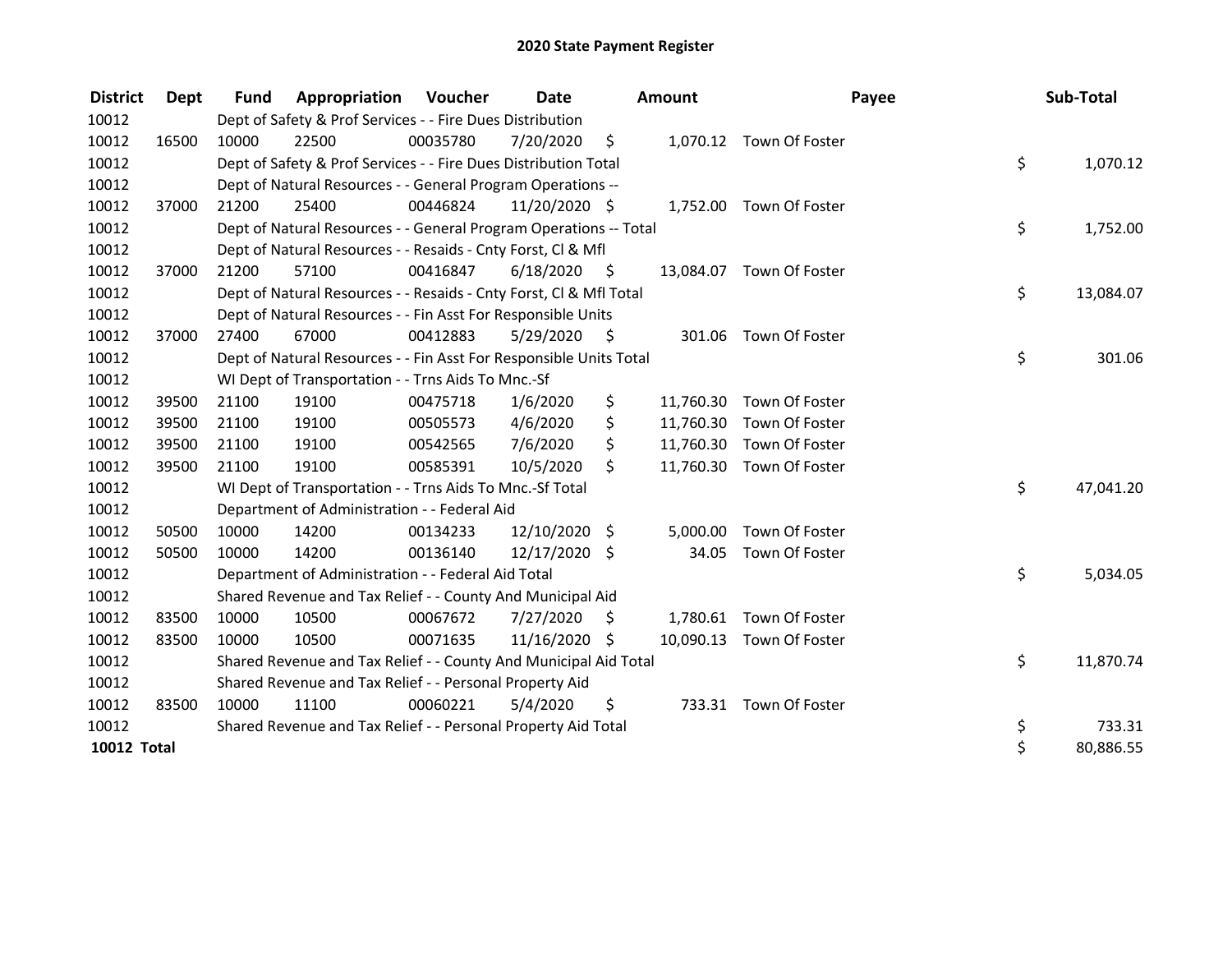| <b>District</b> | Dept  | <b>Fund</b> | Appropriation                                                      | <b>Voucher</b> | <b>Date</b>   |      | <b>Amount</b> | Payee                     | Sub-Total        |
|-----------------|-------|-------------|--------------------------------------------------------------------|----------------|---------------|------|---------------|---------------------------|------------------|
| 10014           |       |             | Dept of Safety & Prof Services - - Fire Dues Distribution          |                |               |      |               |                           |                  |
| 10014           | 16500 | 10000       | 22500                                                              | 00035781       | 7/20/2020     | \$   |               | 2,594.05 Town Of Fremont  |                  |
| 10014           |       |             | Dept of Safety & Prof Services - - Fire Dues Distribution Total    |                |               |      |               |                           | \$<br>2,594.05   |
| 10014           |       |             | Dept of Natural Resources - - Resaids - Cnty Forst, CI & Mfl       |                |               |      |               |                           |                  |
| 10014           | 37000 | 21200       | 57100                                                              | 00416848       | 6/18/2020     | - \$ |               | 186.44 Town Of Fremont    |                  |
| 10014           |       |             | Dept of Natural Resources - - Resaids - Cnty Forst, CI & Mfl Total |                |               |      |               |                           | \$<br>186.44     |
| 10014           |       |             | Dept of Natural Resources - - Fin Asst For Responsible Units       |                |               |      |               |                           |                  |
| 10014           | 37000 | 27400       | 67000                                                              | 00412771       | 5/29/2020     | - \$ | 692.45        | Town Of Fremont           |                  |
| 10014           |       |             | Dept of Natural Resources - - Fin Asst For Responsible Units Total |                |               |      |               |                           | \$<br>692.45     |
| 10014           |       |             | WI Dept of Transportation - - Trns Aids To Mnc.-Sf                 |                |               |      |               |                           |                  |
| 10014           | 39500 | 21100       | 19100                                                              | 00475719       | 1/6/2020      | \$   |               | 41,607.81 Town Of Fremont |                  |
| 10014           | 39500 | 21100       | 19100                                                              | 00505574       | 4/6/2020      | \$   |               | 41,607.81 Town Of Fremont |                  |
| 10014           | 39500 | 21100       | 19100                                                              | 00542566       | 7/6/2020      | \$   |               | 41,607.81 Town Of Fremont |                  |
| 10014           | 39500 | 21100       | 19100                                                              | 00585392       | 10/5/2020     | Ŝ.   |               | 41,607.81 Town Of Fremont |                  |
| 10014           |       |             | WI Dept of Transportation - - Trns Aids To Mnc.-Sf Total           |                |               |      |               |                           | \$<br>166,431.24 |
| 10014           |       |             | Shared Revenue and Tax Relief - - County And Municipal Aid         |                |               |      |               |                           |                  |
| 10014           | 83500 | 10000       | 10500                                                              | 00067673       | 7/27/2020     | S    |               | 9,335.22 Town Of Fremont  |                  |
| 10014           | 83500 | 10000       | 10500                                                              | 00071636       | 11/16/2020 \$ |      |               | 52,899.55 Town Of Fremont |                  |
| 10014           |       |             | Shared Revenue and Tax Relief - - County And Municipal Aid Total   |                |               |      |               |                           | \$<br>62,234.77  |
| 10014           |       |             | Shared Revenue and Tax Relief - - Exempt Computer Aid              |                |               |      |               |                           |                  |
| 10014           | 83500 | 10000       | 10900                                                              | 00064857       | 7/27/2020     | \$   |               | 124.71 Town Of Fremont    |                  |
| 10014           |       |             | Shared Revenue and Tax Relief - - Exempt Computer Aid Total        |                |               |      |               |                           | \$<br>124.71     |
| 10014           |       |             | Shared Revenue and Tax Relief - - Utility Aid                      |                |               |      |               |                           |                  |
| 10014           | 83500 | 10000       | 11000                                                              | 00067673       | 7/27/2020     | \$   | 142.28        | Town Of Fremont           |                  |
| 10014           | 83500 | 10000       | 11000                                                              | 00071636       | 11/16/2020 \$ |      | 887.96        | Town Of Fremont           |                  |
| 10014           |       |             | Shared Revenue and Tax Relief - - Utility Aid Total                |                |               |      |               |                           | \$<br>1,030.24   |
| 10014           |       |             | Shared Revenue and Tax Relief - - Personal Property Aid            |                |               |      |               |                           |                  |
| 10014           | 83500 | 10000       | 11100                                                              | 00060222       | 5/4/2020      | \$   |               | 1,700.88 Town Of Fremont  |                  |
| 10014           |       |             | Shared Revenue and Tax Relief - - Personal Property Aid Total      |                |               |      |               |                           | \$<br>1,700.88   |
| 10014 Total     |       |             |                                                                    |                |               |      |               |                           | \$<br>234,994.78 |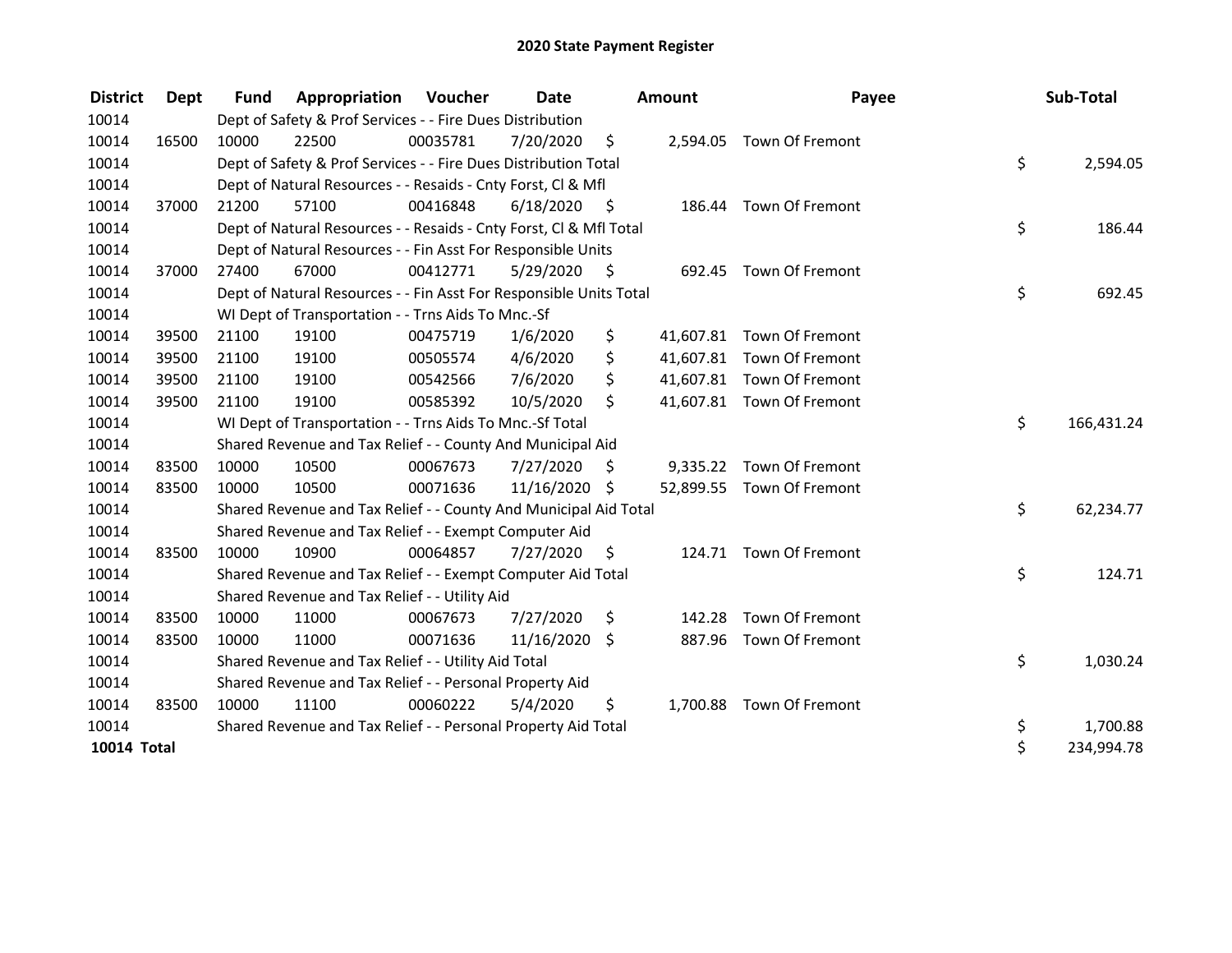| <b>District</b> | <b>Dept</b> | Fund  | Appropriation                                                      | Voucher  | <b>Date</b>   |      | <b>Amount</b> |                         | Payee | Sub-Total  |
|-----------------|-------------|-------|--------------------------------------------------------------------|----------|---------------|------|---------------|-------------------------|-------|------------|
| 10016           |             |       | Dept of Safety & Prof Services - - Fire Dues Distribution          |          |               |      |               |                         |       |            |
| 10016           | 16500       | 10000 | 22500                                                              | 00035782 | 7/20/2020     | \$   |               | 2,096.40 Town Of Grant  |       |            |
| 10016           |             |       | Dept of Safety & Prof Services - - Fire Dues Distribution Total    |          |               |      |               |                         | \$    | 2,096.40   |
| 10016           |             |       | Dept of Natural Resources - - Resaids - Cnty Forst, Cl & Mfl       |          |               |      |               |                         |       |            |
| 10016           | 37000       | 21200 | 57100                                                              | 00416849 | 6/18/2020     | - \$ |               | 260.66 Town Of Grant    |       |            |
| 10016           |             |       | Dept of Natural Resources - - Resaids - Cnty Forst, Cl & Mfl Total |          |               |      |               |                         | \$    | 260.66     |
| 10016           |             |       | Dept of Natural Resources - - Fin Asst For Responsible Units       |          |               |      |               |                         |       |            |
| 10016           | 37000       | 27400 | 67000                                                              | 00413387 | 5/29/2020     | - \$ |               | 408.02 Town Of Grant    |       |            |
| 10016           |             |       | Dept of Natural Resources - - Fin Asst For Responsible Units Total |          |               |      |               |                         | \$    | 408.02     |
| 10016           |             |       | Dept of Natural Resources - - Recycling Consolidation Grants       |          |               |      |               |                         |       |            |
| 10016           | 37000       | 27400 | 67300                                                              | 00413387 | 5/29/2020     | S.   |               | 236.75 Town Of Grant    |       |            |
| 10016           |             |       | Dept of Natural Resources - - Recycling Consolidation Grants Total |          |               |      |               |                         | \$    | 236.75     |
| 10016           |             |       | WI Dept of Transportation - - Trns Aids To Mnc.-Sf                 |          |               |      |               |                         |       |            |
| 10016           | 39500       | 21100 | 19100                                                              | 00475720 | 1/6/2020      | \$   |               | 41,581.53 Town Of Grant |       |            |
| 10016           | 39500       | 21100 | 19100                                                              | 00505575 | 4/6/2020      | \$   |               | 41,581.53 Town Of Grant |       |            |
| 10016           | 39500       | 21100 | 19100                                                              | 00542567 | 7/6/2020      | \$   |               | 41,581.53 Town Of Grant |       |            |
| 10016           | 39500       | 21100 | 19100                                                              | 00585393 | 10/5/2020     | \$   |               | 41,581.53 Town Of Grant |       |            |
| 10016           |             |       | WI Dept of Transportation - - Trns Aids To Mnc.-Sf Total           |          |               |      |               |                         | \$    | 166,326.12 |
| 10016           |             |       | Elections Commission - - 2018 Hava Election Security               |          |               |      |               |                         |       |            |
| 10016           | 51000       | 22000 | 18200                                                              | 00004166 | 8/11/2020     | \$   |               | 677.40 Town Of Grant    |       |            |
| 10016           |             |       | Elections Commission - - 2018 Hava Election Security Total         |          |               |      |               |                         | \$    | 677.40     |
| 10016           |             |       | Shared Revenue and Tax Relief - - County And Municipal Aid         |          |               |      |               |                         |       |            |
| 10016           | 83500       | 10000 | 10500                                                              | 00067674 | 7/27/2020     | \$   |               | 12,841.76 Town Of Grant |       |            |
| 10016           | 83500       | 10000 | 10500                                                              | 00071637 | 11/16/2020 \$ |      |               | 72,769.99 Town Of Grant |       |            |
| 10016           |             |       | Shared Revenue and Tax Relief - - County And Municipal Aid Total   |          |               |      |               |                         | \$    | 85,611.75  |
| 10016           |             |       | Shared Revenue and Tax Relief - - Exempt Computer Aid              |          |               |      |               |                         |       |            |
| 10016           | 83500       | 10000 | 10900                                                              | 00064858 | 7/27/2020     | \$   |               | 8.32 Town Of Grant      |       |            |
| 10016           |             |       | Shared Revenue and Tax Relief - - Exempt Computer Aid Total        |          |               |      |               |                         | \$    | 8.32       |
| 10016           |             |       | Shared Revenue and Tax Relief - - Personal Property Aid            |          |               |      |               |                         |       |            |
| 10016           | 83500       | 10000 | 11100                                                              | 00060223 | 5/4/2020      | \$   |               | 261.54 Town Of Grant    |       |            |
| 10016           |             |       | Shared Revenue and Tax Relief - - Personal Property Aid Total      |          |               |      |               |                         | \$    | 261.54     |
| 10016           |             |       | Shared Revenue and Tax Relief - - Lottery & Gaming Credit          |          |               |      |               |                         |       |            |
| 10016           | 83500       | 52100 | 36300                                                              | 00055205 | 3/23/2020     | - \$ |               | 419.76 Town Of Grant    |       |            |
| 10016           |             |       | Shared Revenue and Tax Relief - - Lottery & Gaming Credit Total    |          |               |      |               |                         | \$    | 419.76     |
| 10016 Total     |             |       |                                                                    |          |               |      |               |                         | \$    | 256,306.72 |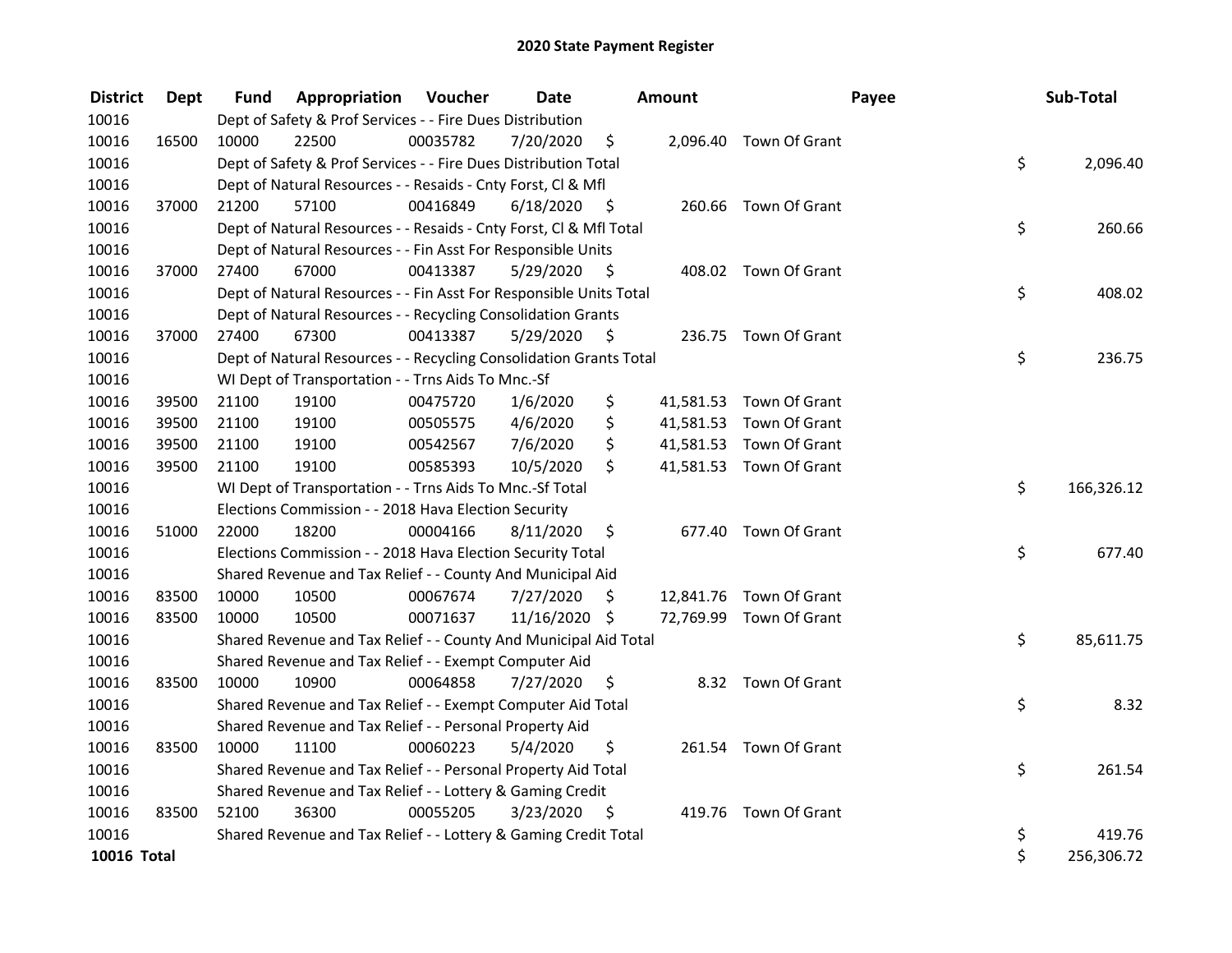| <b>District</b> | <b>Dept</b> | Fund  | Appropriation                                                        | Voucher  | <b>Date</b>   |      | Amount | Payee                          | Sub-Total        |
|-----------------|-------------|-------|----------------------------------------------------------------------|----------|---------------|------|--------|--------------------------------|------------------|
| 10018           |             |       | Dept of Safety & Prof Services - - Fire Dues Distribution            |          |               |      |        |                                |                  |
| 10018           | 16500       | 10000 | 22500                                                                | 00035783 | 7/20/2020     | \$   |        | 1,784.41 Green Grove, Town of  |                  |
| 10018           |             |       | Dept of Safety & Prof Services - - Fire Dues Distribution Total      |          |               |      |        |                                | \$<br>1,784.41   |
| 10018           |             |       | Dept of Natural Resources - - Aids In Lieu Of Taxes - Gener          |          |               |      |        |                                |                  |
| 10018           | 37000       | 10000 | 50300                                                                | 00404786 | 4/21/2020     | - \$ |        | 107.94 Green Grove, Town of    |                  |
| 10018           |             |       | Dept of Natural Resources - - Aids In Lieu Of Taxes - Gener Total    |          |               |      |        |                                | \$<br>107.94     |
| 10018           |             |       | Dept of Natural Resources - - Resaids - Cnty Forst, Cl & Mfl         |          |               |      |        |                                |                  |
| 10018           | 37000       | 21200 | 57100                                                                | 00416850 | 6/18/2020     | - \$ |        | 111.44 Green Grove, Town of    |                  |
| 10018           |             |       | Dept of Natural Resources - - Resaids - Cnty Forst, Cl & Mfl Total   |          |               |      |        |                                | \$<br>111.44     |
| 10018           |             |       | Dept of Natural Resources - - Aids In Lieu Of Taxes - Sum S          |          |               |      |        |                                |                  |
| 10018           | 37000       | 21200 | 57900                                                                | 00404787 | 4/21/2020     | - \$ | 45.99  | Green Grove, Town of           |                  |
| 10018           |             |       | Dept of Natural Resources - - Aids In Lieu Of Taxes - Sum S Total    |          |               |      |        |                                | \$<br>45.99      |
| 10018           |             |       | Dept of Natural Resources - - Fin Asst For Responsible Units         |          |               |      |        |                                |                  |
| 10018           | 37000       | 27400 | 67000                                                                | 00412804 | 5/29/2020     | \$   |        | 2,414.18 Green Grove, Town of  |                  |
| 10018           |             |       | Dept of Natural Resources - - Fin Asst For Responsible Units Total   |          |               |      |        |                                | \$<br>2,414.18   |
| 10018           |             |       | WI Dept of Transportation - - Trns Aids To Mnc.-Sf                   |          |               |      |        |                                |                  |
| 10018           | 39500       | 21100 | 19100                                                                | 00475721 | 1/6/2020      | \$   |        | 31,838.22 Green Grove, Town of |                  |
| 10018           | 39500       | 21100 | 19100                                                                | 00505576 | 4/6/2020      | \$   |        | 31,838.22 Green Grove, Town of |                  |
| 10018           | 39500       | 21100 | 19100                                                                | 00542568 | 7/6/2020      | \$   |        | 31,838.22 Green Grove, Town of |                  |
| 10018           | 39500       | 21100 | 19100                                                                | 00585394 | 10/5/2020     | \$   |        | 31,838.22 Green Grove, Town of |                  |
| 10018           |             |       | WI Dept of Transportation - - Trns Aids To Mnc.-Sf Total             |          |               |      |        |                                | \$<br>127,352.88 |
| 10018           |             |       | Department of Administration - - Hv Trans Ln Annual Impact Fee       |          |               |      |        |                                |                  |
| 10018           | 50500       | 10000 | 17400                                                                | 00121208 | 5/1/2020      | \$   |        | 30,814.00 Green Grove, Town of |                  |
| 10018           |             |       | Department of Administration - - Hv Trans Ln Annual Impact Fee Total |          |               |      |        |                                | \$<br>30,814.00  |
| 10018           |             |       | Shared Revenue and Tax Relief - - County And Municipal Aid           |          |               |      |        |                                |                  |
| 10018           | 83500       | 10000 | 10500                                                                | 00067675 | 7/27/2020     | S.   |        | 6,013.37 Green Grove, Town of  |                  |
| 10018           | 83500       | 10000 | 10500                                                                | 00071638 | 11/16/2020 \$ |      |        | 34,075.73 Green Grove, Town of |                  |
| 10018           |             |       | Shared Revenue and Tax Relief - - County And Municipal Aid Total     |          |               |      |        |                                | \$<br>40,089.10  |
| 10018           |             |       | Shared Revenue and Tax Relief - - Exempt Computer Aid                |          |               |      |        |                                |                  |
| 10018           | 83500       | 10000 | 10900                                                                | 00064859 | 7/27/2020     | \$   | 16.63  | Green Grove, Town of           |                  |
| 10018           |             |       | Shared Revenue and Tax Relief - - Exempt Computer Aid Total          |          |               |      |        |                                | \$<br>16.63      |
| 10018           |             |       | Shared Revenue and Tax Relief - - Utility Aid                        |          |               |      |        |                                |                  |
| 10018           | 83500       | 10000 | 11000                                                                | 00067675 | 7/27/2020     | \$   |        | 95.69 Green Grove, Town of     |                  |
| 10018           | 83500       | 10000 | 11000                                                                | 00071638 | 11/16/2020    | \$   | 529.94 | Green Grove, Town of           |                  |
| 10018           |             |       | Shared Revenue and Tax Relief - - Utility Aid Total                  |          |               |      |        |                                | \$<br>625.63     |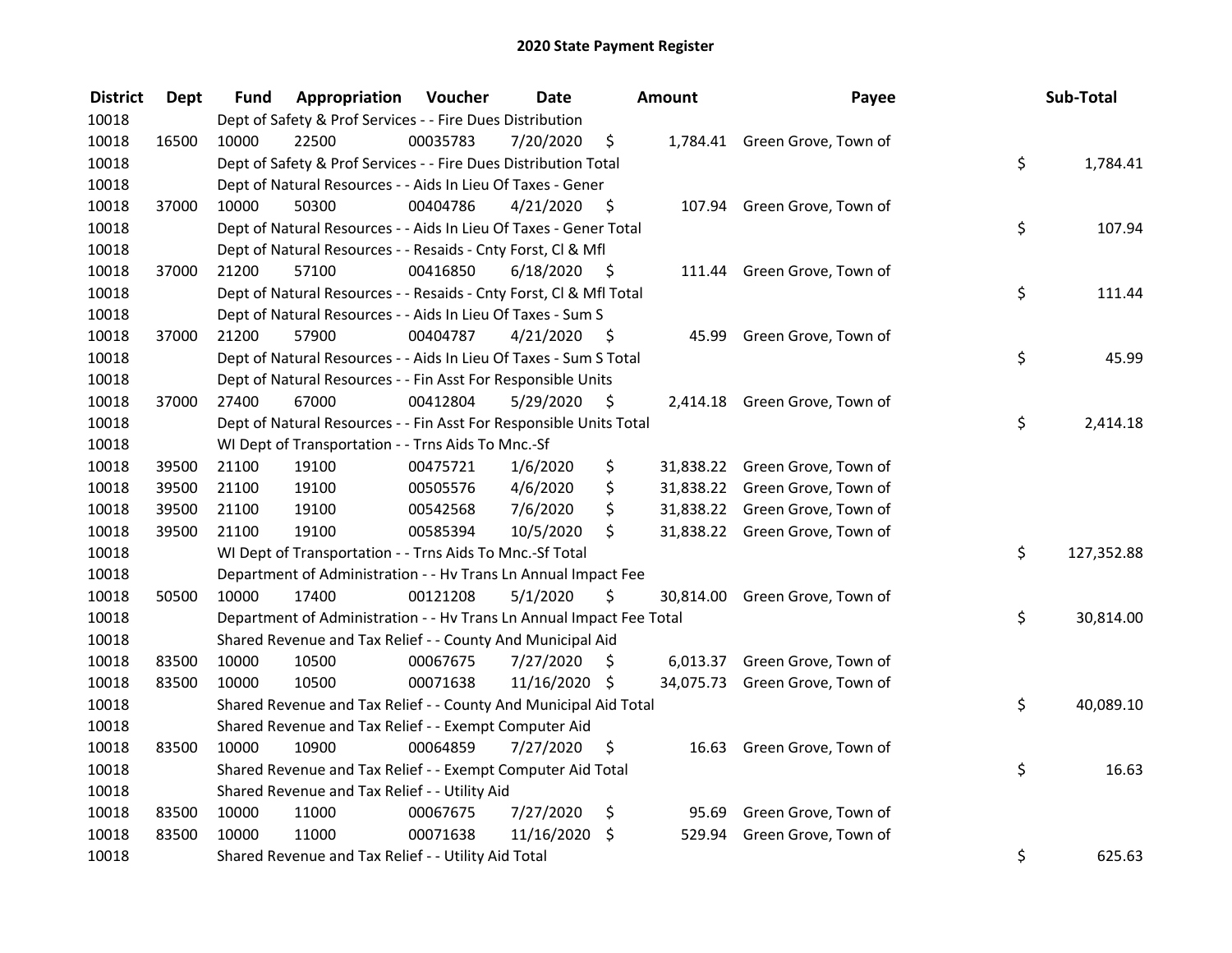| <b>District</b>    | Dept  | <b>Fund</b> | Appropriation                                                 | Voucher  | Date     | Amount | Payee                         | Sub-Total  |
|--------------------|-------|-------------|---------------------------------------------------------------|----------|----------|--------|-------------------------------|------------|
| 10018              |       |             | Shared Revenue and Tax Relief - - Personal Property Aid       |          |          |        |                               |            |
| 10018              | 83500 | 10000       | 11100                                                         | 00060224 | 5/4/2020 |        | 2,621.88 Green Grove, Town of |            |
| 10018              |       |             | Shared Revenue and Tax Relief - - Personal Property Aid Total |          |          |        |                               | 2.621.88   |
| <b>10018 Total</b> |       |             |                                                               |          |          |        |                               | 205,984.08 |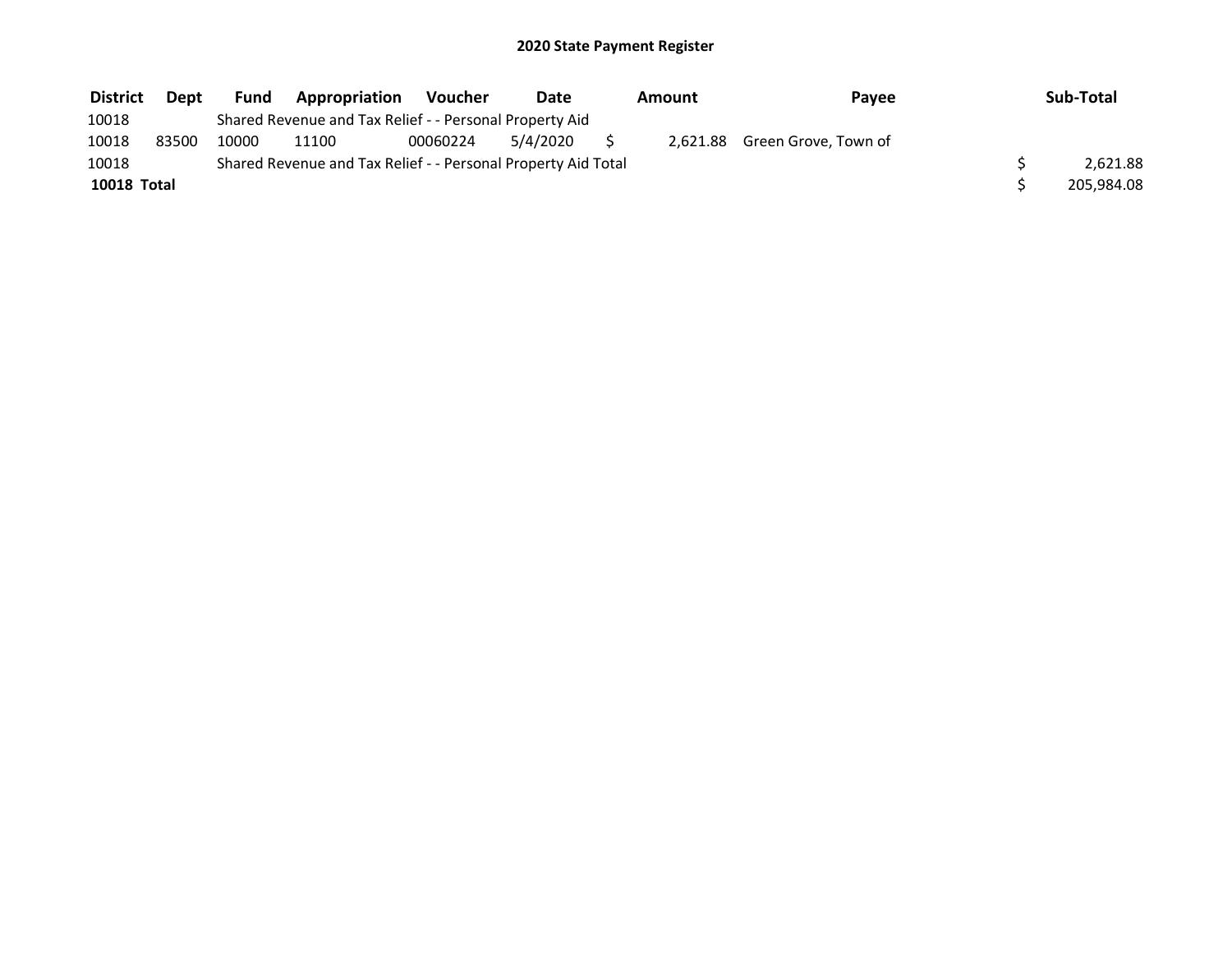| <b>District</b> | Dept  | Fund  | Appropriation                                                        | Voucher  | <b>Date</b>   |      | Amount    | Payee                     | Sub-Total       |
|-----------------|-------|-------|----------------------------------------------------------------------|----------|---------------|------|-----------|---------------------------|-----------------|
| 10020           |       |       | Dept of Safety & Prof Services - - Fire Dues Distribution            |          |               |      |           |                           |                 |
| 10020           | 16500 | 10000 | 22500                                                                | 00035784 | 7/20/2020     | \$   |           | 1,304.43 Town Of Hendren  |                 |
| 10020           |       |       | Dept of Safety & Prof Services - - Fire Dues Distribution Total      |          |               |      |           |                           | \$<br>1,304.43  |
| 10020           |       |       | Dept of Natural Resources - - Resaids - Cnty Forst, Cl & Mfl         |          |               |      |           |                           |                 |
| 10020           | 37000 | 21200 | 57100                                                                | 00416851 | 6/19/2020     | - \$ |           | 996.17 Town Of Hendren    |                 |
| 10020           |       |       | Dept of Natural Resources - - Resaids - Cnty Forst, Cl & Mfl Total   |          |               |      |           |                           | \$<br>996.17    |
| 10020           |       |       | Dept of Natural Resources - - Fin Asst For Responsible Units         |          |               |      |           |                           |                 |
| 10020           | 37000 | 27400 | 67000                                                                | 00413033 | 6/1/2020      | \$   |           | 1,598.02 Town Of Hendren  |                 |
| 10020           |       |       | Dept of Natural Resources - - Fin Asst For Responsible Units Total   |          |               |      |           |                           | \$<br>1,598.02  |
| 10020           |       |       | WI Dept of Transportation - - Trns Aids To Mnc.-Sf                   |          |               |      |           |                           |                 |
| 10020           | 39500 | 21100 | 19100                                                                | 00475722 | 1/6/2020      | \$   | 21,052.09 | Town Of Hendren           |                 |
| 10020           | 39500 | 21100 | 19100                                                                | 00505577 | 4/6/2020      | \$   | 21,052.09 | Town Of Hendren           |                 |
| 10020           | 39500 | 21100 | 19100                                                                | 00542569 | 7/6/2020      | \$   | 21,052.09 | Town Of Hendren           |                 |
| 10020           | 39500 | 21100 | 19100                                                                | 00585395 | 10/5/2020     | \$   |           | 21,052.10 Town Of Hendren |                 |
| 10020           |       |       | WI Dept of Transportation - - Trns Aids To Mnc.-Sf Total             |          |               |      |           |                           | \$<br>84,208.37 |
| 10020           |       |       | WI Dept of Transportation - - Supplemental Transportation Aids       |          |               |      |           |                           |                 |
| 10020           | 39500 | 21100 | 19600                                                                | 00477485 | 1/6/2020      | \$   |           | 14,860.30 Town Of Hendren |                 |
| 10020           |       |       | WI Dept of Transportation - - Supplemental Transportation Aids Total |          |               |      |           |                           | \$<br>14,860.30 |
| 10020           |       |       | Elections Commission - - 2018 Hava Election Security                 |          |               |      |           |                           |                 |
| 10020           | 51000 | 22000 | 18200                                                                | 00004501 | 9/9/2020      | \$   | 450.80    | Town Of Hendren           |                 |
| 10020           |       |       | Elections Commission - - 2018 Hava Election Security Total           |          |               |      |           |                           | \$<br>450.80    |
| 10020           |       |       | Shared Revenue and Tax Relief - - County And Municipal Aid           |          |               |      |           |                           |                 |
| 10020           | 83500 | 10000 | 10500                                                                | 00067676 | 7/27/2020     | S    |           | 5,702.85 Town Of Hendren  |                 |
| 10020           | 83500 | 10000 | 10500                                                                | 00071639 | 11/16/2020 \$ |      |           | 32,316.12 Town Of Hendren |                 |
| 10020           |       |       | Shared Revenue and Tax Relief - - County And Municipal Aid Total     |          |               |      |           |                           | \$<br>38,018.97 |
| 10020           |       |       | Shared Revenue and Tax Relief - - Exempt Computer Aid                |          |               |      |           |                           |                 |
| 10020           | 83500 | 10000 | 10900                                                                | 00064860 | 7/27/2020     | \$   |           | 8.32 Town Of Hendren      |                 |
| 10020           |       |       | Shared Revenue and Tax Relief - - Exempt Computer Aid Total          |          |               |      |           |                           | \$<br>8.32      |
| 10020           |       |       | Shared Revenue and Tax Relief - - Utility Aid                        |          |               |      |           |                           |                 |
| 10020           | 83500 | 10000 | 11000                                                                | 00067676 | 7/27/2020     | \$   | 55.14     | Town Of Hendren           |                 |
| 10020           | 83500 | 10000 | 11000                                                                | 00071639 | 11/16/2020    | \$   |           | 319.13 Town Of Hendren    |                 |
| 10020           |       |       | Shared Revenue and Tax Relief - - Utility Aid Total                  |          |               |      |           |                           | \$<br>374.27    |
| 10020           |       |       | Shared Revenue and Tax Relief - - Personal Property Aid              |          |               |      |           |                           |                 |
| 10020           | 83500 | 10000 | 11100                                                                | 00060225 | 5/4/2020      | \$   | 73.68     | Town Of Hendren           |                 |
| 10020           |       |       | Shared Revenue and Tax Relief - - Personal Property Aid Total        |          |               |      |           |                           | \$<br>73.68     |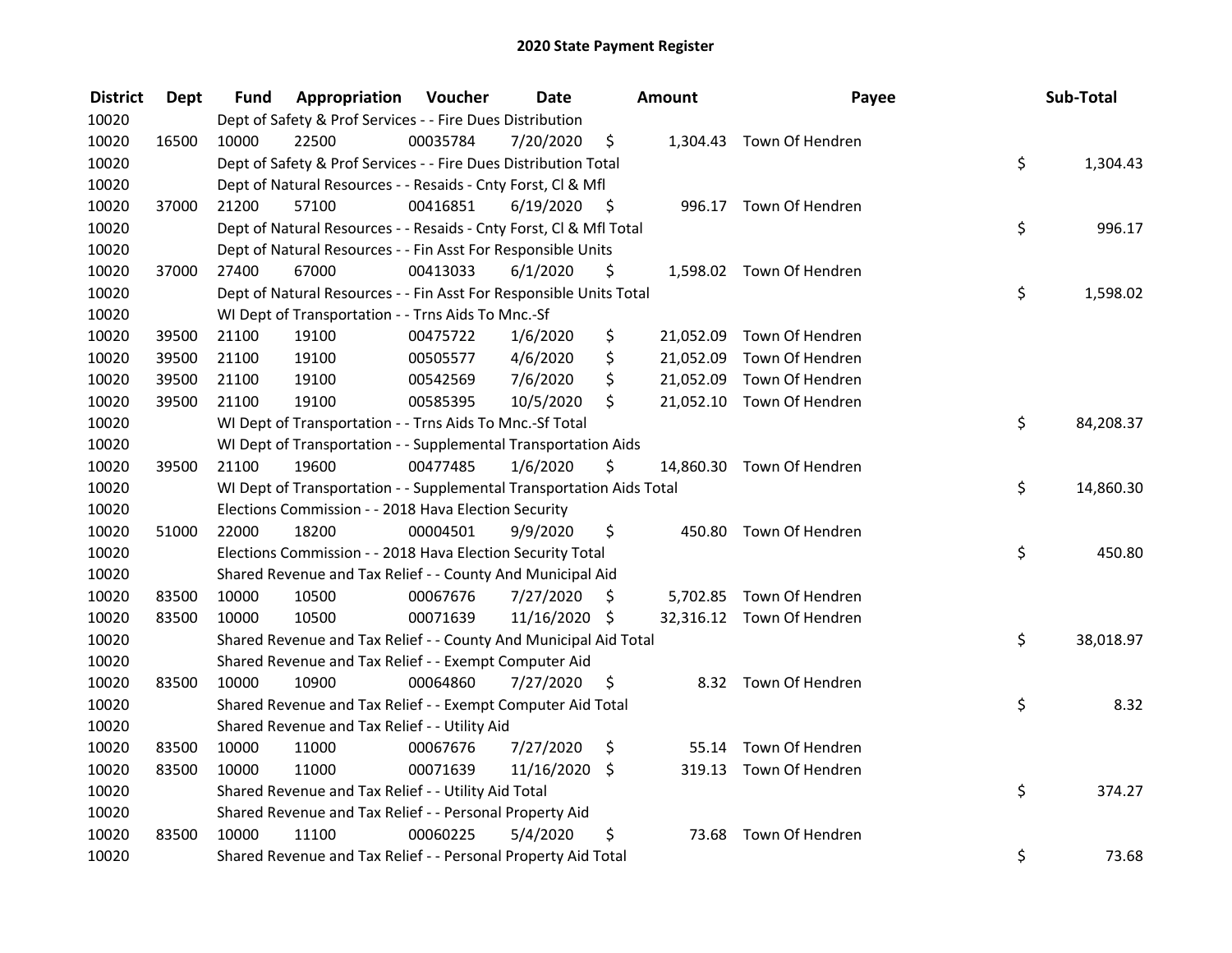|             |  | District Dept Fund Appropriation Voucher | Date | Amount | Payee | Sub-Total  |
|-------------|--|------------------------------------------|------|--------|-------|------------|
| 10020 Total |  |                                          |      |        |       | 141,893.33 |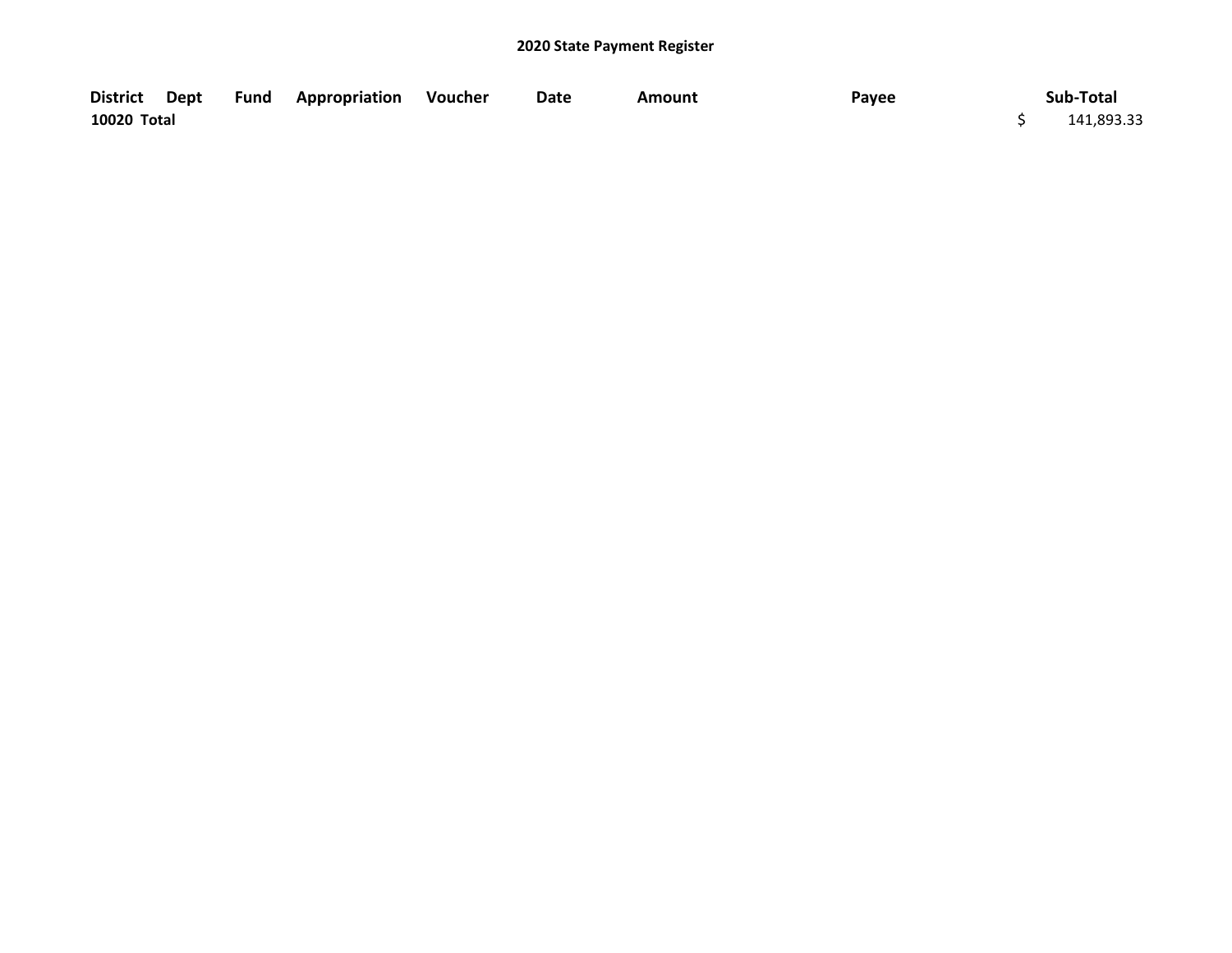| <b>District</b>    | Dept  | <b>Fund</b> | Appropriation                                                        | <b>Voucher</b> | <b>Date</b>   |      | <b>Amount</b> | Payee                    | Sub-Total       |
|--------------------|-------|-------------|----------------------------------------------------------------------|----------------|---------------|------|---------------|--------------------------|-----------------|
| 10022              |       |             | Dept of Safety & Prof Services - - Fire Dues Distribution            |                |               |      |               |                          |                 |
| 10022              | 16500 | 10000       | 22500                                                                | 00035785       | 7/20/2020     | \$   |               | 1,090.70 Town Of Hewett  |                 |
| 10022              |       |             | Dept of Safety & Prof Services - - Fire Dues Distribution Total      |                |               |      |               |                          | \$<br>1,090.70  |
| 10022              |       |             | Dept of Natural Resources - - Resaids - Cnty Forst, CI & Mfl         |                |               |      |               |                          |                 |
| 10022              | 37000 | 21200       | 57100                                                                | 00416852       | 6/18/2020     | - \$ |               | 5,209.20 Town Of Hewett  |                 |
| 10022              |       |             | Dept of Natural Resources - - Resaids - Cnty Forst, CI & Mfl Total   |                |               |      |               |                          | \$<br>5,209.20  |
| 10022              |       |             | Dept of Natural Resources - - Fin Asst For Responsible Units         |                |               |      |               |                          |                 |
| 10022              | 37000 | 27400       | 67000                                                                | 00413492       | 5/29/2020     | - \$ | 721.60        | Town Of Hewett           |                 |
| 10022              |       |             | Dept of Natural Resources - - Fin Asst For Responsible Units Total   |                |               |      |               |                          | \$<br>721.60    |
| 10022              |       |             | WI Dept of Transportation - - Trns Aids To Mnc.-Sf                   |                |               |      |               |                          |                 |
| 10022              | 39500 | 21100       | 19100                                                                | 00475723       | 1/6/2020      | \$   | 16,583.32     | Town Of Hewett           |                 |
| 10022              | 39500 | 21100       | 19100                                                                | 00505578       | 4/6/2020      | \$   |               | 16,583.32 Town Of Hewett |                 |
| 10022              | 39500 | 21100       | 19100                                                                | 00542570       | 7/6/2020      | \$   |               | 16,583.32 Town Of Hewett |                 |
| 10022              | 39500 | 21100       | 19100                                                                | 00585396       | 10/5/2020     | Ŝ.   | 16,583.33     | Town Of Hewett           |                 |
| 10022              |       |             | WI Dept of Transportation - - Trns Aids To Mnc.-Sf Total             |                |               |      |               |                          | \$<br>66,333.29 |
| 10022              |       |             | WI Dept of Transportation - - Supplemental Transportation Aids       |                |               |      |               |                          |                 |
| 10022              | 39500 | 21100       | 19600                                                                | 00477486       | 1/6/2020      | \$   |               | 11,705.88 Town Of Hewett |                 |
| 10022              |       |             | WI Dept of Transportation - - Supplemental Transportation Aids Total |                |               |      |               |                          | \$<br>11,705.88 |
| 10022              |       |             | Shared Revenue and Tax Relief - - County And Municipal Aid           |                |               |      |               |                          |                 |
| 10022              | 83500 | 10000       | 10500                                                                | 00067677       | 7/27/2020     | \$   | 1,404.83      | Town Of Hewett           |                 |
| 10022              | 83500 | 10000       | 10500                                                                | 00071640       | 11/16/2020 \$ |      |               | 7,960.70 Town Of Hewett  |                 |
| 10022              |       |             | Shared Revenue and Tax Relief - - County And Municipal Aid Total     |                |               |      |               |                          | \$<br>9,365.53  |
| 10022              |       |             | Shared Revenue and Tax Relief - - Personal Property Aid              |                |               |      |               |                          |                 |
| 10022              | 83500 | 10000       | 11100                                                                | 00060226       | 5/4/2020      | \$   | 18.28         | Town Of Hewett           |                 |
| 10022              |       |             | Shared Revenue and Tax Relief - - Personal Property Aid Total        |                |               |      |               |                          | \$<br>18.28     |
| <b>10022 Total</b> |       |             |                                                                      |                |               |      |               |                          | \$<br>94,444.48 |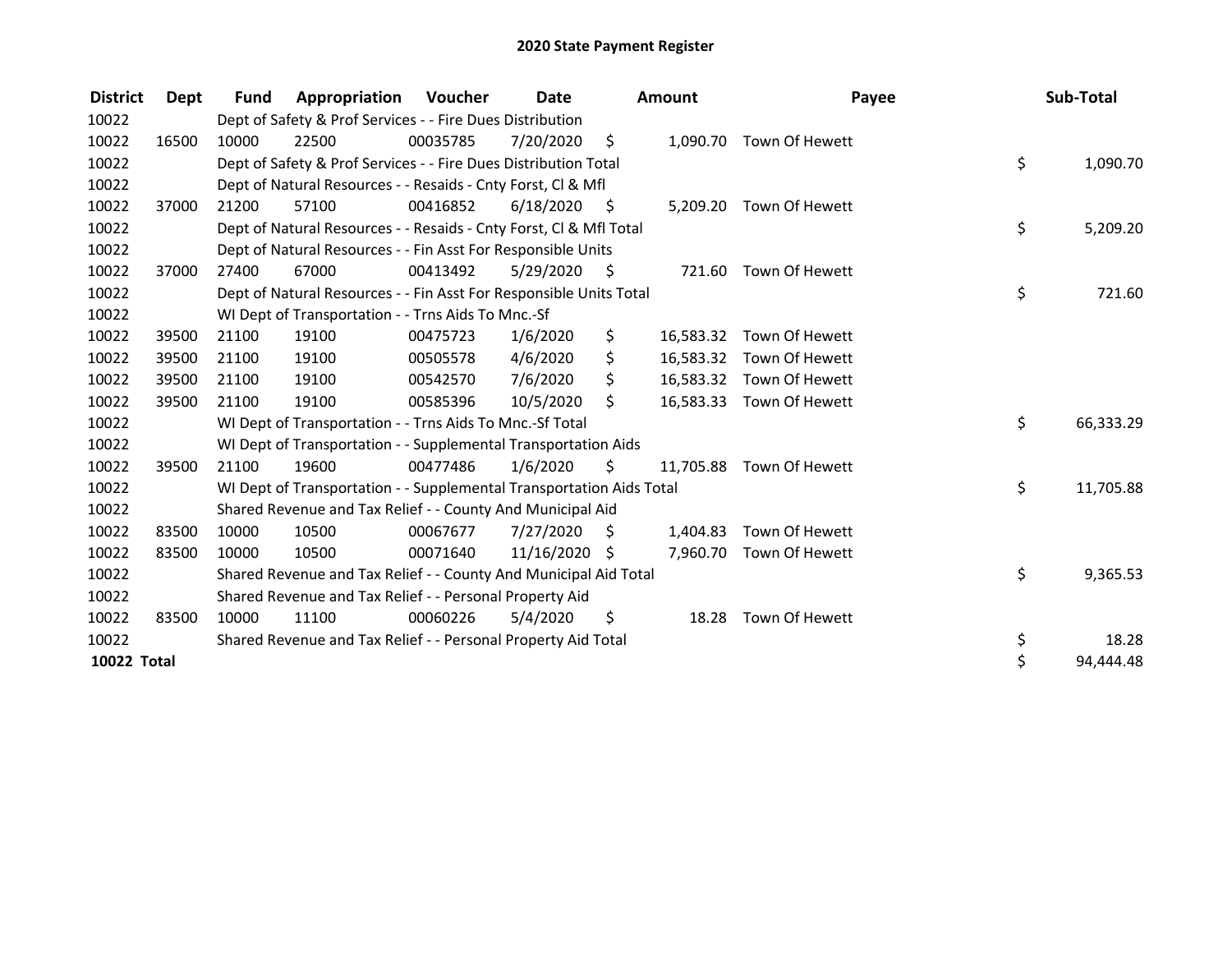| <b>District</b> | <b>Dept</b> | Fund  | <b>Appropriation Voucher</b>                                           |          | <b>Date</b>     |      | Amount |                         | Payee | Sub-Total  |
|-----------------|-------------|-------|------------------------------------------------------------------------|----------|-----------------|------|--------|-------------------------|-------|------------|
| 10024           |             |       | Dept of Safety & Prof Services - - Fire Dues Distribution              |          |                 |      |        |                         |       |            |
| 10024           | 16500       | 10000 | 22500                                                                  | 00035786 | 7/20/2020       | \$   |        | 1,967.78 Town of Hixon  |       |            |
| 10024           |             |       | Dept of Safety & Prof Services - - Fire Dues Distribution Total        |          |                 |      |        |                         | \$    | 1,967.78   |
| 10024           |             |       | Dept of Natural Resources - - Resaids - Cnty Forst, Cl & Mfl           |          |                 |      |        |                         |       |            |
| 10024           | 37000       | 21200 | 57100                                                                  | 00416853 | 6/18/2020       | - \$ |        | 244.87 Town of Hixon    |       |            |
| 10024           |             |       | Dept of Natural Resources - - Resaids - Cnty Forst, CI & Mfl Total     |          |                 |      |        |                         | \$    | 244.87     |
| 10024           |             |       | Dept of Natural Resources - - Fin Asst For Responsible Units           |          |                 |      |        |                         |       |            |
| 10024           | 37000       | 27400 | 67000                                                                  | 00412551 | 5/29/2020       | - \$ |        | 1,750.14 Town of Hixon  |       |            |
| 10024           |             |       | Dept of Natural Resources - - Fin Asst For Responsible Units Total     |          |                 |      |        |                         | \$    | 1,750.14   |
| 10024           |             |       | WI Dept of Transportation - - Trns Aids To Mnc.-Sf                     |          |                 |      |        |                         |       |            |
| 10024           | 39500       | 21100 | 19100                                                                  | 00475724 | 1/6/2020        | \$   |        | 30,064.32 Town of Hixon |       |            |
| 10024           | 39500       | 21100 | 19100                                                                  | 00505579 | 4/6/2020        | \$   |        | 30,064.32 Town of Hixon |       |            |
| 10024           | 39500       | 21100 | 19100                                                                  | 00542571 | 7/6/2020        | \$   |        | 30,064.32 Town of Hixon |       |            |
| 10024           | 39500       | 21100 | 19100                                                                  | 00585397 | 10/5/2020       | \$   |        | 30,064.32 Town of Hixon |       |            |
| 10024           |             |       | WI Dept of Transportation - - Trns Aids To Mnc.-Sf Total               |          |                 |      |        |                         | \$    | 120,257.28 |
| 10024           |             |       | Department of Military Affairs - - Disaster Recovery Aid               |          |                 |      |        |                         |       |            |
| 10024           | 46500       | 10000 | 30500                                                                  | 00081006 | 7/30/2020       | \$   |        | 1,340.14 Town of Hixon  |       |            |
| 10024           |             |       | Department of Military Affairs - - Disaster Recovery Aid Total         |          |                 |      |        |                         | \$    | 1,340.14   |
| 10024           |             |       | Department of Military Affairs - - Federal Aid, Local Assistance       |          |                 |      |        |                         |       |            |
| 10024           | 46500       | 10000 | 34200                                                                  | 00081006 | 7/30/2020       | - \$ |        | 8,040.82 Town of Hixon  |       |            |
| 10024           |             |       | Department of Military Affairs - - Federal Aid, Local Assistance Total |          |                 |      |        |                         | \$    | 8,040.82   |
| 10024           |             |       | Department of Administration - - Federal Aid                           |          |                 |      |        |                         |       |            |
| 10024           | 50500       | 10000 | 14200                                                                  | 00134234 | $12/10/2020$ \$ |      |        | 13,228.31 Town of Hixon |       |            |
| 10024           |             |       | Department of Administration - - Federal Aid Total                     |          |                 |      |        |                         | \$    | 13,228.31  |
| 10024           |             |       | Department of Administration - - Hv Trans Ln Annual Impact Fee         |          |                 |      |        |                         |       |            |
| 10024           | 50500       | 10000 | 17400                                                                  | 00121210 | 5/1/2020        | \$   |        | 31,759.00 Town of Hixon |       |            |
| 10024           |             |       | Department of Administration - - Hv Trans Ln Annual Impact Fee Total   |          |                 |      |        |                         | \$    | 31,759.00  |
| 10024           |             |       | Elections Commission - - 2018 Hava Election Security                   |          |                 |      |        |                         |       |            |
| 10024           | 51000       | 22000 | 18200                                                                  | 00003858 | 7/16/2020       | \$   |        | 460.70 Town of Hixon    |       |            |
| 10024           |             |       | Elections Commission - - 2018 Hava Election Security Total             |          |                 |      |        |                         | \$    | 460.70     |
| 10024           |             |       | Shared Revenue and Tax Relief - - County And Municipal Aid             |          |                 |      |        |                         |       |            |
| 10024           | 83500       | 10000 | 10500                                                                  | 00067678 | 7/27/2020       | \$   |        | 7,578.16 Town of Hixon  |       |            |
| 10024           | 83500       | 10000 | 10500                                                                  | 00071641 | 11/16/2020 \$   |      |        | 42,942.93 Town of Hixon |       |            |
| 10024           |             |       | Shared Revenue and Tax Relief - - County And Municipal Aid Total       |          |                 |      |        |                         | \$    | 50,521.09  |
| 10024           |             |       | Shared Revenue and Tax Relief - - Exempt Computer Aid                  |          |                 |      |        |                         |       |            |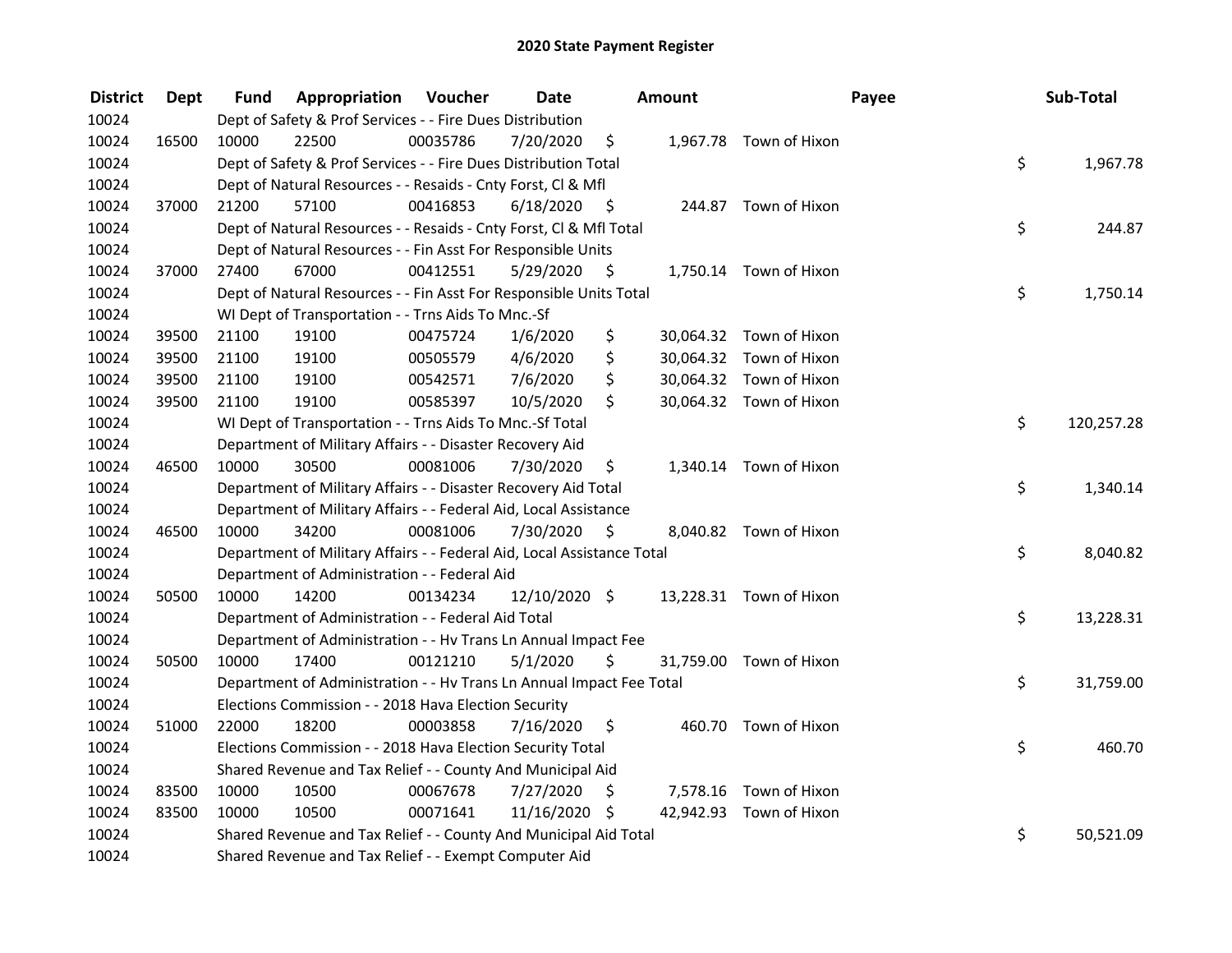| <b>District</b> | <b>Dept</b> | <b>Fund</b> | Appropriation                                                 | <b>Voucher</b> | Date      | Amount   |               | <b>Pavee</b> | Sub-Total  |
|-----------------|-------------|-------------|---------------------------------------------------------------|----------------|-----------|----------|---------------|--------------|------------|
| 10024           | 83500       | 10000       | 10900                                                         | 00064861       | 7/27/2020 | 95.61    | Town of Hixon |              |            |
| 10024           |             |             | Shared Revenue and Tax Relief - - Exempt Computer Aid Total   |                |           |          |               |              | 95.61      |
| 10024           |             |             | Shared Revenue and Tax Relief - - Personal Property Aid       |                |           |          |               |              |            |
| 10024           | 83500       | 10000       | 11100                                                         | 00060227       | 5/4/2020  | 2.245.95 | Town of Hixon |              |            |
| 10024           |             |             | Shared Revenue and Tax Relief - - Personal Property Aid Total |                |           |          |               |              | 2.245.95   |
| 10024 Total     |             |             |                                                               |                |           |          |               |              | 231.911.69 |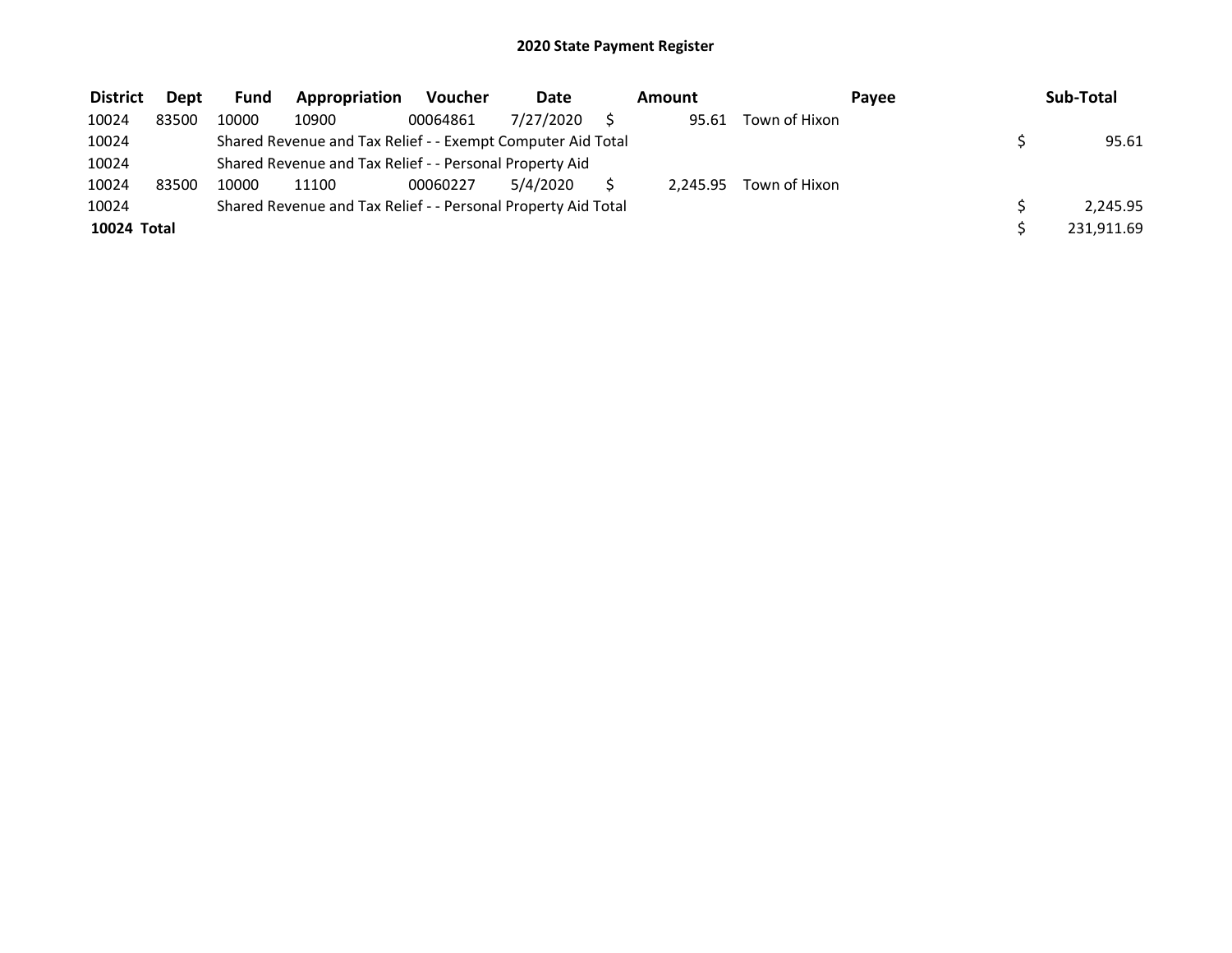| <b>District</b> | <b>Dept</b> | <b>Fund</b> | Appropriation                                                        | <b>Voucher</b> | <b>Date</b>   |      | <b>Amount</b> |                         | Payee | Sub-Total  |
|-----------------|-------------|-------------|----------------------------------------------------------------------|----------------|---------------|------|---------------|-------------------------|-------|------------|
| 10026           |             |             | Dept of Safety & Prof Services - - Fire Dues Distribution            |                |               |      |               |                         |       |            |
| 10026           | 16500       | 10000       | 22500                                                                | 00035787       | 7/20/2020     | \$   |               | 1,407.98 Town Of Hoard  |       |            |
| 10026           |             |             | Dept of Safety & Prof Services - - Fire Dues Distribution Total      |                |               |      |               |                         | \$    | 1,407.98   |
| 10026           |             |             | Dept of Natural Resources - - Resaids - Cnty Forst, Cl & Mfl         |                |               |      |               |                         |       |            |
| 10026           | 37000       | 21200       | 57100                                                                | 00416854       | 6/18/2020     | - \$ |               | 377.79 Town Of Hoard    |       |            |
| 10026           |             |             | Dept of Natural Resources - - Resaids - Cnty Forst, Cl & Mfl Total   |                |               |      |               |                         | \$    | 377.79     |
| 10026           |             |             | Dept of Natural Resources - - Fin Asst For Responsible Units         |                |               |      |               |                         |       |            |
| 10026           | 37000       | 27400       | 67000                                                                | 00413077       | 5/29/2020     | \$   |               | 2,468.73 Town Of Hoard  |       |            |
| 10026           |             |             | Dept of Natural Resources - - Fin Asst For Responsible Units Total   |                |               |      |               |                         | \$    | 2,468.73   |
| 10026           |             |             | WI Dept of Transportation - - Trns Aids To Mnc.-Sf                   |                |               |      |               |                         |       |            |
| 10026           | 39500       | 21100       | 19100                                                                | 00475725       | 1/6/2020      | \$   |               | 30,373.40 Town Of Hoard |       |            |
| 10026           | 39500       | 21100       | 19100                                                                | 00505580       | 4/6/2020      | \$   |               | 30,373.40 Town Of Hoard |       |            |
| 10026           | 39500       | 21100       | 19100                                                                | 00542572       | 7/6/2020      | \$   |               | 30,373.40 Town Of Hoard |       |            |
| 10026           | 39500       | 21100       | 19100                                                                | 00585398       | 10/5/2020     | \$   |               | 30,373.42 Town Of Hoard |       |            |
| 10026           |             |             | WI Dept of Transportation - - Trns Aids To Mnc.-Sf Total             |                |               |      |               |                         | \$    | 121,493.62 |
| 10026           |             |             | WI Dept of Transportation - - Supplemental Transportation Aids       |                |               |      |               |                         |       |            |
| 10026           | 39500       | 21100       | 19600                                                                | 00477487       | 1/6/2020      | \$   |               | 21,440.05 Town Of Hoard |       |            |
| 10026           |             |             | WI Dept of Transportation - - Supplemental Transportation Aids Total |                |               |      |               |                         | \$    | 21,440.05  |
| 10026           |             |             | Elections Commission - - 2018 Hava Election Security                 |                |               |      |               |                         |       |            |
| 10026           | 51000       | 22000       | 18200                                                                | 00004560       | 9/15/2020     | \$   | 538.80        | Town Of Hoard           |       |            |
| 10026           |             |             | Elections Commission - - 2018 Hava Election Security Total           |                |               |      |               |                         | \$    | 538.80     |
| 10026           |             |             | Shared Revenue and Tax Relief - - County And Municipal Aid           |                |               |      |               |                         |       |            |
| 10026           | 83500       | 10000       | 10500                                                                | 00067679       | 7/27/2020     | \$   |               | 7,447.95 Town Of Hoard  |       |            |
| 10026           | 83500       | 10000       | 10500                                                                | 00071642       | 11/16/2020 \$ |      |               | 42,205.02 Town Of Hoard |       |            |
| 10026           |             |             | Shared Revenue and Tax Relief - - County And Municipal Aid Total     |                |               |      |               |                         | \$    | 49,652.97  |
| 10026           |             |             | Shared Revenue and Tax Relief - - Exempt Computer Aid                |                |               |      |               |                         |       |            |
| 10026           | 83500       | 10000       | 10900                                                                | 00064862       | 7/27/2020     | S    | 2.08          | Town Of Hoard           |       |            |
| 10026           |             |             | Shared Revenue and Tax Relief - - Exempt Computer Aid Total          |                |               |      |               |                         | \$    | 2.08       |
| 10026           |             |             | Shared Revenue and Tax Relief - - Personal Property Aid              |                |               |      |               |                         |       |            |
| 10026           | 83500       | 10000       | 11100                                                                | 00060228       | 5/4/2020      | \$   |               | 296.07 Town Of Hoard    |       |            |
| 10026           |             |             | Shared Revenue and Tax Relief - - Personal Property Aid Total        |                |               |      |               |                         | \$    | 296.07     |
| 10026 Total     |             |             |                                                                      |                |               |      |               |                         | \$    | 197,678.09 |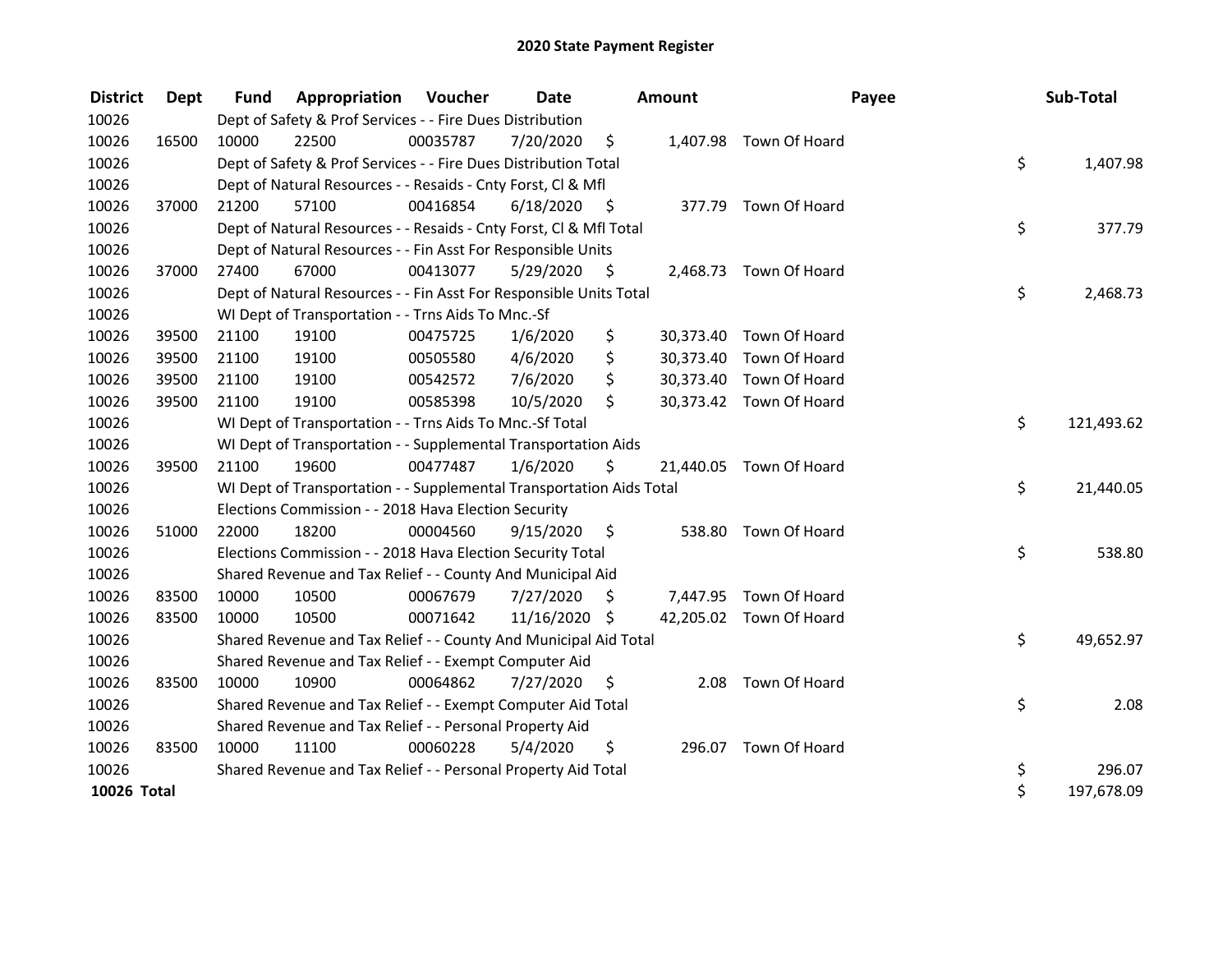| <b>District</b>    | Dept  | <b>Fund</b> | Appropriation                                                      | Voucher  | <b>Date</b>   |      | <b>Amount</b> |                         | Payee | Sub-Total  |      |
|--------------------|-------|-------------|--------------------------------------------------------------------|----------|---------------|------|---------------|-------------------------|-------|------------|------|
| 10028              |       |             | Dept of Safety & Prof Services - - Fire Dues Distribution          |          |               |      |               |                         |       |            |      |
| 10028              | 16500 | 10000       | 22500                                                              | 00035788 | 7/20/2020     | \$   |               | 1,473.30 Town Of Levis  |       |            |      |
| 10028              |       |             | Dept of Safety & Prof Services - - Fire Dues Distribution Total    |          |               |      |               |                         | \$    | 1,473.30   |      |
| 10028              |       |             | Dept of Natural Resources - - Aids In Lieu Of Taxes - Gener        |          |               |      |               |                         |       |            |      |
| 10028              | 37000 | 10000       | 50300                                                              | 00383840 | 1/17/2020     | \$   |               | 325.33 Town Of Levis    |       |            |      |
| 10028              |       |             | Dept of Natural Resources - - Aids In Lieu Of Taxes - Gener Total  |          |               |      |               |                         | \$    | 325.33     |      |
| 10028              |       |             | Dept of Natural Resources - - Resaids - Cnty Forst, Cl & Mfl       |          |               |      |               |                         |       |            |      |
| 10028              | 37000 | 21200       | 57100                                                              | 00416855 | 6/18/2020     | - \$ |               | 2,183.48 Town Of Levis  |       |            |      |
| 10028              |       |             | Dept of Natural Resources - - Resaids - Cnty Forst, Cl & Mfl Total |          |               |      |               |                         | \$    | 2,183.48   |      |
| 10028              |       |             | Dept of Natural Resources - - Fin Asst For Responsible Units       |          |               |      |               |                         |       |            |      |
| 10028              | 37000 | 27400       | 67000                                                              | 00413267 | 5/29/2020     | \$   |               | 2,105.23 Town Of Levis  |       |            |      |
| 10028              |       |             | Dept of Natural Resources - - Fin Asst For Responsible Units Total |          |               |      |               |                         | \$    | 2,105.23   |      |
| 10028              |       |             | WI Dept of Transportation - - Trns Aids To Mnc.-Sf                 |          |               |      |               |                         |       |            |      |
| 10028              | 39500 | 21100       | 19100                                                              | 00475726 | 1/6/2020      | \$   |               | 31,115.52 Town Of Levis |       |            |      |
| 10028              | 39500 | 21100       | 19100                                                              | 00505581 | 4/6/2020      | \$   |               | 31,115.52 Town Of Levis |       |            |      |
| 10028              | 39500 | 21100       | 19100                                                              | 00542573 | 7/6/2020      | \$   |               | 31,115.52 Town Of Levis |       |            |      |
| 10028              | 39500 | 21100       | 19100                                                              | 00585399 | 10/5/2020     | \$   |               | 31,115.52 Town Of Levis |       |            |      |
| 10028              |       |             | WI Dept of Transportation - - Trns Aids To Mnc.-Sf Total           |          |               |      |               |                         | \$    | 124,462.08 |      |
| 10028              |       |             | Elections Commission - - 2018 Hava Election Security               |          |               |      |               |                         |       |            |      |
| 10028              | 51000 | 22000       | 18200                                                              | 00004660 | 9/17/2020     | \$   | 516.80        | Town Of Levis           |       |            |      |
| 10028              |       |             | Elections Commission - - 2018 Hava Election Security Total         |          |               |      |               |                         | \$    | 516.80     |      |
| 10028              |       |             | Shared Revenue and Tax Relief - - County And Municipal Aid         |          |               |      |               |                         |       |            |      |
| 10028              | 83500 | 10000       | 10500                                                              | 00067680 | 7/27/2020     | Ŝ.   | 6,407.27      | Town Of Levis           |       |            |      |
| 10028              | 83500 | 10000       | 10500                                                              | 00071643 | 11/16/2020 \$ |      |               | 36,307.89 Town Of Levis |       |            |      |
| 10028              |       |             | Shared Revenue and Tax Relief - - County And Municipal Aid Total   |          |               |      |               |                         | \$    | 42,715.16  |      |
| 10028              |       |             | Shared Revenue and Tax Relief - - Exempt Computer Aid              |          |               |      |               |                         |       |            |      |
| 10028              | 83500 | 10000       | 10900                                                              | 00064863 | 7/27/2020     | S    | 1.03          | Town Of Levis           |       |            |      |
| 10028              |       |             | Shared Revenue and Tax Relief - - Exempt Computer Aid Total        |          |               |      |               |                         | \$    |            | 1.03 |
| 10028              |       |             | Shared Revenue and Tax Relief - - Personal Property Aid            |          |               |      |               |                         |       |            |      |
| 10028              | 83500 | 10000       | 11100                                                              | 00060229 | 5/4/2020      | \$   |               | 257.56 Town Of Levis    |       |            |      |
| 10028              |       |             | Shared Revenue and Tax Relief - - Personal Property Aid Total      |          |               |      |               |                         | \$    | 257.56     |      |
| <b>10028 Total</b> |       |             |                                                                    |          |               |      |               |                         | \$    | 174,039.97 |      |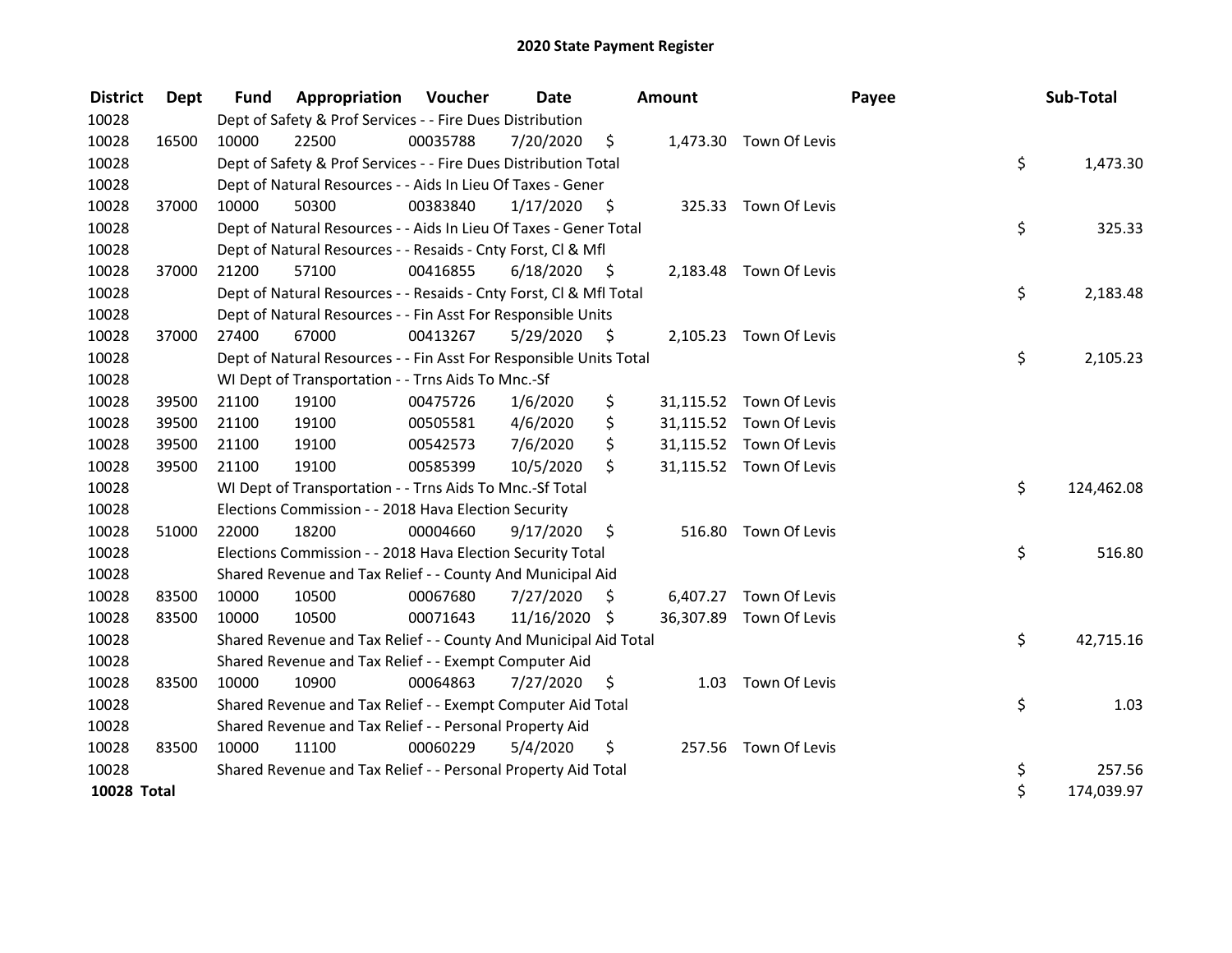| <b>District</b> | Dept  | Fund  | Appropriation                                                        | Voucher  | <b>Date</b>   |      | <b>Amount</b> | Payee                      | Sub-Total        |
|-----------------|-------|-------|----------------------------------------------------------------------|----------|---------------|------|---------------|----------------------------|------------------|
| 10030           |       |       | Dept of Safety & Prof Services - - Fire Dues Distribution            |          |               |      |               |                            |                  |
| 10030           | 16500 | 10000 | 22500                                                                | 00035789 | 7/20/2020     | \$   |               | 1,983.80 Town Of Longwood  |                  |
| 10030           |       |       | Dept of Safety & Prof Services - - Fire Dues Distribution Total      |          |               |      |               |                            | \$<br>1,983.80   |
| 10030           |       |       | Dept of Natural Resources - - Aids In Lieu Of Taxes - Gener          |          |               |      |               |                            |                  |
| 10030           | 37000 | 10000 | 50300                                                                | 00403917 | 4/21/2020     | \$   |               | 4.00 Town Of Longwood      |                  |
| 10030           |       |       | Dept of Natural Resources - - Aids In Lieu Of Taxes - Gener Total    |          |               |      |               |                            | \$<br>4.00       |
| 10030           |       |       | Dept of Natural Resources - - Resaids - Cnty Forst, Cl & Mfl         |          |               |      |               |                            |                  |
| 10030           | 37000 | 21200 | 57100                                                                | 00416856 | 6/18/2020     | - \$ |               | 213.29 Town Of Longwood    |                  |
| 10030           |       |       | Dept of Natural Resources - - Resaids - Cnty Forst, Cl & Mfl Total   |          |               |      |               |                            | \$<br>213.29     |
| 10030           |       |       | Dept of Natural Resources - - Fin Asst For Responsible Units         |          |               |      |               |                            |                  |
| 10030           | 37000 | 27400 | 67000                                                                | 00413245 | 5/29/2020     | \$   |               | 514.98 Town Of Longwood    |                  |
| 10030           |       |       | Dept of Natural Resources - - Fin Asst For Responsible Units Total   |          |               |      |               |                            | \$<br>514.98     |
| 10030           |       |       | WI Dept of Transportation - - Trns Aids To Mnc.-Sf                   |          |               |      |               |                            |                  |
| 10030           | 39500 | 21100 | 19100                                                                | 00475727 | 1/6/2020      | \$   |               | 26,483.67 Town Of Longwood |                  |
| 10030           | 39500 | 21100 | 19100                                                                | 00505582 | 4/6/2020      | \$   |               | 26,483.67 Town Of Longwood |                  |
| 10030           | 39500 | 21100 | 19100                                                                | 00542574 | 7/6/2020      | \$   |               | 26,483.67 Town Of Longwood |                  |
| 10030           | 39500 | 21100 | 19100                                                                | 00585400 | 10/5/2020     | \$   |               | 26,483.67 Town Of Longwood |                  |
| 10030           |       |       | WI Dept of Transportation - - Trns Aids To Mnc.-Sf Total             |          |               |      |               |                            | \$<br>105,934.68 |
| 10030           |       |       | Department of Administration - - Hv Trans Ln Annual Impact Fee       |          |               |      |               |                            |                  |
| 10030           | 50500 | 10000 | 17400                                                                | 00121213 | 5/1/2020      | \$   |               | 37,353.00 Town Of Longwood |                  |
| 10030           |       |       | Department of Administration - - Hv Trans Ln Annual Impact Fee Total |          |               |      |               |                            | \$<br>37,353.00  |
| 10030           |       |       | Shared Revenue and Tax Relief - - County And Municipal Aid           |          |               |      |               |                            |                  |
| 10030           | 83500 | 10000 | 10500                                                                | 00067681 | 7/27/2020     | \$.  |               | 5,621.80 Town Of Longwood  |                  |
| 10030           | 83500 | 10000 | 10500                                                                | 00071644 | 11/16/2020 \$ |      |               | 31,856.85 Town Of Longwood |                  |
| 10030           |       |       | Shared Revenue and Tax Relief - - County And Municipal Aid Total     |          |               |      |               |                            | \$<br>37,478.65  |
| 10030           |       |       | Shared Revenue and Tax Relief - - Exempt Computer Aid                |          |               |      |               |                            |                  |
| 10030           | 83500 | 10000 | 10900                                                                | 00064864 | 7/27/2020     | \$   |               | 22.86 Town Of Longwood     |                  |
| 10030           |       |       | Shared Revenue and Tax Relief - - Exempt Computer Aid Total          |          |               |      |               |                            | \$<br>22.86      |
| 10030           |       |       | Shared Revenue and Tax Relief - - Utility Aid                        |          |               |      |               |                            |                  |
| 10030           | 83500 | 10000 | 11000                                                                | 00067681 | 7/27/2020     | \$   | 28.76         | Town Of Longwood           |                  |
| 10030           | 83500 | 10000 | 11000                                                                | 00071644 | 11/16/2020    | \$   |               | 167.16 Town Of Longwood    |                  |
| 10030           |       |       | Shared Revenue and Tax Relief - - Utility Aid Total                  |          |               |      |               |                            | \$<br>195.92     |
| 10030           |       |       | Shared Revenue and Tax Relief - - Personal Property Aid              |          |               |      |               |                            |                  |
| 10030           | 83500 | 10000 | 11100                                                                | 00060230 | 5/4/2020      | \$   | 836.96        | Town Of Longwood           |                  |
| 10030           |       |       | Shared Revenue and Tax Relief - - Personal Property Aid Total        |          |               |      |               |                            | \$<br>836.96     |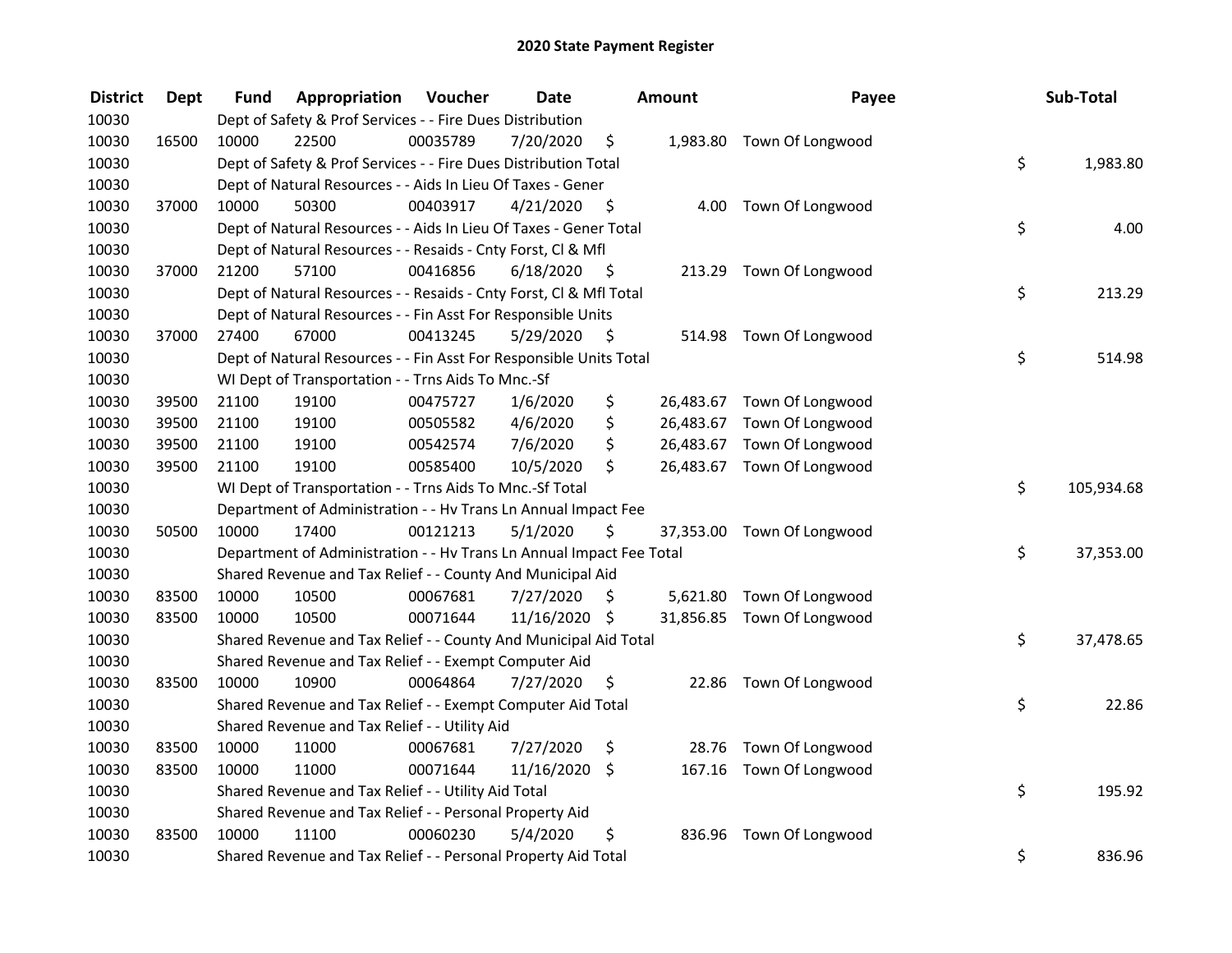| <b>District</b> | Dept | Fund | <b>Appropriation Voucher</b> | Date | Amount | Payee | Sub-Total  |
|-----------------|------|------|------------------------------|------|--------|-------|------------|
| 10030 Total     |      |      |                              |      |        |       | 184,538.14 |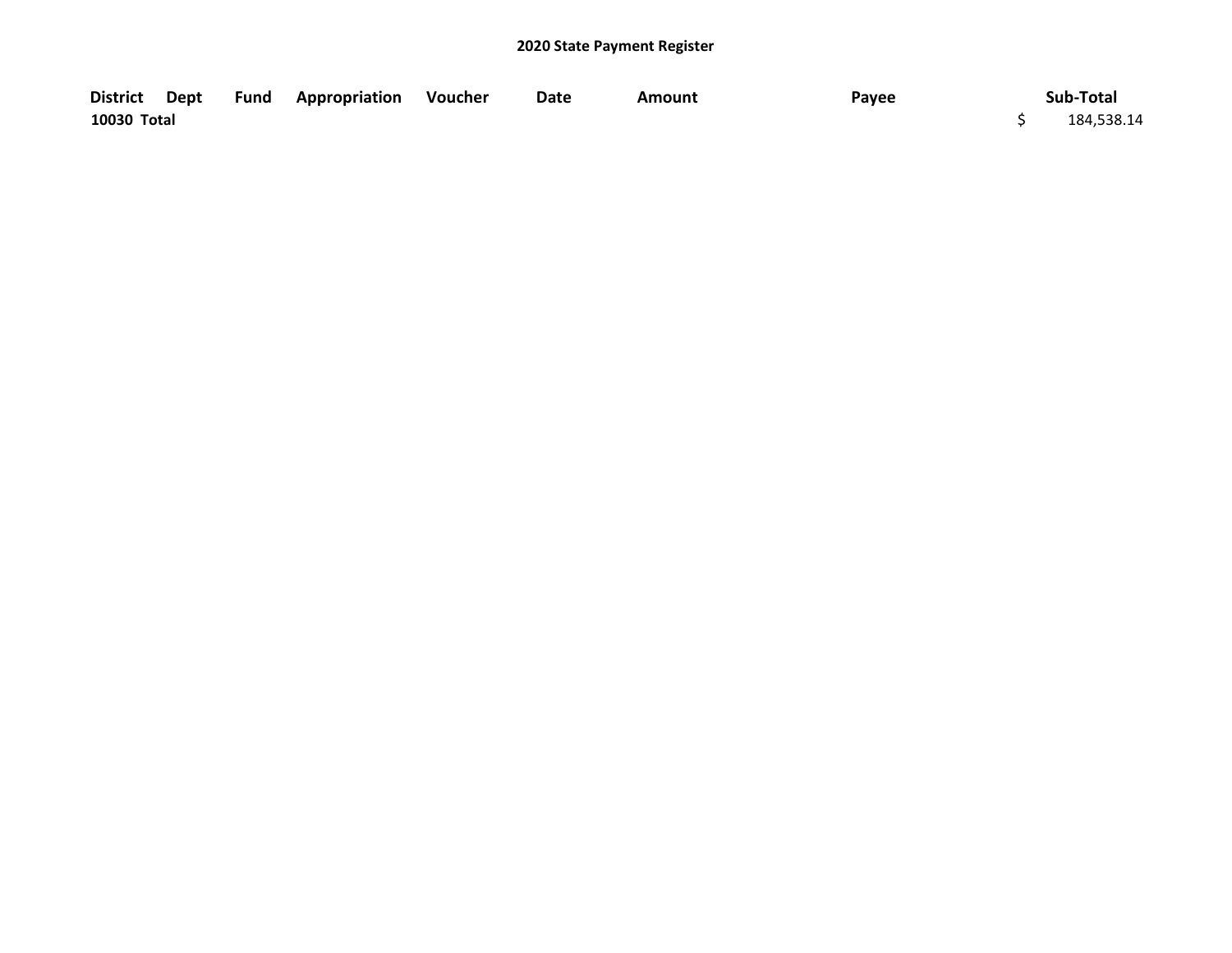| <b>District</b> | Dept  | <b>Fund</b> | Appropriation                                                      | <b>Voucher</b> | Date          |      | <b>Amount</b> |                         | Payee | Sub-Total  |
|-----------------|-------|-------------|--------------------------------------------------------------------|----------------|---------------|------|---------------|-------------------------|-------|------------|
| 10032           |       |             | Dept of Safety & Prof Services - - Fire Dues Distribution          |                |               |      |               |                         |       |            |
| 10032           | 16500 | 10000       | 22500                                                              | 00035790       | 7/20/2020     | \$   |               | 2,111.71 Town Of Loyal  |       |            |
| 10032           |       |             | Dept of Safety & Prof Services - - Fire Dues Distribution Total    |                |               |      |               |                         | \$    | 2,111.71   |
| 10032           |       |             | Dept of Natural Resources - - Resaids - Cnty Forst, CI & Mfl       |                |               |      |               |                         |       |            |
| 10032           | 37000 | 21200       | 57100                                                              | 00416857       | 6/18/2020     | - \$ |               | 73.33 Town Of Loyal     |       |            |
| 10032           |       |             | Dept of Natural Resources - - Resaids - Cnty Forst, Cl & Mfl Total |                |               |      |               |                         | \$    | 73.33      |
| 10032           |       |             | Dept of Natural Resources - - Fin Asst For Responsible Units       |                |               |      |               |                         |       |            |
| 10032           | 37000 | 27400       | 67000                                                              | 00412489       | 5/29/2020     | - \$ | 1,632.09      | Town Of Loyal           |       |            |
| 10032           |       |             | Dept of Natural Resources - - Fin Asst For Responsible Units Total |                |               |      |               |                         | \$    | 1,632.09   |
| 10032           |       |             | WI Dept of Transportation - - Trns Aids To Mnc.-Sf                 |                |               |      |               |                         |       |            |
| 10032           | 39500 | 21100       | 19100                                                              | 00475728       | 1/6/2020      | \$   | 37,041.66     | Town Of Loyal           |       |            |
| 10032           | 39500 | 21100       | 19100                                                              | 00505583       | 4/6/2020      | \$   | 37,041.66     | Town Of Loyal           |       |            |
| 10032           | 39500 | 21100       | 19100                                                              | 00542575       | 7/6/2020      | \$   |               | 37,041.66 Town Of Loyal |       |            |
| 10032           | 39500 | 21100       | 19100                                                              | 00585401       | 10/5/2020     | \$   | 37,041.66     | Town Of Loyal           |       |            |
| 10032           |       |             | WI Dept of Transportation - - Trns Aids To Mnc.-Sf Total           |                |               |      |               |                         | \$    | 148,166.64 |
| 10032           |       |             | Shared Revenue and Tax Relief - - County And Municipal Aid         |                |               |      |               |                         |       |            |
| 10032           | 83500 | 10000       | 10500                                                              | 00067682       | 7/27/2020     | \$.  | 11,573.28     | Town Of Loyal           |       |            |
| 10032           | 83500 | 10000       | 10500                                                              | 00071645       | 11/16/2020 \$ |      |               | 65,581.93 Town Of Loyal |       |            |
| 10032           |       |             | Shared Revenue and Tax Relief - - County And Municipal Aid Total   |                |               |      |               |                         | \$    | 77,155.21  |
| 10032           |       |             | Shared Revenue and Tax Relief - - Exempt Computer Aid              |                |               |      |               |                         |       |            |
| 10032           | 83500 | 10000       | 10900                                                              | 00064865       | 7/27/2020     | \$   | 16.63         | Town Of Loyal           |       |            |
| 10032           |       |             | Shared Revenue and Tax Relief - - Exempt Computer Aid Total        |                |               |      |               |                         | \$    | 16.63      |
| 10032           |       |             | Shared Revenue and Tax Relief - - Utility Aid                      |                |               |      |               |                         |       |            |
| 10032           | 83500 | 10000       | 11000                                                              | 00067682       | 7/27/2020     | \$   | 558.33        | Town Of Loyal           |       |            |
| 10032           | 83500 | 10000       | 11000                                                              | 00071645       | 11/16/2020    | \$   | 3,734.26      | Town Of Loyal           |       |            |
| 10032           |       |             | Shared Revenue and Tax Relief - - Utility Aid Total                |                |               |      |               |                         | \$    | 4,292.59   |
| 10032           |       |             | Shared Revenue and Tax Relief - - Personal Property Aid            |                |               |      |               |                         |       |            |
| 10032           | 83500 | 10000       | 11100                                                              | 00060231       | 5/4/2020      | \$   | 428.01        | Town Of Loyal           |       |            |
| 10032           |       |             | Shared Revenue and Tax Relief - - Personal Property Aid Total      |                |               |      |               |                         | \$    | 428.01     |
| 10032 Total     |       |             |                                                                    |                |               |      |               |                         | \$    | 233,876.21 |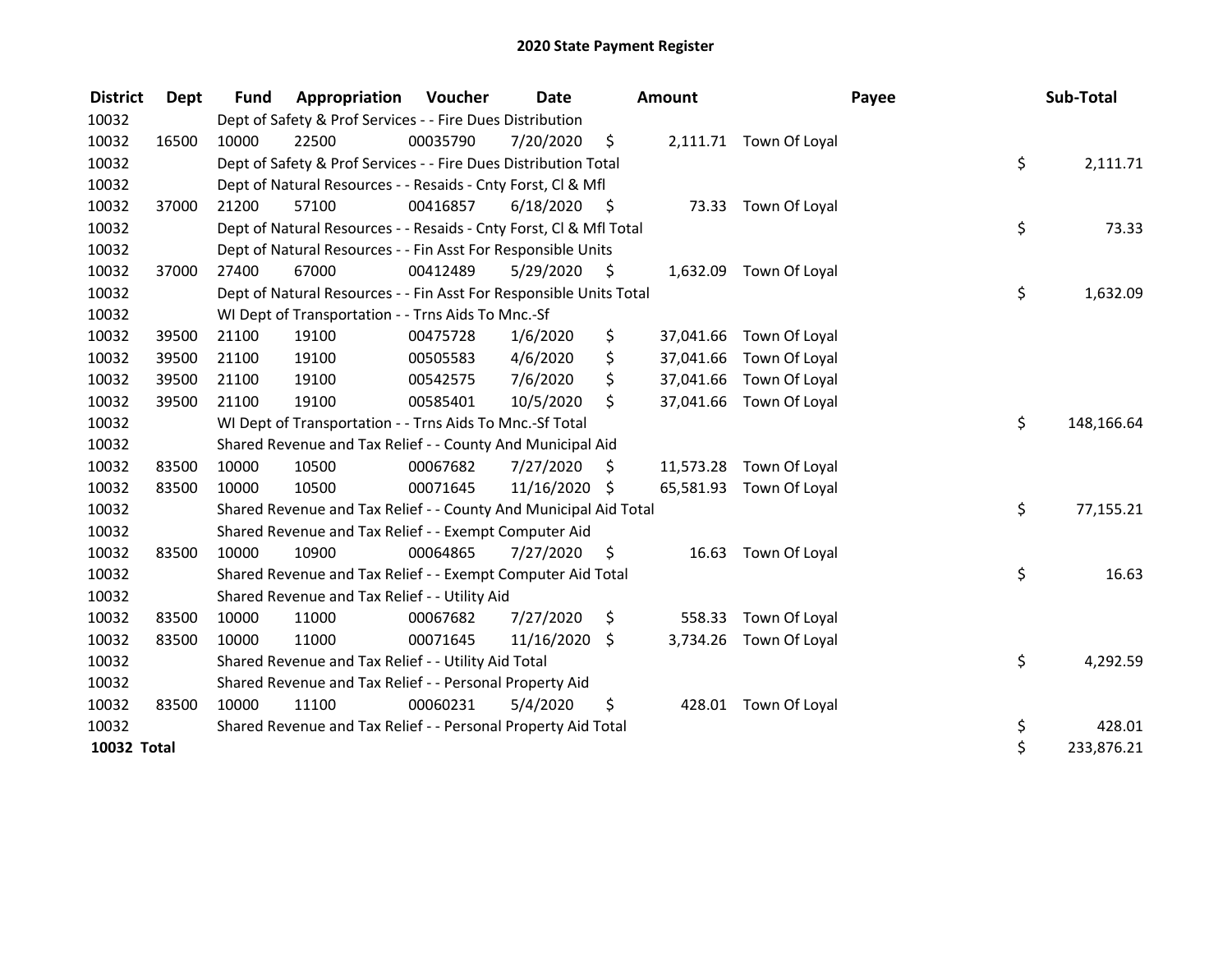| <b>District</b> | Dept  | Fund  | Appropriation                                                        | Voucher  | <b>Date</b>   |      | Amount    |                        | Payee | Sub-Total  |
|-----------------|-------|-------|----------------------------------------------------------------------|----------|---------------|------|-----------|------------------------|-------|------------|
| 10034           |       |       | Dept of Safety & Prof Services - - Fire Dues Distribution            |          |               |      |           |                        |       |            |
| 10034           | 16500 | 10000 | 22500                                                                | 00035791 | 7/20/2020     | \$   |           | 1,957.86 Town Of Lynn  |       |            |
| 10034           |       |       | Dept of Safety & Prof Services - - Fire Dues Distribution Total      |          |               |      |           |                        | \$    | 1,957.86   |
| 10034           |       |       | Dept of Natural Resources - - Resaids - Cnty Forst, Cl & Mfl         |          |               |      |           |                        |       |            |
| 10034           | 37000 | 21200 | 57100                                                                | 00416858 | 6/18/2020     | - \$ |           | 1,087.16 Town Of Lynn  |       |            |
| 10034           |       |       | Dept of Natural Resources - - Resaids - Cnty Forst, Cl & Mfl Total   |          |               |      |           |                        | \$    | 1,087.16   |
| 10034           |       |       | Dept of Natural Resources - - Fin Asst For Responsible Units         |          |               |      |           |                        |       |            |
| 10034           | 37000 | 27400 | 67000                                                                | 00412593 | 5/29/2020     | - \$ |           | 328.00 Town Of Lynn    |       |            |
| 10034           |       |       | Dept of Natural Resources - - Fin Asst For Responsible Units Total   |          |               |      |           |                        | \$    | 328.00     |
| 10034           |       |       | Dept of Natural Resources - - Recycling Consolidation Grants         |          |               |      |           |                        |       |            |
| 10034           | 37000 | 27400 | 67300                                                                | 00412593 | 5/29/2020     | \$   |           | 224.39 Town Of Lynn    |       |            |
| 10034           |       |       | Dept of Natural Resources - - Recycling Consolidation Grants Total   |          |               |      |           |                        | \$    | 224.39     |
| 10034           |       |       | WI Dept of Transportation - - Trns Aids To Mnc.-Sf                   |          |               |      |           |                        |       |            |
| 10034           | 39500 | 21100 | 19100                                                                | 00475729 | 1/6/2020      | \$   | 32,442.30 | Town Of Lynn           |       |            |
| 10034           | 39500 | 21100 | 19100                                                                | 00505584 | 4/6/2020      | \$   | 32,442.30 | Town Of Lynn           |       |            |
| 10034           | 39500 | 21100 | 19100                                                                | 00542576 | 7/6/2020      | \$   | 32,442.30 | Town Of Lynn           |       |            |
| 10034           | 39500 | 21100 | 19100                                                                | 00585402 | 10/5/2020     | \$   |           | 32,442.32 Town Of Lynn |       |            |
| 10034           |       |       | WI Dept of Transportation - - Trns Aids To Mnc.-Sf Total             |          |               |      |           |                        | \$    | 129,769.22 |
| 10034           |       |       | WI Dept of Transportation - - Supplemental Transportation Aids       |          |               |      |           |                        |       |            |
| 10034           | 39500 | 21100 | 19600                                                                | 00477488 | 1/6/2020      | \$   |           | 20,969.47 Town Of Lynn |       |            |
| 10034           |       |       | WI Dept of Transportation - - Supplemental Transportation Aids Total |          |               |      |           |                        | \$    | 20,969.47  |
| 10034           |       |       | Department of Administration - - Federal Aid                         |          |               |      |           |                        |       |            |
| 10034           | 50500 | 10000 | 14200                                                                | 00129750 | 10/2/2020     | \$   |           | 1,345.90 Town Of Lynn  |       |            |
| 10034           | 50500 | 10000 | 14200                                                                | 00134235 | 12/10/2020    | \$   |           | 2,437.47 Town Of Lynn  |       |            |
| 10034           |       |       | Department of Administration - - Federal Aid Total                   |          |               |      |           |                        | \$    | 3,783.37   |
| 10034           |       |       | Elections Commission - - 2018 Hava Election Security                 |          |               |      |           |                        |       |            |
| 10034           | 51000 | 22000 | 18200                                                                | 00003899 | 7/20/2020     | \$   |           | 533.30 Town Of Lynn    |       |            |
| 10034           |       |       | Elections Commission - - 2018 Hava Election Security Total           |          |               |      |           |                        | \$    | 533.30     |
| 10034           |       |       | Shared Revenue and Tax Relief - - County And Municipal Aid           |          |               |      |           |                        |       |            |
| 10034           | 83500 | 10000 | 10500                                                                | 00067683 | 7/27/2020     | \$   |           | 7,651.45 Town Of Lynn  |       |            |
| 10034           | 83500 | 10000 | 10500                                                                | 00071646 | 11/16/2020 \$ |      |           | 43,358.19 Town Of Lynn |       |            |
| 10034           |       |       | Shared Revenue and Tax Relief - - County And Municipal Aid Total     |          |               |      |           |                        | \$    | 51,009.64  |
| 10034           |       |       | Shared Revenue and Tax Relief - - Exempt Computer Aid                |          |               |      |           |                        |       |            |
| 10034           | 83500 | 10000 | 10900                                                                | 00064866 | 7/27/2020     | \$   | 36.37     | Town Of Lynn           |       |            |
| 10034           |       |       | Shared Revenue and Tax Relief - - Exempt Computer Aid Total          |          |               |      |           |                        | \$    | 36.37      |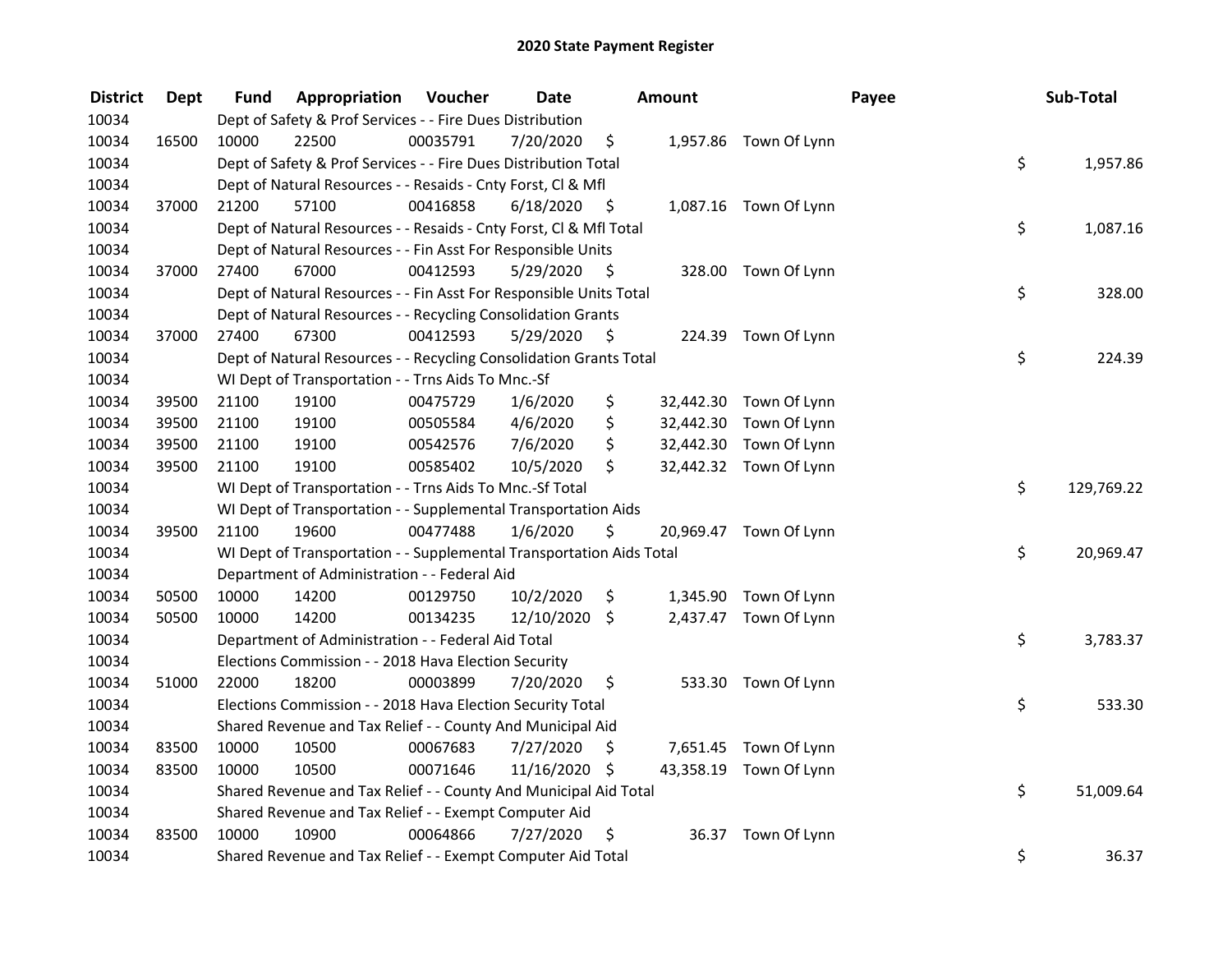| <b>District</b> | <b>Dept</b> | <b>Fund</b> | Appropriation                                                 | <b>Voucher</b> | <b>Date</b> | Amount   |              | Payee | Sub-Total  |
|-----------------|-------------|-------------|---------------------------------------------------------------|----------------|-------------|----------|--------------|-------|------------|
| 10034           |             |             | Shared Revenue and Tax Relief - - Utility Aid                 |                |             |          |              |       |            |
| 10034           | 83500       | 10000       | 11000                                                         | 00067683       | 7/27/2020   | 769.84   | Town Of Lynn |       |            |
| 10034           | 83500       | 10000       | 11000                                                         | 00071646       | 11/16/2020  | 4,504.19 | Town Of Lynn |       |            |
| 10034           |             |             | Shared Revenue and Tax Relief - - Utility Aid Total           |                |             |          |              |       | 5,274.03   |
| 10034           |             |             | Shared Revenue and Tax Relief - - Personal Property Aid       |                |             |          |              |       |            |
| 10034           | 83500       | 10000       | 11100                                                         | 00060232       | 5/4/2020    | 228.27   | Town Of Lynn |       |            |
| 10034           |             |             | Shared Revenue and Tax Relief - - Personal Property Aid Total |                |             |          |              |       | 228.27     |
| 10034 Total     |             |             |                                                               |                |             |          |              |       | 215,201.08 |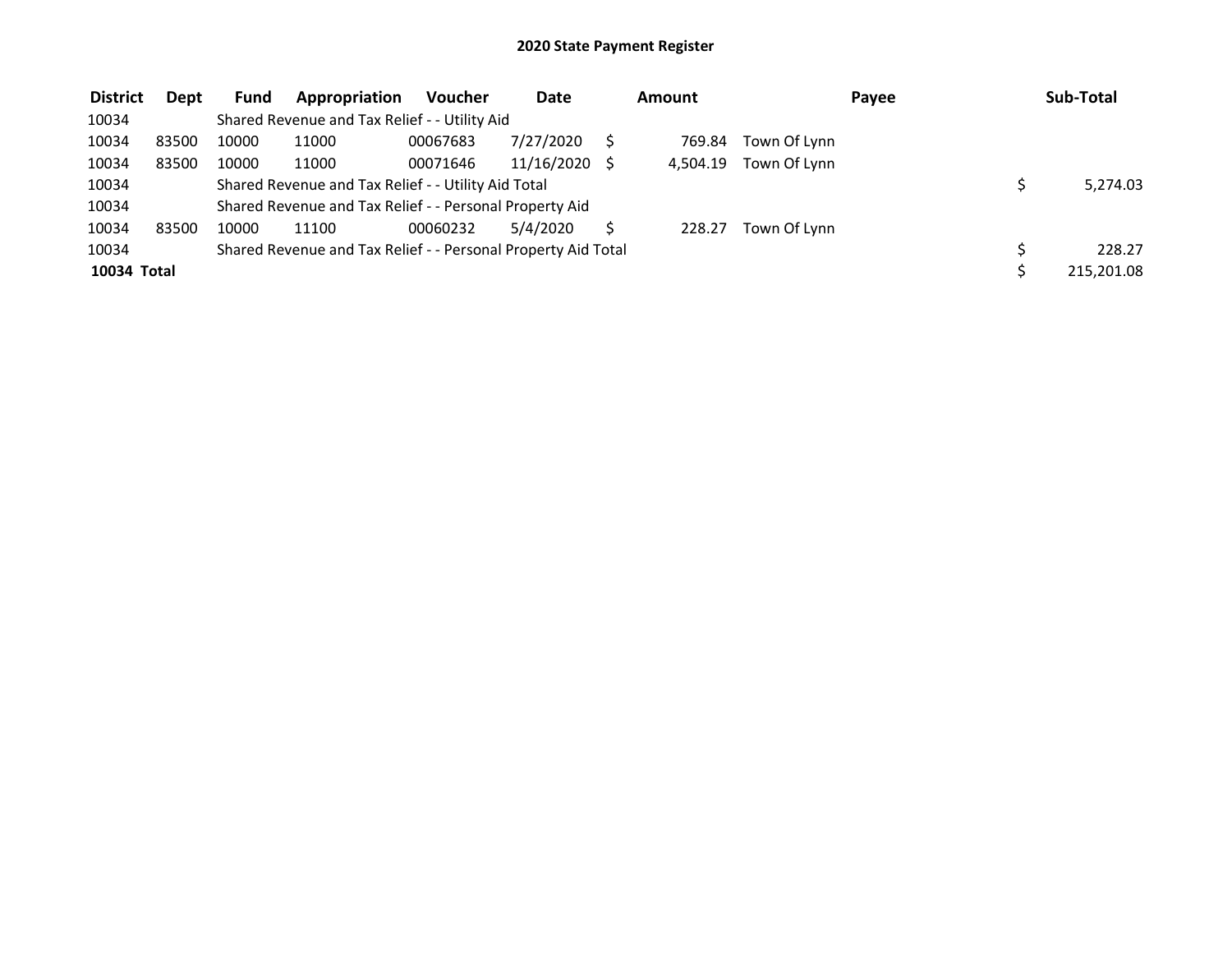| <b>District</b> | <b>Dept</b> | <b>Fund</b> | Appropriation                                                      | <b>Voucher</b> | <b>Date</b>   |                     | <b>Amount</b> | Payee                      | Sub-Total        |
|-----------------|-------------|-------------|--------------------------------------------------------------------|----------------|---------------|---------------------|---------------|----------------------------|------------------|
| 10036           |             |             | Dept of Safety & Prof Services - - Fire Dues Distribution          |                |               |                     |               |                            |                  |
| 10036           | 16500       | 10000       | 22500                                                              | 00035792       | 7/20/2020     | \$                  |               | 2,621.90 Town Of Mayville  |                  |
| 10036           |             |             | Dept of Safety & Prof Services - - Fire Dues Distribution Total    |                |               |                     |               |                            | \$<br>2,621.90   |
| 10036           |             |             | Dept of Natural Resources - - Resaids - Cnty Forst, Cl & Mfl       |                |               |                     |               |                            |                  |
| 10036           | 37000       | 21200       | 57100                                                              | 00416859       | 6/18/2020     | - \$                |               | 61.42 Town Of Mayville     |                  |
| 10036           |             |             | Dept of Natural Resources - - Resaids - Cnty Forst, Cl & Mfl Total |                |               |                     |               |                            | \$<br>61.42      |
| 10036           |             |             | Dept of Natural Resources - - Fin Asst For Responsible Units       |                |               |                     |               |                            |                  |
| 10036           | 37000       | 27400       | 67000                                                              | 00413460       | 5/29/2020     | $\ddot{\mathsf{S}}$ | 524.49        | Town Of Mayville           |                  |
| 10036           |             |             | Dept of Natural Resources - - Fin Asst For Responsible Units Total |                |               |                     |               |                            | \$<br>524.49     |
| 10036           |             |             | WI Dept of Transportation - - Trns Aids To Mnc.-Sf                 |                |               |                     |               |                            |                  |
| 10036           | 39500       | 21100       | 19100                                                              | 00475730       | 1/6/2020      | \$                  |               | 36,148.14 Town Of Mayville |                  |
| 10036           | 39500       | 21100       | 19100                                                              | 00505585       | 4/6/2020      | \$                  | 36,148.14     | Town Of Mayville           |                  |
| 10036           | 39500       | 21100       | 19100                                                              | 00542577       | 7/6/2020      | \$                  | 36,148.14     | Town Of Mayville           |                  |
| 10036           | 39500       | 21100       | 19100                                                              | 00585403       | 10/5/2020     | \$                  |               | 36,148.14 Town Of Mayville |                  |
| 10036           |             |             | WI Dept of Transportation - - Trns Aids To Mnc.-Sf Total           |                |               |                     |               |                            | \$<br>144,592.56 |
| 10036           |             |             | Shared Revenue and Tax Relief - - County And Municipal Aid         |                |               |                     |               |                            |                  |
| 10036           | 83500       | 10000       | 10500                                                              | 00067684       | 7/27/2020     | \$                  | 10,239.88     | Town Of Mayville           |                  |
| 10036           | 83500       | 10000       | 10500                                                              | 00071647       | 11/16/2020 \$ |                     |               | 58,025.97 Town Of Mayville |                  |
| 10036           |             |             | Shared Revenue and Tax Relief - - County And Municipal Aid Total   |                |               |                     |               |                            | \$<br>68,265.85  |
| 10036           |             |             | Shared Revenue and Tax Relief - - Exempt Computer Aid              |                |               |                     |               |                            |                  |
| 10036           | 83500       | 10000       | 10900                                                              | 00064867       | 7/27/2020     | \$                  | 5.19          | Town Of Mayville           |                  |
| 10036           |             |             | Shared Revenue and Tax Relief - - Exempt Computer Aid Total        |                |               |                     |               |                            | \$<br>5.19       |
| 10036           |             |             | Shared Revenue and Tax Relief - - Utility Aid                      |                |               |                     |               |                            |                  |
| 10036           | 83500       | 10000       | 11000                                                              | 00067684       | 7/27/2020     | \$                  | 45.58         | Town Of Mayville           |                  |
| 10036           | 83500       | 10000       | 11000                                                              | 00071647       | 11/16/2020    | \$                  | 312.73        | Town Of Mayville           |                  |
| 10036           |             |             | Shared Revenue and Tax Relief - - Utility Aid Total                |                |               |                     |               |                            | \$<br>358.31     |
| 10036           |             |             | Shared Revenue and Tax Relief - - Personal Property Aid            |                |               |                     |               |                            |                  |
| 10036           | 83500       | 10000       | 11100                                                              | 00060233       | 5/4/2020      | \$                  |               | 300.80 Town Of Mayville    |                  |
| 10036           |             |             | Shared Revenue and Tax Relief - - Personal Property Aid Total      |                |               |                     |               |                            | \$<br>300.80     |
| 10036           |             |             | Shared Revenue and Tax Relief - - Lottery & Gaming Credit          |                |               |                     |               |                            |                  |
| 10036           | 83500       | 52100       | 36300                                                              | 00055206       | 3/23/2020     | \$                  | 56.88         | Town Of Mayville           |                  |
| 10036           |             |             | Shared Revenue and Tax Relief - - Lottery & Gaming Credit Total    |                |               |                     |               |                            | \$<br>56.88      |
| 10036 Total     |             |             |                                                                    |                |               |                     |               |                            | \$<br>216,787.40 |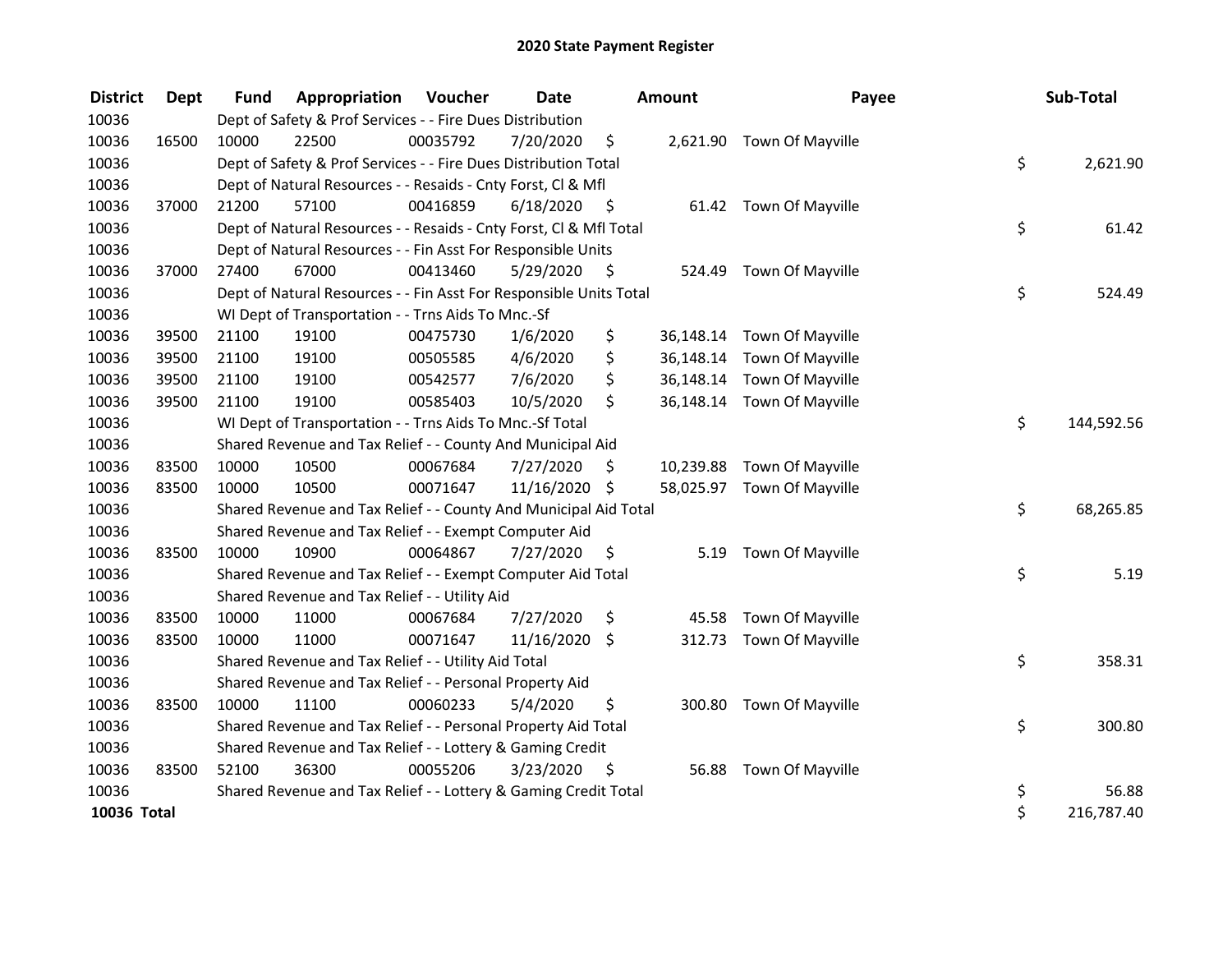| <b>District</b> | <b>Dept</b> | Fund  | Appropriation                                                          | Voucher  | <b>Date</b>   |      | Amount |                        | Payee | Sub-Total  |
|-----------------|-------------|-------|------------------------------------------------------------------------|----------|---------------|------|--------|------------------------|-------|------------|
| 10038           |             |       | Dept of Safety & Prof Services - - Fire Dues Distribution              |          |               |      |        |                        |       |            |
| 10038           | 16500       | 10000 | 22500                                                                  | 00035793 | 7/20/2020     | \$   |        | 1,376.83 Town Of Mead  |       |            |
| 10038           |             |       | Dept of Safety & Prof Services - - Fire Dues Distribution Total        |          |               |      |        |                        | \$    | 1,376.83   |
| 10038           |             |       | Dept of Natural Resources - - Resaids - Cnty Forst, Cl & Mfl           |          |               |      |        |                        |       |            |
| 10038           | 37000       | 21200 | 57100                                                                  | 00416860 | 6/18/2020     | - \$ |        | 2,769.37 Town Of Mead  |       |            |
| 10038           |             |       | Dept of Natural Resources - - Resaids - Cnty Forst, CI & Mfl Total     |          |               |      |        |                        | \$    | 2,769.37   |
| 10038           |             |       | Dept of Natural Resources - - Fin Asst For Responsible Units           |          |               |      |        |                        |       |            |
| 10038           | 37000       | 27400 | 67000                                                                  | 00412718 | 5/29/2020     | - \$ |        | 831.89 Town Of Mead    |       |            |
| 10038           |             |       | Dept of Natural Resources - - Fin Asst For Responsible Units Total     |          |               |      |        |                        | \$    | 831.89     |
| 10038           |             |       | WI Dept of Transportation - - Trns Aids To Mnc.-Sf                     |          |               |      |        |                        |       |            |
| 10038           | 39500       | 21100 | 19100                                                                  | 00475731 | 1/6/2020      | \$   |        | 28,894.86 Town Of Mead |       |            |
| 10038           | 39500       | 21100 | 19100                                                                  | 00505586 | 4/6/2020      | \$   |        | 28,894.86 Town Of Mead |       |            |
| 10038           | 39500       | 21100 | 19100                                                                  | 00542578 | 7/6/2020      | \$   |        | 28,894.86 Town Of Mead |       |            |
| 10038           | 39500       | 21100 | 19100                                                                  | 00585404 | 10/5/2020     | \$   |        | 28,894.86 Town Of Mead |       |            |
| 10038           |             |       | WI Dept of Transportation - - Trns Aids To Mnc.-Sf Total               |          |               |      |        |                        | \$    | 115,579.44 |
| 10038           |             |       | WI Dept of Transportation - - Loc Rd Imp Prg St Fd                     |          |               |      |        |                        |       |            |
| 10038           | 39500       | 21100 | 27800                                                                  | 00578324 | 9/4/2020      | \$.  |        | 38,875.00 Town Of Mead |       |            |
| 10038           |             |       | WI Dept of Transportation - - Loc Rd Imp Prg St Fd Total               |          |               |      |        |                        | \$    | 38,875.00  |
| 10038           |             |       | Department of Military Affairs - - Disaster Recovery Aid               |          |               |      |        |                        |       |            |
| 10038           | 46500       | 10000 | 30500                                                                  | 00073152 | 1/31/2020     | \$   |        | 1,447.41 Town Of Mead  |       |            |
| 10038           |             |       | Department of Military Affairs - - Disaster Recovery Aid Total         |          |               |      |        |                        | \$    | 1,447.41   |
| 10038           |             |       | Department of Military Affairs - - Federal Aid, Local Assistance       |          |               |      |        |                        |       |            |
| 10038           | 46500       | 10000 | 34200                                                                  | 00073152 | 1/31/2020     | - \$ |        | 8,684.48 Town Of Mead  |       |            |
| 10038           |             |       | Department of Military Affairs - - Federal Aid, Local Assistance Total |          |               |      |        |                        | \$    | 8,684.48   |
| 10038           |             |       | Department of Military Affairs - - Major Disaster Assist; Pif          |          |               |      |        |                        |       |            |
| 10038           | 46500       | 27200 | 36500                                                                  | 00084365 | 10/16/2020 \$ |      |        | 13,970.14 Town Of Mead |       |            |
| 10038           |             |       | Department of Military Affairs - - Major Disaster Assist; Pif Total    |          |               |      |        |                        | \$    | 13,970.14  |
| 10038           |             |       | Department of Administration - - Federal Aid                           |          |               |      |        |                        |       |            |
| 10038           | 50500       | 10000 | 14200                                                                  | 00134236 | 12/10/2020 \$ |      |        | 888.22 Town Of Mead    |       |            |
| 10038           |             |       | Department of Administration - - Federal Aid Total                     |          |               |      |        |                        | \$    | 888.22     |
| 10038           |             |       | Shared Revenue and Tax Relief - - County And Municipal Aid             |          |               |      |        |                        |       |            |
| 10038           | 83500       | 10000 | 10500                                                                  | 00067685 | 7/27/2020     | \$   |        | 1,356.53 Town Of Mead  |       |            |
| 10038           | 83500       | 10000 | 10500                                                                  | 00071648 | 11/16/2020 \$ |      |        | 7,687.01 Town Of Mead  |       |            |
| 10038           |             |       | Shared Revenue and Tax Relief - - County And Municipal Aid Total       |          |               |      |        |                        | \$    | 9,043.54   |
| 10038           |             |       | Shared Revenue and Tax Relief - - Personal Property Aid                |          |               |      |        |                        |       |            |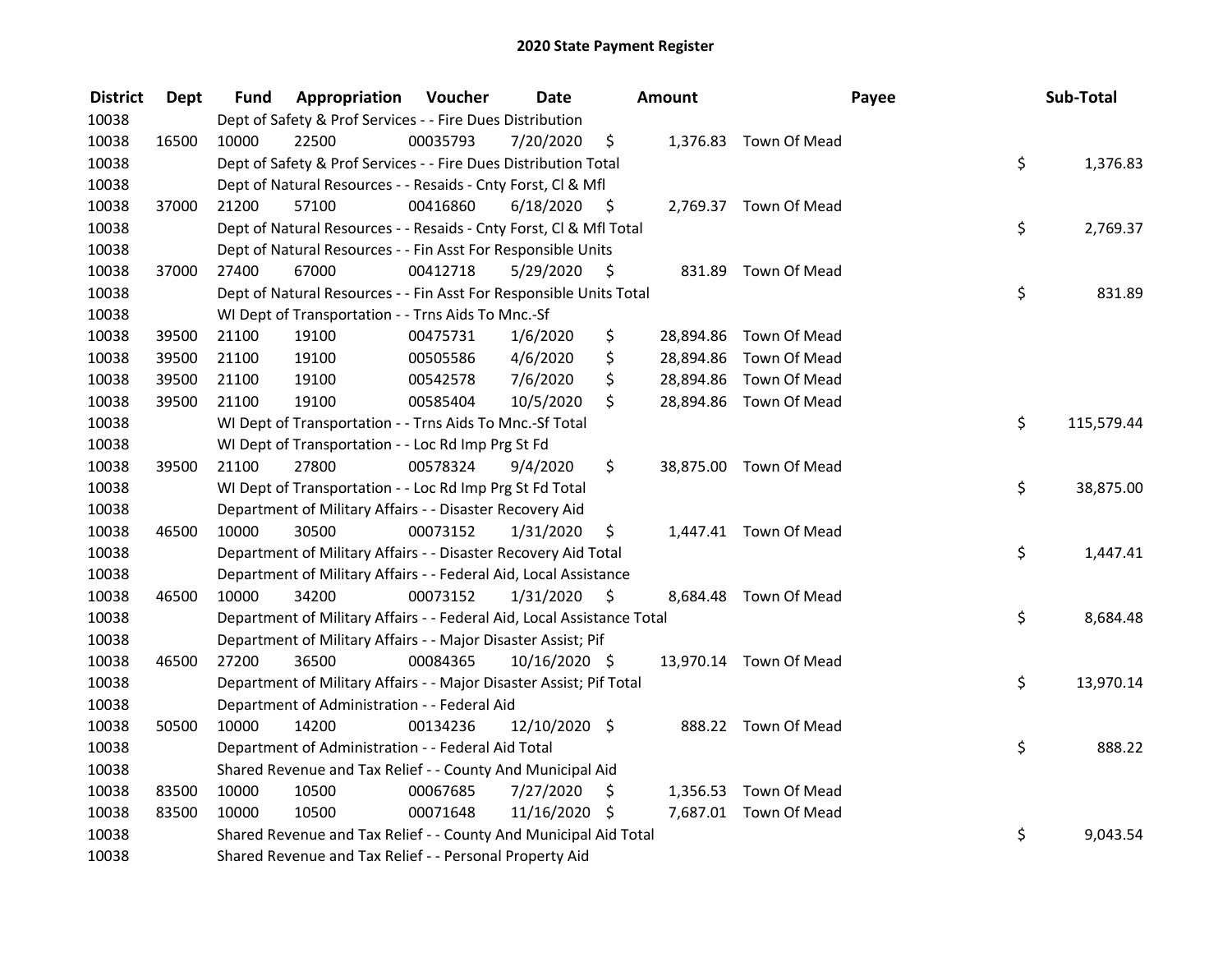| <b>District</b> | Dept  | Fund  | <b>Appropriation</b>                                          | Voucher  | Date     | Amount |                    | Pavee | Sub-Total  |
|-----------------|-------|-------|---------------------------------------------------------------|----------|----------|--------|--------------------|-------|------------|
| 10038           | 83500 | 10000 | 11100                                                         | 00060234 | 5/4/2020 |        | 60.56 Town Of Mead |       |            |
| 10038           |       |       | Shared Revenue and Tax Relief - - Personal Property Aid Total |          |          |        |                    |       | 60.56      |
| 10038 Total     |       |       |                                                               |          |          |        |                    |       | 193,526.88 |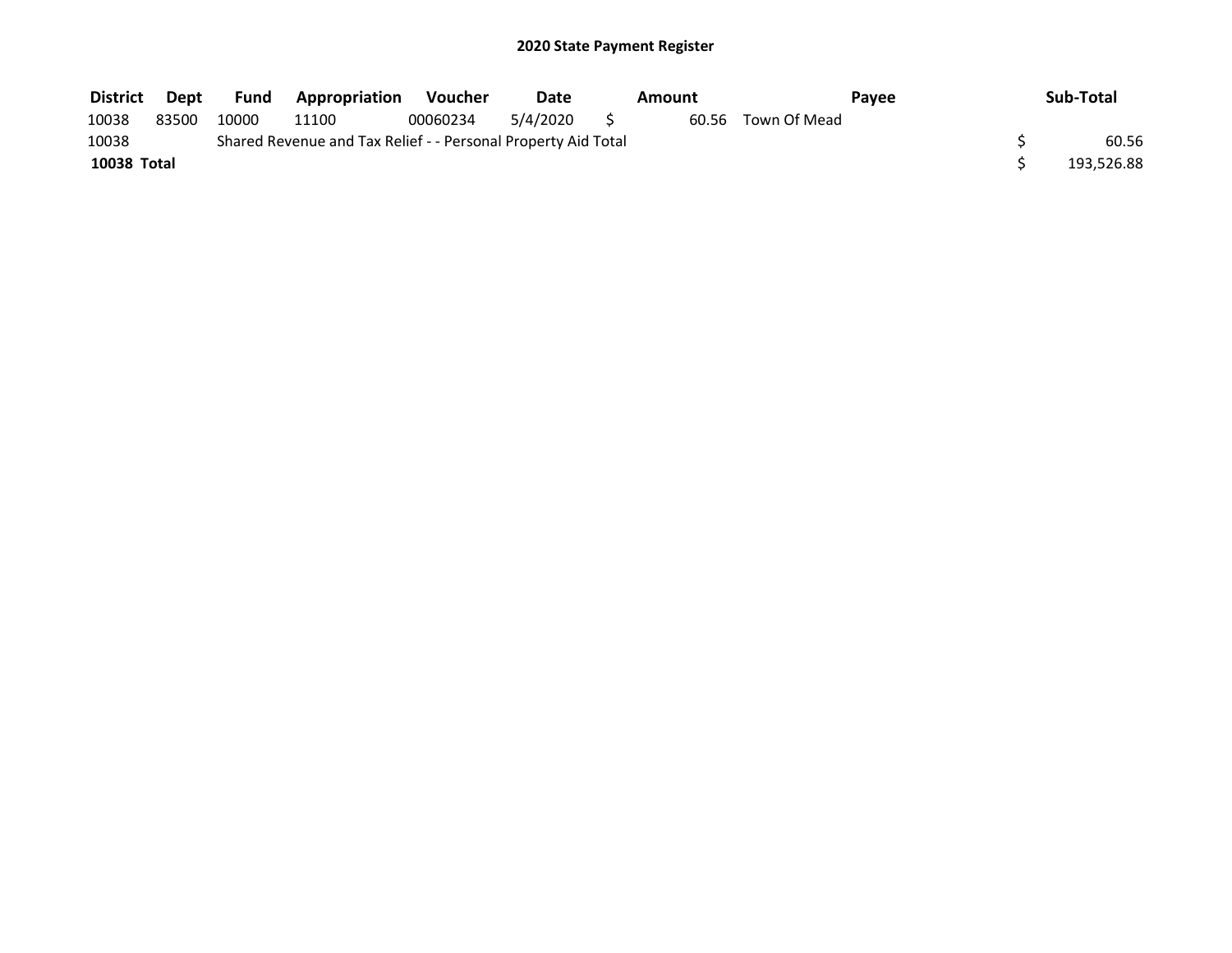| <b>District</b> | Dept  | <b>Fund</b> | <b>Appropriation Voucher</b>                                       |          | <b>Date</b>   |      | <b>Amount</b> | Payee                    | Sub-Total        |
|-----------------|-------|-------------|--------------------------------------------------------------------|----------|---------------|------|---------------|--------------------------|------------------|
| 10040           |       |             | Dept of Safety & Prof Services - - Fire Dues Distribution          |          |               |      |               |                          |                  |
| 10040           | 16500 | 10000       | 22500                                                              | 00035794 | 7/20/2020     | \$   |               | 4,675.81 Town Of Mentor  |                  |
| 10040           |       |             | Dept of Safety & Prof Services - - Fire Dues Distribution Total    |          |               |      |               |                          | \$<br>4,675.81   |
| 10040           |       |             | Dept of Natural Resources - - Resaids - Cnty Forst, Cl & Mfl       |          |               |      |               |                          |                  |
| 10040           | 37000 | 21200       | 57100                                                              | 00416861 | 6/18/2020     | - \$ |               | 3,100.00 Town Of Mentor  |                  |
| 10040           |       |             | Dept of Natural Resources - - Resaids - Cnty Forst, Cl & Mfl Total |          |               |      |               |                          | \$<br>3,100.00   |
| 10040           |       |             | Dept of Natural Resources - - Fin Asst For Responsible Units       |          |               |      |               |                          |                  |
| 10040           | 37000 | 27400       | 67000                                                              | 00412697 | 5/29/2020     | - \$ |               | 3,655.11 Town Of Mentor  |                  |
| 10040           |       |             | Dept of Natural Resources - - Fin Asst For Responsible Units Total |          |               |      |               |                          | \$<br>3,655.11   |
| 10040           |       |             | WI Dept of Transportation - - Trns Aids To Mnc.-Sf                 |          |               |      |               |                          |                  |
| 10040           | 39500 | 21100       | 19100                                                              | 00475732 | 1/6/2020      | \$   |               | 27,456.03 Town Of Mentor |                  |
| 10040           | 39500 | 21100       | 19100                                                              | 00505587 | 4/6/2020      | \$   | 27,456.03     | Town Of Mentor           |                  |
| 10040           | 39500 | 21100       | 19100                                                              | 00542579 | 7/6/2020      | \$   |               | 27,456.03 Town Of Mentor |                  |
| 10040           | 39500 | 21100       | 19100                                                              | 00585405 | 10/5/2020     | \$   |               | 27,456.03 Town Of Mentor |                  |
| 10040           |       |             | WI Dept of Transportation - - Trns Aids To Mnc.-Sf Total           |          |               |      |               |                          | \$<br>109,824.12 |
| 10040           |       |             | Department of Administration - - Federal Aid                       |          |               |      |               |                          |                  |
| 10040           | 50500 | 10000       | 14200                                                              | 00134237 | 12/11/2020 \$ |      | 9,429.00      | Town Of Mentor           |                  |
| 10040           |       |             | Department of Administration - - Federal Aid Total                 |          |               |      |               |                          | \$<br>9,429.00   |
| 10040           |       |             | Shared Revenue and Tax Relief - - County And Municipal Aid         |          |               |      |               |                          |                  |
| 10040           | 83500 | 10000       | 10500                                                              | 00067686 | 7/27/2020     | S    |               | 7,499.30 Town Of Mentor  |                  |
| 10040           | 83500 | 10000       | 10500                                                              | 00071649 | 11/16/2020 \$ |      |               | 42,496.03 Town Of Mentor |                  |
| 10040           |       |             | Shared Revenue and Tax Relief - - County And Municipal Aid Total   |          |               |      |               |                          | \$<br>49,995.33  |
| 10040           |       |             | Shared Revenue and Tax Relief - - Exempt Computer Aid              |          |               |      |               |                          |                  |
| 10040           | 83500 | 10000       | 10900                                                              | 00064868 | 7/27/2020     | \$   |               | 3.11 Town Of Mentor      |                  |
| 10040           |       |             | Shared Revenue and Tax Relief - - Exempt Computer Aid Total        |          |               |      |               |                          | \$<br>3.11       |
| 10040           |       |             | Shared Revenue and Tax Relief - - Utility Aid                      |          |               |      |               |                          |                  |
| 10040           | 83500 | 10000       | 11000                                                              | 00067686 | 7/27/2020     | \$   | 2,054.66      | Town Of Mentor           |                  |
| 10040           | 83500 | 10000       | 11000                                                              | 00071649 | 11/16/2020    | \$   |               | 11,999.80 Town Of Mentor |                  |
| 10040           |       |             | Shared Revenue and Tax Relief - - Utility Aid Total                |          |               |      |               |                          | \$<br>14,054.46  |
| 10040           |       |             | Shared Revenue and Tax Relief - - Personal Property Aid            |          |               |      |               |                          |                  |
| 10040           | 83500 | 10000       | 11100                                                              | 00060235 | 5/4/2020      | \$   | 67.09         | Town Of Mentor           |                  |
| 10040           |       |             | Shared Revenue and Tax Relief - - Personal Property Aid Total      |          |               |      |               |                          | \$<br>67.09      |
| 10040 Total     |       |             |                                                                    |          |               |      |               |                          | \$<br>194,804.03 |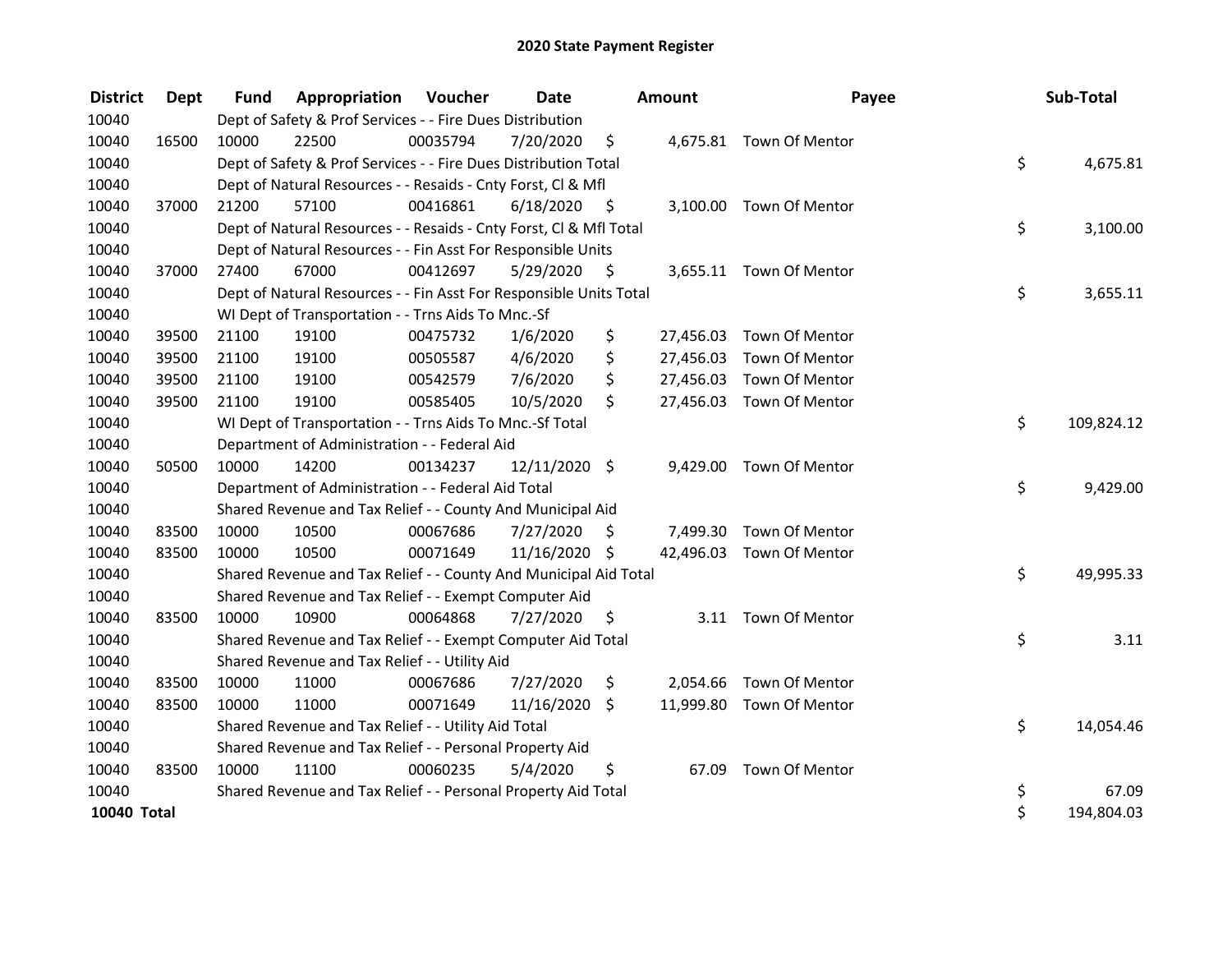| <b>District</b> | <b>Dept</b> | Fund  | Appropriation                                                      | Voucher  | <b>Date</b>   |      | Amount | Payee                         | Sub-Total        |
|-----------------|-------------|-------|--------------------------------------------------------------------|----------|---------------|------|--------|-------------------------------|------------------|
| 10042           |             |       | Dept of Safety & Prof Services - - Fire Dues Distribution          |          |               |      |        |                               |                  |
| 10042           | 16500       | 10000 | 22500                                                              | 00035795 | 7/20/2020     | \$   |        | 3,745.36 Town Of Pine Valley  |                  |
| 10042           |             |       | Dept of Safety & Prof Services - - Fire Dues Distribution Total    |          |               |      |        |                               | \$<br>3,745.36   |
| 10042           |             |       | Dept of Natural Resources - - Aids In Lieu Of Taxes - Gener        |          |               |      |        |                               |                  |
| 10042           | 37000       | 10000 | 50300                                                              | 00404925 | 4/21/2020     | - \$ |        | 1.42 Town Of Pine Valley      |                  |
| 10042           |             |       | Dept of Natural Resources - - Aids In Lieu Of Taxes - Gener Total  |          |               |      |        |                               | \$<br>1.42       |
| 10042           |             |       | Dept of Natural Resources - - Resaids - Cnty Forst, Cl & Mfl       |          |               |      |        |                               |                  |
| 10042           | 37000       | 21200 | 57100                                                              | 00416862 | 6/18/2020     | - \$ |        | 311.92 Town Of Pine Valley    |                  |
| 10042           |             |       | Dept of Natural Resources - - Resaids - Cnty Forst, Cl & Mfl Total |          |               |      |        |                               | \$<br>311.92     |
| 10042           |             |       | Dept of Natural Resources - - Fin Asst For Responsible Units       |          |               |      |        |                               |                  |
| 10042           | 37000       | 27400 | 67000                                                              | 00413164 | 5/29/2020     | \$   |        | 3,761.72 Town Of Pine Valley  |                  |
| 10042           |             |       | Dept of Natural Resources - - Fin Asst For Responsible Units Total |          |               |      |        |                               | \$<br>3,761.72   |
| 10042           |             |       | Dept of Natural Resources - - Recycling Consolidation Grants       |          |               |      |        |                               |                  |
| 10042           | 37000       | 27400 | 67300                                                              | 00413164 | 5/29/2020     | \$,  |        | 294.55 Town Of Pine Valley    |                  |
| 10042           |             |       | Dept of Natural Resources - - Recycling Consolidation Grants Total |          |               |      |        |                               | \$<br>294.55     |
| 10042           |             |       | WI Dept of Transportation - - Trns Aids To Mnc.-Sf                 |          |               |      |        |                               |                  |
| 10042           | 39500       | 21100 | 19100                                                              | 00475733 | 1/6/2020      | \$   |        | 38,079.72 Town Of Pine Valley |                  |
| 10042           | 39500       | 21100 | 19100                                                              | 00505588 | 4/6/2020      | \$   |        | 38,079.72 Town Of Pine Valley |                  |
| 10042           | 39500       | 21100 | 19100                                                              | 00542580 | 7/6/2020      | \$   |        | 38,079.72 Town Of Pine Valley |                  |
| 10042           | 39500       | 21100 | 19100                                                              | 00585406 | 10/5/2020     | \$   |        | 38,079.72 Town Of Pine Valley |                  |
| 10042           |             |       | WI Dept of Transportation - - Trns Aids To Mnc.-Sf Total           |          |               |      |        |                               | \$<br>152,318.88 |
| 10042           |             |       | Department of Administration - - Federal Aid                       |          |               |      |        |                               |                  |
| 10042           | 50500       | 10000 | 14200                                                              | 00134238 | 12/10/2020 \$ |      |        | 1,250.33 Town Of Pine Valley  |                  |
| 10042           |             |       | Department of Administration - - Federal Aid Total                 |          |               |      |        |                               | \$<br>1,250.33   |
| 10042           |             |       | Elections Commission - - 2018 Hava Election Security               |          |               |      |        |                               |                  |
| 10042           | 51000       | 22000 | 18200                                                              | 00004130 | 8/6/2020      | \$   |        | 975.50 Town Of Pine Valley    |                  |
| 10042           |             |       | Elections Commission - - 2018 Hava Election Security Total         |          |               |      |        |                               | \$<br>975.50     |
| 10042           |             |       | Shared Revenue and Tax Relief - - County And Municipal Aid         |          |               |      |        |                               |                  |
| 10042           | 83500       | 10000 | 10500                                                              | 00067687 | 7/27/2020     | \$   |        | 8,953.60 Town Of Pine Valley  |                  |
| 10042           | 83500       | 10000 | 10500                                                              | 00071650 | 11/16/2020 \$ |      |        | 50,737.05 Town Of Pine Valley |                  |
| 10042           |             |       | Shared Revenue and Tax Relief - - County And Municipal Aid Total   |          |               |      |        |                               | \$<br>59,690.65  |
| 10042           |             |       | Shared Revenue and Tax Relief - - Exempt Computer Aid              |          |               |      |        |                               |                  |
| 10042           | 83500       | 10000 | 10900                                                              | 00064869 | 7/27/2020     | \$   |        | 20.78 Town Of Pine Valley     |                  |
| 10042           |             |       | Shared Revenue and Tax Relief - - Exempt Computer Aid Total        |          |               |      |        |                               | \$<br>20.78      |
| 10042           |             |       | Shared Revenue and Tax Relief - - Utility Aid                      |          |               |      |        |                               |                  |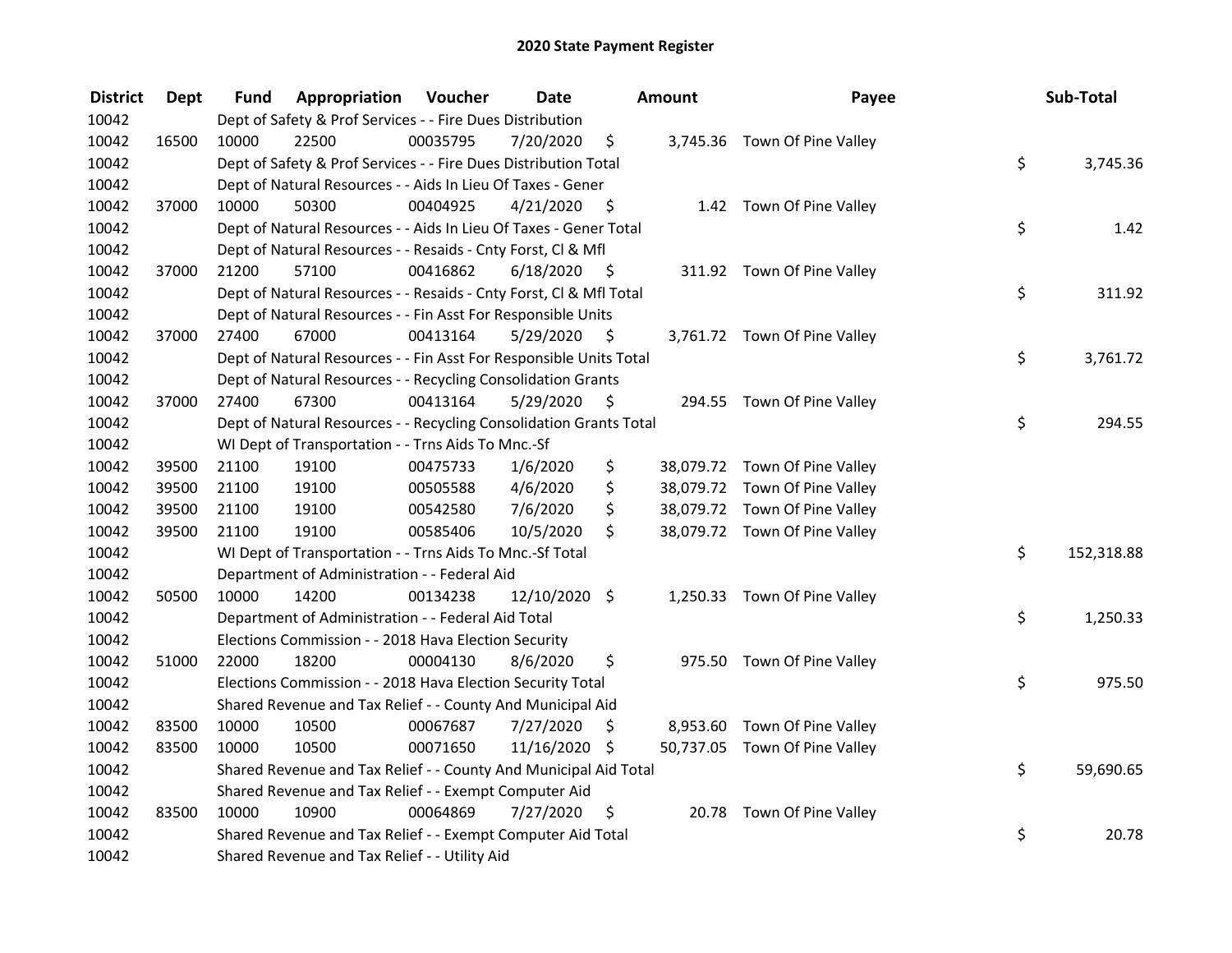| <b>District</b> | Dept  | <b>Fund</b> | Appropriation                                                   | <b>Voucher</b> | Date          | Amount | Payee               | Sub-Total  |
|-----------------|-------|-------------|-----------------------------------------------------------------|----------------|---------------|--------|---------------------|------------|
| 10042           | 83500 | 10000       | 11000                                                           | 00067687       | 7/27/2020     | 82.59  | Town Of Pine Valley |            |
| 10042           | 83500 | 10000       | 11000                                                           | 00071650       | 11/16/2020 \$ | 480.10 | Town Of Pine Valley |            |
| 10042           |       |             | Shared Revenue and Tax Relief - - Utility Aid Total             |                |               |        |                     | 562.69     |
| 10042           |       |             | Shared Revenue and Tax Relief - - Personal Property Aid         |                |               |        |                     |            |
| 10042           | 83500 | 10000       | 11100                                                           | 00060236       | 5/4/2020      | 328.11 | Town Of Pine Valley |            |
| 10042           |       |             | Shared Revenue and Tax Relief - - Personal Property Aid Total   |                |               |        |                     | 328.11     |
| 10042           |       |             | Shared Revenue and Tax Relief - - Lottery & Gaming Credit       |                |               |        |                     |            |
| 10042           | 83500 | 52100       | 36300                                                           | 00055207       | 3/23/2020     | 125.11 | Town Of Pine Valley |            |
| 10042           |       |             | Shared Revenue and Tax Relief - - Lottery & Gaming Credit Total |                |               |        |                     | 125.11     |
| 10042 Total     |       |             |                                                                 |                |               |        |                     | 223,387.02 |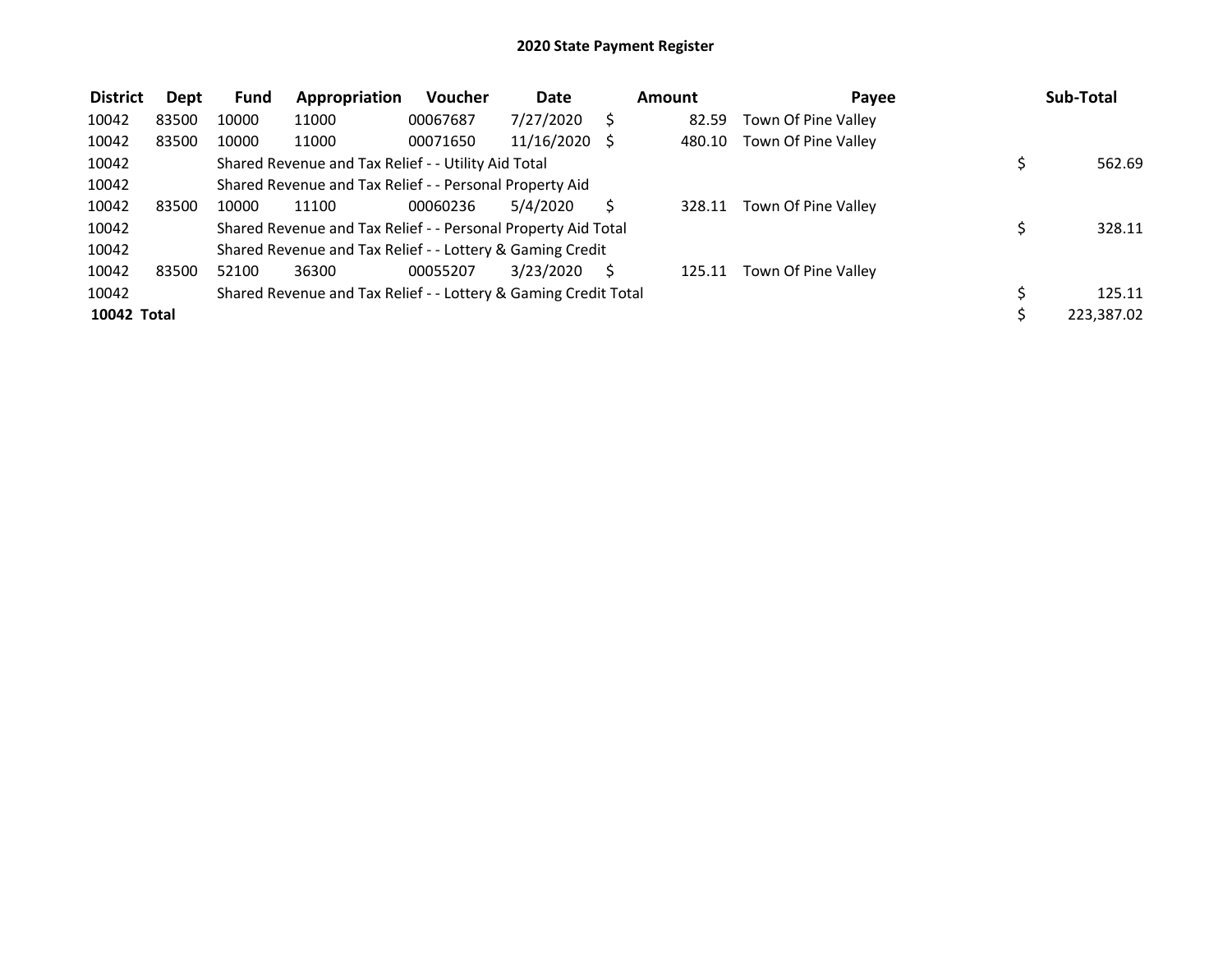| <b>District</b> | <b>Dept</b> | Fund  | Appropriation                                                        | Voucher  | <b>Date</b>   |      | Amount | Payee                      | Sub-Total        |
|-----------------|-------------|-------|----------------------------------------------------------------------|----------|---------------|------|--------|----------------------------|------------------|
| 10044           |             |       | Dept of Safety & Prof Services - - Fire Dues Distribution            |          |               |      |        |                            |                  |
| 10044           | 16500       | 10000 | 22500                                                                | 00035796 | 7/20/2020     | \$   |        | 1,918.93 Town Of Reseburg  |                  |
| 10044           |             |       | Dept of Safety & Prof Services - - Fire Dues Distribution Total      |          |               |      |        |                            | \$<br>1,918.93   |
| 10044           |             |       | Dept of Natural Resources - - Resaids - Cnty Forst, Cl & Mfl         |          |               |      |        |                            |                  |
| 10044           | 37000       | 21200 | 57100                                                                | 00416863 | 6/18/2020     | - \$ |        | 91.90 Town Of Reseburg     |                  |
| 10044           |             |       | Dept of Natural Resources - - Resaids - Cnty Forst, CI & Mfl Total   |          |               |      |        |                            | \$<br>91.90      |
| 10044           |             |       | Dept of Natural Resources - - Fin Asst For Responsible Units         |          |               |      |        |                            |                  |
| 10044           | 37000       | 27400 | 67000                                                                | 00412739 | 5/29/2020     | - \$ |        | 2,470.32 Town Of Reseburg  |                  |
| 10044           |             |       | Dept of Natural Resources - - Fin Asst For Responsible Units Total   |          |               |      |        |                            | \$<br>2,470.32   |
| 10044           |             |       | WI Dept of Transportation - - Trns Aids To Mnc.-Sf                   |          |               |      |        |                            |                  |
| 10044           | 39500       | 21100 | 19100                                                                | 00475734 | 1/6/2020      | \$   |        | 34,493.35 Town Of Reseburg |                  |
| 10044           | 39500       | 21100 | 19100                                                                | 00505589 | 4/6/2020      | \$   |        | 34,493.35 Town Of Reseburg |                  |
| 10044           | 39500       | 21100 | 19100                                                                | 00542581 | 7/6/2020      | \$   |        | 34,493.35 Town Of Reseburg |                  |
| 10044           | 39500       | 21100 | 19100                                                                | 00585407 | 10/5/2020     | \$   |        | 34,493.37 Town Of Reseburg |                  |
| 10044           |             |       | WI Dept of Transportation - - Trns Aids To Mnc.-Sf Total             |          |               |      |        |                            | \$<br>137,973.42 |
| 10044           |             |       | WI Dept of Transportation - - Supplemental Transportation Aids       |          |               |      |        |                            |                  |
| 10044           | 39500       | 21100 | 19600                                                                | 00477489 | 1/6/2020      | \$   |        | 22,261.30 Town Of Reseburg |                  |
| 10044           |             |       | WI Dept of Transportation - - Supplemental Transportation Aids Total |          |               |      |        |                            | \$<br>22,261.30  |
| 10044           |             |       | Department of Administration - - Federal Aid                         |          |               |      |        |                            |                  |
| 10044           | 50500       | 10000 | 14200                                                                | 00132092 | 11/13/2020 \$ |      |        | 2,479.78 Town Of Reseburg  |                  |
| 10044           | 50500       | 10000 | 14200                                                                | 00134239 | 12/10/2020    | \$   |        | 10,380.22 Town Of Reseburg |                  |
| 10044           | 50500       | 10000 | 14200                                                                | 00136141 | 12/17/2020 \$ |      |        | 1,364.86 Town Of Reseburg  |                  |
| 10044           |             |       | Department of Administration - - Federal Aid Total                   |          |               |      |        |                            | \$<br>14,224.86  |
| 10044           |             |       | Elections Commission - - 2018 Hava Election Security                 |          |               |      |        |                            |                  |
| 10044           | 51000       | 22000 | 18200                                                                | 00003960 | 7/28/2020     | \$   |        | 431.00 Town Of Reseburg    |                  |
| 10044           |             |       | Elections Commission - - 2018 Hava Election Security Total           |          |               |      |        |                            | \$<br>431.00     |
| 10044           |             |       | Shared Revenue and Tax Relief - - County And Municipal Aid           |          |               |      |        |                            |                  |
| 10044           | 83500       | 10000 | 10500                                                                | 00067688 | 7/27/2020     | \$   |        | 6,319.30 Town Of Reseburg  |                  |
| 10044           | 83500       | 10000 | 10500                                                                | 00071651 | 11/16/2020 \$ |      |        | 35,809.37 Town Of Reseburg |                  |
| 10044           |             |       | Shared Revenue and Tax Relief - - County And Municipal Aid Total     |          |               |      |        |                            | \$<br>42,128.67  |
| 10044           |             |       | Shared Revenue and Tax Relief - - Exempt Computer Aid                |          |               |      |        |                            |                  |
| 10044           | 83500       | 10000 | 10900                                                                | 00064870 | 7/27/2020     | \$   | 58.20  | Town Of Reseburg           |                  |
| 10044           |             |       | Shared Revenue and Tax Relief - - Exempt Computer Aid Total          |          |               |      |        |                            | \$<br>58.20      |
| 10044           |             |       | Shared Revenue and Tax Relief - - Personal Property Aid              |          |               |      |        |                            |                  |
| 10044           | 83500       | 10000 | 11100                                                                | 00060237 | 5/4/2020      | \$   |        | 614.62 Town Of Reseburg    |                  |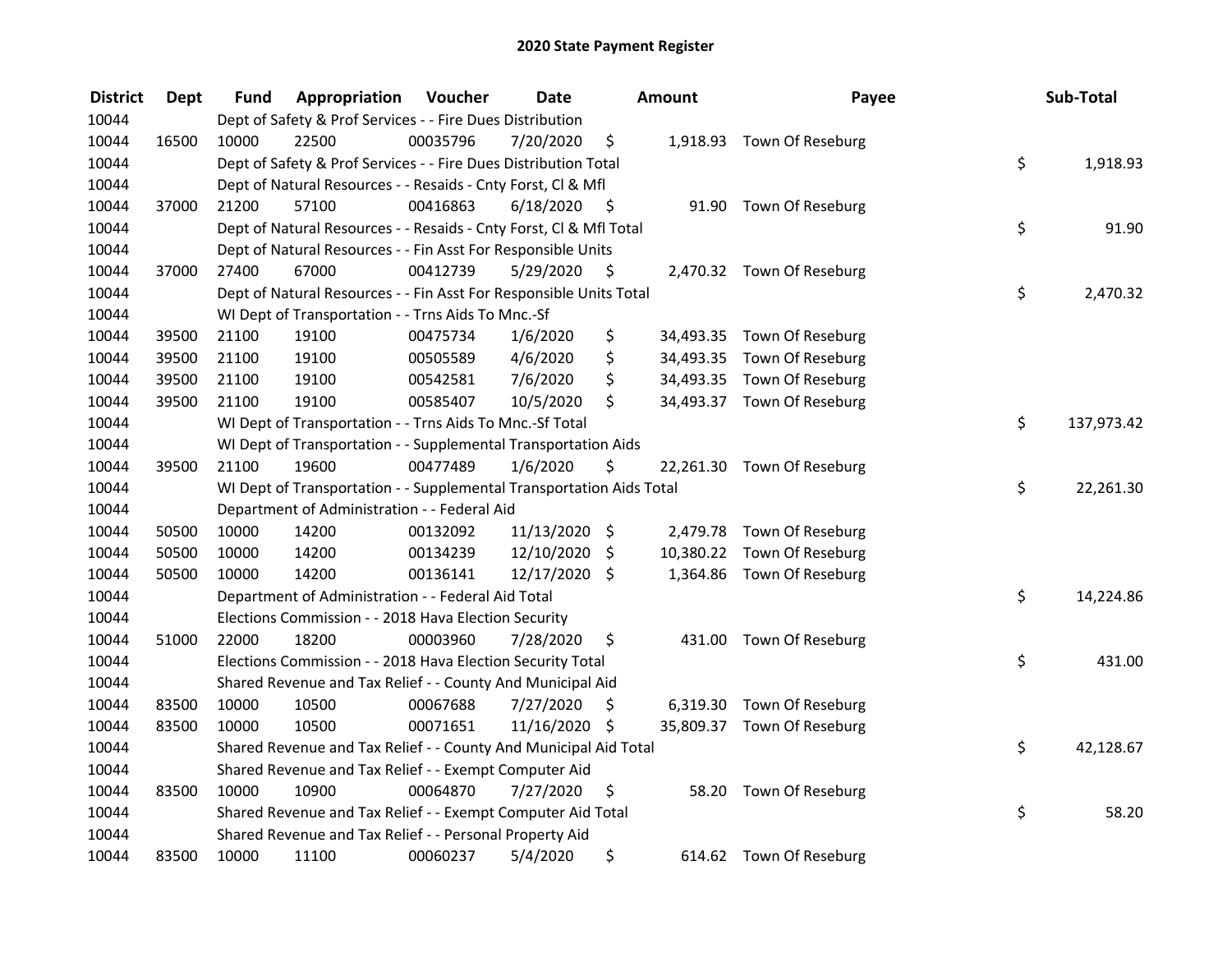| <b>District</b> | Dept | <b>Fund Appropriation</b>                                     | Voucher | Date | Amount | Payee | Sub-Total  |
|-----------------|------|---------------------------------------------------------------|---------|------|--------|-------|------------|
| 10044           |      | Shared Revenue and Tax Relief - - Personal Property Aid Total |         |      |        |       | 614.62     |
| 10044 Total     |      |                                                               |         |      |        |       | 222.173.22 |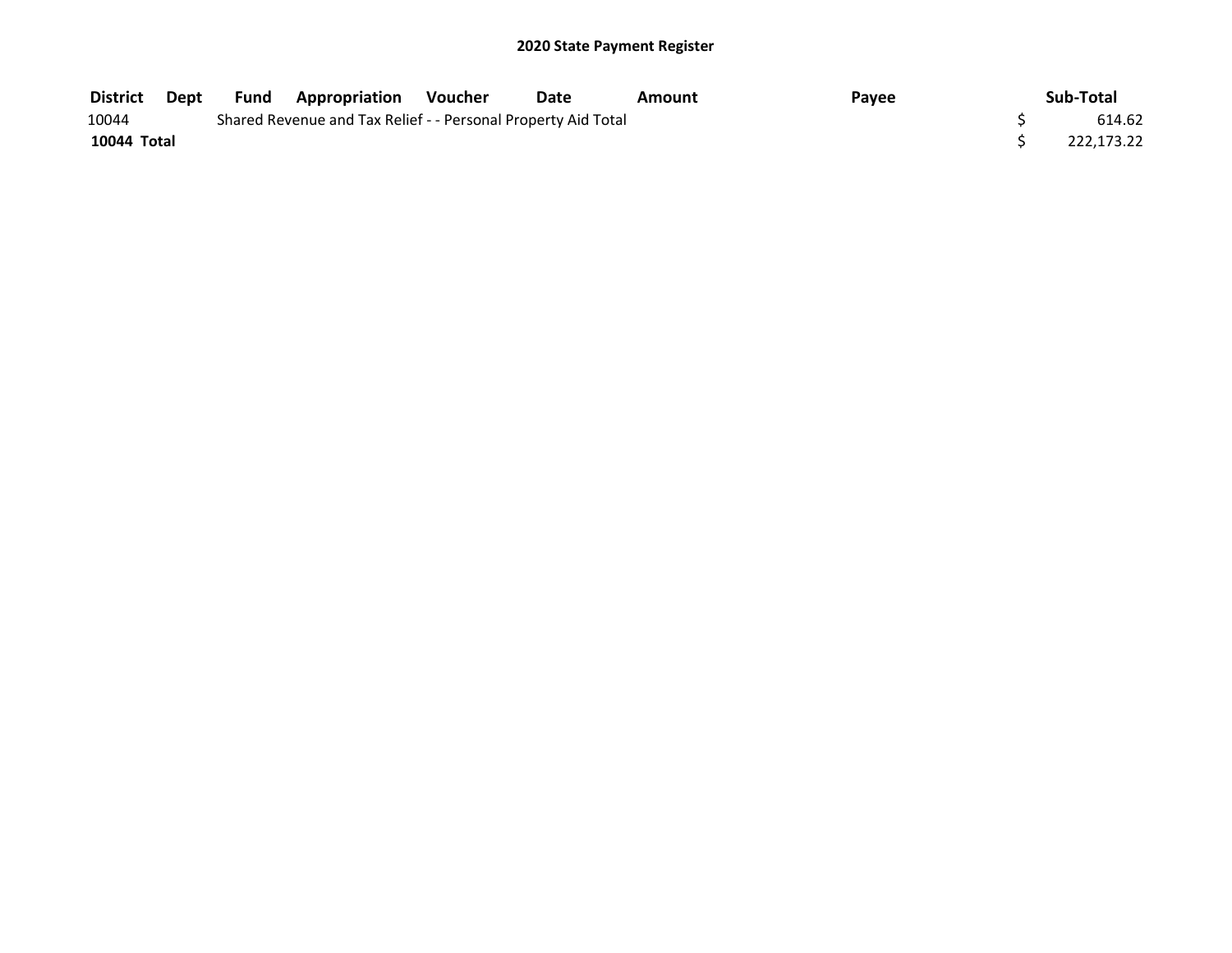| <b>District</b> | Dept  | <b>Fund</b> | Appropriation                                                      | Voucher  | Date            |                | Amount    |                       | Payee | Sub-Total       |
|-----------------|-------|-------------|--------------------------------------------------------------------|----------|-----------------|----------------|-----------|-----------------------|-------|-----------------|
| 10046           |       |             | Dept of Safety & Prof Services - - Fire Dues Distribution          |          |                 |                |           |                       |       |                 |
| 10046           | 16500 | 10000       | 22500                                                              | 00035797 | 7/20/2020       | $\ddot{\zeta}$ | 646.44    | Town Of Seif          |       |                 |
| 10046           |       |             | Dept of Safety & Prof Services - - Fire Dues Distribution Total    |          |                 |                |           |                       |       | \$<br>646.44    |
| 10046           |       |             | Dept of Natural Resources - - Resaids - Cnty Forst, CI & Mfl       |          |                 |                |           |                       |       |                 |
| 10046           | 37000 | 21200       | 57100                                                              | 00416864 | 6/18/2020       | -S             |           | 4,197.56 Town Of Seif |       |                 |
| 10046           |       |             | Dept of Natural Resources - - Resaids - Cnty Forst, Cl & Mfl Total |          |                 |                |           |                       |       | \$<br>4,197.56  |
| 10046           |       |             | Dept of Natural Resources - - Fin Asst For Responsible Units       |          |                 |                |           |                       |       |                 |
| 10046           | 37000 | 27400       | 67000                                                              | 00413461 | 5/29/2020       | - \$           | 704.33    | Town Of Seif          |       |                 |
| 10046           |       |             | Dept of Natural Resources - - Fin Asst For Responsible Units Total |          |                 |                |           |                       |       | \$<br>704.33    |
| 10046           |       |             | WI Dept of Transportation - - Trns Aids To Mnc.-Sf                 |          |                 |                |           |                       |       |                 |
| 10046           | 39500 | 21100       | 19100                                                              | 00475735 | 1/6/2020        | \$             | 14,184.63 | Town Of Seif          |       |                 |
| 10046           | 39500 | 21100       | 19100                                                              | 00505590 | 4/6/2020        | \$             | 14,184.63 | Town Of Seif          |       |                 |
| 10046           | 39500 | 21100       | 19100                                                              | 00542582 | 7/6/2020        | Ś.             | 14,184.63 | Town Of Seif          |       |                 |
| 10046           | 39500 | 21100       | 19100                                                              | 00585408 | 10/5/2020       | Ś.             | 14,184.63 | Town Of Seif          |       |                 |
| 10046           |       |             | WI Dept of Transportation - - Trns Aids To Mnc.-Sf Total           |          |                 |                |           |                       |       | \$<br>56,738.52 |
| 10046           |       |             | Shared Revenue and Tax Relief - - County And Municipal Aid         |          |                 |                |           |                       |       |                 |
| 10046           | 83500 | 10000       | 10500                                                              | 00067689 | 7/27/2020       | S.             | 2,942.90  | Town Of Seif          |       |                 |
| 10046           | 83500 | 10000       | 10500                                                              | 00071652 | $11/16/2020$ \$ |                | 16,676.46 | Town Of Seif          |       |                 |
| 10046           |       |             | Shared Revenue and Tax Relief - - County And Municipal Aid Total   |          |                 |                |           |                       |       | \$<br>19,619.36 |
| 10046           |       |             | Shared Revenue and Tax Relief - - Personal Property Aid            |          |                 |                |           |                       |       |                 |
| 10046           | 83500 | 10000       | 11100                                                              | 00060238 | 5/4/2020        | \$             | 4.95      | Town Of Seif          |       |                 |
| 10046           |       |             | Shared Revenue and Tax Relief - - Personal Property Aid Total      |          |                 |                |           |                       |       | \$<br>4.95      |
| 10046 Total     |       |             |                                                                    |          |                 |                |           |                       |       | \$<br>81,911.16 |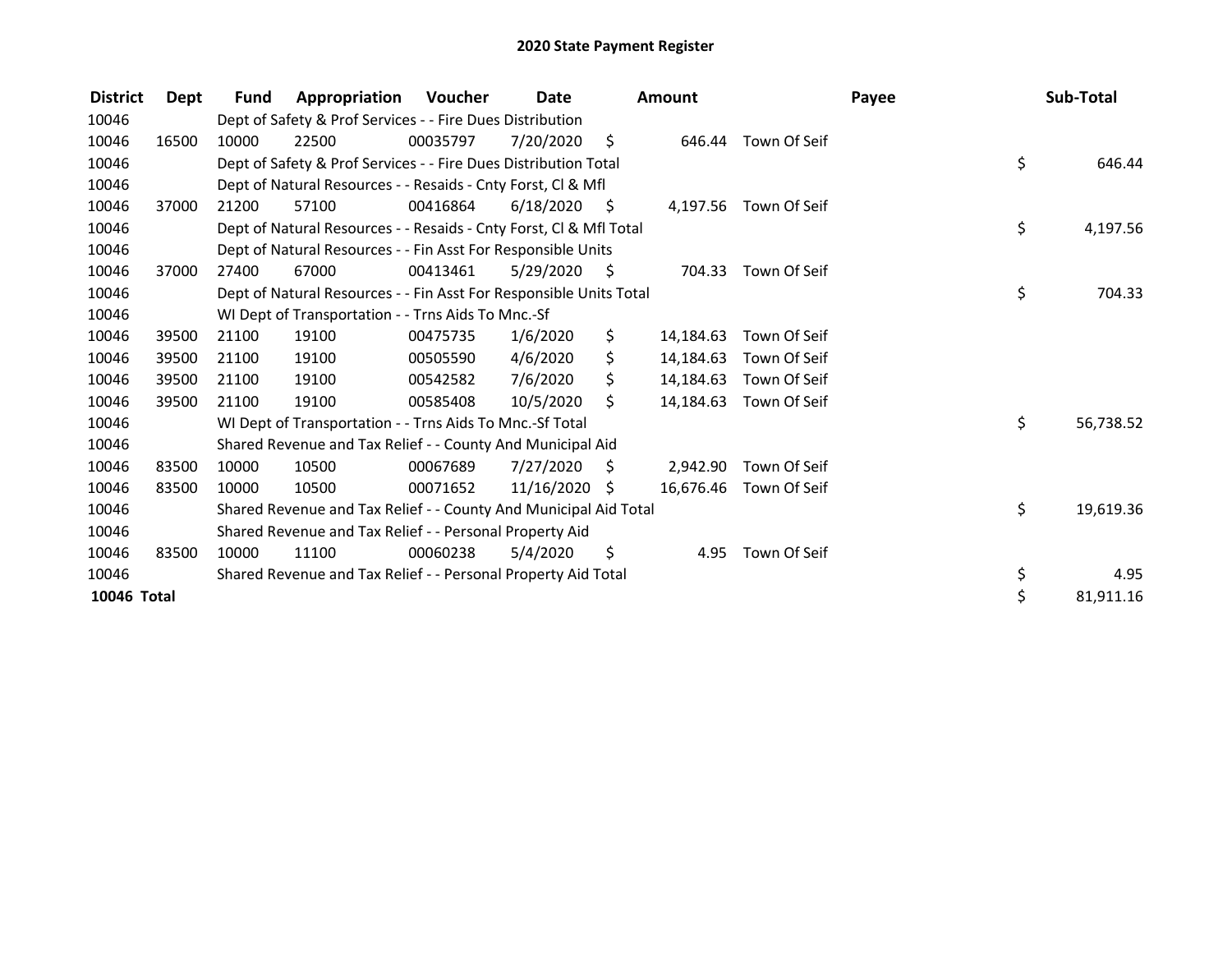| <b>District</b> | <b>Dept</b> | Fund  | Appropriation                                                      | Voucher  | <b>Date</b>   |      | <b>Amount</b> | Payee                     | Sub-Total        |
|-----------------|-------------|-------|--------------------------------------------------------------------|----------|---------------|------|---------------|---------------------------|------------------|
| 10048           |             |       | Dept of Safety & Prof Services - - Fire Dues Distribution          |          |               |      |               |                           |                  |
| 10048           | 16500       | 10000 | 22500                                                              | 00035798 | 7/20/2020     | \$   |               | 2,455.15 Town Of Sherman  |                  |
| 10048           |             |       | Dept of Safety & Prof Services - - Fire Dues Distribution Total    |          |               |      |               |                           | \$<br>2,455.15   |
| 10048           |             |       | Dept of Natural Resources - - Resaids - Cnty Forst, Cl & Mfl       |          |               |      |               |                           |                  |
| 10048           | 37000       | 21200 | 57100                                                              | 00416865 | 6/18/2020     | - \$ |               | 202.21 Town Of Sherman    |                  |
| 10048           |             |       | Dept of Natural Resources - - Resaids - Cnty Forst, Cl & Mfl Total |          |               |      |               |                           | \$<br>202.21     |
| 10048           |             |       | Dept of Natural Resources - - Fin Asst For Responsible Units       |          |               |      |               |                           |                  |
| 10048           | 37000       | 27400 | 67000                                                              | 00413414 | 5/29/2020     | - \$ |               | 560.14 Town Of Sherman    |                  |
| 10048           |             |       | Dept of Natural Resources - - Fin Asst For Responsible Units Total |          |               |      |               |                           | \$<br>560.14     |
| 10048           |             |       | WI Dept of Transportation - - Trns Aids To Mnc.-Sf                 |          |               |      |               |                           |                  |
| 10048           | 39500       | 21100 | 19100                                                              | 00475736 | 1/6/2020      | \$   |               | 34,630.47 Town Of Sherman |                  |
| 10048           | 39500       | 21100 | 19100                                                              | 00505591 | 4/6/2020      | \$   |               | 34,630.47 Town Of Sherman |                  |
| 10048           | 39500       | 21100 | 19100                                                              | 00542583 | 7/6/2020      | \$   |               | 34,630.47 Town Of Sherman |                  |
| 10048           | 39500       | 21100 | 19100                                                              | 00585409 | 10/5/2020     | \$   |               | 34,630.47 Town Of Sherman |                  |
| 10048           |             |       | WI Dept of Transportation - - Trns Aids To Mnc.-Sf Total           |          |               |      |               |                           | \$<br>138,521.88 |
| 10048           |             |       | Department of Administration - - Federal Aid                       |          |               |      |               |                           |                  |
| 10048           | 50500       | 10000 | 14200                                                              | 00134240 | 12/10/2020 \$ |      |               | 1,895.34 Town Of Sherman  |                  |
| 10048           |             |       | Department of Administration - - Federal Aid Total                 |          |               |      |               |                           | \$<br>1,895.34   |
| 10048           |             |       | Elections Commission - - 2018 Hava Election Security               |          |               |      |               |                           |                  |
| 10048           | 51000       | 22000 | 18200                                                              | 00004112 | 8/6/2020      | \$   |               | 602.60 Town Of Sherman    |                  |
| 10048           |             |       | Elections Commission - - 2018 Hava Election Security Total         |          |               |      |               |                           | \$<br>602.60     |
| 10048           |             |       | Shared Revenue and Tax Relief - - County And Municipal Aid         |          |               |      |               |                           |                  |
| 10048           | 83500       | 10000 | 10500                                                              | 00067690 | 7/27/2020     | S    |               | 8,420.45 Town Of Sherman  |                  |
| 10048           | 83500       | 10000 | 10500                                                              | 00071653 | 11/16/2020 \$ |      |               | 47,715.87 Town Of Sherman |                  |
| 10048           |             |       | Shared Revenue and Tax Relief - - County And Municipal Aid Total   |          |               |      |               |                           | \$<br>56,136.32  |
| 10048           |             |       | Shared Revenue and Tax Relief - - Exempt Computer Aid              |          |               |      |               |                           |                  |
| 10048           | 83500       | 10000 | 10900                                                              | 00064871 | 7/27/2020     | \$.  |               | 3.11 Town Of Sherman      |                  |
| 10048           |             |       | Shared Revenue and Tax Relief - - Exempt Computer Aid Total        |          |               |      |               |                           | \$<br>3.11       |
| 10048           |             |       | Shared Revenue and Tax Relief - - Utility Aid                      |          |               |      |               |                           |                  |
| 10048           | 83500       | 10000 | 11000                                                              | 00067690 | 7/27/2020     | \$   | 141.06        | Town Of Sherman           |                  |
| 10048           | 83500       | 10000 | 11000                                                              | 00071653 | 11/16/2020    | \$   |               | 807.32 Town Of Sherman    |                  |
| 10048           |             |       | Shared Revenue and Tax Relief - - Utility Aid Total                |          |               |      |               |                           | \$<br>948.38     |
| 10048           |             |       | Shared Revenue and Tax Relief - - Personal Property Aid            |          |               |      |               |                           |                  |
| 10048           | 83500       | 10000 | 11100                                                              | 00060239 | 5/4/2020      | \$   | 47.63         | Town Of Sherman           |                  |
| 10048           |             |       | Shared Revenue and Tax Relief - - Personal Property Aid Total      |          |               |      |               |                           | \$<br>47.63      |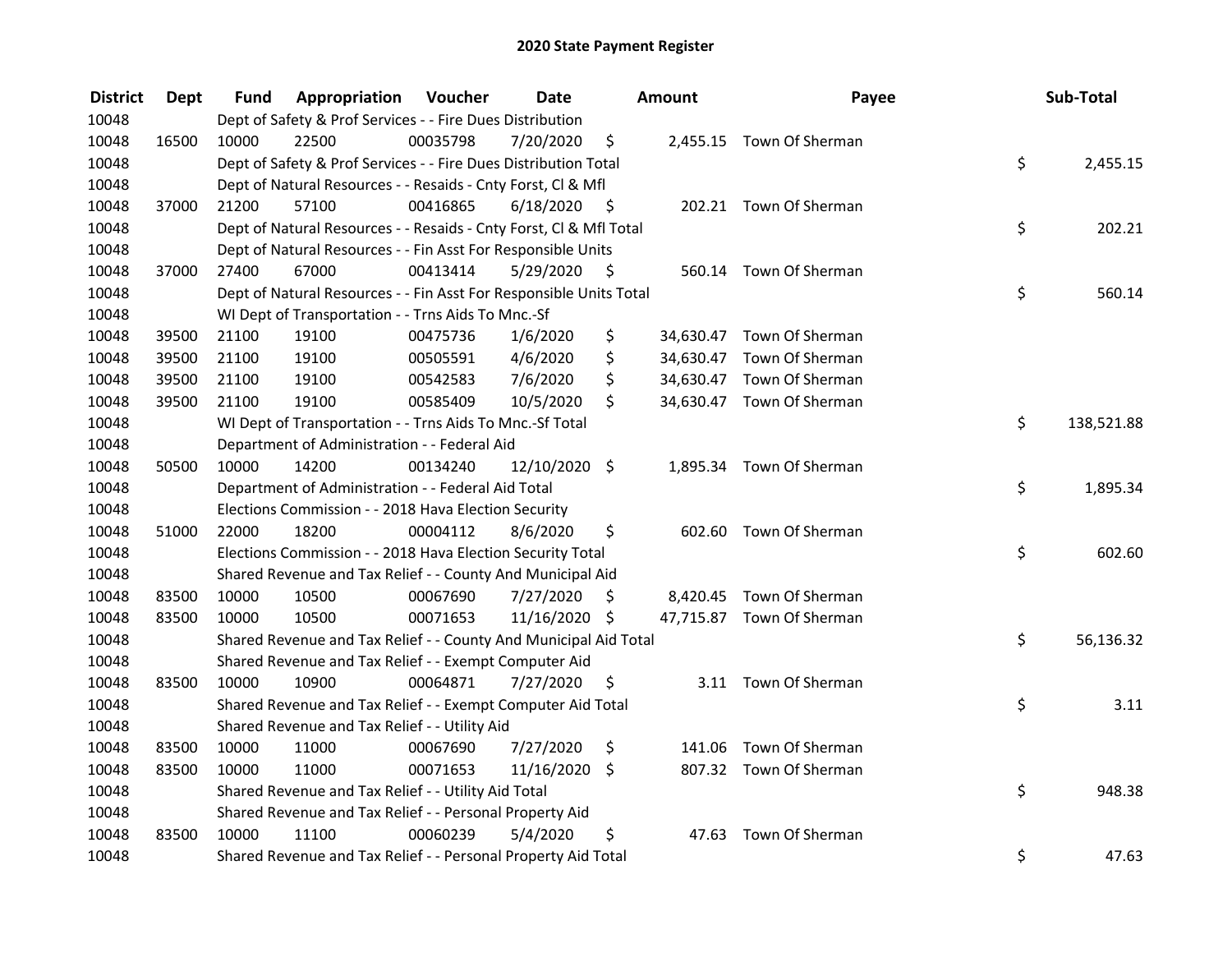| <b>District</b> | Dept | Fund | <b>Appropriation Voucher</b> | Date | Amount | Payee | Sub-Total  |
|-----------------|------|------|------------------------------|------|--------|-------|------------|
| 10048 Total     |      |      |                              |      |        |       | 201,372.76 |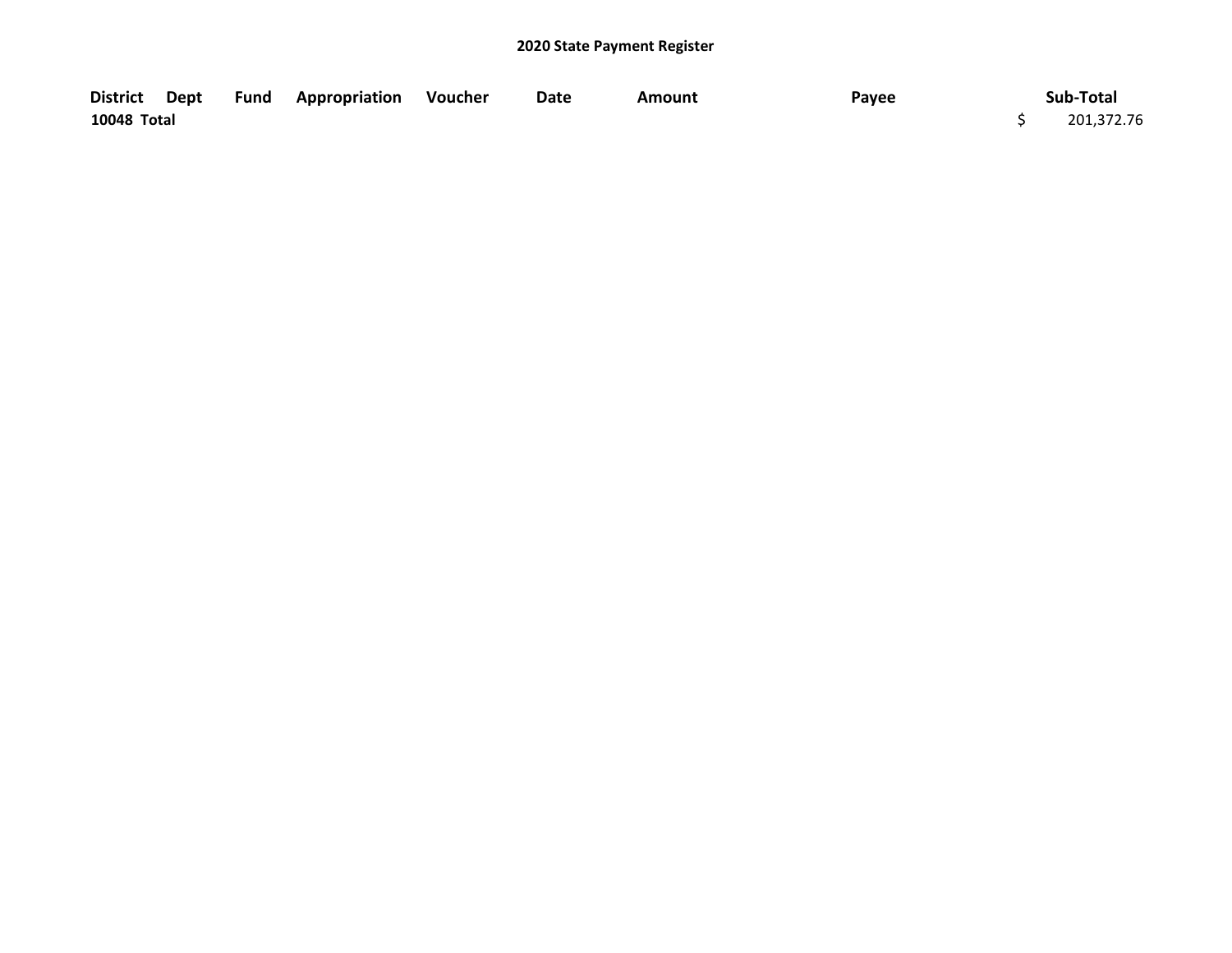| <b>District</b>    | Dept  | <b>Fund</b> | <b>Appropriation Voucher</b>                                       |          | <b>Date</b>   |      | <b>Amount</b> | Payee                      | Sub-Total       |
|--------------------|-------|-------------|--------------------------------------------------------------------|----------|---------------|------|---------------|----------------------------|-----------------|
| 10050              |       |             | Dept of Safety & Prof Services - - Fire Dues Distribution          |          |               |      |               |                            |                 |
| 10050              | 16500 | 10000       | 22500                                                              | 00035799 | 7/20/2020     | \$   |               | 680.34 Town Of Sherwood    |                 |
| 10050              |       |             | Dept of Safety & Prof Services - - Fire Dues Distribution Total    |          |               |      |               |                            | \$<br>680.34    |
| 10050              |       |             | Dept of Natural Resources - - Resaids - Cnty Forst, Cl & Mfl       |          |               |      |               |                            |                 |
| 10050              | 37000 | 21200       | 57100                                                              | 00416866 | 6/18/2020     | - \$ |               | 3,364.35 Town Of Sherwood  |                 |
| 10050              |       |             | Dept of Natural Resources - - Resaids - Cnty Forst, Cl & Mfl Total |          |               |      |               |                            | \$<br>3,364.35  |
| 10050              |       |             | Dept of Natural Resources - - Fin Asst For Responsible Units       |          |               |      |               |                            |                 |
| 10050              | 37000 | 27400       | 67000                                                              | 00413271 | 5/29/2020     | - \$ |               | 476.16 Town Of Sherwood    |                 |
| 10050              |       |             | Dept of Natural Resources - - Fin Asst For Responsible Units Total |          |               |      |               |                            | \$<br>476.16    |
| 10050              |       |             | Dept of Natural Resources - - Recycling Consolidation Grants       |          |               |      |               |                            |                 |
| 10050              | 37000 | 27400       | 67300                                                              | 00413271 | 5/29/2020     | \$   |               | 57.30 Town Of Sherwood     |                 |
| 10050              |       |             | Dept of Natural Resources - - Recycling Consolidation Grants Total |          |               |      |               |                            | \$<br>57.30     |
| 10050              |       |             | WI Dept of Transportation - - Trns Aids To Mnc.-Sf                 |          |               |      |               |                            |                 |
| 10050              | 39500 | 21100       | 19100                                                              | 00475737 | 1/6/2020      | \$   |               | 16,779.78 Town Of Sherwood |                 |
| 10050              | 39500 | 21100       | 19100                                                              | 00505592 | 4/6/2020      | \$   |               | 16,779.78 Town Of Sherwood |                 |
| 10050              | 39500 | 21100       | 19100                                                              | 00542584 | 7/6/2020      | \$   |               | 16,779.78 Town Of Sherwood |                 |
| 10050              | 39500 | 21100       | 19100                                                              | 00585410 | 10/5/2020     | \$   |               | 16,779.78 Town Of Sherwood |                 |
| 10050              |       |             | WI Dept of Transportation - - Trns Aids To Mnc.-Sf Total           |          |               |      |               |                            | \$<br>67,119.12 |
| 10050              |       |             | Shared Revenue and Tax Relief - - County And Municipal Aid         |          |               |      |               |                            |                 |
| 10050              | 83500 | 10000       | 10500                                                              | 00067691 | 7/27/2020     | S    |               | 2,311.67 Town Of Sherwood  |                 |
| 10050              | 83500 | 10000       | 10500                                                              | 00071654 | 11/16/2020 \$ |      |               | 13,099.49 Town Of Sherwood |                 |
| 10050              |       |             | Shared Revenue and Tax Relief - - County And Municipal Aid Total   |          |               |      |               |                            | \$<br>15,411.16 |
| 10050              |       |             | Shared Revenue and Tax Relief - - Exempt Computer Aid              |          |               |      |               |                            |                 |
| 10050              | 83500 | 10000       | 10900                                                              | 00064872 | 7/27/2020     | \$   | 1.03          | Town Of Sherwood           |                 |
| 10050              |       |             | Shared Revenue and Tax Relief - - Exempt Computer Aid Total        |          |               |      |               |                            | \$<br>1.03      |
| 10050              |       |             | Shared Revenue and Tax Relief - - Utility Aid                      |          |               |      |               |                            |                 |
| 10050              | 83500 | 10000       | 11000                                                              | 00067691 | 7/27/2020     | \$   | 28.98         | Town Of Sherwood           |                 |
| 10050              | 83500 | 10000       | 11000                                                              | 00071654 | 11/16/2020 \$ |      |               | 168.44 Town Of Sherwood    |                 |
| 10050              |       |             | Shared Revenue and Tax Relief - - Utility Aid Total                |          |               |      |               |                            | \$<br>197.42    |
| 10050              |       |             | Shared Revenue and Tax Relief - - Personal Property Aid            |          |               |      |               |                            |                 |
| 10050              | 83500 | 10000       | 11100                                                              | 00060240 | 5/4/2020      | \$   |               | 6.21 Town Of Sherwood      |                 |
| 10050              |       |             | Shared Revenue and Tax Relief - - Personal Property Aid Total      |          |               |      |               |                            | \$<br>6.21      |
| <b>10050 Total</b> |       |             |                                                                    |          |               |      |               |                            | \$<br>87,313.09 |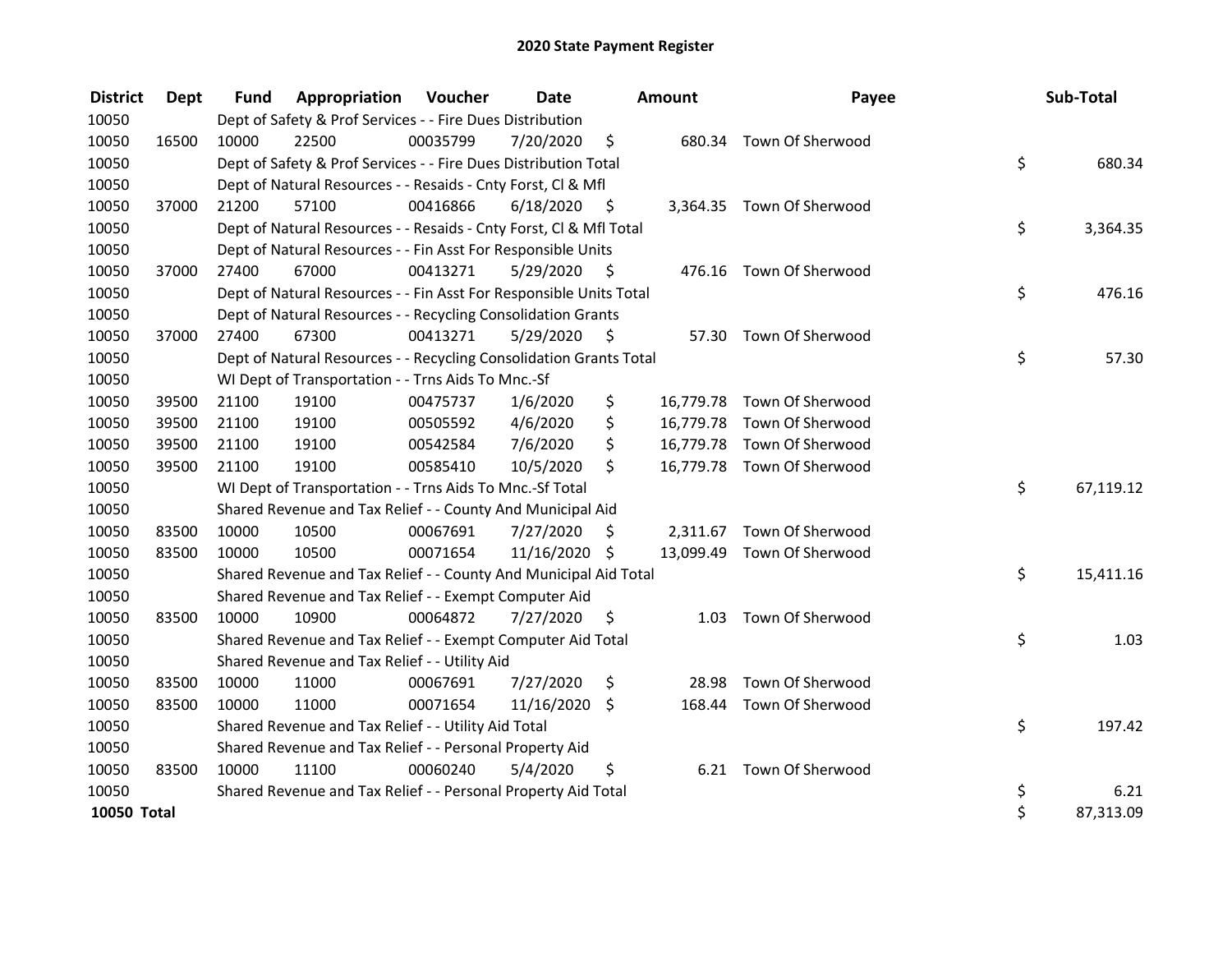| <b>District</b> | <b>Dept</b> | Fund  | Appropriation                                                      | Voucher  | <b>Date</b>   |      | Amount    |                         | Payee | Sub-Total  |
|-----------------|-------------|-------|--------------------------------------------------------------------|----------|---------------|------|-----------|-------------------------|-------|------------|
| 10052           |             |       | Dept of Safety & Prof Services - - Fire Dues Distribution          |          |               |      |           |                         |       |            |
| 10052           | 16500       | 10000 | 22500                                                              | 00035800 | 7/20/2020     | \$   |           | 2,389.69 Town Of Thorp  |       |            |
| 10052           |             |       | Dept of Safety & Prof Services - - Fire Dues Distribution Total    |          |               |      |           |                         | \$    | 2,389.69   |
| 10052           |             |       | Dept of Natural Resources - - Resaids - Cnty Forst, Cl & Mfl       |          |               |      |           |                         |       |            |
| 10052           | 37000       | 21200 | 57100                                                              | 00416867 | 6/18/2020     | - \$ |           | 40.20 Town Of Thorp     |       |            |
| 10052           |             |       | Dept of Natural Resources - - Resaids - Cnty Forst, Cl & Mfl Total |          |               |      |           |                         | \$    | 40.20      |
| 10052           |             |       | Dept of Natural Resources - - Fin Asst For Responsible Units       |          |               |      |           |                         |       |            |
| 10052           | 37000       | 27400 | 67000                                                              | 00412807 | 5/29/2020     | - \$ |           | 2,786.05 Town Of Thorp  |       |            |
| 10052           |             |       | Dept of Natural Resources - - Fin Asst For Responsible Units Total |          |               |      |           |                         | \$    | 2,786.05   |
| 10052           |             |       | WI Dept of Transportation - - Trns Aids To Mnc.-Sf                 |          |               |      |           |                         |       |            |
| 10052           | 39500       | 21100 | 19100                                                              | 00475738 | 1/6/2020      | \$   |           | 41,745.78 Town Of Thorp |       |            |
| 10052           | 39500       | 21100 | 19100                                                              | 00505593 | 4/6/2020      | \$   |           | 41,745.78 Town Of Thorp |       |            |
| 10052           | 39500       | 21100 | 19100                                                              | 00542585 | 7/6/2020      | \$   |           | 41,745.78 Town Of Thorp |       |            |
| 10052           | 39500       | 21100 | 19100                                                              | 00585411 | 10/5/2020     | \$   |           | 41,745.78 Town Of Thorp |       |            |
| 10052           |             |       | WI Dept of Transportation - - Trns Aids To Mnc.-Sf Total           |          |               |      |           |                         | \$    | 166,983.12 |
| 10052           |             |       | Department of Administration - - Federal Aid                       |          |               |      |           |                         |       |            |
| 10052           | 50500       | 10000 | 14200                                                              | 00132093 | 11/13/2020 \$ |      | 1,729.27  | Town Of Thorp           |       |            |
| 10052           | 50500       | 10000 | 14200                                                              | 00134241 | 12/10/2020    | \$   | 11,699.73 | Town Of Thorp           |       |            |
| 10052           | 50500       | 10000 | 14200                                                              | 00136142 | 12/17/2020 \$ |      |           | 1,425.25 Town Of Thorp  |       |            |
| 10052           |             |       | Department of Administration - - Federal Aid Total                 |          |               |      |           |                         | \$    | 14,854.25  |
| 10052           |             |       | Elections Commission - - 2018 Hava Election Security               |          |               |      |           |                         |       |            |
| 10052           | 51000       | 22000 | 18200                                                              | 00003575 | 6/30/2020     | \$.  |           | 588.30 Town Of Thorp    |       |            |
| 10052           |             |       | Elections Commission - - 2018 Hava Election Security Total         |          |               |      |           |                         | \$    | 588.30     |
| 10052           |             |       | Shared Revenue and Tax Relief - - County And Municipal Aid         |          |               |      |           |                         |       |            |
| 10052           | 83500       | 10000 | 10500                                                              | 00067692 | 7/27/2020     | S    |           | 8,295.87 Town Of Thorp  |       |            |
| 10052           | 83500       | 10000 | 10500                                                              | 00071655 | 11/16/2020 \$ |      |           | 47,009.94 Town Of Thorp |       |            |
| 10052           |             |       | Shared Revenue and Tax Relief - - County And Municipal Aid Total   |          |               |      |           |                         | \$    | 55,305.81  |
| 10052           |             |       | Shared Revenue and Tax Relief - - Exempt Computer Aid              |          |               |      |           |                         |       |            |
| 10052           | 83500       | 10000 | 10900                                                              | 00064873 | 7/27/2020     | \$   |           | 46.76 Town Of Thorp     |       |            |
| 10052           |             |       | Shared Revenue and Tax Relief - - Exempt Computer Aid Total        |          |               |      |           |                         | \$    | 46.76      |
| 10052           |             |       | Shared Revenue and Tax Relief - - Utility Aid                      |          |               |      |           |                         |       |            |
| 10052           | 83500       | 10000 | 11000                                                              | 00067692 | 7/27/2020     | \$   |           | 71.28 Town Of Thorp     |       |            |
| 10052           | 83500       | 10000 | 11000                                                              | 00071655 | 11/16/2020 \$ |      | 414.36    | Town Of Thorp           |       |            |
| 10052           |             |       | Shared Revenue and Tax Relief - - Utility Aid Total                |          |               |      |           |                         | \$    | 485.64     |
| 10052           |             |       | Shared Revenue and Tax Relief - - Personal Property Aid            |          |               |      |           |                         |       |            |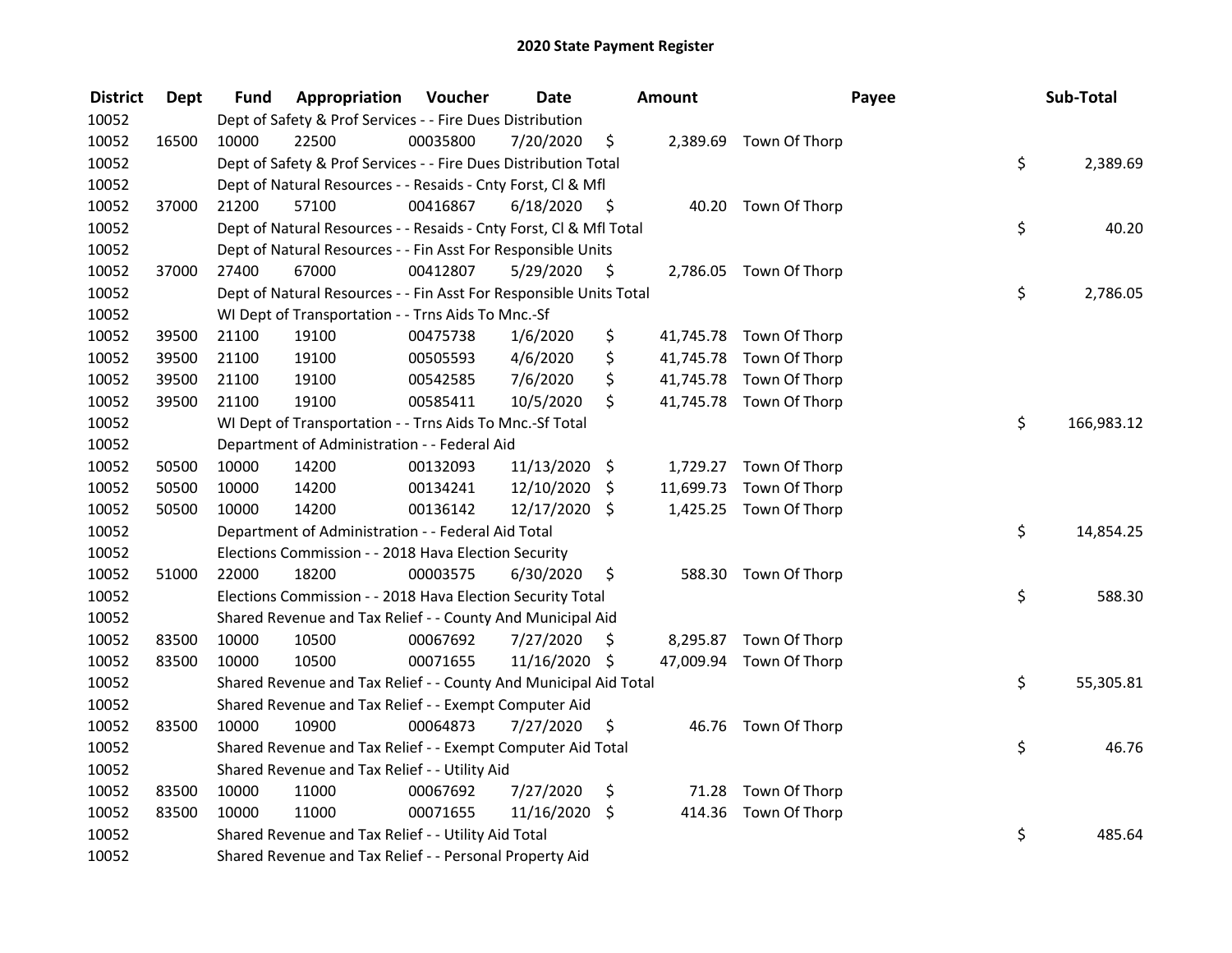| <b>District</b> | Dept  |       | <b>Fund Appropriation</b>                                     | Voucher  | Date     | Amount |                        | Pavee | Sub-Total  |  |
|-----------------|-------|-------|---------------------------------------------------------------|----------|----------|--------|------------------------|-------|------------|--|
| 10052           | 83500 | 10000 | 11100                                                         | 00060241 | 5/4/2020 |        | 1,235.40 Town Of Thorp |       |            |  |
| 10052           |       |       | Shared Revenue and Tax Relief - - Personal Property Aid Total |          |          |        |                        |       | 1.235.40   |  |
| 10052 Total     |       |       |                                                               |          |          |        |                        |       | 244,715.22 |  |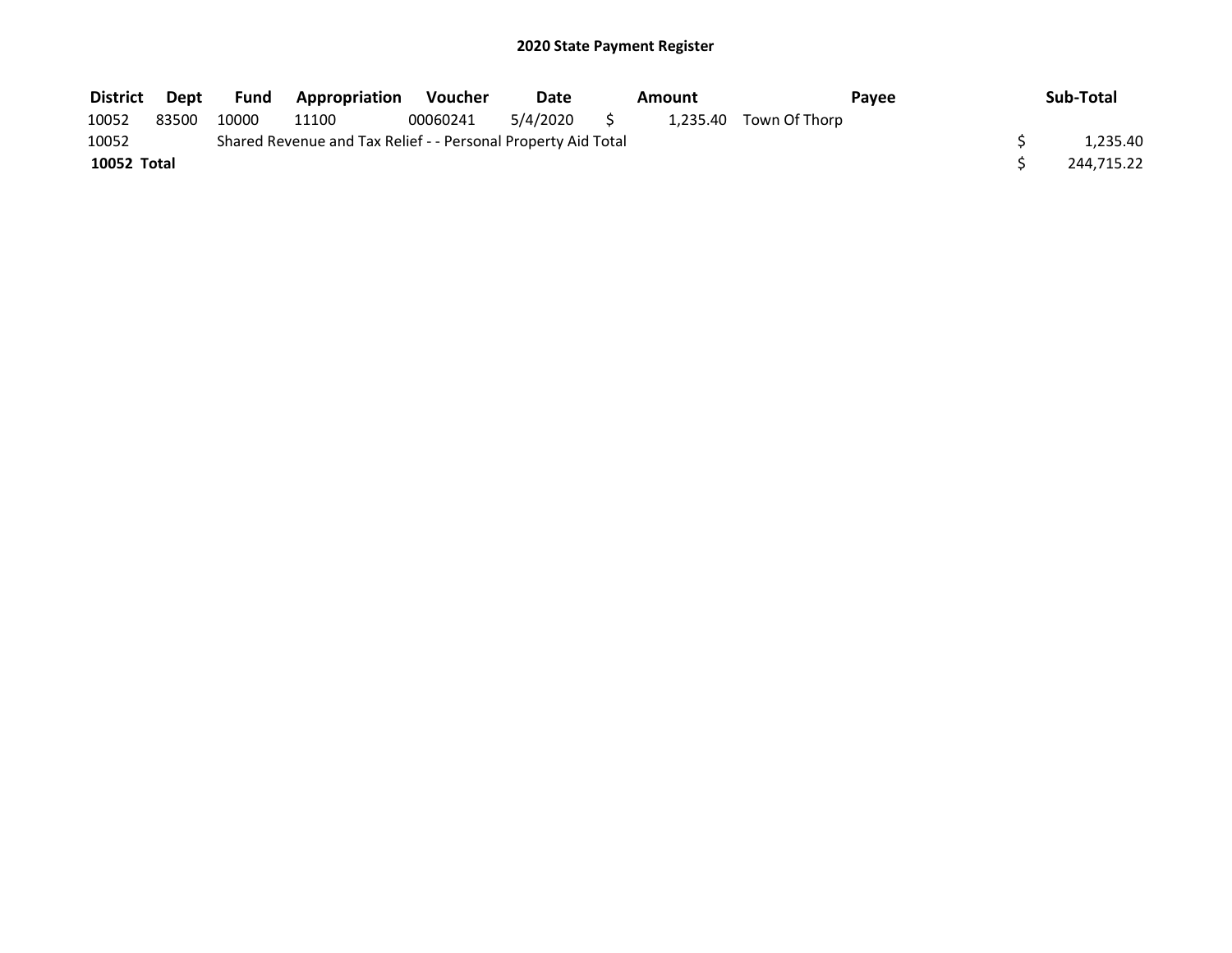| <b>District</b> | Dept  | <b>Fund</b> | Appropriation                                                      | <b>Voucher</b> | Date          |      | <b>Amount</b> |                         | Payee | Sub-Total  |
|-----------------|-------|-------------|--------------------------------------------------------------------|----------------|---------------|------|---------------|-------------------------|-------|------------|
| 10054           |       |             | Dept of Safety & Prof Services - - Fire Dues Distribution          |                |               |      |               |                         |       |            |
| 10054           | 16500 | 10000       | 22500                                                              | 00035801       | 7/20/2020     | \$   | 2,030.09      | Town Of Unity           |       |            |
| 10054           |       |             | Dept of Safety & Prof Services - - Fire Dues Distribution Total    |                |               |      |               |                         | \$    | 2,030.09   |
| 10054           |       |             | Dept of Natural Resources - - Resaids - Cnty Forst, CI & Mfl       |                |               |      |               |                         |       |            |
| 10054           | 37000 | 21200       | 57100                                                              | 00416868       | 6/18/2020     | - \$ |               | 177.48 Town Of Unity    |       |            |
| 10054           |       |             | Dept of Natural Resources - - Resaids - Cnty Forst, Cl & Mfl Total |                |               |      |               |                         | \$    | 177.48     |
| 10054           |       |             | Dept of Natural Resources - - Fin Asst For Responsible Units       |                |               |      |               |                         |       |            |
| 10054           | 37000 | 27400       | 67000                                                              | 00413207       | 5/29/2020     | \$   |               | 3,497.95 Town Of Unity  |       |            |
| 10054           |       |             | Dept of Natural Resources - - Fin Asst For Responsible Units Total |                |               |      |               |                         | \$    | 3,497.95   |
| 10054           |       |             | WI Dept of Transportation - - Trns Aids To Mnc.-Sf                 |                |               |      |               |                         |       |            |
| 10054           | 39500 | 21100       | 19100                                                              | 00475739       | 1/6/2020      | \$   | 39,925.89     | Town Of Unity           |       |            |
| 10054           | 39500 | 21100       | 19100                                                              | 00505594       | 4/6/2020      | \$   | 39,925.89     | Town Of Unity           |       |            |
| 10054           | 39500 | 21100       | 19100                                                              | 00542586       | 7/6/2020      | \$   | 39,925.89     | Town Of Unity           |       |            |
| 10054           | 39500 | 21100       | 19100                                                              | 00585412       | 10/5/2020     | \$   | 39,925.89     | Town Of Unity           |       |            |
| 10054           |       |             | WI Dept of Transportation - - Trns Aids To Mnc.-Sf Total           |                |               |      |               |                         | \$    | 159,703.56 |
| 10054           |       |             | Department of Administration - - Federal Aid                       |                |               |      |               |                         |       |            |
| 10054           | 50500 | 10000       | 14200                                                              | 00134242       | 12/10/2020 \$ |      |               | 9,344.01 Town Of Unity  |       |            |
| 10054           |       |             | Department of Administration - - Federal Aid Total                 |                |               |      |               |                         | \$    | 9,344.01   |
| 10054           |       |             | Shared Revenue and Tax Relief - - County And Municipal Aid         |                |               |      |               |                         |       |            |
| 10054           | 83500 | 10000       | 10500                                                              | 00067693       | 7/27/2020     | \$   |               | 13,330.21 Town Of Unity |       |            |
| 10054           | 83500 | 10000       | 10500                                                              | 00071656       | 11/16/2020 \$ |      |               | 75,541.33 Town Of Unity |       |            |
| 10054           |       |             | Shared Revenue and Tax Relief - - County And Municipal Aid Total   |                |               |      |               |                         | \$    | 88,871.54  |
| 10054           |       |             | Shared Revenue and Tax Relief - - Exempt Computer Aid              |                |               |      |               |                         |       |            |
| 10054           | 83500 | 10000       | 10900                                                              | 00064874       | 7/27/2020     | S    | 12.47         | Town Of Unity           |       |            |
| 10054           |       |             | Shared Revenue and Tax Relief - - Exempt Computer Aid Total        |                |               |      |               |                         | \$    | 12.47      |
| 10054           |       |             | Shared Revenue and Tax Relief - - Personal Property Aid            |                |               |      |               |                         |       |            |
| 10054           | 83500 | 10000       | 11100                                                              | 00060242       | 5/4/2020      | \$   | 258.90        | Town Of Unity           |       |            |
| 10054           |       |             | Shared Revenue and Tax Relief - - Personal Property Aid Total      |                |               |      |               |                         | \$    | 258.90     |
| 10054 Total     |       |             |                                                                    |                |               |      |               |                         | \$    | 263,896.00 |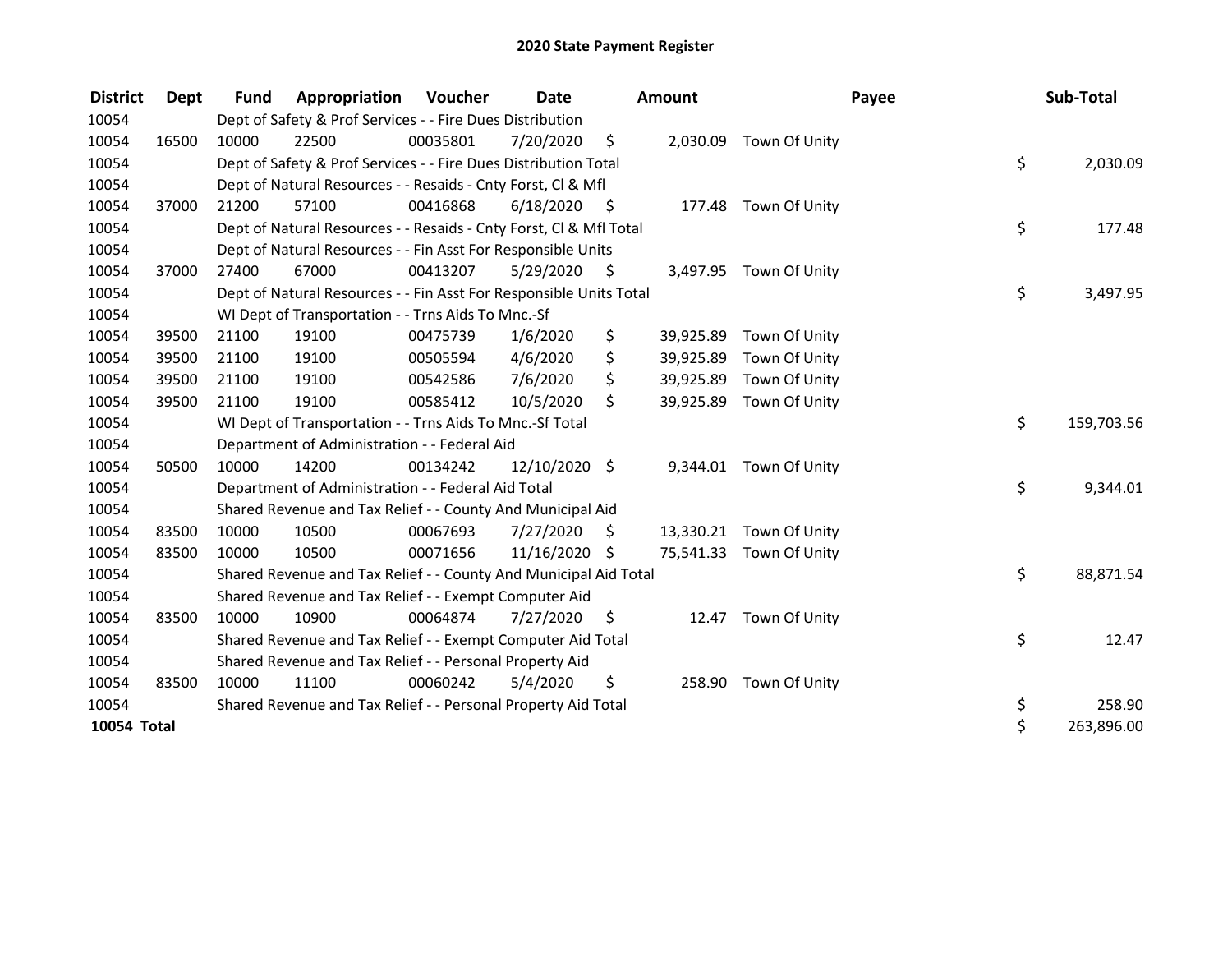| <b>District</b> | Dept  | <b>Fund</b> | Appropriation                                                      | <b>Voucher</b> | Date          |      | <b>Amount</b> | Payee                    | Sub-Total        |
|-----------------|-------|-------------|--------------------------------------------------------------------|----------------|---------------|------|---------------|--------------------------|------------------|
| 10056           |       |             | Dept of Safety & Prof Services - - Fire Dues Distribution          |                |               |      |               |                          |                  |
| 10056           | 16500 | 10000       | 22500                                                              | 00035802       | 7/20/2020     | \$   |               | 1,471.25 Town Of Warner  |                  |
| 10056           |       |             | Dept of Safety & Prof Services - - Fire Dues Distribution Total    |                |               |      |               |                          | \$<br>1,471.25   |
| 10056           |       |             | Dept of Natural Resources - - Resaids - Cnty Forst, CI & Mfl       |                |               |      |               |                          |                  |
| 10056           | 37000 | 21200       | 57100                                                              | 00416869       | 6/18/2020     | - \$ | 596.17        | Town Of Warner           |                  |
| 10056           |       |             | Dept of Natural Resources - - Resaids - Cnty Forst, Cl & Mfl Total |                |               |      |               |                          | \$<br>596.17     |
| 10056           |       |             | Dept of Natural Resources - - Fin Asst For Responsible Units       |                |               |      |               |                          |                  |
| 10056           | 37000 | 27400       | 67000                                                              | 00412829       | 5/29/2020     | - \$ |               | 2,285.72 Town Of Warner  |                  |
| 10056           |       |             | Dept of Natural Resources - - Fin Asst For Responsible Units Total |                |               |      |               |                          | \$<br>2,285.72   |
| 10056           |       |             | WI Dept of Transportation - - Trns Aids To Mnc.-Sf                 |                |               |      |               |                          |                  |
| 10056           | 39500 | 21100       | 19100                                                              | 00475740       | 1/6/2020      | \$   | 31,857.93     | Town Of Warner           |                  |
| 10056           | 39500 | 21100       | 19100                                                              | 00505595       | 4/6/2020      | \$   | 31,857.93     | Town Of Warner           |                  |
| 10056           | 39500 | 21100       | 19100                                                              | 00542587       | 7/6/2020      | \$   | 31,857.93     | Town Of Warner           |                  |
| 10056           | 39500 | 21100       | 19100                                                              | 00585413       | 10/5/2020     | \$   | 31,857.93     | Town Of Warner           |                  |
| 10056           |       |             | WI Dept of Transportation - - Trns Aids To Mnc.-Sf Total           |                |               |      |               |                          | \$<br>127,431.72 |
| 10056           |       |             | Shared Revenue and Tax Relief - - County And Municipal Aid         |                |               |      |               |                          |                  |
| 10056           | 83500 | 10000       | 10500                                                              | 00067694       | 7/27/2020     | \$   | 7,825.28      | Town Of Warner           |                  |
| 10056           | 83500 | 10000       | 10500                                                              | 00071657       | 11/16/2020 \$ |      |               | 44,343.22 Town Of Warner |                  |
| 10056           |       |             | Shared Revenue and Tax Relief - - County And Municipal Aid Total   |                |               |      |               |                          | \$<br>52,168.50  |
| 10056           |       |             | Shared Revenue and Tax Relief - - Exempt Computer Aid              |                |               |      |               |                          |                  |
| 10056           | 83500 | 10000       | 10900                                                              | 00064875       | 7/27/2020     | - \$ | 5.19          | Town Of Warner           |                  |
| 10056           |       |             | Shared Revenue and Tax Relief - - Exempt Computer Aid Total        |                |               |      |               |                          | \$<br>5.19       |
| 10056           |       |             | Shared Revenue and Tax Relief - - Personal Property Aid            |                |               |      |               |                          |                  |
| 10056           | 83500 | 10000       | 11100                                                              | 00060243       | 5/4/2020      | \$   | 132.30        | Town Of Warner           |                  |
| 10056           |       |             | Shared Revenue and Tax Relief - - Personal Property Aid Total      |                |               |      |               |                          | \$<br>132.30     |
| 10056 Total     |       |             |                                                                    |                |               |      |               |                          | \$<br>184,090.85 |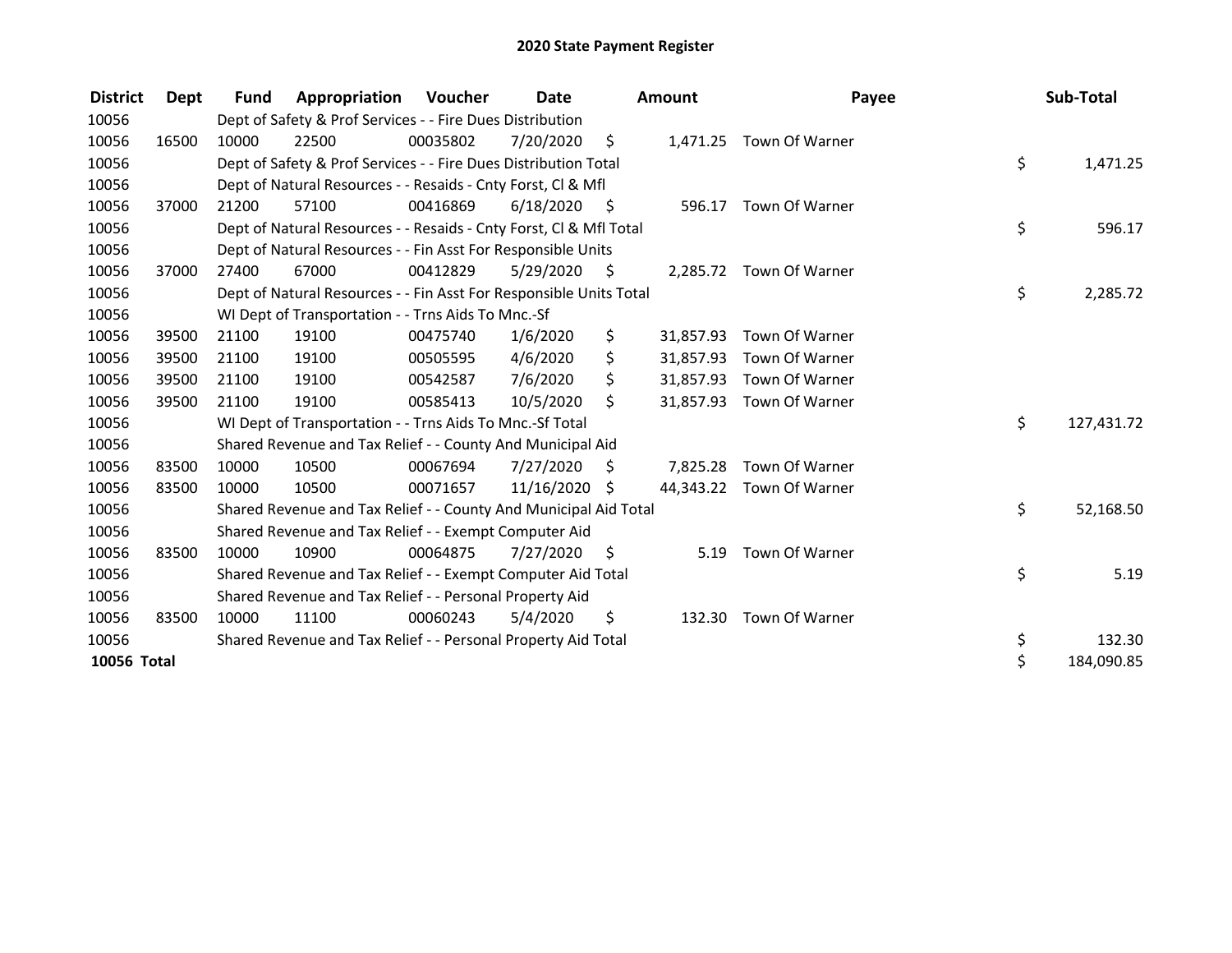| <b>District</b> | <b>Dept</b> | <b>Fund</b> | <b>Appropriation Voucher</b>                                         |          | Date          |                    | <b>Amount</b> | Payee                      | Sub-Total        |
|-----------------|-------------|-------------|----------------------------------------------------------------------|----------|---------------|--------------------|---------------|----------------------------|------------------|
| 10058           |             |             | Dept of Safety & Prof Services - - Fire Dues Distribution            |          |               |                    |               |                            |                  |
| 10058           | 16500       | 10000       | 22500                                                                | 00035803 | 7/20/2020     | $\ddot{\varsigma}$ |               | 771.08 Town Of Washburn    |                  |
| 10058           |             |             | Dept of Safety & Prof Services - - Fire Dues Distribution Total      |          |               |                    |               |                            | \$<br>771.08     |
| 10058           |             |             | Dept of Natural Resources - - Resaids - Cnty Forst, CI & Mfl         |          |               |                    |               |                            |                  |
| 10058           | 37000       | 21200       | 57100                                                                | 00416870 | 6/18/2020     | - \$               |               | 3,204.27 Town Of Washburn  |                  |
| 10058           |             |             | Dept of Natural Resources - - Resaids - Cnty Forst, Cl & Mfl Total   |          |               |                    |               |                            | \$<br>3,204.27   |
| 10058           |             |             | Dept of Natural Resources - - Fin Asst For Responsible Units         |          |               |                    |               |                            |                  |
| 10058           | 37000       | 27400       | 67000                                                                | 00413249 | 5/29/2020     | \$                 |               | 1,048.97 Town Of Washburn  |                  |
| 10058           |             |             | Dept of Natural Resources - - Fin Asst For Responsible Units Total   |          |               |                    |               |                            | \$<br>1,048.97   |
| 10058           |             |             | Dept of Natural Resources - - Recycling Consolidation Grants         |          |               |                    |               |                            |                  |
| 10058           | 37000       | 27400       | 67300                                                                | 00413249 | 5/29/2020     | \$                 |               | 71.68 Town Of Washburn     |                  |
| 10058           |             |             | Dept of Natural Resources - - Recycling Consolidation Grants Total   |          |               |                    |               |                            | \$<br>71.68      |
| 10058           |             |             | WI Dept of Transportation - - Trns Aids To Mnc.-Sf                   |          |               |                    |               |                            |                  |
| 10058           | 39500       | 21100       | 19100                                                                | 00475741 | 1/6/2020      | \$                 |               | 24,395.99 Town Of Washburn |                  |
| 10058           | 39500       | 21100       | 19100                                                                | 00505596 | 4/6/2020      | \$                 | 24,395.99     | Town Of Washburn           |                  |
| 10058           | 39500       | 21100       | 19100                                                                | 00542588 | 7/6/2020      | \$                 | 24,395.99     | Town Of Washburn           |                  |
| 10058           | 39500       | 21100       | 19100                                                                | 00585414 | 10/5/2020     | \$                 |               | 24,396.00 Town Of Washburn |                  |
| 10058           |             |             | WI Dept of Transportation - - Trns Aids To Mnc.-Sf Total             |          |               |                    |               |                            | \$<br>97,583.97  |
| 10058           |             |             | WI Dept of Transportation - - Supplemental Transportation Aids       |          |               |                    |               |                            |                  |
| 10058           | 39500       | 21100       | 19600                                                                | 00477490 | 1/6/2020      | \$                 |               | 15,918.06 Town Of Washburn |                  |
| 10058           |             |             | WI Dept of Transportation - - Supplemental Transportation Aids Total |          |               |                    |               |                            | \$<br>15,918.06  |
| 10058           |             |             | Elections Commission - - 2018 Hava Election Security                 |          |               |                    |               |                            |                  |
| 10058           | 51000       | 22000       | 18200                                                                | 00004272 | 8/20/2020     | \$                 |               | 379.30 Town Of Washburn    |                  |
| 10058           |             |             | Elections Commission - - 2018 Hava Election Security Total           |          |               |                    |               |                            | \$<br>379.30     |
| 10058           |             |             | Shared Revenue and Tax Relief - - County And Municipal Aid           |          |               |                    |               |                            |                  |
| 10058           | 83500       | 10000       | 10500                                                                | 00067695 | 7/27/2020     | \$                 | 4,388.47      | Town Of Washburn           |                  |
| 10058           | 83500       | 10000       | 10500                                                                | 00071658 | 11/16/2020 \$ |                    |               | 24,868.01 Town Of Washburn |                  |
| 10058           |             |             | Shared Revenue and Tax Relief - - County And Municipal Aid Total     |          |               |                    |               |                            | \$<br>29,256.48  |
| 10058           |             |             | Shared Revenue and Tax Relief - - Personal Property Aid              |          |               |                    |               |                            |                  |
| 10058           | 83500       | 10000       | 11100                                                                | 00060244 | 5/4/2020      | \$                 |               | 7.34 Town Of Washburn      |                  |
| 10058           |             |             | Shared Revenue and Tax Relief - - Personal Property Aid Total        |          |               |                    |               |                            | \$<br>7.34       |
| 10058 Total     |             |             |                                                                      |          |               |                    |               |                            | \$<br>148,241.15 |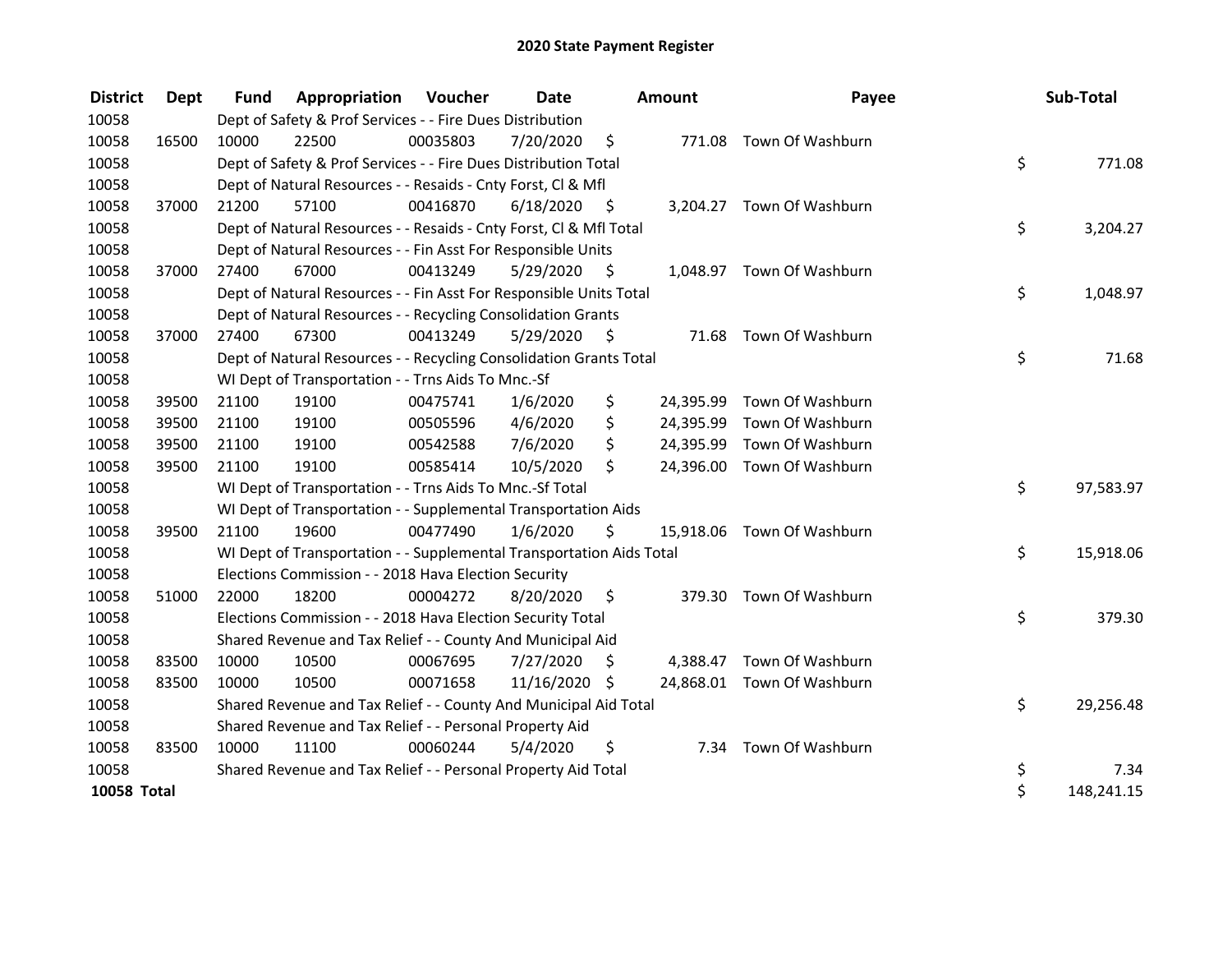| <b>District</b>    | Dept  | <b>Fund</b> | Appropriation                                                      | <b>Voucher</b> | Date          |      | <b>Amount</b> | Payee                    | Sub-Total        |
|--------------------|-------|-------------|--------------------------------------------------------------------|----------------|---------------|------|---------------|--------------------------|------------------|
| 10060              |       |             | Dept of Safety & Prof Services - - Fire Dues Distribution          |                |               |      |               |                          |                  |
| 10060              | 16500 | 10000       | 22500                                                              | 00035804       | 7/20/2020     | \$   |               | 1,657.02 Town Of Weston  |                  |
| 10060              |       |             | Dept of Safety & Prof Services - - Fire Dues Distribution Total    |                |               |      |               |                          | \$<br>1,657.02   |
| 10060              |       |             | Dept of Natural Resources - - Resaids - Cnty Forst, CI & Mfl       |                |               |      |               |                          |                  |
| 10060              | 37000 | 21200       | 57100                                                              | 00416871       | 6/18/2020     | - \$ | 515.56        | Town Of Weston           |                  |
| 10060              |       |             | Dept of Natural Resources - - Resaids - Cnty Forst, Cl & Mfl Total |                |               |      |               |                          | \$<br>515.56     |
| 10060              |       |             | Dept of Natural Resources - - Fin Asst For Responsible Units       |                |               |      |               |                          |                  |
| 10060              | 37000 | 27400       | 67000                                                              | 00412717       | 5/29/2020     | - \$ |               | 2,335.63 Town Of Weston  |                  |
| 10060              |       |             | Dept of Natural Resources - - Fin Asst For Responsible Units Total |                |               |      |               |                          | \$<br>2,335.63   |
| 10060              |       |             | WI Dept of Transportation - - Trns Aids To Mnc.-Sf                 |                |               |      |               |                          |                  |
| 10060              | 39500 | 21100       | 19100                                                              | 00475742       | 1/6/2020      | \$   | 26,930.43     | Town Of Weston           |                  |
| 10060              | 39500 | 21100       | 19100                                                              | 00505597       | 4/6/2020      | \$   | 26,930.43     | Town Of Weston           |                  |
| 10060              | 39500 | 21100       | 19100                                                              | 00542589       | 7/6/2020      | \$   | 26,930.43     | Town Of Weston           |                  |
| 10060              | 39500 | 21100       | 19100                                                              | 00585415       | 10/5/2020     | \$   | 26,930.43     | Town Of Weston           |                  |
| 10060              |       |             | WI Dept of Transportation - - Trns Aids To Mnc.-Sf Total           |                |               |      |               |                          | \$<br>107,721.72 |
| 10060              |       |             | Shared Revenue and Tax Relief - - County And Municipal Aid         |                |               |      |               |                          |                  |
| 10060              | 83500 | 10000       | 10500                                                              | 00067696       | 7/27/2020     | S    | 6,839.95      | Town Of Weston           |                  |
| 10060              | 83500 | 10000       | 10500                                                              | 00071659       | 11/16/2020 \$ |      |               | 38,759.71 Town Of Weston |                  |
| 10060              |       |             | Shared Revenue and Tax Relief - - County And Municipal Aid Total   |                |               |      |               |                          | \$<br>45,599.66  |
| 10060              |       |             | Shared Revenue and Tax Relief - - Exempt Computer Aid              |                |               |      |               |                          |                  |
| 10060              | 83500 | 10000       | 10900                                                              | 00064876       | 7/27/2020     | - \$ | 5.19          | Town Of Weston           |                  |
| 10060              |       |             | Shared Revenue and Tax Relief - - Exempt Computer Aid Total        |                |               |      |               |                          | \$<br>5.19       |
| 10060              |       |             | Shared Revenue and Tax Relief - - Personal Property Aid            |                |               |      |               |                          |                  |
| 10060              | 83500 | 10000       | 11100                                                              | 00060245       | 5/4/2020      | \$   | 887.56        | Town Of Weston           |                  |
| 10060              |       |             | Shared Revenue and Tax Relief - - Personal Property Aid Total      |                |               |      |               |                          | \$<br>887.56     |
| <b>10060 Total</b> |       |             |                                                                    |                |               |      |               |                          | \$<br>158,722.34 |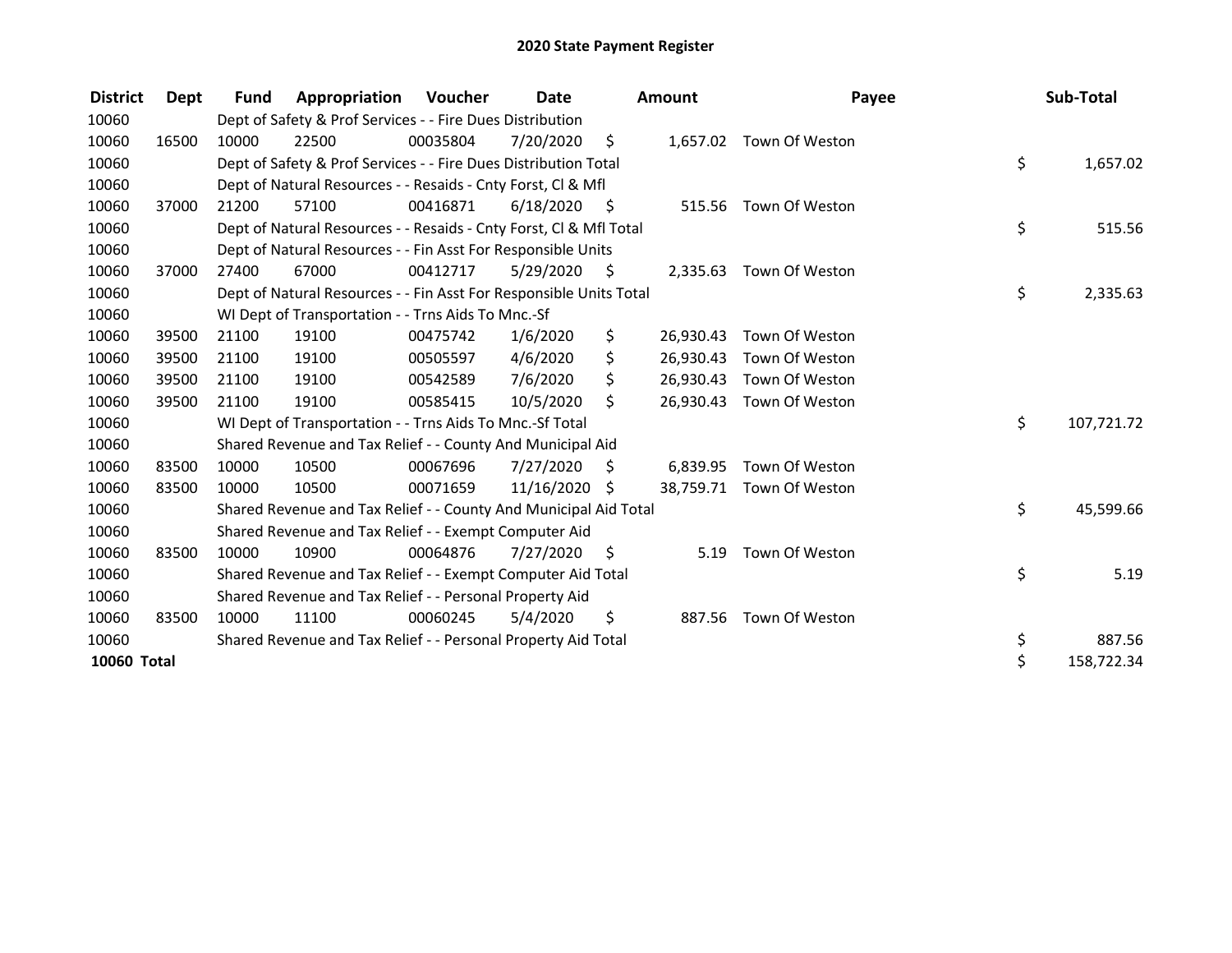| <b>District</b> | Dept  | Fund  | Appropriation                                                      | Voucher  | <b>Date</b>   |      | <b>Amount</b> | Payee                    | Sub-Total        |
|-----------------|-------|-------|--------------------------------------------------------------------|----------|---------------|------|---------------|--------------------------|------------------|
| 10062           |       |       | Dept of Safety & Prof Services - - Fire Dues Distribution          |          |               |      |               |                          |                  |
| 10062           | 16500 | 10000 | 22500                                                              | 00035805 | 7/20/2020     | \$   |               | 2,495.12 Town Of Withee  |                  |
| 10062           |       |       | Dept of Safety & Prof Services - - Fire Dues Distribution Total    |          |               |      |               |                          | \$<br>2,495.12   |
| 10062           |       |       | Dept of Natural Resources - - Resaids - Cnty Forst, Cl & Mfl       |          |               |      |               |                          |                  |
| 10062           | 37000 | 21200 | 57100                                                              | 00416872 | 6/18/2020     | - \$ |               | 71.00 Town Of Withee     |                  |
| 10062           |       |       | Dept of Natural Resources - - Resaids - Cnty Forst, CI & Mfl Total |          |               |      |               |                          | \$<br>71.00      |
| 10062           |       |       | Dept of Natural Resources - - Fin Asst For Responsible Units       |          |               |      |               |                          |                  |
| 10062           | 37000 | 27400 | 67000                                                              | 00413352 | 5/29/2020     | - \$ |               | 1,361.92 Town Of Withee  |                  |
| 10062           |       |       | Dept of Natural Resources - - Fin Asst For Responsible Units Total |          |               |      |               |                          | \$<br>1,361.92   |
| 10062           |       |       | WI Dept of Transportation - - Trns Aids To Mnc.-Sf                 |          |               |      |               |                          |                  |
| 10062           | 39500 | 21100 | 19100                                                              | 00475743 | 1/6/2020      | \$   |               | 37,849.77 Town Of Withee |                  |
| 10062           | 39500 | 21100 | 19100                                                              | 00505598 | 4/6/2020      | \$   |               | 37,849.77 Town Of Withee |                  |
| 10062           | 39500 | 21100 | 19100                                                              | 00542590 | 7/6/2020      | \$   |               | 37,849.77 Town Of Withee |                  |
| 10062           | 39500 | 21100 | 19100                                                              | 00585416 | 10/5/2020     | \$   |               | 37,849.77 Town Of Withee |                  |
| 10062           |       |       | WI Dept of Transportation - - Trns Aids To Mnc.-Sf Total           |          |               |      |               |                          | \$<br>151,399.08 |
| 10062           |       |       | Department of Administration - - Federal Aid                       |          |               |      |               |                          |                  |
| 10062           | 50500 | 10000 | 14200                                                              | 00134243 | 12/10/2020 \$ |      |               | 16,046.00 Town Of Withee |                  |
| 10062           |       |       | Department of Administration - - Federal Aid Total                 |          |               |      |               |                          | \$<br>16,046.00  |
| 10062           |       |       | Elections Commission - - 2018 Hava Election Security               |          |               |      |               |                          |                  |
| 10062           | 51000 | 22000 | 18200                                                              | 00003048 | 1/8/2020      | \$   | 1,200.00      | Town Of Withee           |                  |
| 10062           | 51000 | 22000 | 18200                                                              | 00004087 | 8/4/2020      | \$   | 558.60        | Town Of Withee           |                  |
| 10062           |       |       | Elections Commission - - 2018 Hava Election Security Total         |          |               |      |               |                          | \$<br>1,758.60   |
| 10062           |       |       | Shared Revenue and Tax Relief - - County And Municipal Aid         |          |               |      |               |                          |                  |
| 10062           | 83500 | 10000 | 10500                                                              | 00067697 | 7/27/2020     | S    |               | 7,451.59 Town Of Withee  |                  |
| 10062           | 83500 | 10000 | 10500                                                              | 00071660 | 11/16/2020    | - \$ |               | 42,225.67 Town Of Withee |                  |
| 10062           |       |       | Shared Revenue and Tax Relief - - County And Municipal Aid Total   |          |               |      |               |                          | \$<br>49,677.26  |
| 10062           |       |       | Shared Revenue and Tax Relief - - Exempt Computer Aid              |          |               |      |               |                          |                  |
| 10062           | 83500 | 10000 | 10900                                                              | 00064877 | 7/27/2020     | \$.  |               | 104.96 Town Of Withee    |                  |
| 10062           |       |       | Shared Revenue and Tax Relief - - Exempt Computer Aid Total        |          |               |      |               |                          | \$<br>104.96     |
| 10062           |       |       | Shared Revenue and Tax Relief - - Utility Aid                      |          |               |      |               |                          |                  |
| 10062           | 83500 | 10000 | 11000                                                              | 00067697 | 7/27/2020     | \$   |               | 1,267.88 Town Of Withee  |                  |
| 10062           | 83500 | 10000 | 11000                                                              | 00071660 | 11/16/2020 \$ |      |               | 7,648.37 Town Of Withee  |                  |
| 10062           |       |       | Shared Revenue and Tax Relief - - Utility Aid Total                |          |               |      |               |                          | \$<br>8,916.25   |
| 10062           |       |       | Shared Revenue and Tax Relief - - Personal Property Aid            |          |               |      |               |                          |                  |
| 10062           | 83500 | 10000 | 11100                                                              | 00060246 | 5/4/2020      | \$   |               | 1,300.36 Town Of Withee  |                  |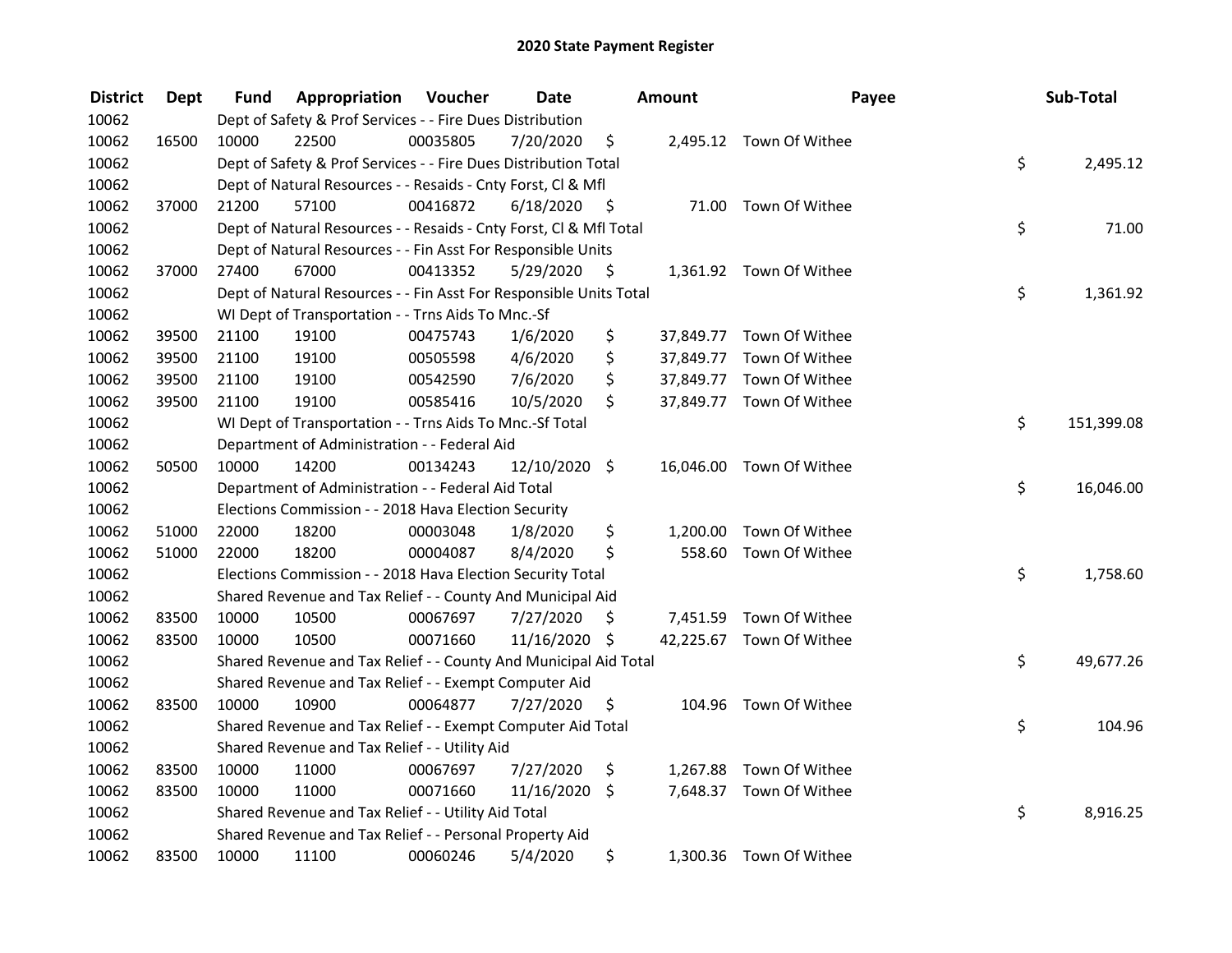| <b>District</b> | Dept | <b>Fund Appropriation</b>                                     | Voucher | Date | Amount | Payee | Sub-Total  |
|-----------------|------|---------------------------------------------------------------|---------|------|--------|-------|------------|
| 10062           |      | Shared Revenue and Tax Relief - - Personal Property Aid Total |         |      |        |       | 1,300.36   |
| 10062 Total     |      |                                                               |         |      |        |       | 233,130.55 |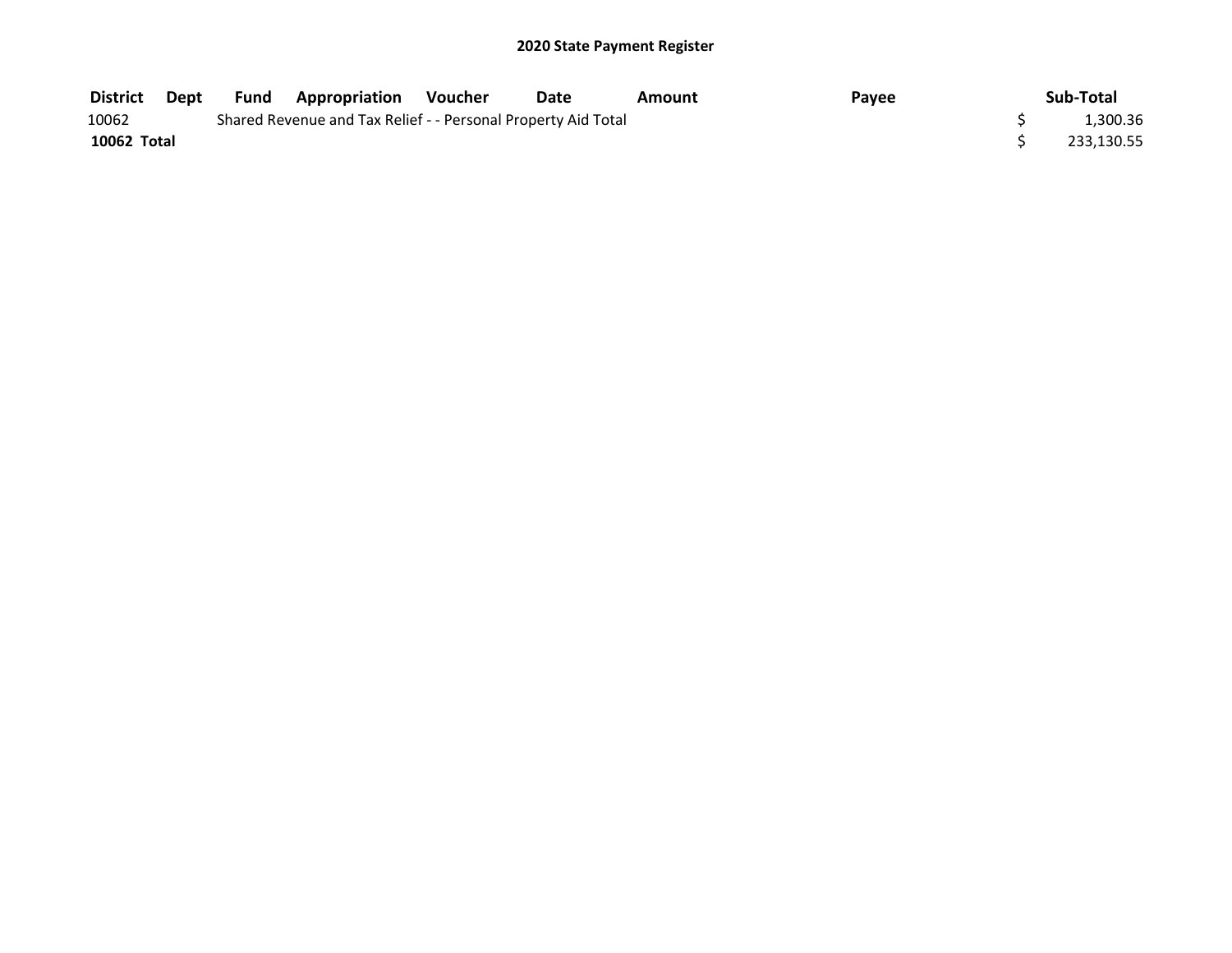| <b>District</b> | <b>Dept</b> | <b>Fund</b> | Appropriation                                                      | Voucher  | Date          |      | Amount    | Payee                    | Sub-Total        |
|-----------------|-------------|-------------|--------------------------------------------------------------------|----------|---------------|------|-----------|--------------------------|------------------|
| 10064           |             |             | Dept of Safety & Prof Services - - Fire Dues Distribution          |          |               |      |           |                          |                  |
| 10064           | 16500       | 10000       | 22500                                                              | 00035806 | 7/20/2020     | \$   |           | 2,028.13 Worden, Town of |                  |
| 10064           |             |             | Dept of Safety & Prof Services - - Fire Dues Distribution Total    |          |               |      |           |                          | \$<br>2,028.13   |
| 10064           |             |             | Dept of Natural Resources - - Resaids - Cnty Forst, Cl & Mfl       |          |               |      |           |                          |                  |
| 10064           | 37000       | 21200       | 57100                                                              | 00416873 | 6/18/2020     | - \$ | 317.00    | Worden, Town of          |                  |
| 10064           |             |             | Dept of Natural Resources - - Resaids - Cnty Forst, Cl & Mfl Total |          |               |      |           |                          | \$<br>317.00     |
| 10064           |             |             | Dept of Natural Resources - - Fin Asst For Responsible Units       |          |               |      |           |                          |                  |
| 10064           | 37000       | 27400       | 67000                                                              | 00412726 | 5/29/2020     | - \$ | 1,990.20  | Worden, Town of          |                  |
| 10064           |             |             | Dept of Natural Resources - - Fin Asst For Responsible Units Total |          |               |      |           |                          | \$<br>1,990.20   |
| 10064           |             |             | WI Dept of Transportation - - Trns Aids To Mnc.-Sf                 |          |               |      |           |                          |                  |
| 10064           | 39500       | 21100       | 19100                                                              | 00475744 | 1/6/2020      | \$   | 35,668.53 | Worden, Town of          |                  |
| 10064           | 39500       | 21100       | 19100                                                              | 00505599 | 4/6/2020      | \$   | 35,668.53 | Worden, Town of          |                  |
| 10064           | 39500       | 21100       | 19100                                                              | 00542591 | 7/6/2020      | \$   | 35,668.53 | Worden, Town of          |                  |
| 10064           | 39500       | 21100       | 19100                                                              | 00585417 | 10/5/2020     | \$   | 35,668.53 | Worden, Town of          |                  |
| 10064           |             |             | WI Dept of Transportation - - Trns Aids To Mnc.-Sf Total           |          |               |      |           |                          | \$<br>142,674.12 |
| 10064           |             |             | Department of Administration - - Federal Aid                       |          |               |      |           |                          |                  |
| 10064           | 50500       | 10000       | 14200                                                              | 00134244 | 12/10/2020    | \$   | 11,250.00 | Worden, Town of          |                  |
| 10064           | 50500       | 10000       | 14200                                                              | 00136143 | 12/17/2020 \$ |      | 1,193.98  | Worden, Town of          |                  |
| 10064           |             |             | Department of Administration - - Federal Aid Total                 |          |               |      |           |                          | \$<br>12,443.98  |
| 10064           |             |             | Elections Commission - - 2018 Hava Election Security               |          |               |      |           |                          |                  |
| 10064           | 51000       | 22000       | 18200                                                              | 00003746 | 7/6/2020      | \$   | 497.00    | Worden, Town of          |                  |
| 10064           |             |             | Elections Commission - - 2018 Hava Election Security Total         |          |               |      |           |                          | \$<br>497.00     |
| 10064           |             |             | Shared Revenue and Tax Relief - - County And Municipal Aid         |          |               |      |           |                          |                  |
| 10064           | 83500       | 10000       | 10500                                                              | 00067698 | 7/27/2020     | \$   | 7,447.84  | Worden, Town of          |                  |
| 10064           | 83500       | 10000       | 10500                                                              | 00071661 | 11/16/2020    | \$   | 42,204.42 | Worden, Town of          |                  |
| 10064           |             |             | Shared Revenue and Tax Relief - - County And Municipal Aid Total   |          |               |      |           |                          | \$<br>49,652.26  |
| 10064           |             |             | Shared Revenue and Tax Relief - - Exempt Computer Aid              |          |               |      |           |                          |                  |
| 10064           | 83500       | 10000       | 10900                                                              | 00064878 | 7/27/2020     | \$   | 28.06     | Worden, Town of          |                  |
| 10064           |             |             | Shared Revenue and Tax Relief - - Exempt Computer Aid Total        |          |               |      |           |                          | \$<br>28.06      |
| 10064           |             |             | Shared Revenue and Tax Relief - - Personal Property Aid            |          |               |      |           |                          |                  |
| 10064           | 83500       | 10000       | 11100                                                              | 00060247 | 5/4/2020      | \$   | 969.37    | Worden, Town of          |                  |
| 10064           |             |             | Shared Revenue and Tax Relief - - Personal Property Aid Total      |          |               |      |           |                          | \$<br>969.37     |
| 10064 Total     |             |             |                                                                    |          |               |      |           |                          | \$<br>210,600.12 |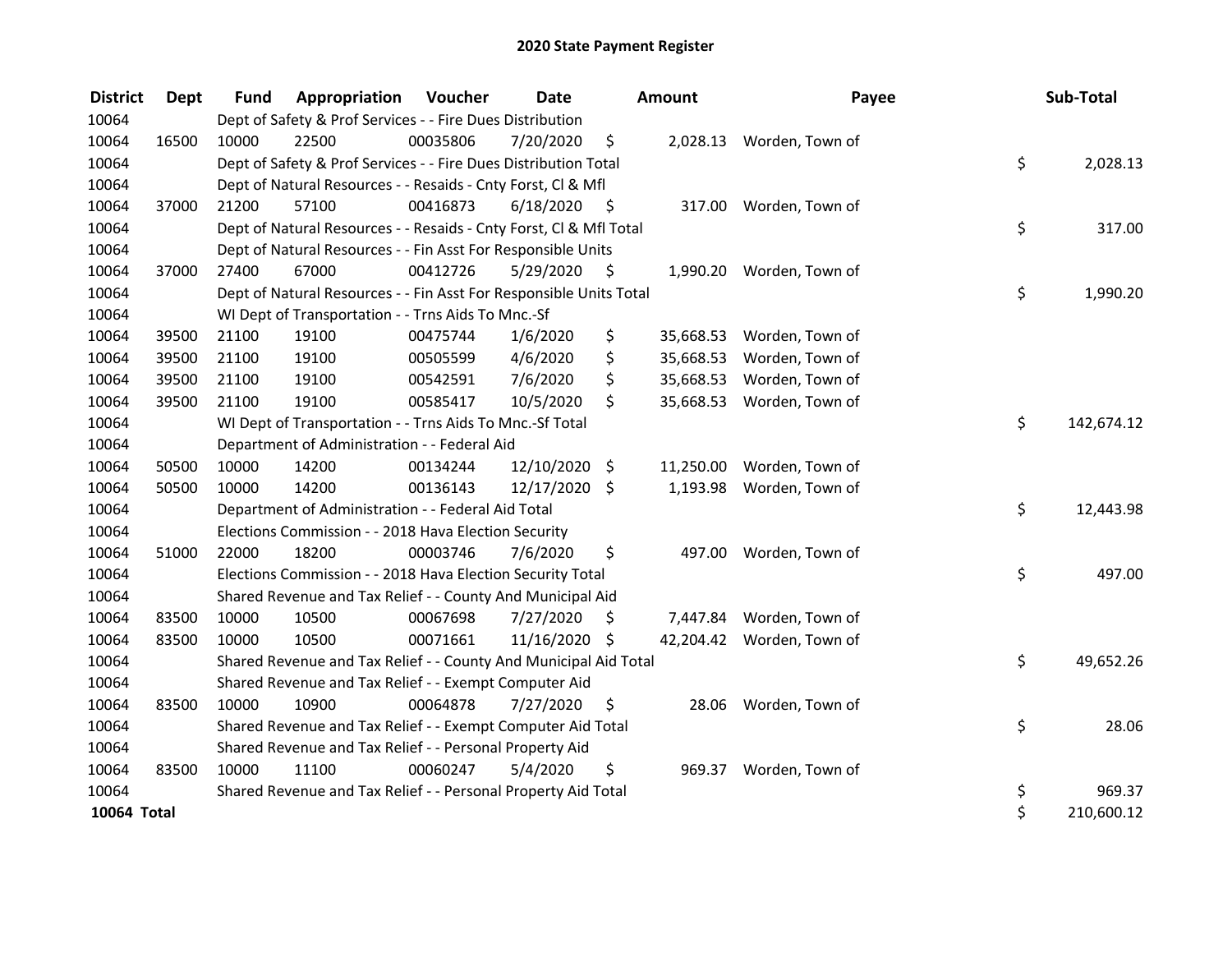| <b>District</b> | Dept  | <b>Fund</b> | Appropriation                                                        | Voucher  | <b>Date</b>   |      | <b>Amount</b> |                        | Payee | Sub-Total        |
|-----------------|-------|-------------|----------------------------------------------------------------------|----------|---------------|------|---------------|------------------------|-------|------------------|
| 10066           |       |             | Dept of Safety & Prof Services - - Fire Dues Distribution            |          |               |      |               |                        |       |                  |
| 10066           | 16500 | 10000       | 22500                                                                | 00035807 | 7/20/2020     | \$   |               | 1,775.33 Town Of York  |       |                  |
| 10066           |       |             | Dept of Safety & Prof Services - - Fire Dues Distribution Total      |          |               |      |               |                        |       | \$<br>1,775.33   |
| 10066           |       |             | Dept of Natural Resources - - Resaids - Cnty Forst, Cl & Mfl         |          |               |      |               |                        |       |                  |
| 10066           | 37000 | 21200       | 57100                                                                | 00416874 | 6/18/2020     | - \$ |               | 33.60 Town Of York     |       |                  |
| 10066           |       |             | Dept of Natural Resources - - Resaids - Cnty Forst, Cl & Mfl Total   |          |               |      |               |                        |       | \$<br>33.60      |
| 10066           |       |             | Dept of Natural Resources - - Fin Asst For Responsible Units         |          |               |      |               |                        |       |                  |
| 10066           | 37000 | 27400       | 67000                                                                | 00413206 | 5/29/2020     | -\$  |               | 1,971.18 Town Of York  |       |                  |
| 10066           |       |             | Dept of Natural Resources - - Fin Asst For Responsible Units Total   |          |               |      |               |                        |       | \$<br>1,971.18   |
| 10066           |       |             | WI Dept of Transportation - - Trns Aids To Mnc.-Sf                   |          |               |      |               |                        |       |                  |
| 10066           | 39500 | 21100       | 19100                                                                | 00475745 | 1/6/2020      | \$   |               | 33,725.16 Town Of York |       |                  |
| 10066           | 39500 | 21100       | 19100                                                                | 00505600 | 4/6/2020      | \$   |               | 33,725.16 Town Of York |       |                  |
| 10066           | 39500 | 21100       | 19100                                                                | 00542592 | 7/6/2020      | \$   |               | 33,725.16 Town Of York |       |                  |
| 10066           | 39500 | 21100       | 19100                                                                | 00585418 | 10/5/2020     | \$   |               | 33,725.19 Town Of York |       |                  |
| 10066           |       |             | WI Dept of Transportation - - Trns Aids To Mnc.-Sf Total             |          |               |      |               |                        |       | \$<br>134,900.67 |
| 10066           |       |             | WI Dept of Transportation - - Supplemental Transportation Aids       |          |               |      |               |                        |       |                  |
| 10066           | 39500 | 21100       | 19600                                                                | 00477491 | 1/6/2020      | \$   |               | 22,557.26 Town Of York |       |                  |
| 10066           |       |             | WI Dept of Transportation - - Supplemental Transportation Aids Total |          |               |      |               |                        |       | \$<br>22,557.26  |
| 10066           |       |             | Department of Military Affairs - - Major Disaster Assist; Pif        |          |               |      |               |                        |       |                  |
| 10066           | 46500 | 27200       | 36500                                                                | 00076064 | 4/7/2020      | \$   |               | 16,758.96 Town Of York |       |                  |
| 10066           |       |             | Department of Military Affairs - - Major Disaster Assist; Pif Total  |          |               |      |               |                        |       | \$<br>16,758.96  |
| 10066           |       |             | Shared Revenue and Tax Relief - - County And Municipal Aid           |          |               |      |               |                        |       |                  |
| 10066           | 83500 | 10000       | 10500                                                                | 00071662 | 11/16/2020 \$ |      |               | 71,266.17 Town Of York |       |                  |
| 10066           |       |             | Shared Revenue and Tax Relief - - County And Municipal Aid Total     |          |               |      |               |                        |       | \$<br>71,266.17  |
| 10066           |       |             | Shared Revenue and Tax Relief - - Exempt Computer Aid                |          |               |      |               |                        |       |                  |
| 10066           | 83500 | 10000       | 10900                                                                | 00064879 | 7/27/2020     | \$   |               | 1.03 Town Of York      |       |                  |
| 10066           |       |             | Shared Revenue and Tax Relief - - Exempt Computer Aid Total          |          |               |      |               |                        |       | \$<br>1.03       |
| 10066           |       |             | Shared Revenue and Tax Relief - - Utility Aid                        |          |               |      |               |                        |       |                  |
| 10066           | 83500 | 10000       | 11000                                                                | 00071662 | 11/16/2020 \$ |      |               | 424.84 Town Of York    |       |                  |
| 10066           |       |             | Shared Revenue and Tax Relief - - Utility Aid Total                  |          |               |      |               |                        |       | \$<br>424.84     |
| 10066           |       |             | Shared Revenue and Tax Relief - - Personal Property Aid              |          |               |      |               |                        |       |                  |
| 10066           | 83500 | 10000       | 11100                                                                | 00060248 | 5/4/2020      | \$   |               | 13.21 Town Of York     |       |                  |
| 10066           |       |             | Shared Revenue and Tax Relief - - Personal Property Aid Total        |          |               |      |               |                        |       | \$<br>13.21      |
| 10066 Total     |       |             |                                                                      |          |               |      |               |                        |       | \$<br>249,702.25 |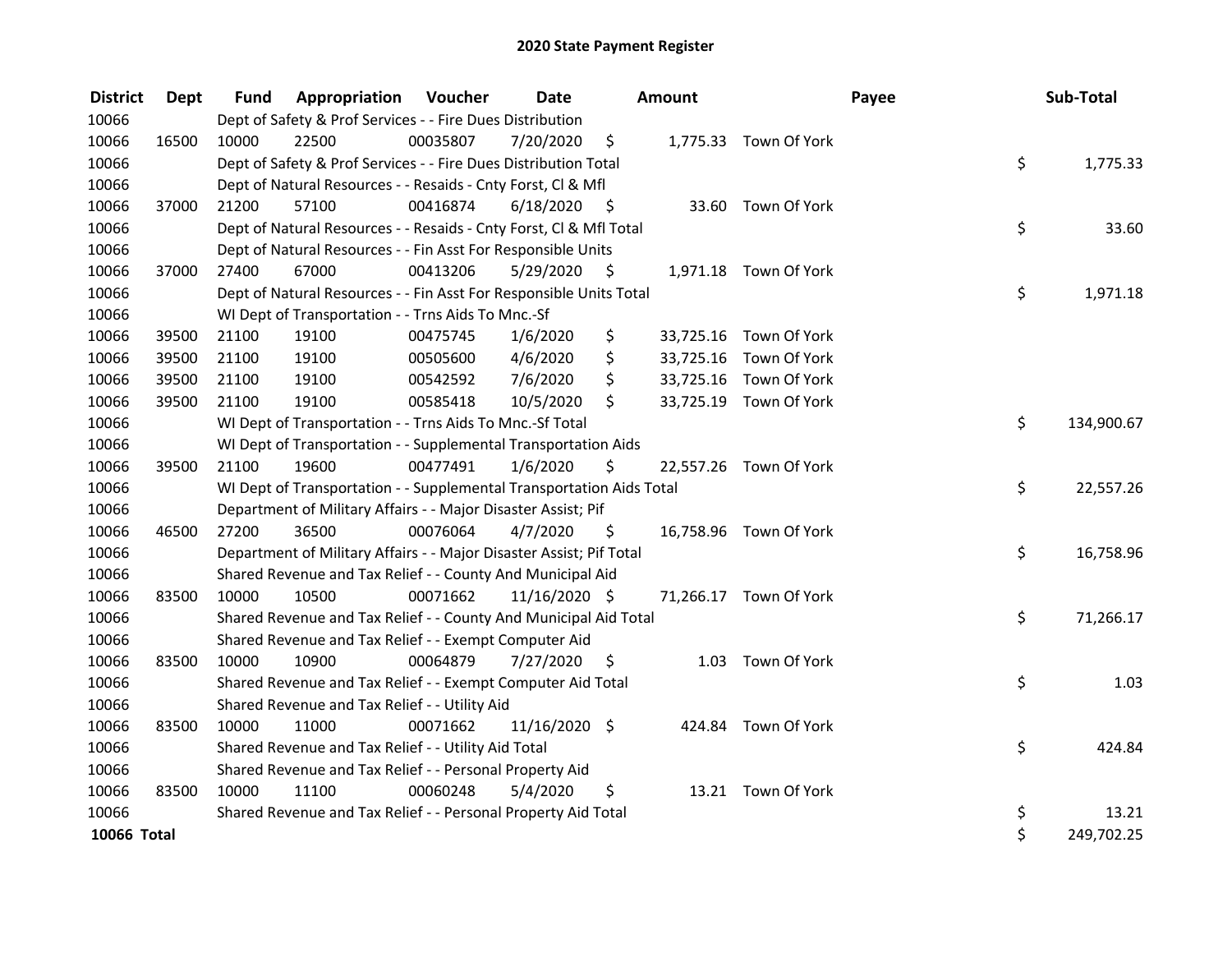| <b>District</b>    | Dept  | <b>Fund</b> | Appropriation                                                      | Voucher  | Date          |      | <b>Amount</b> | Payee                        | Sub-Total       |
|--------------------|-------|-------------|--------------------------------------------------------------------|----------|---------------|------|---------------|------------------------------|-----------------|
| 10111              |       |             | Dept of Safety & Prof Services - - Fire Dues Distribution          |          |               |      |               |                              |                 |
| 10111              | 16500 | 10000       | 22500                                                              | 00035808 | 7/20/2020     | \$   |               | 809.41 Curtiss, Village of   |                 |
| 10111              |       |             | Dept of Safety & Prof Services - - Fire Dues Distribution Total    |          |               |      |               |                              | \$<br>809.41    |
| 10111              |       |             | Dept of Natural Resources - - Fin Asst For Responsible Units       |          |               |      |               |                              |                 |
| 10111              | 37000 | 27400       | 67000                                                              | 00412571 | 5/29/2020     | - \$ |               | 629.86 Curtiss, Village of   |                 |
| 10111              |       |             | Dept of Natural Resources - - Fin Asst For Responsible Units Total |          |               |      |               |                              | \$<br>629.86    |
| 10111              |       |             | WI Dept of Transportation - - Trns Aids To Mnc.-Sf                 |          |               |      |               |                              |                 |
| 10111              | 39500 | 21100       | 19100                                                              | 00475746 | 1/6/2020      | \$   | 2,273.22      | Curtiss, Village of          |                 |
| 10111              | 39500 | 21100       | 19100                                                              | 00505601 | 4/6/2020      | \$   |               | 2,273.22 Curtiss, Village of |                 |
| 10111              | 39500 | 21100       | 19100                                                              | 00542593 | 7/6/2020      | \$   |               | 2,273.22 Curtiss, Village of |                 |
| 10111              | 39500 | 21100       | 19100                                                              | 00585419 | 10/5/2020     | \$   |               | 2,273.22 Curtiss, Village of |                 |
| 10111              |       |             | WI Dept of Transportation - - Trns Aids To Mnc.-Sf Total           |          |               |      |               |                              | \$<br>9,092.88  |
| 10111              |       |             | Department of Administration - - Federal Aid                       |          |               |      |               |                              |                 |
| 10111              | 50500 | 10000       | 14200                                                              | 00134245 | 12/10/2020 \$ |      | 5,000.00      | Curtiss, Village of          |                 |
| 10111              | 50500 | 10000       | 14200                                                              | 00136144 | 12/17/2020 \$ |      | 530.66        | Curtiss, Village of          |                 |
| 10111              |       |             | Department of Administration - - Federal Aid Total                 |          |               |      |               |                              | \$<br>5,530.66  |
| 10111              |       |             | Shared Revenue and Tax Relief - - County And Municipal Aid         |          |               |      |               |                              |                 |
| 10111              | 83500 | 10000       | 10500                                                              | 00067699 | 7/27/2020     | \$   | 9,527.15      | Curtiss, Village of          |                 |
| 10111              | 83500 | 10000       | 10500                                                              | 00071663 | 11/16/2020    | Ŝ.   | 53,987.19     | Curtiss, Village of          |                 |
| 10111              |       |             | Shared Revenue and Tax Relief - - County And Municipal Aid Total   |          |               |      |               |                              | \$<br>63,514.34 |
| 10111              |       |             | Shared Revenue and Tax Relief - - Exempt Computer Aid              |          |               |      |               |                              |                 |
| 10111              | 83500 | 10000       | 10900                                                              | 00064880 | 7/27/2020     | \$   | 274.36        | Curtiss, Village of          |                 |
| 10111              |       |             | Shared Revenue and Tax Relief - - Exempt Computer Aid Total        |          |               |      |               |                              | \$<br>274.36    |
| 10111              |       |             | Shared Revenue and Tax Relief - - Personal Property Aid            |          |               |      |               |                              |                 |
| 10111              | 83500 | 10000       | 11100                                                              | 00060249 | 5/4/2020      | \$   |               | 2,389.87 Curtiss, Village of |                 |
| 10111              |       |             | Shared Revenue and Tax Relief - - Personal Property Aid Total      |          |               |      |               |                              | \$<br>2,389.87  |
| 10111              |       |             | Shared Revenue and Tax Relief - - Lottery & Gaming Credit          |          |               |      |               |                              |                 |
| 10111              | 83500 | 52100       | 36300                                                              | 00055208 | 3/23/2020     | - \$ |               | 861.48 Curtiss, Village of   |                 |
| 10111              |       |             | Shared Revenue and Tax Relief - - Lottery & Gaming Credit Total    |          |               |      |               |                              | \$<br>861.48    |
| <b>10111 Total</b> |       |             |                                                                    |          |               |      |               |                              | \$<br>83,102.86 |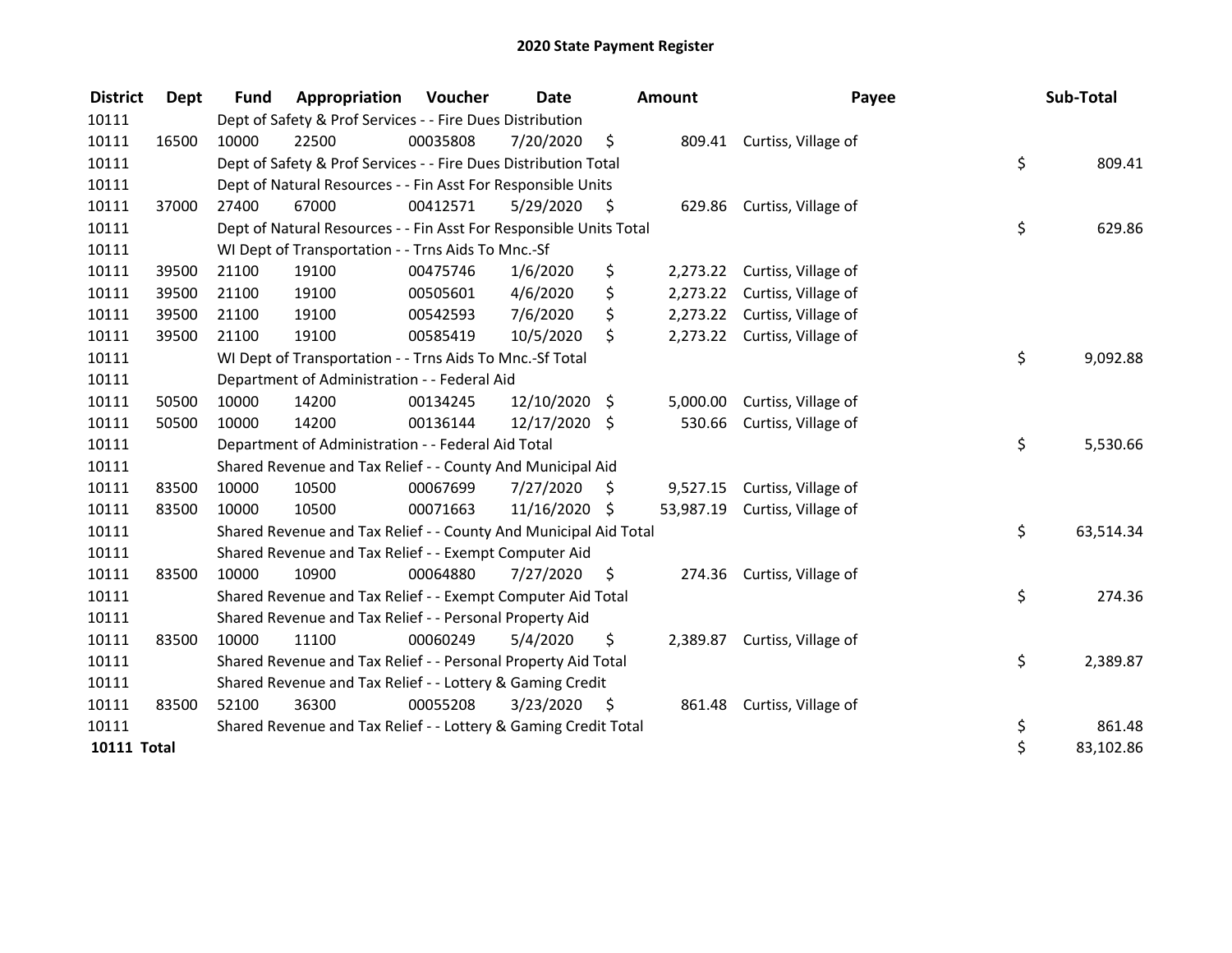| <b>District</b> | <b>Dept</b> | Fund  | Appropriation                                                      | Voucher  | <b>Date</b>   |      | Amount     | Payee                           | Sub-Total        |
|-----------------|-------------|-------|--------------------------------------------------------------------|----------|---------------|------|------------|---------------------------------|------------------|
| 10116           |             |       | Dept of Safety & Prof Services - - Fire Dues Distribution          |          |               |      |            |                                 |                  |
| 10116           | 16500       | 10000 | 22500                                                              | 00035809 | 7/20/2020     | \$   |            | 2,423.64 Village Of Dorchester  |                  |
| 10116           |             |       | Dept of Safety & Prof Services - - Fire Dues Distribution Total    |          |               |      |            |                                 | \$<br>2,423.64   |
| 10116           |             |       | Dept of Natural Resources - - Fin Asst For Responsible Units       |          |               |      |            |                                 |                  |
| 10116           | 37000       | 27400 | 67000                                                              | 00412783 | 5/29/2020     | \$   |            | 1,529.09 Village Of Dorchester  |                  |
| 10116           |             |       | Dept of Natural Resources - - Fin Asst For Responsible Units Total |          |               |      |            |                                 | \$<br>1,529.09   |
| 10116           |             |       | Dept of Natural Resources - - Recycling Consolidation Grants       |          |               |      |            |                                 |                  |
| 10116           | 37000       | 27400 | 67300                                                              | 00412783 | 5/29/2020     | - \$ |            | 217.82 Village Of Dorchester    |                  |
| 10116           |             |       | Dept of Natural Resources - - Recycling Consolidation Grants Total |          |               |      |            |                                 | \$<br>217.82     |
| 10116           |             |       | WI Dept of Transportation - - Trns Aids To Mnc.-Sf                 |          |               |      |            |                                 |                  |
| 10116           | 39500       | 21100 | 19100                                                              | 00475747 | 1/6/2020      | \$   |            | 23,046.49 Village Of Dorchester |                  |
| 10116           | 39500       | 21100 | 19100                                                              | 00505602 | 4/6/2020      | \$   | 23,046.49  | Village Of Dorchester           |                  |
| 10116           | 39500       | 21100 | 19100                                                              | 00542594 | 7/6/2020      | \$   | 23,046.49  | Village Of Dorchester           |                  |
| 10116           | 39500       | 21100 | 19100                                                              | 00585420 | 10/5/2020     | \$   |            | 23,046.52 Village Of Dorchester |                  |
| 10116           |             |       | WI Dept of Transportation - - Trns Aids To Mnc.-Sf Total           |          |               |      |            |                                 | \$<br>92,185.99  |
| 10116           |             |       | Department of Justice - - Law Enforcement Train, Local             |          |               |      |            |                                 |                  |
| 10116           | 45500       | 10000 | 23100                                                              | 00091415 | 12/4/2020     | \$   | 320.00     | Village Of Dorchester           |                  |
| 10116           |             |       | Department of Justice - - Law Enforcement Train, Local Total       |          |               |      |            |                                 | \$<br>320.00     |
| 10116           |             |       | Department of Administration - - Federal Aid                       |          |               |      |            |                                 |                  |
| 10116           | 50500       | 10000 | 14200                                                              | 00126587 | 8/12/2020     | \$   | 1,168.24   | Village Of Dorchester           |                  |
| 10116           | 50500       | 10000 | 14200                                                              | 00129751 | 10/2/2020     | \$   | 625.89     | Village Of Dorchester           |                  |
| 10116           | 50500       | 10000 | 14200                                                              | 00132094 | 11/13/2020    | \$   | 875.00     | Village Of Dorchester           |                  |
| 10116           | 50500       | 10000 | 14200                                                              | 00134246 | 12/10/2020    | \$   | 11,360.87  | Village Of Dorchester           |                  |
| 10116           | 50500       | 10000 | 14200                                                              | 00136145 | 12/17/2020 \$ |      | 870.65     | Village Of Dorchester           |                  |
| 10116           |             |       | Department of Administration - - Federal Aid Total                 |          |               |      |            |                                 | \$<br>14,900.65  |
| 10116           |             |       | Elections Commission - - 2018 Hava Election Security               |          |               |      |            |                                 |                  |
| 10116           | 51000       | 22000 | 18200                                                              | 00003866 | 7/16/2020     | \$   |            | 753.10 Village Of Dorchester    |                  |
| 10116           |             |       | Elections Commission - - 2018 Hava Election Security Total         |          |               |      |            |                                 | \$<br>753.10     |
| 10116           |             |       | Shared Revenue and Tax Relief - - County And Municipal Aid         |          |               |      |            |                                 |                  |
| 10116           | 83500       | 10000 | 10500                                                              | 00067700 | 7/27/2020     | \$   |            | 31,529.17 Village Of Dorchester |                  |
| 10116           | 83500       | 10000 | 10500                                                              | 00071664 | 11/16/2020 \$ |      | 178,665.30 | Village Of Dorchester           |                  |
| 10116           |             |       | Shared Revenue and Tax Relief - - County And Municipal Aid Total   |          |               |      |            |                                 | \$<br>210,194.47 |
| 10116           |             |       | Shared Revenue and Tax Relief - - Exempt Computer Aid              |          |               |      |            |                                 |                  |
| 10116           | 83500       | 10000 | 10900                                                              | 00064881 | 7/27/2020     | \$   | 322.17     | Village Of Dorchester           |                  |
| 10116           | 83500       | 10000 | 10900                                                              | 00066950 | 7/27/2020     | \$   |            | 7,358.78 Village Of Dorchester  |                  |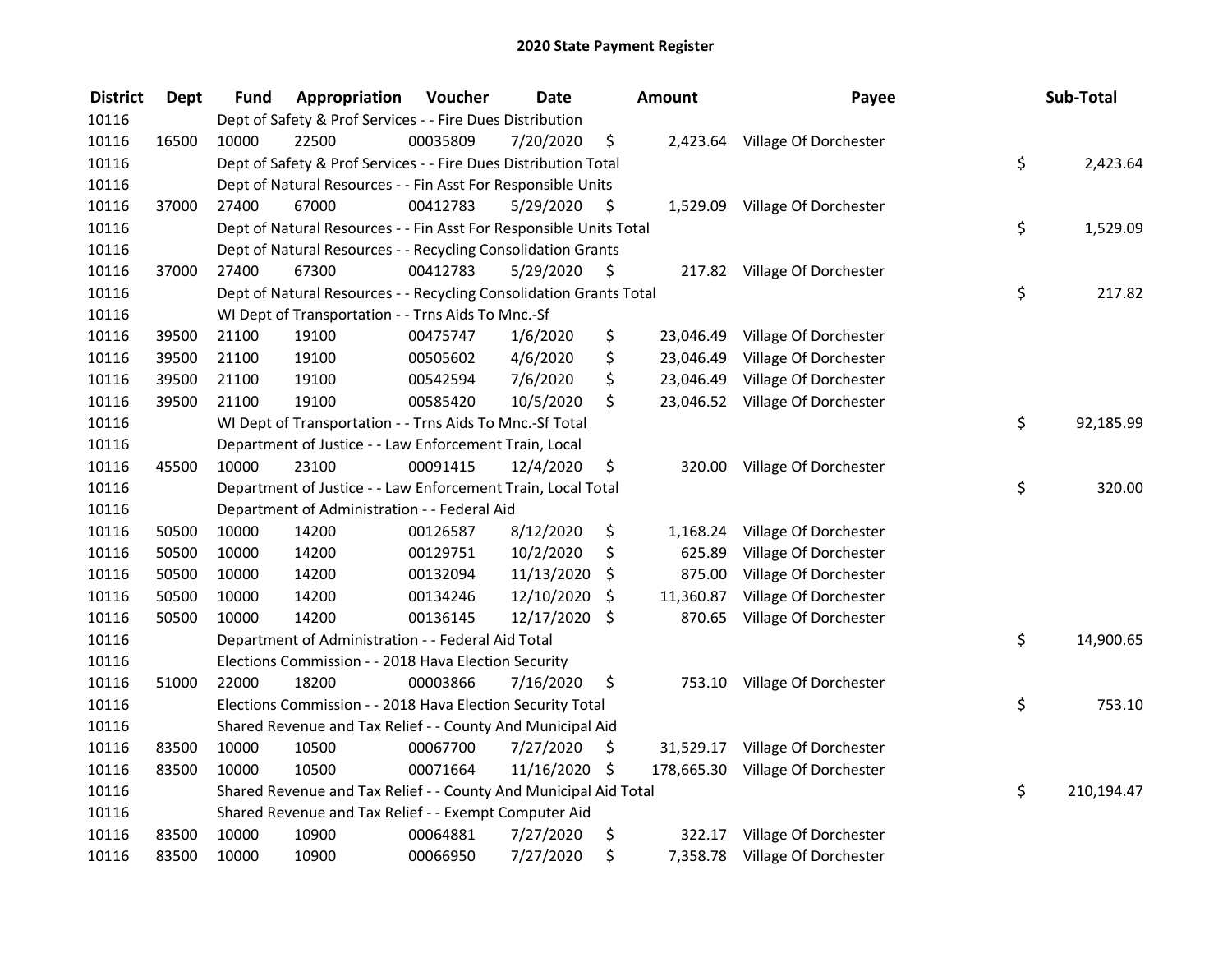| <b>District</b> | Dept  | <b>Fund</b> | Appropriation                                                                 | <b>Voucher</b> | Date      |    | Amount    | Payee                 |    | Sub-Total  |
|-----------------|-------|-------------|-------------------------------------------------------------------------------|----------------|-----------|----|-----------|-----------------------|----|------------|
| 10116           |       |             | Shared Revenue and Tax Relief - - Exempt Computer Aid Total                   |                |           |    |           |                       | \$ | 7,680.95   |
| 10116           |       |             | Shared Revenue and Tax Relief - - Personal Property Aid                       |                |           |    |           |                       |    |            |
| 10116           | 83500 | 10000       | 11100                                                                         | 00060250       | 5/4/2020  | S. | 1.321.34  | Village Of Dorchester |    |            |
| 10116           | 83500 | 10000       | 11100                                                                         | 00062391       | 5/4/2020  |    | 22.701.07 | Village Of Dorchester |    |            |
| 10116           |       |             | Shared Revenue and Tax Relief - - Personal Property Aid Total                 |                |           |    |           |                       | S  | 24,022.41  |
| 10116           |       |             | Shared Revenue and Tax Relief - - State Aid; Video Service Provider Fee       |                |           |    |           |                       |    |            |
| 10116           | 83500 | 10000       | 11200                                                                         | 00064095       | 7/27/2020 | S. | 823.38    | Village Of Dorchester |    |            |
| 10116           |       |             | Shared Revenue and Tax Relief - - State Aid; Video Service Provider Fee Total |                |           |    |           |                       | \$ | 823.38     |
| 10116           |       |             | Shared Revenue and Tax Relief - - Lottery & Gaming Credit                     |                |           |    |           |                       |    |            |
| 10116           | 83500 | 52100       | 36300                                                                         | 00055209       | 3/23/2020 | S. | 973.44    | Village Of Dorchester |    |            |
| 10116           |       |             | Shared Revenue and Tax Relief - - Lottery & Gaming Credit Total               |                |           |    |           |                       |    | 973.44     |
| 10116 Total     |       |             |                                                                               |                |           |    |           |                       |    | 356,024.94 |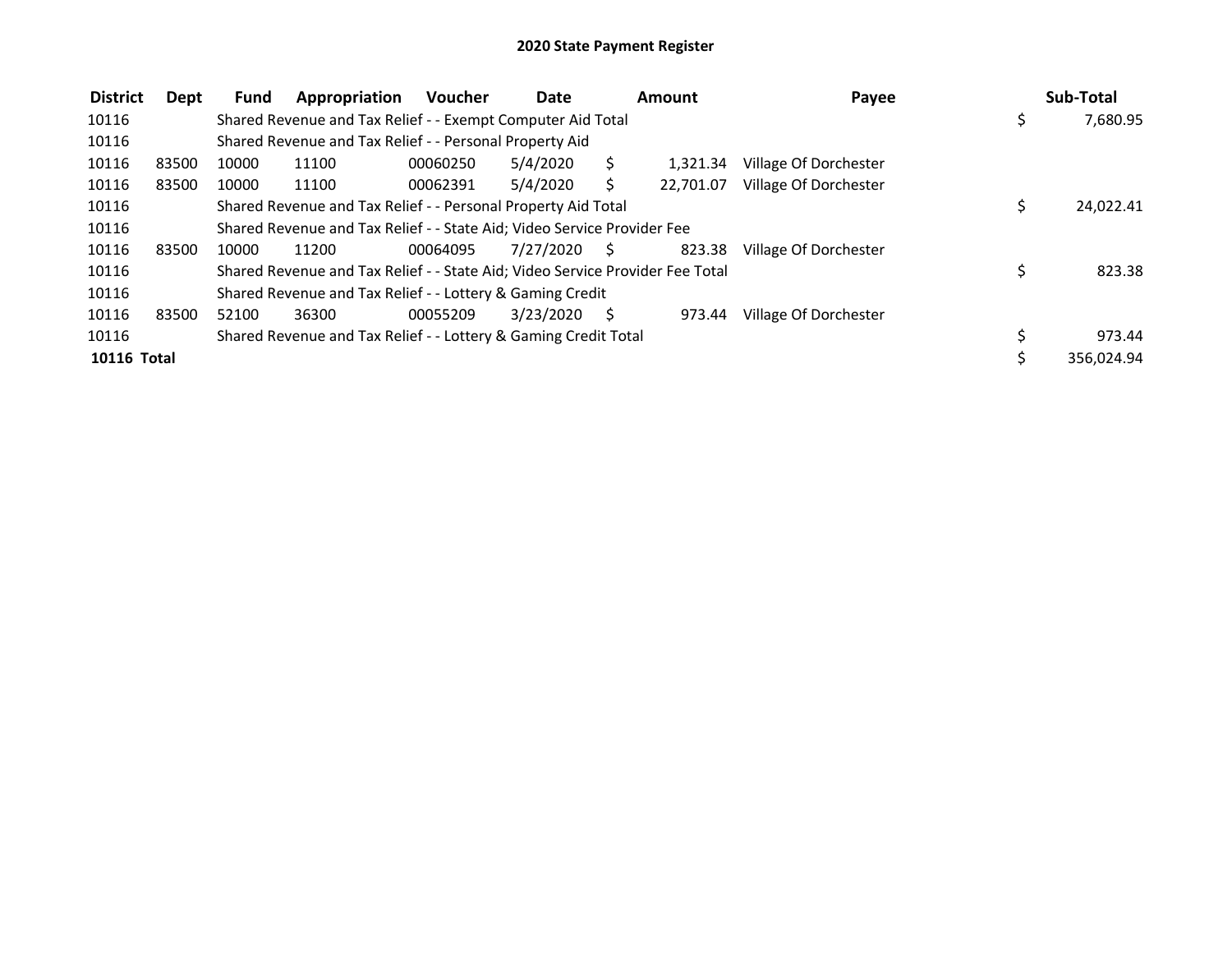| <b>District</b> | <b>Dept</b> | Fund  | Appropriation                                                         | Voucher  | <b>Date</b>   |      | <b>Amount</b> | Payee                         | Sub-Total        |
|-----------------|-------------|-------|-----------------------------------------------------------------------|----------|---------------|------|---------------|-------------------------------|------------------|
| 10131           |             |       | Dept of Safety & Prof Services - - Fire Dues Distribution             |          |               |      |               |                               |                  |
| 10131           | 16500       | 10000 | 22500                                                                 | 00035810 | 7/20/2020     | \$   |               | 631.12 Village Of Granton     |                  |
| 10131           |             |       | Dept of Safety & Prof Services - - Fire Dues Distribution Total       |          |               |      |               |                               | \$<br>631.12     |
| 10131           |             |       | Dept of Natural Resources - - Fin Asst For Responsible Units          |          |               |      |               |                               |                  |
| 10131           | 37000       | 27400 | 67000                                                                 | 00412589 | 5/29/2020     | \$   |               | 1,334.19 Village Of Granton   |                  |
| 10131           |             |       | Dept of Natural Resources - - Fin Asst For Responsible Units Total    |          |               |      |               |                               | \$<br>1,334.19   |
| 10131           |             |       | Dept of Natural Resources - - Recycling Consolidation Grants          |          |               |      |               |                               |                  |
| 10131           | 37000       | 27400 | 67300                                                                 | 00412589 | 5/29/2020     | - \$ |               | 86.32 Village Of Granton      |                  |
| 10131           |             |       | Dept of Natural Resources - - Recycling Consolidation Grants Total    |          |               |      |               |                               | \$<br>86.32      |
| 10131           |             |       | WI Dept of Transportation - - Trns Aids To Mnc.-Sf                    |          |               |      |               |                               |                  |
| 10131           | 39500       | 21100 | 19100                                                                 | 00475748 | 1/6/2020      | \$   |               | 6,926.84 Village Of Granton   |                  |
| 10131           | 39500       | 21100 | 19100                                                                 | 00505603 | 4/6/2020      | \$   | 6,926.84      | Village Of Granton            |                  |
| 10131           | 39500       | 21100 | 19100                                                                 | 00542595 | 7/6/2020      | \$   | 6,926.84      | Village Of Granton            |                  |
| 10131           | 39500       | 21100 | 19100                                                                 | 00585421 | 10/5/2020     | \$   |               | 6,926.87 Village Of Granton   |                  |
| 10131           |             |       | WI Dept of Transportation - - Trns Aids To Mnc.-Sf Total              |          |               |      |               |                               | \$<br>27,707.39  |
| 10131           |             |       | Department of Administration - - Federal Aid                          |          |               |      |               |                               |                  |
| 10131           | 50500       | 10000 | 14200                                                                 | 00129752 | 10/2/2020     | \$   | 1,306.08      | Village Of Granton            |                  |
| 10131           | 50500       | 10000 | 14200                                                                 | 00134247 | 12/10/2020 \$ |      |               | 1,531.94 Village Of Granton   |                  |
| 10131           |             |       | Department of Administration - - Federal Aid Total                    |          |               |      |               |                               | \$<br>2,838.02   |
| 10131           |             |       | Elections Commission - - 2018 Hava Election Security                  |          |               |      |               |                               |                  |
| 10131           | 51000       | 22000 | 18200                                                                 | 00003898 | 7/20/2020     | \$   |               | 417.80 Village Of Granton     |                  |
| 10131           |             |       | Elections Commission - - 2018 Hava Election Security Total            |          |               |      |               |                               | \$<br>417.80     |
| 10131           |             |       | Shared Revenue and Tax Relief - - Expenditure Restraint Program       |          |               |      |               |                               |                  |
| 10131           | 83500       | 10000 | 10100                                                                 | 00067701 | 7/27/2020     | - \$ |               | 261.78 Village Of Granton     |                  |
| 10131           |             |       | Shared Revenue and Tax Relief - - Expenditure Restraint Program Total |          |               |      |               |                               | \$<br>261.78     |
| 10131           |             |       | Shared Revenue and Tax Relief - - County And Municipal Aid            |          |               |      |               |                               |                  |
| 10131           | 83500       | 10000 | 10500                                                                 | 00067701 | 7/27/2020     | \$   |               | 30,177.89 Village Of Granton  |                  |
| 10131           | 83500       | 10000 | 10500                                                                 | 00071665 | 11/16/2020 \$ |      |               | 171,008.01 Village Of Granton |                  |
| 10131           |             |       | Shared Revenue and Tax Relief - - County And Municipal Aid Total      |          |               |      |               |                               | \$<br>201,185.90 |
| 10131           |             |       | Shared Revenue and Tax Relief - - Exempt Computer Aid                 |          |               |      |               |                               |                  |
| 10131           | 83500       | 10000 | 10900                                                                 | 00064882 | 7/27/2020     | \$   |               | 70.67 Village Of Granton      |                  |
| 10131           |             |       | Shared Revenue and Tax Relief - - Exempt Computer Aid Total           |          |               |      |               |                               | \$<br>70.67      |
| 10131           |             |       | Shared Revenue and Tax Relief - - Personal Property Aid               |          |               |      |               |                               |                  |
| 10131           | 83500       | 10000 | 11100                                                                 | 00060251 | 5/4/2020      | \$   |               | 459.57 Village Of Granton     |                  |
| 10131           | 83500       | 10000 | 11100                                                                 | 00062392 | 5/4/2020      | \$   |               | 91.33 Village Of Granton      |                  |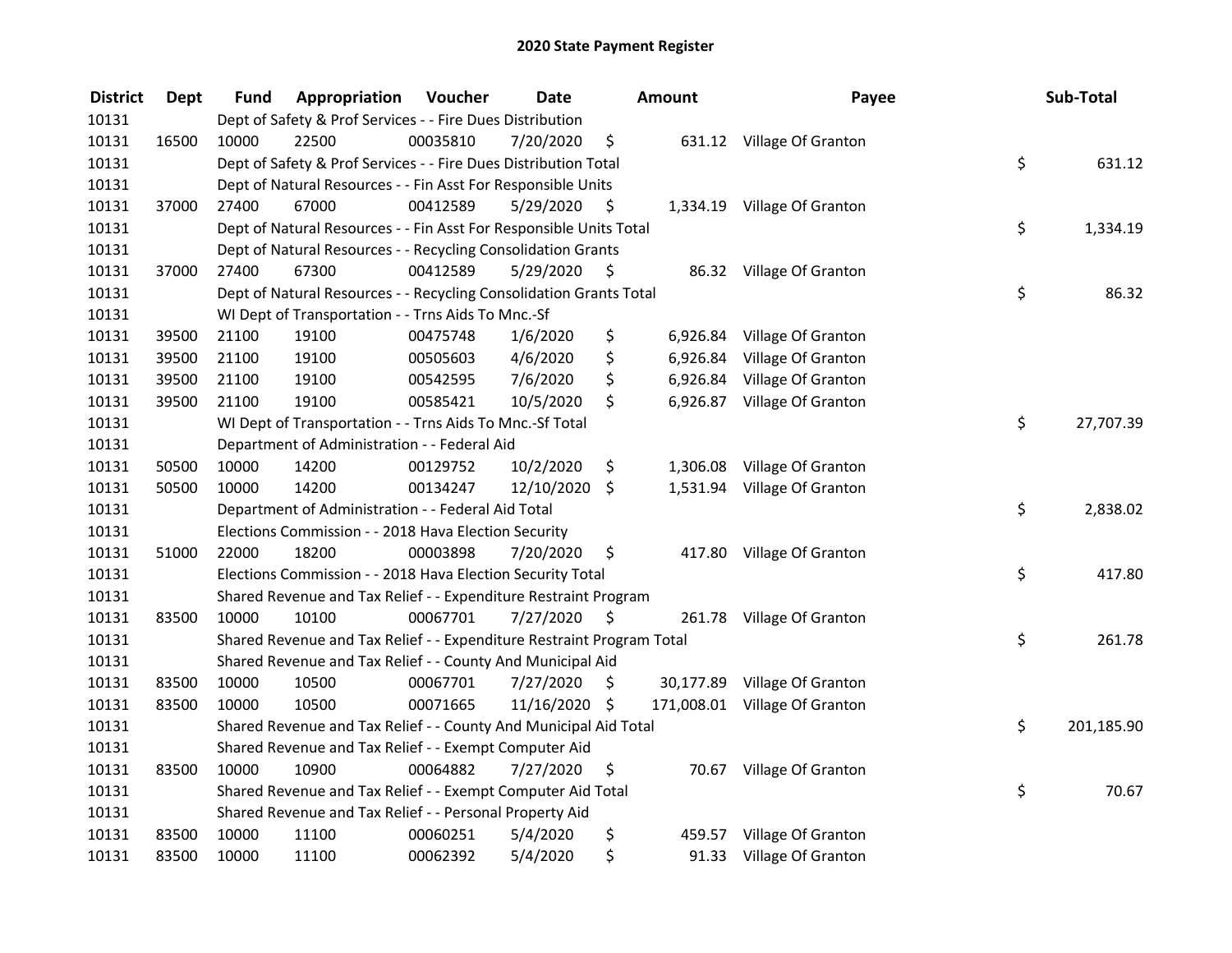| <b>District</b> | <b>Dept</b> | <b>Fund</b> | Appropriation                                                   | Voucher  | Date      | Amount |        | Pavee              | Sub-Total  |
|-----------------|-------------|-------------|-----------------------------------------------------------------|----------|-----------|--------|--------|--------------------|------------|
| 10131           |             |             | Shared Revenue and Tax Relief - - Personal Property Aid Total   |          |           |        |        |                    | 550.90     |
| 10131           |             |             | Shared Revenue and Tax Relief - - Lottery & Gaming Credit       |          |           |        |        |                    |            |
| 10131           | 83500       | 52100       | 36300                                                           | 00055210 | 3/23/2020 |        | 204.60 | Village Of Granton |            |
| 10131           |             |             | Shared Revenue and Tax Relief - - Lottery & Gaming Credit Total |          |           |        |        |                    | 204.60     |
| 10131 Total     |             |             |                                                                 |          |           |        |        |                    | 235,288.69 |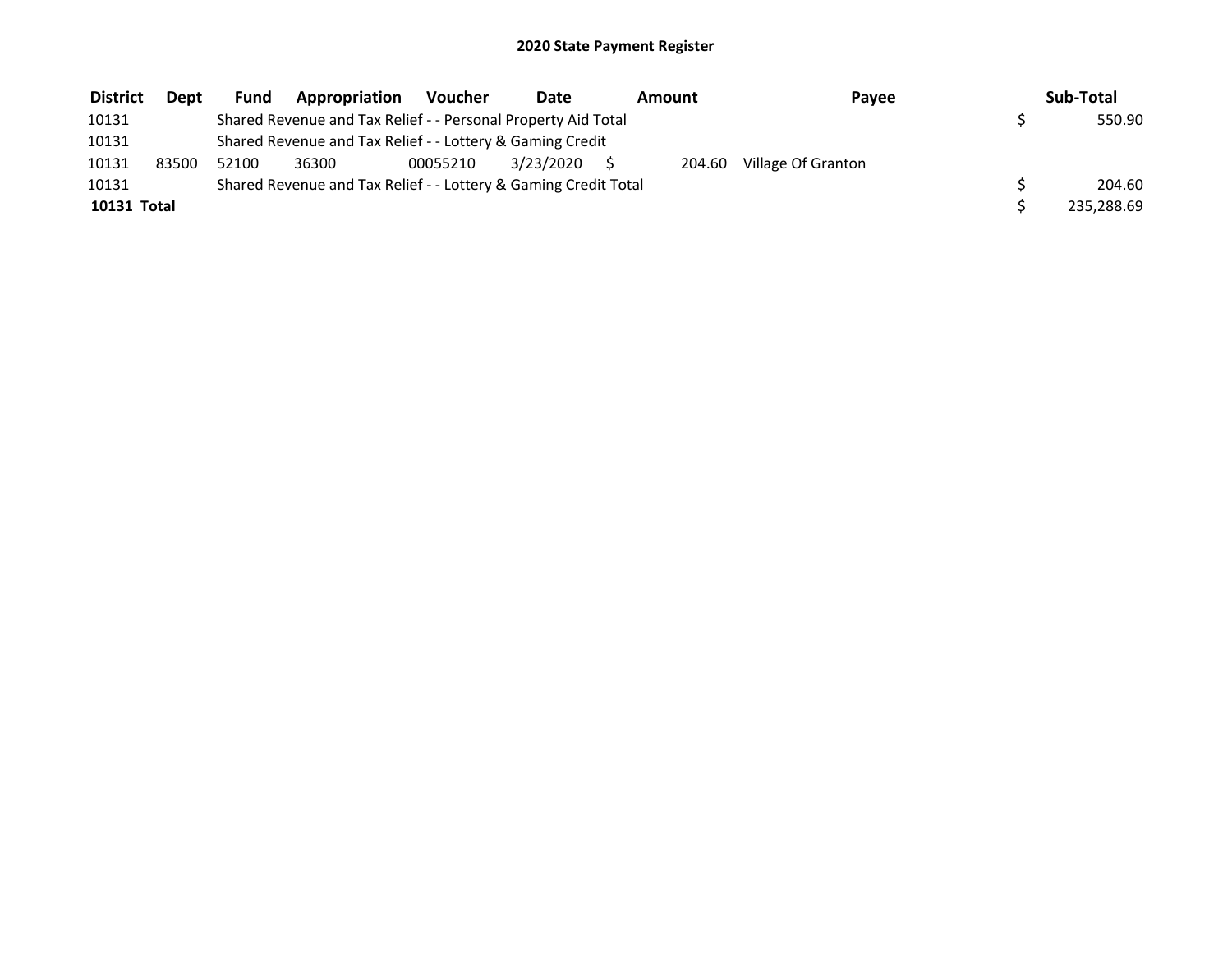| <b>District</b> | Dept  | <b>Fund</b> | Appropriation                                                   | Voucher  | Date         | Amount |                  | Payee | Sub-Total |
|-----------------|-------|-------------|-----------------------------------------------------------------|----------|--------------|--------|------------------|-------|-----------|
| 10186           |       |             | Shared Revenue and Tax Relief - - Lottery & Gaming Credit       |          |              |        |                  |       |           |
| 10186           | 83500 | 52100       | 36300                                                           | 00055211 | 3/23/2020 \$ |        | 172.01 Vil Unity |       |           |
| 10186           |       |             | Shared Revenue and Tax Relief - - Lottery & Gaming Credit Total |          |              |        |                  |       | 172.01    |
| 10186 Total     |       |             |                                                                 |          |              |        |                  |       | 172.01    |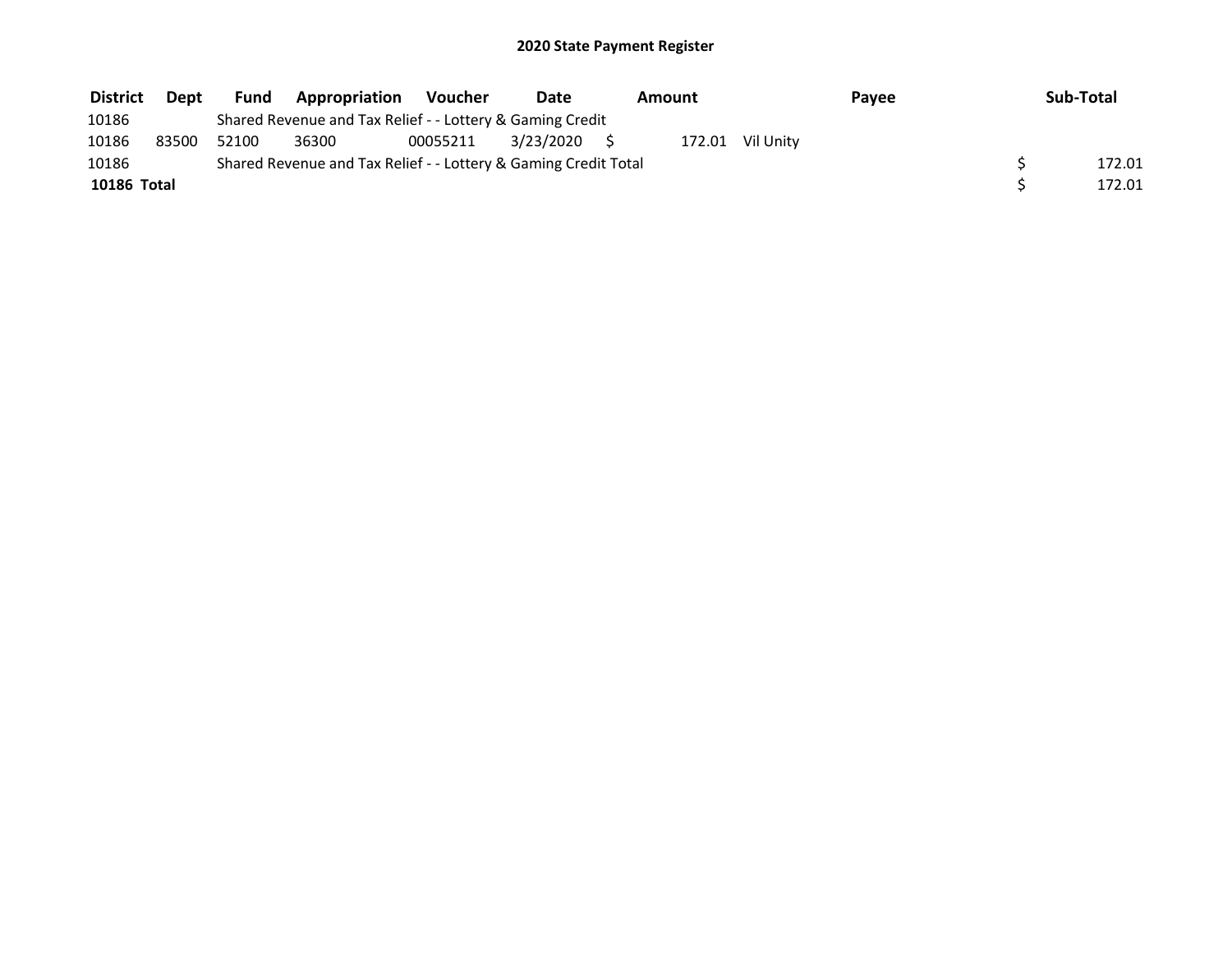| <b>District</b> | <b>Dept</b> | Fund  | Appropriation                                                         | Voucher  | <b>Date</b>   |      | <b>Amount</b> | Payee                       | Sub-Total        |
|-----------------|-------------|-------|-----------------------------------------------------------------------|----------|---------------|------|---------------|-----------------------------|------------------|
| 10191           |             |       | Dept of Safety & Prof Services - - Fire Dues Distribution             |          |               |      |               |                             |                  |
| 10191           | 16500       | 10000 | 22500                                                                 | 00035811 | 7/20/2020     | \$   |               | 1,067.50 Village Of Withee  |                  |
| 10191           |             |       | Dept of Safety & Prof Services - - Fire Dues Distribution Total       |          |               |      |               |                             | \$<br>1,067.50   |
| 10191           |             |       | Dept of Natural Resources - - Fin Asst For Responsible Units          |          |               |      |               |                             |                  |
| 10191           | 37000       | 27400 | 67000                                                                 | 00413101 | 5/29/2020     | \$   |               | 2,219.96 Village Of Withee  |                  |
| 10191           |             |       | Dept of Natural Resources - - Fin Asst For Responsible Units Total    |          |               |      |               |                             | \$<br>2,219.96   |
| 10191           |             |       | WI Dept of Transportation - - Trns Aids To Mnc.-Sf                    |          |               |      |               |                             |                  |
| 10191           | 39500       | 21100 | 19100                                                                 | 00475749 | 1/6/2020      | \$   |               | 6,535.79 Village Of Withee  |                  |
| 10191           | 39500       | 21100 | 19100                                                                 | 00505604 | 4/6/2020      | \$   | 6,535.79      | Village Of Withee           |                  |
| 10191           | 39500       | 21100 | 19100                                                                 | 00542596 | 7/6/2020      | \$   | 6,535.79      | Village Of Withee           |                  |
| 10191           | 39500       | 21100 | 19100                                                                 | 00585422 | 10/5/2020     | \$   |               | 6,535.81 Village Of Withee  |                  |
| 10191           |             |       | WI Dept of Transportation - - Trns Aids To Mnc.-Sf Total              |          |               |      |               |                             | \$<br>26,143.18  |
| 10191           |             |       | WI Dept of Transportation - - Loc Rd Imp Prg St Fd                    |          |               |      |               |                             |                  |
| 10191           | 39500       | 21100 | 27800                                                                 | 00614012 | 11/12/2020    | \$   |               | 16,401.00 Village Of Withee |                  |
| 10191           |             |       | WI Dept of Transportation - - Loc Rd Imp Prg St Fd Total              |          |               |      |               |                             | \$<br>16,401.00  |
| 10191           |             |       | Department of Administration - - Federal Aid                          |          |               |      |               |                             |                  |
| 10191           | 50500       | 10000 | 14200                                                                 | 00129753 | 10/2/2020     | \$   | 1,050.26      | Village Of Withee           |                  |
| 10191           | 50500       | 10000 | 14200                                                                 | 00134248 | 12/10/2020    | \$   |               | 7,078.74 Village Of Withee  |                  |
| 10191           |             |       | Department of Administration - - Federal Aid Total                    |          |               |      |               |                             | \$<br>8,129.00   |
| 10191           |             |       | Elections Commission - - 2018 Hava Election Security                  |          |               |      |               |                             |                  |
| 10191           | 51000       | 22000 | 18200                                                                 | 00003369 | 6/26/2020     | \$   |               | 493.70 Village Of Withee    |                  |
| 10191           |             |       | Elections Commission - - 2018 Hava Election Security Total            |          |               |      |               |                             | \$<br>493.70     |
| 10191           |             |       | Shared Revenue and Tax Relief - - Expenditure Restraint Program       |          |               |      |               |                             |                  |
| 10191           | 83500       | 10000 | 10100                                                                 | 00067702 | 7/27/2020     | - \$ |               | 2,125.67 Village Of Withee  |                  |
| 10191           |             |       | Shared Revenue and Tax Relief - - Expenditure Restraint Program Total |          |               |      |               |                             | \$<br>2,125.67   |
| 10191           |             |       | Shared Revenue and Tax Relief - - County And Municipal Aid            |          |               |      |               |                             |                  |
| 10191           | 83500       | 10000 | 10500                                                                 | 00067702 | 7/27/2020     | S    | 31,289.17     | Village Of Withee           |                  |
| 10191           | 83500       | 10000 | 10500                                                                 | 00071666 | 11/16/2020 \$ |      | 177,305.29    | Village Of Withee           |                  |
| 10191           |             |       | Shared Revenue and Tax Relief - - County And Municipal Aid Total      |          |               |      |               |                             | \$<br>208,594.46 |
| 10191           |             |       | Shared Revenue and Tax Relief - - Exempt Computer Aid                 |          |               |      |               |                             |                  |
| 10191           | 83500       | 10000 | 10900                                                                 | 00064883 | 7/27/2020     | \$   | 785.67        | Village Of Withee           |                  |
| 10191           | 83500       | 10000 | 10900                                                                 | 00066951 | 7/27/2020     | \$   | 456.55        | Village Of Withee           |                  |
| 10191           |             |       | Shared Revenue and Tax Relief - - Exempt Computer Aid Total           |          |               |      |               |                             | \$<br>1,242.22   |
| 10191           |             |       | Shared Revenue and Tax Relief - - Personal Property Aid               |          |               |      |               |                             |                  |
| 10191           | 83500       | 10000 | 11100                                                                 | 00060252 | 5/4/2020      | \$   |               | 3,192.98 Village Of Withee  |                  |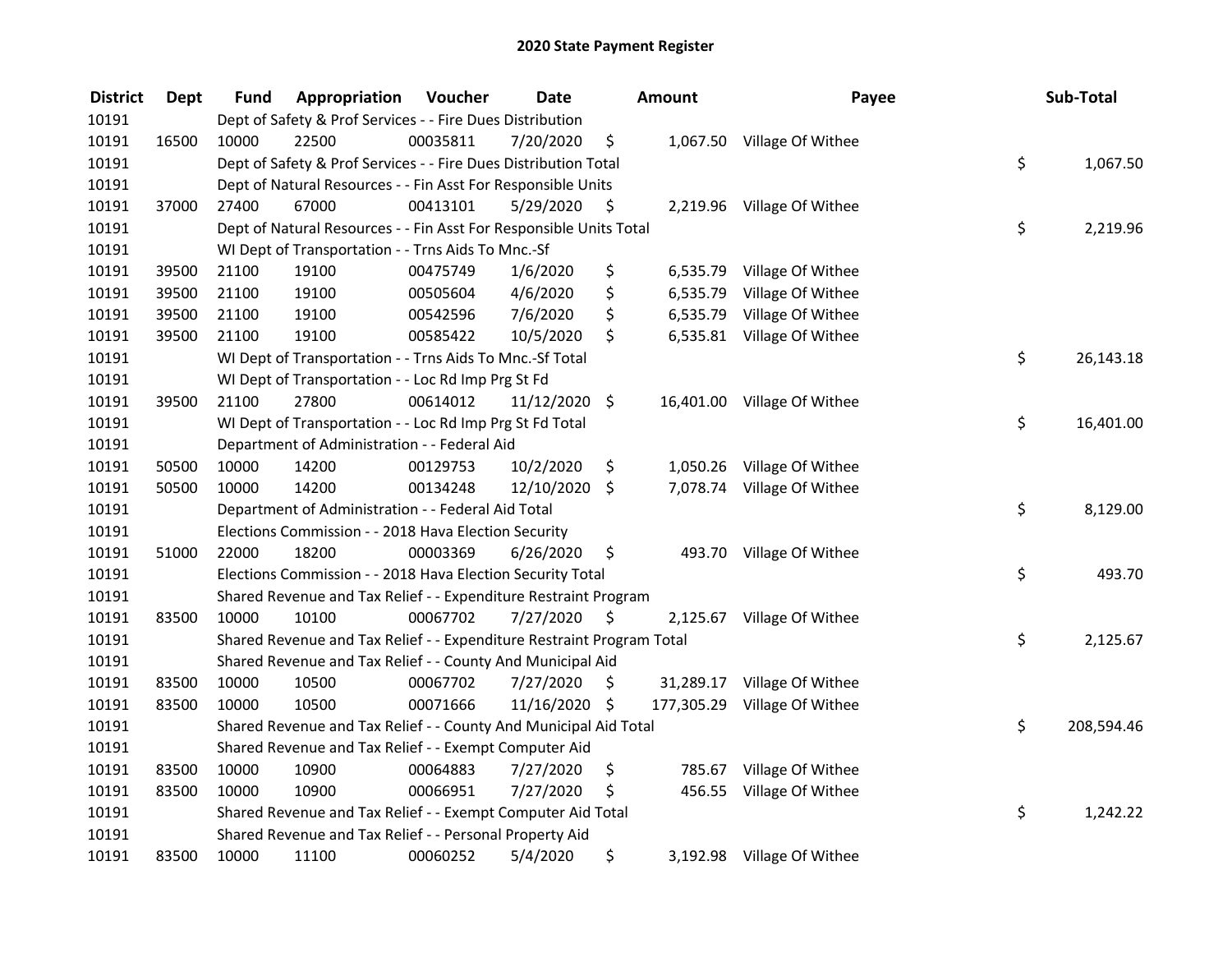| <b>District</b> | Dept  | <b>Fund</b> | Appropriation                                                                 | <b>Voucher</b> | <b>Date</b> |    | Amount   | Pavee             | Sub-Total  |
|-----------------|-------|-------------|-------------------------------------------------------------------------------|----------------|-------------|----|----------|-------------------|------------|
| 10191           | 83500 | 10000       | 11100                                                                         | 00062393       | 5/4/2020    |    | 2.856.49 | Village Of Withee |            |
| 10191           |       |             | Shared Revenue and Tax Relief - - Personal Property Aid Total                 |                |             |    |          |                   | 6,049.47   |
| 10191           |       |             | Shared Revenue and Tax Relief - - State Aid; Video Service Provider Fee       |                |             |    |          |                   |            |
| 10191           | 83500 | 10000       | 11200                                                                         | 00064096       | 7/27/2020   | S. | 650.35   | Village Of Withee |            |
| 10191           |       |             | Shared Revenue and Tax Relief - - State Aid; Video Service Provider Fee Total |                |             |    |          |                   | 650.35     |
| 10191           |       |             | Shared Revenue and Tax Relief - - Lottery & Gaming Credit                     |                |             |    |          |                   |            |
| 10191           | 83500 | 52100       | 36300                                                                         | 00055212       | 3/23/2020   |    | 1.215.00 | Village Of Withee |            |
| 10191           |       |             | Shared Revenue and Tax Relief - - Lottery & Gaming Credit Total               |                |             |    |          |                   | 1,215.00   |
| 10191 Total     |       |             |                                                                               |                |             |    |          |                   | 274,331.51 |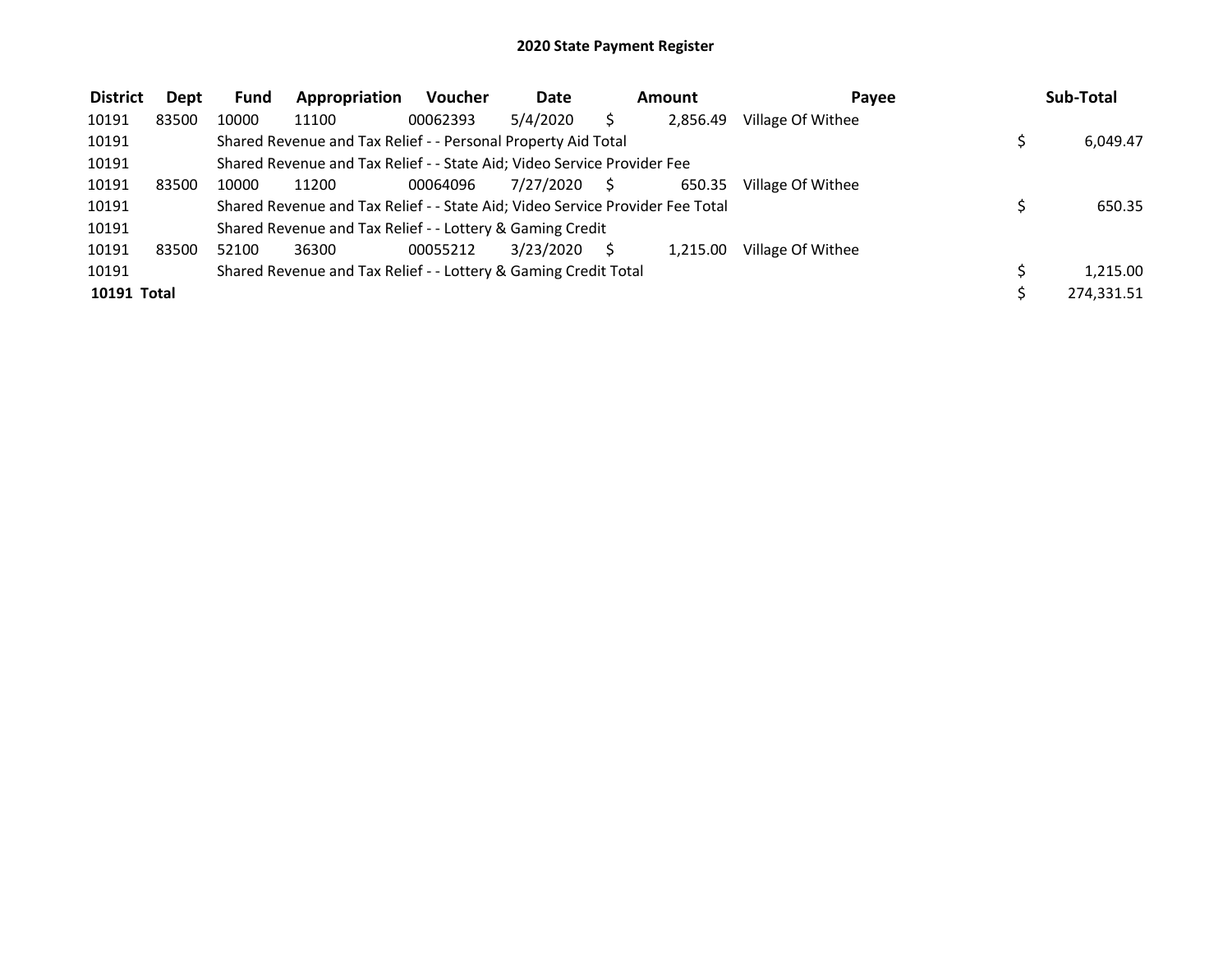| <b>District</b> | Dept  | Fund  | <b>Appropriation Voucher</b>                                                    |          | <b>Date</b>             |                     | Amount     | Payee                        | Sub-Total        |
|-----------------|-------|-------|---------------------------------------------------------------------------------|----------|-------------------------|---------------------|------------|------------------------------|------------------|
| 10201           |       |       | Dept of Safety & Prof Services - - Fire Dues Distribution                       |          |                         |                     |            |                              |                  |
| 10201           | 16500 | 10000 | 22500                                                                           | 00035812 | 7/20/2020               | \$                  |            | 5,959.04 City Of Abbotsford  |                  |
| 10201           |       |       | Dept of Safety & Prof Services - - Fire Dues Distribution Total                 |          |                         |                     |            |                              | \$<br>5,959.04   |
| 10201           |       |       | Dept of Natural Resources - - Fin Asst For Responsible Units                    |          |                         |                     |            |                              |                  |
| 10201           | 37000 | 27400 | 67000                                                                           | 00412792 | 5/29/2020               | \$                  |            | 7,797.18 City Of Abbotsford  |                  |
| 10201           |       |       | Dept of Natural Resources - - Fin Asst For Responsible Units Total              |          |                         |                     |            |                              | \$<br>7,797.18   |
| 10201           |       |       | Dept of Natural Resources - - Recycling Consolidation Grants                    |          |                         |                     |            |                              |                  |
| 10201           | 37000 | 27400 | 67300                                                                           | 00412792 | 5/29/2020               | - \$                |            | 579.51 City Of Abbotsford    |                  |
| 10201           |       |       | Dept of Natural Resources - - Recycling Consolidation Grants Total              |          |                         |                     |            |                              | \$<br>579.51     |
| 10201           |       |       | WI Dept of Transportation - - Trns Aids To Mnc.-Sf                              |          |                         |                     |            |                              |                  |
| 10201           | 39500 | 21100 | 19100                                                                           | 00475750 | 1/6/2020                | \$                  | 41,717.40  | City Of Abbotsford           |                  |
| 10201           | 39500 | 21100 | 19100                                                                           | 00505605 | 4/6/2020                | \$                  | 41,717.40  | City Of Abbotsford           |                  |
| 10201           | 39500 | 21100 | 19100                                                                           | 00542597 | 7/6/2020                | \$                  | 41,717.40  | City Of Abbotsford           |                  |
| 10201           | 39500 | 21100 | 19100                                                                           | 00585423 | 10/5/2020               | \$                  | 41,717.42  | City Of Abbotsford           |                  |
| 10201           |       |       | WI Dept of Transportation - - Trns Aids To Mnc.-Sf Total                        |          |                         |                     |            |                              | \$<br>166,869.62 |
| 10201           |       |       | Department of Health Services - - Prepaid Medical Transport Reimbursement       |          |                         |                     |            |                              |                  |
| 10201           | 43500 | 10000 | 16300                                                                           |          | AMBULANCE 11/16/2020 \$ |                     |            | City Of Abbotsford           |                  |
| 10201           |       |       | Department of Health Services - - Prepaid Medical Transport Reimbursement Total |          |                         |                     |            |                              | \$               |
| 10201           |       |       | Department of Military Affairs - - Disaster Recovery Aid                        |          |                         |                     |            |                              |                  |
| 10201           | 46500 | 10000 | 30500                                                                           | 00075280 | 3/13/2020               | \$                  |            | 2,053.92 City Of Abbotsford  |                  |
| 10201           |       |       | Department of Military Affairs - - Disaster Recovery Aid Total                  |          |                         |                     |            |                              | \$<br>2,053.92   |
| 10201           |       |       | Department of Military Affairs - - Federal Aid, Local Assistance                |          |                         |                     |            |                              |                  |
| 10201           | 46500 | 10000 | 34200                                                                           | 00075280 | 3/13/2020               | $\ddot{\mathsf{s}}$ |            | 12,323.53 City Of Abbotsford |                  |
| 10201           |       |       | Department of Military Affairs - - Federal Aid, Local Assistance Total          |          |                         |                     |            |                              | \$<br>12,323.53  |
| 10201           |       |       | Department of Administration - - Federal Aid                                    |          |                         |                     |            |                              |                  |
| 10201           | 50500 | 10000 | 14200                                                                           | 00126586 | 8/12/2020               | \$                  | 2,163.20   | City Of Abbotsford           |                  |
| 10201           | 50500 | 10000 | 14200                                                                           | 00134223 | 12/10/2020              | \$                  | 30,448.57  | City Of Abbotsford           |                  |
| 10201           |       |       | Department of Administration - - Federal Aid Total                              |          |                         |                     |            |                              | \$<br>32,611.77  |
| 10201           |       |       | Elections Commission - - 2018 Hava Election Security                            |          |                         |                     |            |                              |                  |
| 10201           | 51000 | 22000 | 18200                                                                           | 00003355 | 6/24/2020               | \$                  |            | 1,371.30 City Of Abbotsford  |                  |
| 10201           |       |       | Elections Commission - - 2018 Hava Election Security Total                      |          |                         |                     |            |                              | \$<br>1,371.30   |
| 10201           |       |       | Shared Revenue and Tax Relief - - County And Municipal Aid                      |          |                         |                     |            |                              |                  |
| 10201           | 83500 | 10000 | 10500                                                                           | 00067703 | 7/27/2020               | \$                  |            | 67,035.97 City Of Abbotsford |                  |
| 10201           | 83500 | 10000 | 10500                                                                           | 00071667 | 11/16/2020              | \$                  | 379,870.48 | City Of Abbotsford           |                  |
| 10201           |       |       | Shared Revenue and Tax Relief - - County And Municipal Aid Total                |          |                         |                     |            |                              | \$<br>446,906.45 |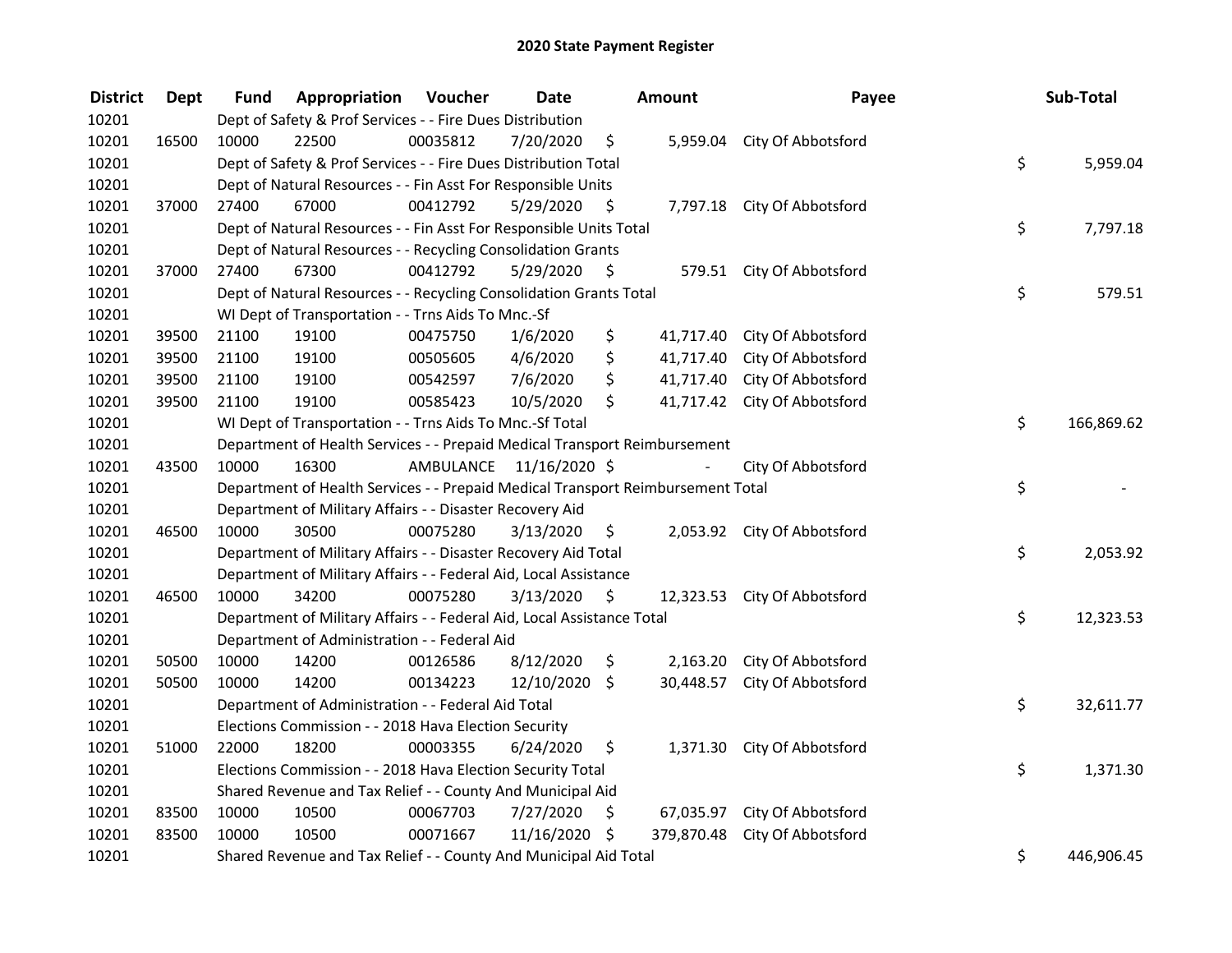| <b>District</b> | Dept  | <b>Fund</b> | Appropriation                                                                 | Voucher  | Date            |      | <b>Amount</b> | Payee              | Sub-Total        |
|-----------------|-------|-------------|-------------------------------------------------------------------------------|----------|-----------------|------|---------------|--------------------|------------------|
| 10201           |       |             | Shared Revenue and Tax Relief - - Exempt Computer Aid                         |          |                 |      |               |                    |                  |
| 10201           | 83500 | 10000       | 10900                                                                         | 00064884 | 7/27/2020       | Ŝ.   | 1,194.10      | City Of Abbotsford |                  |
| 10201           | 83500 | 10000       | 10900                                                                         | 00066952 | 7/27/2020       | S    | 1,689.55      | City Of Abbotsford |                  |
| 10201           |       |             | Shared Revenue and Tax Relief - - Exempt Computer Aid Total                   |          |                 |      |               |                    | \$<br>2,883.65   |
| 10201           |       |             | Shared Revenue and Tax Relief - - Utility Aid                                 |          |                 |      |               |                    |                  |
| 10201           | 83500 | 10000       | 11000                                                                         | 00067703 | 7/27/2020       | S.   | 1,347.27      | City Of Abbotsford |                  |
| 10201           | 83500 | 10000       | 11000                                                                         | 00071667 | $11/16/2020$ \$ |      | 8,807.85      | City Of Abbotsford |                  |
| 10201           |       |             | Shared Revenue and Tax Relief - - Utility Aid Total                           |          |                 |      |               |                    | \$<br>10,155.12  |
| 10201           |       |             | Shared Revenue and Tax Relief - - Personal Property Aid                       |          |                 |      |               |                    |                  |
| 10201           | 83500 | 10000       | 11100                                                                         | 00060253 | 5/4/2020        | \$   | 6,774.11      | City Of Abbotsford |                  |
| 10201           | 83500 | 10000       | 11100                                                                         | 00062394 | 5/4/2020        | \$   | 966.16        | City Of Abbotsford |                  |
| 10201           |       |             | Shared Revenue and Tax Relief - - Personal Property Aid Total                 |          |                 |      |               |                    | \$<br>7,740.27   |
| 10201           |       |             | Shared Revenue and Tax Relief - - State Aid; Video Service Provider Fee       |          |                 |      |               |                    |                  |
| 10201           | 83500 | 10000       | 11200                                                                         | 00064097 | 7/27/2020       | - \$ | 2,083.90      | City Of Abbotsford |                  |
| 10201           |       |             | Shared Revenue and Tax Relief - - State Aid; Video Service Provider Fee Total |          |                 |      |               |                    | \$<br>2,083.90   |
| 10201           |       |             | Shared Revenue and Tax Relief - - Payments For Municipal Svcs                 |          |                 |      |               |                    |                  |
| 10201           | 83500 | 10000       | 50100                                                                         | 00054899 | 2/3/2020        | S.   | 2,078.46      | City Of Abbotsford |                  |
| 10201           |       |             | Shared Revenue and Tax Relief - - Payments For Municipal Svcs Total           |          |                 |      |               |                    | \$<br>2,078.46   |
| 10201           |       |             | Shared Revenue and Tax Relief - - Lottery & Gaming Credit                     |          |                 |      |               |                    |                  |
| 10201           | 83500 | 52100       | 36300                                                                         | 00055213 | 3/23/2020       | - \$ | 602.58        | City Of Abbotsford |                  |
| 10201           |       |             | Shared Revenue and Tax Relief - - Lottery & Gaming Credit Total               |          |                 |      |               |                    | \$<br>602.58     |
| 10201 Total     |       |             |                                                                               |          |                 |      |               |                    | \$<br>702,016.30 |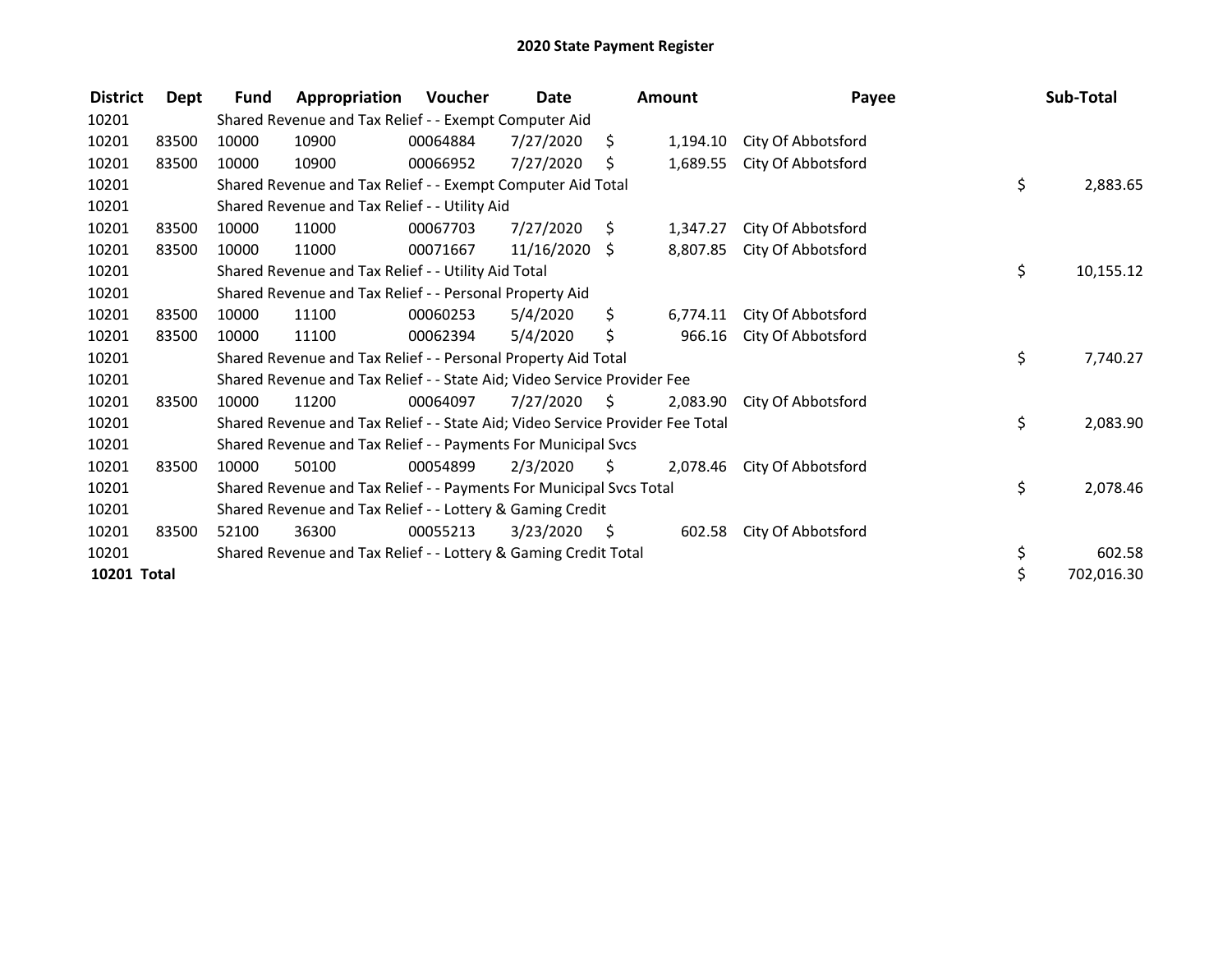| <b>District</b> | <b>Dept</b> | Fund  | Appropriation                                                         | Voucher  | <b>Date</b>   |      | <b>Amount</b> |                         | Payee | Sub-Total        |
|-----------------|-------------|-------|-----------------------------------------------------------------------|----------|---------------|------|---------------|-------------------------|-------|------------------|
| 10211           |             |       | Dept of Safety & Prof Services - - Fire Dues Distribution             |          |               |      |               |                         |       |                  |
| 10211           | 16500       | 10000 | 22500                                                                 | 00035813 | 7/20/2020     | \$   |               | 3,888.70 City Of Colby  |       |                  |
| 10211           |             |       | Dept of Safety & Prof Services - - Fire Dues Distribution Total       |          |               |      |               |                         |       | \$<br>3,888.70   |
| 10211           |             |       | Dept of Natural Resources - - Fin Asst For Responsible Units          |          |               |      |               |                         |       |                  |
| 10211           | 37000       | 27400 | 67000                                                                 | 00412953 | 5/29/2020     | \$   |               | 4,610.25 City Of Colby  |       |                  |
| 10211           |             |       | Dept of Natural Resources - - Fin Asst For Responsible Units Total    |          |               |      |               |                         |       | \$<br>4,610.25   |
| 10211           |             |       | Dept of Natural Resources - - Recycling Consolidation Grants          |          |               |      |               |                         |       |                  |
| 10211           | 37000       | 27400 | 67300                                                                 | 00412953 | 5/29/2020     | - \$ |               | 461.39 City Of Colby    |       |                  |
| 10211           |             |       | Dept of Natural Resources - - Recycling Consolidation Grants Total    |          |               |      |               |                         |       | \$<br>461.39     |
| 10211           |             |       | WI Dept of Transportation - - Trns Aids To Mnc.-Sf                    |          |               |      |               |                         |       |                  |
| 10211           | 39500       | 21100 | 19100                                                                 | 00475751 | 1/6/2020      | \$   | 40,037.14     | City Of Colby           |       |                  |
| 10211           | 39500       | 21100 | 19100                                                                 | 00505606 | 4/6/2020      | \$   | 40,037.14     | City Of Colby           |       |                  |
| 10211           | 39500       | 21100 | 19100                                                                 | 00542598 | 7/6/2020      | \$   | 40,037.14     | City Of Colby           |       |                  |
| 10211           | 39500       | 21100 | 19100                                                                 | 00585424 | 10/5/2020     | \$   | 40,037.14     | City Of Colby           |       |                  |
| 10211           |             |       | WI Dept of Transportation - - Trns Aids To Mnc.-Sf Total              |          |               |      |               |                         |       | \$<br>160,148.56 |
| 10211           |             |       | Department of Justice - - Law Enforcement Train, Local                |          |               |      |               |                         |       |                  |
| 10211           | 45500       | 10000 | 23100                                                                 | 00091357 | 12/4/2020     | \$   | 960.00        | City Of Colby           |       |                  |
| 10211           |             |       | Department of Justice - - Law Enforcement Train, Local Total          |          |               |      |               |                         |       | \$<br>960.00     |
| 10211           |             |       | Department of Administration - - Federal Aid                          |          |               |      |               |                         |       |                  |
| 10211           | 50500       | 10000 | 14200                                                                 | 00134224 | 12/10/2020 \$ |      |               | 29,719.00 City Of Colby |       |                  |
| 10211           | 50500       | 10000 | 14200                                                                 | 00136136 | 12/17/2020 \$ |      |               | 3,154.14 City Of Colby  |       |                  |
| 10211           |             |       | Department of Administration - - Federal Aid Total                    |          |               |      |               |                         |       | \$<br>32,873.14  |
| 10211           |             |       | Elections Commission - - 2018 Hava Election Security                  |          |               |      |               |                         |       |                  |
| 10211           | 51000       | 22000 | 18200                                                                 | 00003350 | 6/24/2020     | \$   | 1,405.40      | City Of Colby           |       |                  |
| 10211           |             |       | Elections Commission - - 2018 Hava Election Security Total            |          |               |      |               |                         |       | \$<br>1,405.40   |
| 10211           |             |       | Shared Revenue and Tax Relief - - Expenditure Restraint Program       |          |               |      |               |                         |       |                  |
| 10211           | 83500       | 10000 | 10100                                                                 | 00067704 | 7/27/2020     | \$   | 19,174.45     | City Of Colby           |       |                  |
| 10211           |             |       | Shared Revenue and Tax Relief - - Expenditure Restraint Program Total |          |               |      |               |                         |       | \$<br>19,174.45  |
| 10211           |             |       | Shared Revenue and Tax Relief - - County And Municipal Aid            |          |               |      |               |                         |       |                  |
| 10211           | 83500       | 10000 | 10500                                                                 | 00067704 | 7/27/2020     | \$   |               | 65,930.41 City Of Colby |       |                  |
| 10211           | 83500       | 10000 | 10500                                                                 | 00071668 | 11/16/2020 \$ |      | 373,605.64    | City Of Colby           |       |                  |
| 10211           |             |       | Shared Revenue and Tax Relief - - County And Municipal Aid Total      |          |               |      |               |                         |       | \$<br>439,536.05 |
| 10211           |             |       | Shared Revenue and Tax Relief - - Exempt Computer Aid                 |          |               |      |               |                         |       |                  |
| 10211           | 83500       | 10000 | 10900                                                                 | 00064885 | 7/27/2020     | \$   | 287.87        | City Of Colby           |       |                  |
| 10211           |             |       | Shared Revenue and Tax Relief - - Exempt Computer Aid Total           |          |               |      |               |                         |       | \$<br>287.87     |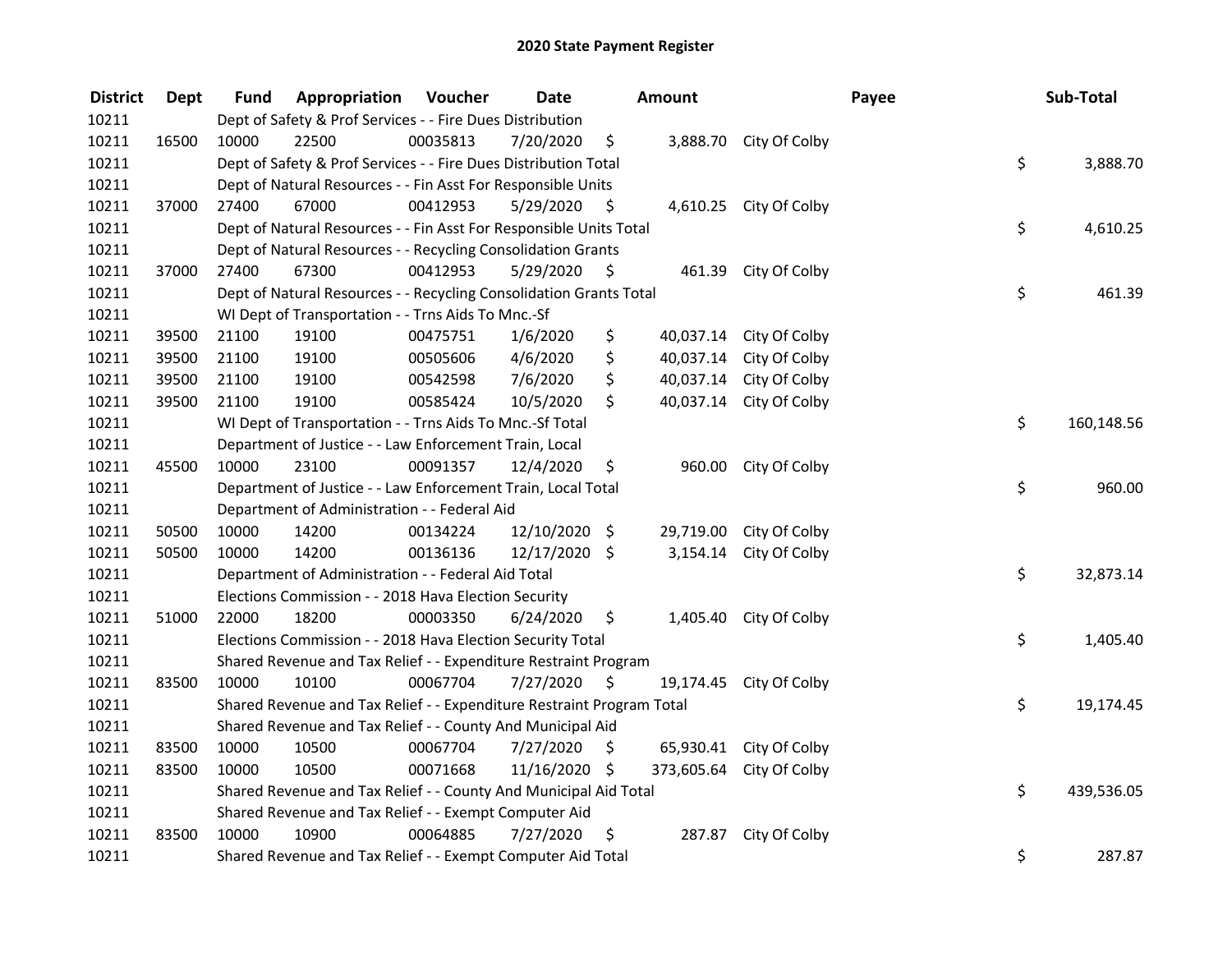| <b>District</b> | Dept  | <b>Fund</b> | Appropriation                                                                 | Voucher  | Date         | Amount |  |                        | Payee |  | Sub-Total  |  |
|-----------------|-------|-------------|-------------------------------------------------------------------------------|----------|--------------|--------|--|------------------------|-------|--|------------|--|
| 10211           |       |             | Shared Revenue and Tax Relief - - Personal Property Aid                       |          |              |        |  |                        |       |  |            |  |
| 10211           | 83500 | 10000       | 11100                                                                         | 00060254 | 5/4/2020     |        |  | 3,763.02 City Of Colby |       |  |            |  |
| 10211           |       |             | Shared Revenue and Tax Relief - - Personal Property Aid Total                 |          |              |        |  |                        |       |  | 3,763.02   |  |
| 10211           |       |             | Shared Revenue and Tax Relief - - State Aid; Video Service Provider Fee       |          |              |        |  |                        |       |  |            |  |
| 10211           | 83500 | 10000       | 11200                                                                         | 00064098 | 7/27/2020 \$ |        |  | 2,125.15 City Of Colby |       |  |            |  |
| 10211           |       |             | Shared Revenue and Tax Relief - - State Aid; Video Service Provider Fee Total |          |              |        |  |                        |       |  | 2.125.15   |  |
| 10211 Total     |       |             |                                                                               |          |              |        |  |                        |       |  | 669,233.98 |  |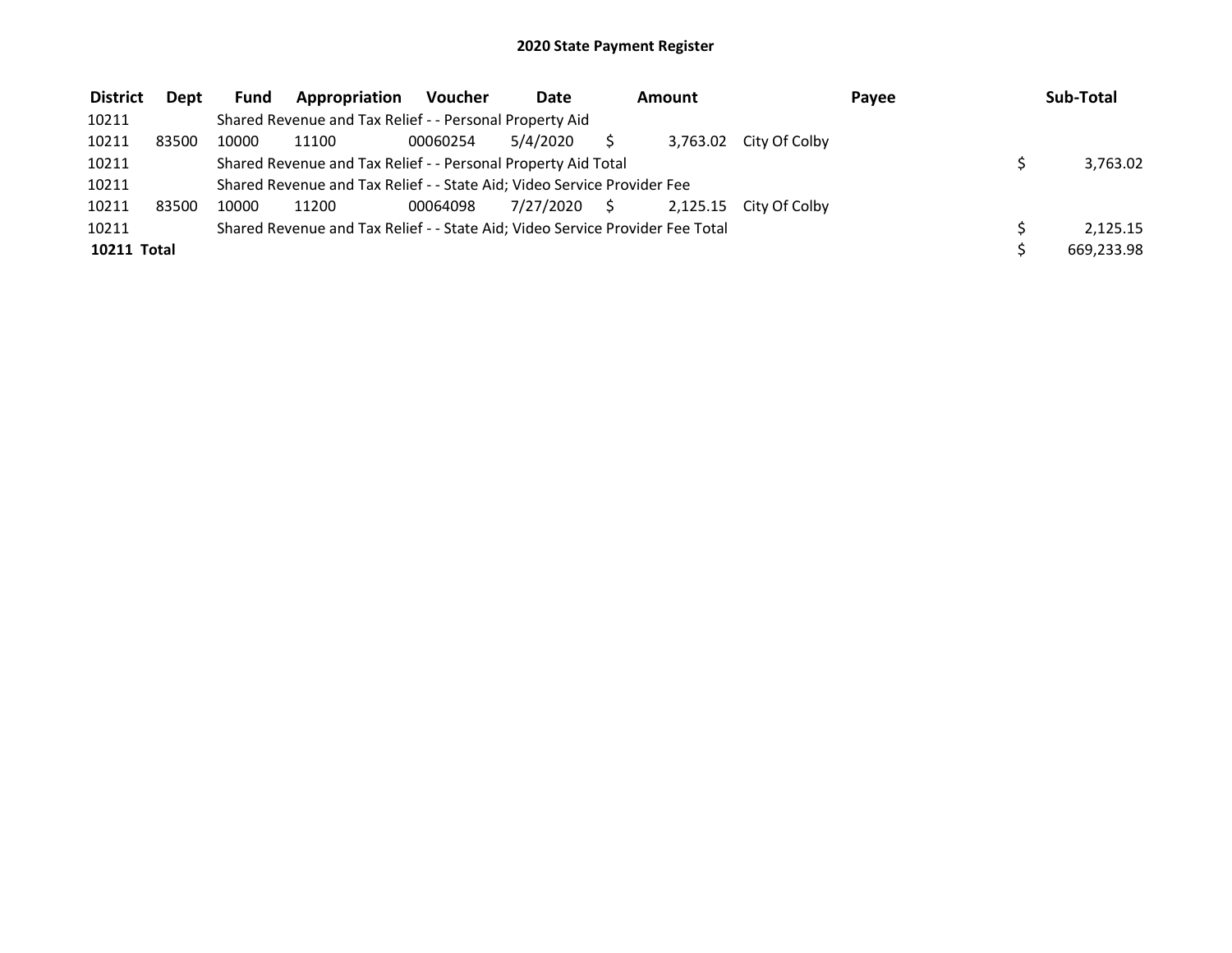| <b>District</b> | <b>Dept</b> | Fund  | <b>Appropriation Voucher</b>                                                    |          | <b>Date</b>             |      | Amount    | Payee                       | Sub-Total        |
|-----------------|-------------|-------|---------------------------------------------------------------------------------|----------|-------------------------|------|-----------|-----------------------------|------------------|
| 10231           |             |       | Dept of Safety & Prof Services - - Fire Dues Distribution                       |          |                         |      |           |                             |                  |
| 10231           | 16500       | 10000 | 22500                                                                           | 00035814 | 7/20/2020               | \$   |           | 2,065.57 City Of Greenwood  |                  |
| 10231           |             |       | Dept of Safety & Prof Services - - Fire Dues Distribution Total                 |          |                         |      |           |                             | \$<br>2,065.57   |
| 10231           |             |       | Dept of Public Instruction - - Federal Funds, Local Assistanc                   |          |                         |      |           |                             |                  |
| 10231           | 25500       | 10000 | 34300                                                                           | 00220936 | 4/20/2020               | \$   |           | 6,508.00 City Of Greenwood  |                  |
| 10231           |             |       | Dept of Public Instruction - - Federal Funds, Local Assistanc Total             |          |                         |      |           |                             | \$<br>6,508.00   |
| 10231           |             |       | Dept of Natural Resources - - Resaids - Cnty Forst, Cl & Mfl                    |          |                         |      |           |                             |                  |
| 10231           | 37000       | 21200 | 57100                                                                           | 00416875 | 6/18/2020               | - \$ |           | 6.14 City Of Greenwood      |                  |
| 10231           |             |       | Dept of Natural Resources - - Resaids - Cnty Forst, Cl & Mfl Total              |          |                         |      |           |                             | \$<br>6.14       |
| 10231           |             |       | Dept of Natural Resources - - Fin Asst For Responsible Units                    |          |                         |      |           |                             |                  |
| 10231           | 37000       | 27400 | 67000                                                                           | 00413370 | 5/29/2020               | - \$ |           | 2,764.25 City Of Greenwood  |                  |
| 10231           |             |       | Dept of Natural Resources - - Fin Asst For Responsible Units Total              |          |                         |      |           |                             | \$<br>2,764.25   |
| 10231           |             |       | WI Dept of Transportation - - Trns Aids To Mnc.-Sf                              |          |                         |      |           |                             |                  |
| 10231           | 39500       | 21100 | 19100                                                                           | 00475752 | 1/6/2020                | \$   | 29,226.70 | City Of Greenwood           |                  |
| 10231           | 39500       | 21100 | 19100                                                                           | 00505607 | 4/6/2020                | \$   | 29,226.70 | City Of Greenwood           |                  |
| 10231           | 39500       | 21100 | 19100                                                                           | 00542599 | 7/6/2020                | \$   | 29,226.70 | City Of Greenwood           |                  |
| 10231           | 39500       | 21100 | 19100                                                                           | 00585425 | 10/5/2020               | \$   | 29,226.70 | City Of Greenwood           |                  |
| 10231           |             |       | WI Dept of Transportation - - Trns Aids To Mnc.-Sf Total                        |          |                         |      |           |                             | \$<br>116,906.80 |
| 10231           |             |       | Department of Health Services - - Prepaid Medical Transport Reimbursement       |          |                         |      |           |                             |                  |
| 10231           | 43500       | 10000 | 16300                                                                           |          | AMBULANCE 11/16/2020 \$ |      |           | 3,565.59 City Of Greenwood  |                  |
| 10231           |             |       | Department of Health Services - - Prepaid Medical Transport Reimbursement Total |          |                         |      |           |                             | \$<br>3,565.59   |
| 10231           |             |       | Department of Justice - - Law Enforcement Train, Local                          |          |                         |      |           |                             |                  |
| 10231           | 45500       | 10000 | 23100                                                                           | 00091457 | 12/4/2020               | \$.  |           | 320.00 City Of Greenwood    |                  |
| 10231           |             |       | Department of Justice - - Law Enforcement Train, Local Total                    |          |                         |      |           |                             | \$<br>320.00     |
| 10231           |             |       | Department of Administration - - Federal Aid                                    |          |                         |      |           |                             |                  |
| 10231           | 50500       | 10000 | 14200                                                                           | 00134225 | 12/10/2020 \$           |      | 16,566.00 | City Of Greenwood           |                  |
| 10231           | 50500       | 10000 | 14200                                                                           | 00136137 | 12/17/2020 \$           |      | 1,749.03  | City Of Greenwood           |                  |
| 10231           |             |       | Department of Administration - - Federal Aid Total                              |          |                         |      |           |                             | \$<br>18,315.03  |
| 10231           |             |       | Department of Administration - - Federal Aid, Local Assistance                  |          |                         |      |           |                             |                  |
| 10231           | 50500       | 10000 | 74300                                                                           | 00116859 | 2/3/2020                | \$   |           | 40,291.06 City Of Greenwood |                  |
| 10231           |             |       | Department of Administration - - Federal Aid, Local Assistance Total            |          |                         |      |           |                             | \$<br>40,291.06  |
| 10231           |             |       | Shared Revenue and Tax Relief - - Expenditure Restraint Program                 |          |                         |      |           |                             |                  |
| 10231           | 83500       | 10000 | 10100                                                                           | 00067705 | 7/27/2020               | - \$ |           | 20,678.19 City Of Greenwood |                  |
| 10231           |             |       | Shared Revenue and Tax Relief - - Expenditure Restraint Program Total           |          |                         |      |           |                             | \$<br>20,678.19  |
| 10231           |             |       | Shared Revenue and Tax Relief - - County And Municipal Aid                      |          |                         |      |           |                             |                  |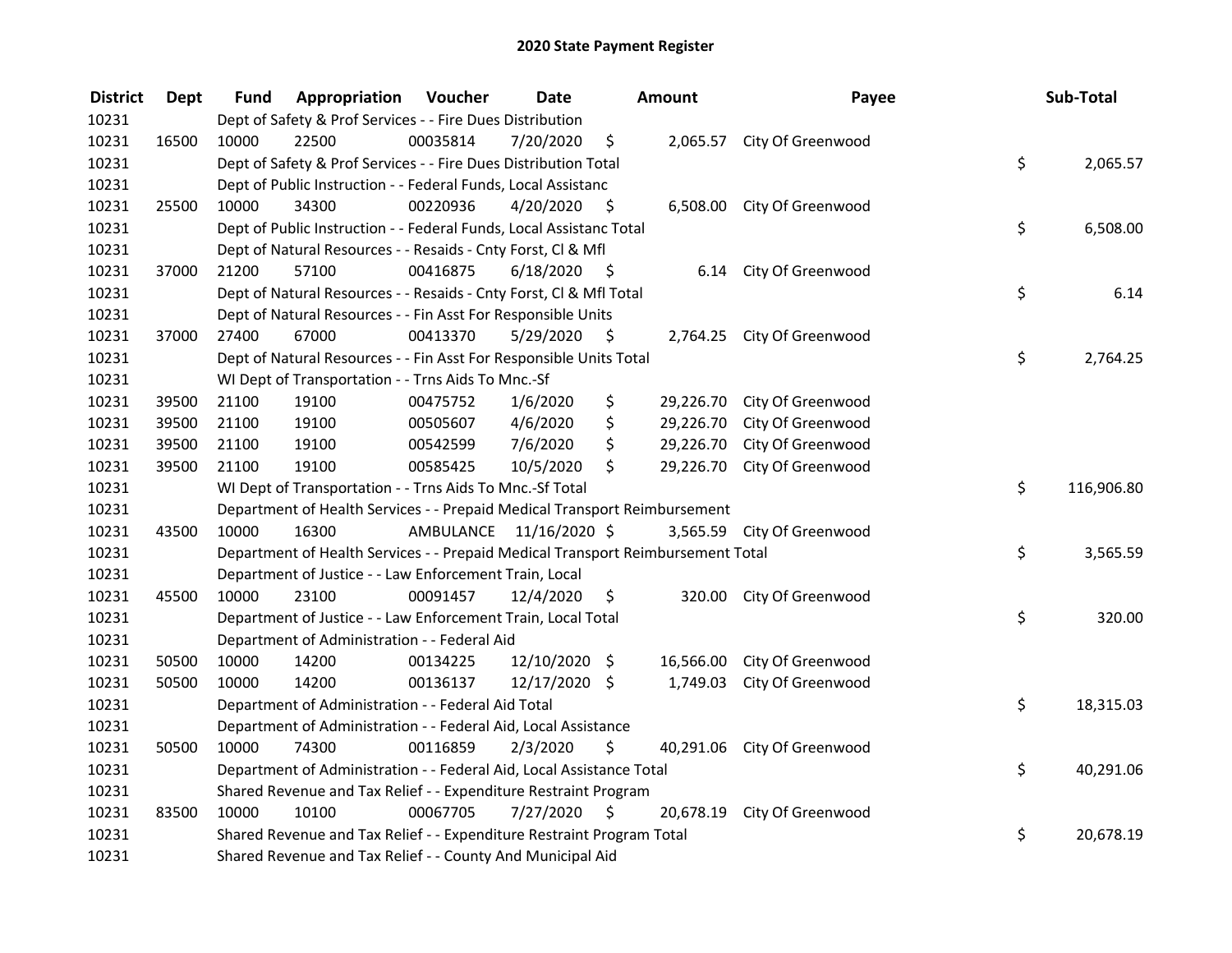| <b>District</b> | Dept  | <b>Fund</b> | Appropriation                                                    | Voucher  | Date            |      | <b>Amount</b> | Payee             | Sub-Total        |
|-----------------|-------|-------------|------------------------------------------------------------------|----------|-----------------|------|---------------|-------------------|------------------|
| 10231           | 83500 | 10000       | 10500                                                            | 00067705 | 7/27/2020       | \$   | 68,883.45     | City Of Greenwood |                  |
| 10231           | 83500 | 10000       | 10500                                                            | 00071669 | $11/16/2020$ \$ |      | 386,773.98    | City Of Greenwood |                  |
| 10231           |       |             | Shared Revenue and Tax Relief - - County And Municipal Aid Total |          |                 |      |               |                   | \$<br>455,657.43 |
| 10231           |       |             | Shared Revenue and Tax Relief - - Exempt Computer Aid            |          |                 |      |               |                   |                  |
| 10231           | 83500 | 10000       | 10900                                                            | 00064886 | 7/27/2020       | S.   | 1,295.95      | City Of Greenwood |                  |
| 10231           |       |             | Shared Revenue and Tax Relief - - Exempt Computer Aid Total      |          |                 |      |               |                   | \$<br>1,295.95   |
| 10231           |       |             | Shared Revenue and Tax Relief - - Utility Aid                    |          |                 |      |               |                   |                  |
| 10231           | 83500 | 10000       | 11000                                                            | 00067705 | 7/27/2020       | - \$ | 4,318.34      | City Of Greenwood |                  |
| 10231           | 83500 | 10000       | 11000                                                            | 00071669 | $11/16/2020$ \$ |      | 25,180.07     | City Of Greenwood |                  |
| 10231           |       |             | Shared Revenue and Tax Relief - - Utility Aid Total              |          |                 |      |               |                   | \$<br>29,498.41  |
| 10231           |       |             | Shared Revenue and Tax Relief - - Personal Property Aid          |          |                 |      |               |                   |                  |
| 10231           | 83500 | 10000       | 11100                                                            | 00060255 | 5/4/2020        | Ŝ.   | 2,977.61      | City Of Greenwood |                  |
| 10231           |       |             | Shared Revenue and Tax Relief - - Personal Property Aid Total    |          |                 |      |               |                   | \$<br>2,977.61   |
| 10231           |       |             | Shared Revenue and Tax Relief - - Lottery & Gaming Credit        |          |                 |      |               |                   |                  |
| 10231           | 83500 | 52100       | 36300                                                            | 00055214 | 3/23/2020       | - \$ | 9,195.12      | City Of Greenwood |                  |
| 10231           |       |             | Shared Revenue and Tax Relief - - Lottery & Gaming Credit Total  |          |                 |      |               |                   | \$<br>9,195.12   |
| 10231 Total     |       |             |                                                                  |          |                 |      |               |                   | 710,045.15       |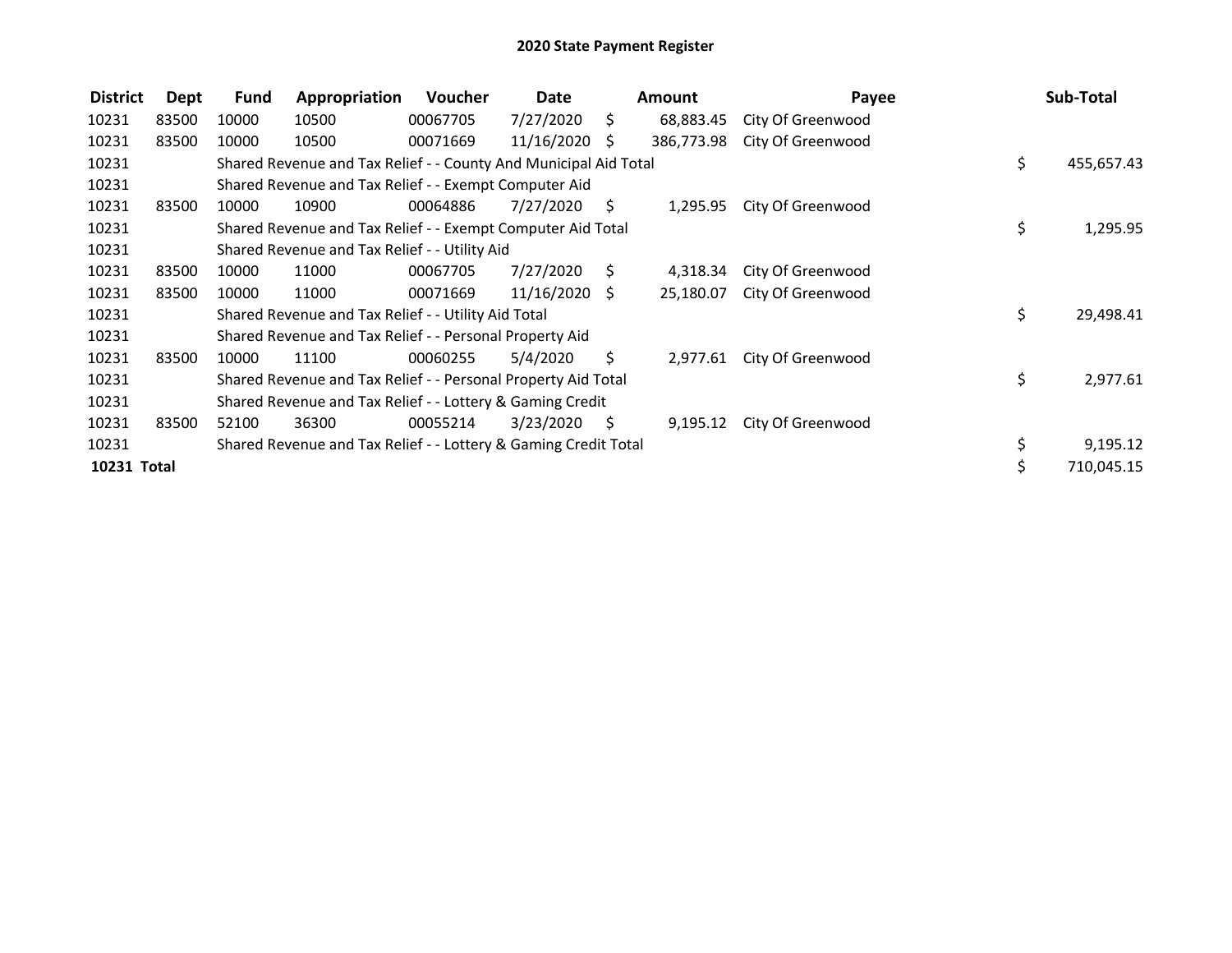| <b>District</b> | Dept  | <b>Fund</b> | Appropriation                                                      | Voucher  | <b>Date</b> | <b>Amount</b> |          | Payee          |  | Sub-Total      |  |
|-----------------|-------|-------------|--------------------------------------------------------------------|----------|-------------|---------------|----------|----------------|--|----------------|--|
| 10246           |       |             | Dept of Safety & Prof Services - - Fire Dues Distribution          |          |             |               |          |                |  |                |  |
| 10246           | 16500 | 10000       | 22500                                                              | 00035815 | 7/20/2020   | \$            | 2,788.46 | Loyal, City of |  |                |  |
| 10246           |       |             | Dept of Safety & Prof Services - - Fire Dues Distribution Total    |          |             |               |          |                |  | \$<br>2,788.46 |  |
| 10246           |       |             | Dept of Natural Resources - - Fin Asst For Responsible Units       |          |             |               |          |                |  |                |  |
| 10246           | 37000 | 27400       | 67000                                                              | 00412519 | 5/29/2020   | $\zeta$       | 4,576.18 | Loyal, City of |  |                |  |
| 10246           |       |             | Dept of Natural Resources - - Fin Asst For Responsible Units Total |          |             |               |          |                |  | \$<br>4,576.18 |  |
| 10246           |       |             | WI Dept of Transportation - - Rpd Slvg Veh Exm Sf                  |          |             |               |          |                |  |                |  |
| 10246           | 39500 | 10000       | 52300                                                              | 00478895 | 1/6/2020    | \$            | 180.00   | Loyal, City of |  |                |  |
| 10246           | 39500 | 10000       | 52300                                                              | 00481154 | 1/13/2020   | \$            | 120.00   | Loyal, City of |  |                |  |
| 10246           | 39500 | 10000       | 52300                                                              | 00483649 | 1/21/2020   | \$            | 240.00   | Loyal, City of |  |                |  |
| 10246           | 39500 | 10000       | 52300                                                              | 00485612 | 1/27/2020   | \$            | 60.00    | Loyal, City of |  |                |  |
| 10246           | 39500 | 10000       | 52300                                                              | 00488424 | 2/3/2020    | \$            | 720.00   | Loyal, City of |  |                |  |
| 10246           | 39500 | 10000       | 52300                                                              | 00491058 | 2/10/2020   | \$            | 60.00    | Loyal, City of |  |                |  |
| 10246           | 39500 | 10000       | 52300                                                              | 00493871 | 2/18/2020   | \$            | 180.00   | Loyal, City of |  |                |  |
| 10246           | 39500 | 10000       | 52300                                                              | 00496257 | 2/24/2020   | \$            | 420.00   | Loyal, City of |  |                |  |
| 10246           | 39500 | 10000       | 52300                                                              | 00498649 | 3/4/2020    | \$            | 540.00   | Loyal, City of |  |                |  |
| 10246           | 39500 | 10000       | 52300                                                              | 00503211 | 3/16/2020   | \$            | 300.00   | Loyal, City of |  |                |  |
| 10246           | 39500 | 10000       | 52300                                                              | 00505341 | 3/23/2020   | \$            | 180.00   | Loyal, City of |  |                |  |
| 10246           | 39500 | 10000       | 52300                                                              | 00509564 | 3/31/2020   | \$            | 120.00   | Loyal, City of |  |                |  |
| 10246           | 39500 | 10000       | 52300                                                              | 00512168 | 4/7/2020    | \$            | 720.00   | Loyal, City of |  |                |  |
| 10246           | 39500 | 10000       | 52300                                                              | 00514615 | 4/13/2020   | \$            | 240.00   | Loyal, City of |  |                |  |
| 10246           | 39500 | 10000       | 52300                                                              | 00517153 | 4/20/2020   | \$            | 180.00   | Loyal, City of |  |                |  |
| 10246           | 39500 | 10000       | 52300                                                              | 00519642 | 4/29/2020   | \$            | 360.00   | Loyal, City of |  |                |  |
| 10246           | 39500 | 10000       | 52300                                                              | 00522473 | 5/5/2020    | \$            | 240.00   | Loyal, City of |  |                |  |
| 10246           | 39500 | 10000       | 52300                                                              | 00525134 | 5/13/2020   | \$            | 300.00   | Loyal, City of |  |                |  |
| 10246           | 39500 | 10000       | 52300                                                              | 00527899 | 5/18/2020   | \$            | 420.00   | Loyal, City of |  |                |  |
| 10246           | 39500 | 10000       | 52300                                                              | 00530331 | 5/29/2020   | \$            | 240.00   | Loyal, City of |  |                |  |
| 10246           | 39500 | 10000       | 52300                                                              | 00532338 | 6/3/2020    | \$            | 60.00    | Loyal, City of |  |                |  |
| 10246           | 39500 | 10000       | 52300                                                              | 00534802 | 6/10/2020   | \$            | 180.00   | Loyal, City of |  |                |  |
| 10246           | 39500 | 10000       | 52300                                                              | 00537371 | 6/15/2020   | \$            | 300.00   | Loyal, City of |  |                |  |
| 10246           | 39500 | 10000       | 52300                                                              | 00540710 | 6/25/2020   | \$            | 300.00   | Loyal, City of |  |                |  |
| 10246           | 39500 | 10000       | 52300                                                              | 00545257 | 6/29/2020   | \$            | 240.00   | Loyal, City of |  |                |  |
| 10246           | 39500 | 10000       | 52300                                                              | 00548510 | 7/6/2020    | \$            | 300.00   | Loyal, City of |  |                |  |
| 10246           | 39500 | 10000       | 52300                                                              | 00551409 | 7/13/2020   | \$            | 180.00   | Loyal, City of |  |                |  |
| 10246           | 39500 | 10000       | 52300                                                              | 00553784 | 7/21/2020   | \$            | 360.00   | Loyal, City of |  |                |  |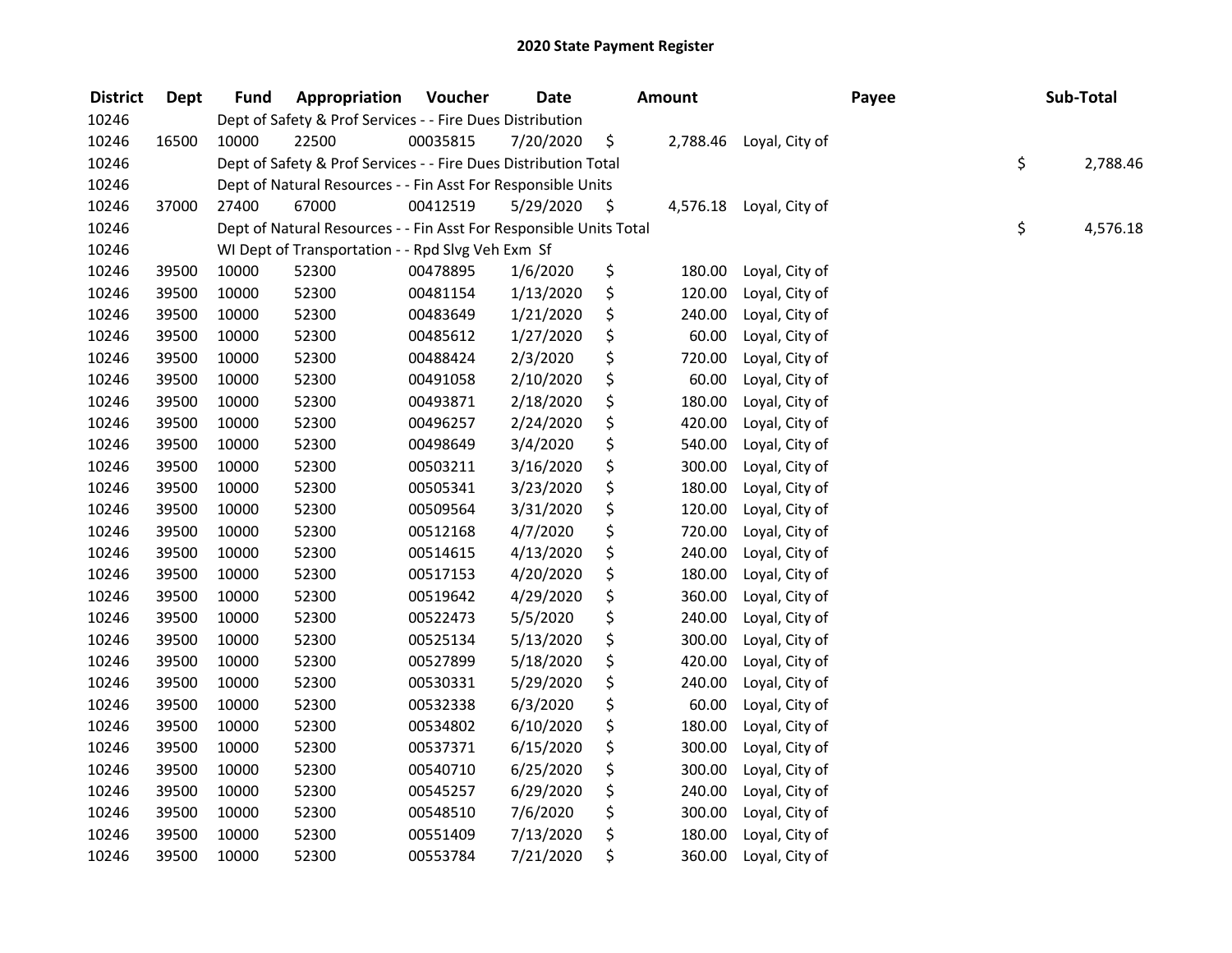| <b>District</b> | <b>Dept</b> | <b>Fund</b> | Appropriation                                                   | Voucher  | <b>Date</b>   |     | <b>Amount</b> |                | Payee | Sub-Total        |
|-----------------|-------------|-------------|-----------------------------------------------------------------|----------|---------------|-----|---------------|----------------|-------|------------------|
| 10246           | 39500       | 10000       | 52300                                                           | 00556407 | 7/28/2020     | \$  | 300.00        | Loyal, City of |       |                  |
| 10246           | 39500       | 10000       | 52300                                                           | 00560398 | 8/3/2020      | \$  | 240.00        | Loyal, City of |       |                  |
| 10246           | 39500       | 10000       | 52300                                                           | 00564748 | 8/11/2020     | \$  | 240.00        | Loyal, City of |       |                  |
| 10246           | 39500       | 10000       | 52300                                                           | 00568200 | 8/17/2020     | \$  | 240.00        | Loyal, City of |       |                  |
| 10246           | 39500       | 10000       | 52300                                                           | 00576302 | 8/31/2020     | \$  | 300.00        | Loyal, City of |       |                  |
| 10246           | 39500       | 10000       | 52300                                                           | 00579672 | 9/9/2020      | \$  | 180.00        | Loyal, City of |       |                  |
| 10246           | 39500       | 10000       | 52300                                                           | 00582595 | 9/16/2020     | \$  | 360.00        | Loyal, City of |       |                  |
| 10246           | 39500       | 10000       | 52300                                                           | 00588094 | 9/24/2020     | \$  | 300.00        | Loyal, City of |       |                  |
| 10246           | 39500       | 10000       | 52300                                                           | 00591819 | 9/29/2020     | \$  | 360.00        | Loyal, City of |       |                  |
| 10246           | 39500       | 10000       | 52300                                                           | 00594920 | 10/5/2020     | \$  | 120.00        | Loyal, City of |       |                  |
| 10246           | 39500       | 10000       | 52300                                                           | 00598433 | 10/13/2020    | \$  | 300.00        | Loyal, City of |       |                  |
| 10246           | 39500       | 10000       | 52300                                                           | 00602472 | 10/19/2020    | \$  | 240.00        | Loyal, City of |       |                  |
| 10246           | 39500       | 10000       | 52300                                                           | 00606162 | 10/27/2020    | \$  | 60.00         | Loyal, City of |       |                  |
| 10246           | 39500       | 10000       | 52300                                                           | 00613266 | 11/10/2020    | \$  | 180.00        | Loyal, City of |       |                  |
| 10246           | 39500       | 10000       | 52300                                                           | 00616446 | 11/17/2020    | \$. | 180.00        | Loyal, City of |       |                  |
| 10246           | 39500       | 10000       | 52300                                                           | 00619657 | 11/25/2020    | \$  | 240.00        | Loyal, City of |       |                  |
| 10246           | 39500       | 10000       | 52300                                                           | 00621720 | 12/4/2020     | \$  | 180.00        | Loyal, City of |       |                  |
| 10246           | 39500       | 10000       | 52300                                                           | 00624301 | 12/9/2020     | \$  | 300.00        | Loyal, City of |       |                  |
| 10246           | 39500       | 10000       | 52300                                                           | 00627220 | 12/15/2020    | \$  | 180.00        | Loyal, City of |       |                  |
| 10246           | 39500       | 10000       | 52300                                                           | 00630484 | 12/23/2020    | \$  | 240.00        | Loyal, City of |       |                  |
| 10246           |             |             | WI Dept of Transportation - - Rpd Slvg Veh Exm Sf Total         |          |               |     |               |                |       | \$<br>12,480.00  |
| 10246           |             |             | WI Dept of Transportation - - Trns Aids To Mnc.-Sf              |          |               |     |               |                |       |                  |
| 10246           | 39500       | 21100       | 19100                                                           | 00475753 | 1/6/2020      | \$  | 27,899.41     | Loyal, City of |       |                  |
| 10246           | 39500       | 21100       | 19100                                                           | 00505608 | 4/6/2020      | \$  | 27,899.41     | Loyal, City of |       |                  |
| 10246           | 39500       | 21100       | 19100                                                           | 00542600 | 7/6/2020      | \$  | 27,899.41     | Loyal, City of |       |                  |
| 10246           | 39500       | 21100       | 19100                                                           | 00585426 | 10/5/2020     | \$  | 27,899.44     | Loyal, City of |       |                  |
| 10246           |             |             | WI Dept of Transportation - - Trns Aids To Mnc.-Sf Total        |          |               |     |               |                |       | \$<br>111,597.67 |
| 10246           |             |             | Department of Justice - - Law Enforcement Train, Local          |          |               |     |               |                |       |                  |
| 10246           | 45500       | 10000       | 23100                                                           | 00091575 | 12/8/2020     | \$  | 480.00        | Loyal, City of |       |                  |
| 10246           |             |             | Department of Justice - - Law Enforcement Train, Local Total    |          |               |     |               |                |       | \$<br>480.00     |
| 10246           |             |             | Department of Administration - - Federal Aid                    |          |               |     |               |                |       |                  |
| 10246           | 50500       | 10000       | 14200                                                           | 00134226 | 12/10/2020 \$ |     | 964.56        | Loyal, City of |       |                  |
| 10246           |             |             | Department of Administration - - Federal Aid Total              |          |               |     |               |                |       | \$<br>964.56     |
| 10246           |             |             | Shared Revenue and Tax Relief - - Expenditure Restraint Program |          |               |     |               |                |       |                  |
| 10246           | 83500       | 10000       | 10100                                                           | 00067706 | 7/27/2020     | \$  | 20,878.11     | Loyal, City of |       |                  |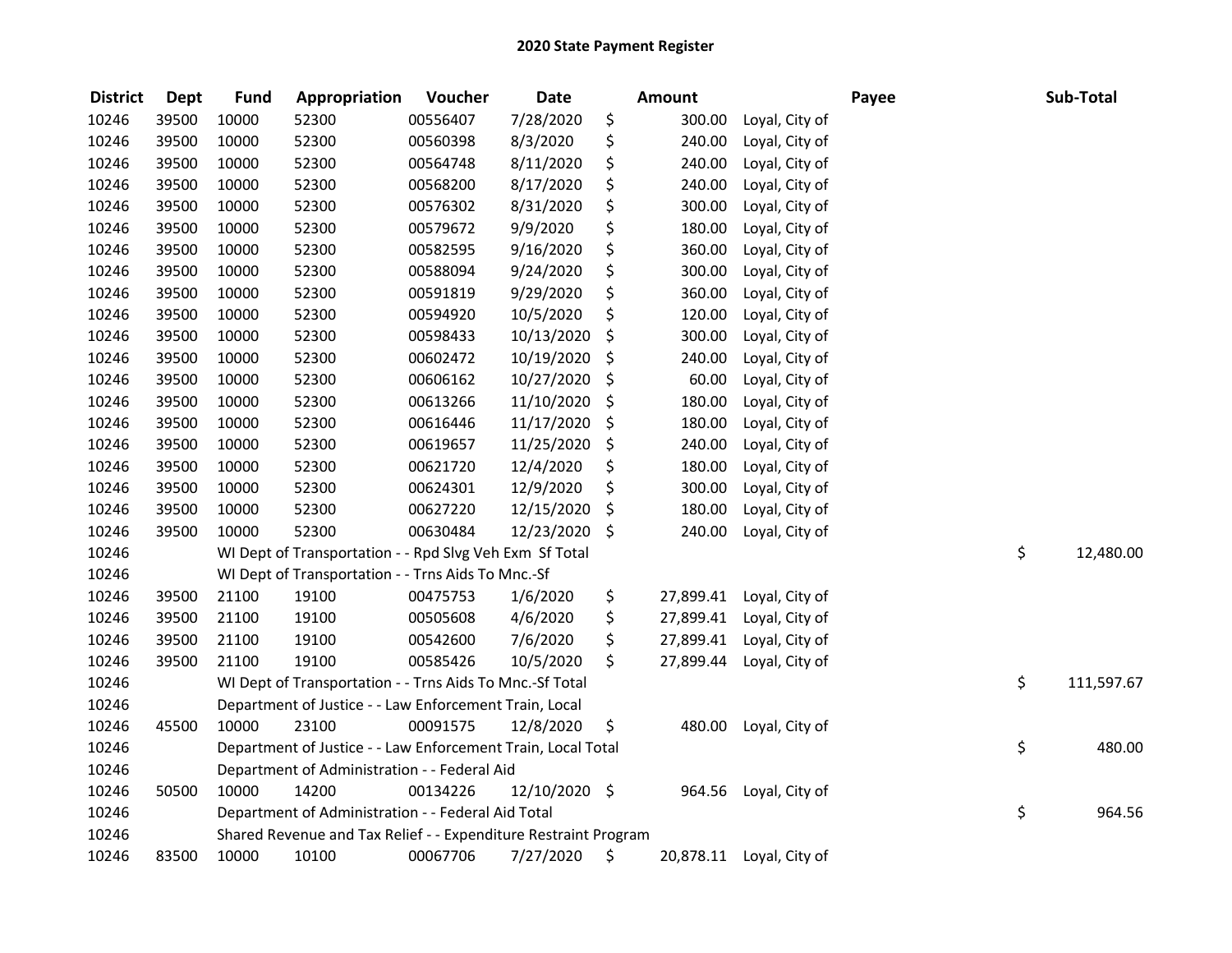| <b>District</b> | Dept  | Fund                                                      | Appropriation                                                                 | Voucher  | Date            |      | <b>Amount</b> |                | Payee | Sub-Total        |
|-----------------|-------|-----------------------------------------------------------|-------------------------------------------------------------------------------|----------|-----------------|------|---------------|----------------|-------|------------------|
| 10246           |       |                                                           | Shared Revenue and Tax Relief - - Expenditure Restraint Program Total         |          |                 |      |               |                |       | \$<br>20,878.11  |
| 10246           |       |                                                           | Shared Revenue and Tax Relief - - County And Municipal Aid                    |          |                 |      |               |                |       |                  |
| 10246           | 83500 | 10000                                                     | 10500                                                                         | 00067706 | 7/27/2020       | - \$ | 58,128.95     | Loyal, City of |       |                  |
| 10246           | 83500 | 10000                                                     | 10500                                                                         | 00071670 | $11/16/2020$ \$ |      | 329,397.41    | Loyal, City of |       |                  |
| 10246           |       |                                                           | Shared Revenue and Tax Relief - - County And Municipal Aid Total              |          |                 |      |               |                |       | \$<br>387,526.36 |
| 10246           |       |                                                           | Shared Revenue and Tax Relief - - Exempt Computer Aid                         |          |                 |      |               |                |       |                  |
| 10246           | 83500 | 10000                                                     | 10900                                                                         | 00064887 | 7/27/2020       | S.   | 2,257.27      | Loyal, City of |       |                  |
| 10246           | 83500 | 10000                                                     | 10900                                                                         | 00066953 | 7/27/2020       | \$   | 380.87        | Loyal, City of |       |                  |
| 10246           |       |                                                           | Shared Revenue and Tax Relief - - Exempt Computer Aid Total                   |          |                 |      |               |                |       | \$<br>2,638.14   |
| 10246           |       |                                                           | Shared Revenue and Tax Relief - - Personal Property Aid                       |          |                 |      |               |                |       |                  |
| 10246           | 83500 | 10000                                                     | 11100                                                                         | 00060256 | 5/4/2020        | \$.  | 18,785.91     | Loyal, City of |       |                  |
| 10246           | 83500 | 10000                                                     | 11100                                                                         | 00062395 | 5/4/2020        | Ś.   | 53,830.40     | Loyal, City of |       |                  |
| 10246           |       |                                                           | Shared Revenue and Tax Relief - - Personal Property Aid Total                 |          |                 |      |               |                |       | \$<br>72,616.31  |
| 10246           |       |                                                           | Shared Revenue and Tax Relief - - State Aid; Video Service Provider Fee       |          |                 |      |               |                |       |                  |
| 10246           | 83500 | 10000                                                     | 11200                                                                         | 00064099 | 7/27/2020       | S.   | 1,231.61      | Loyal, City of |       |                  |
| 10246           |       |                                                           | Shared Revenue and Tax Relief - - State Aid; Video Service Provider Fee Total |          |                 |      |               |                |       | \$<br>1,231.61   |
| 10246           |       | Shared Revenue and Tax Relief - - Lottery & Gaming Credit |                                                                               |          |                 |      |               |                |       |                  |
| 10246           | 83500 | 52100                                                     | 36300                                                                         | 00055215 | 3/23/2020       | - \$ | 667.56        | Loyal, City of |       |                  |
| 10246           |       |                                                           | Shared Revenue and Tax Relief - - Lottery & Gaming Credit Total               |          |                 |      |               |                |       | \$<br>667.56     |
| 10246 Total     |       |                                                           |                                                                               |          |                 |      |               |                |       | 618,444.96       |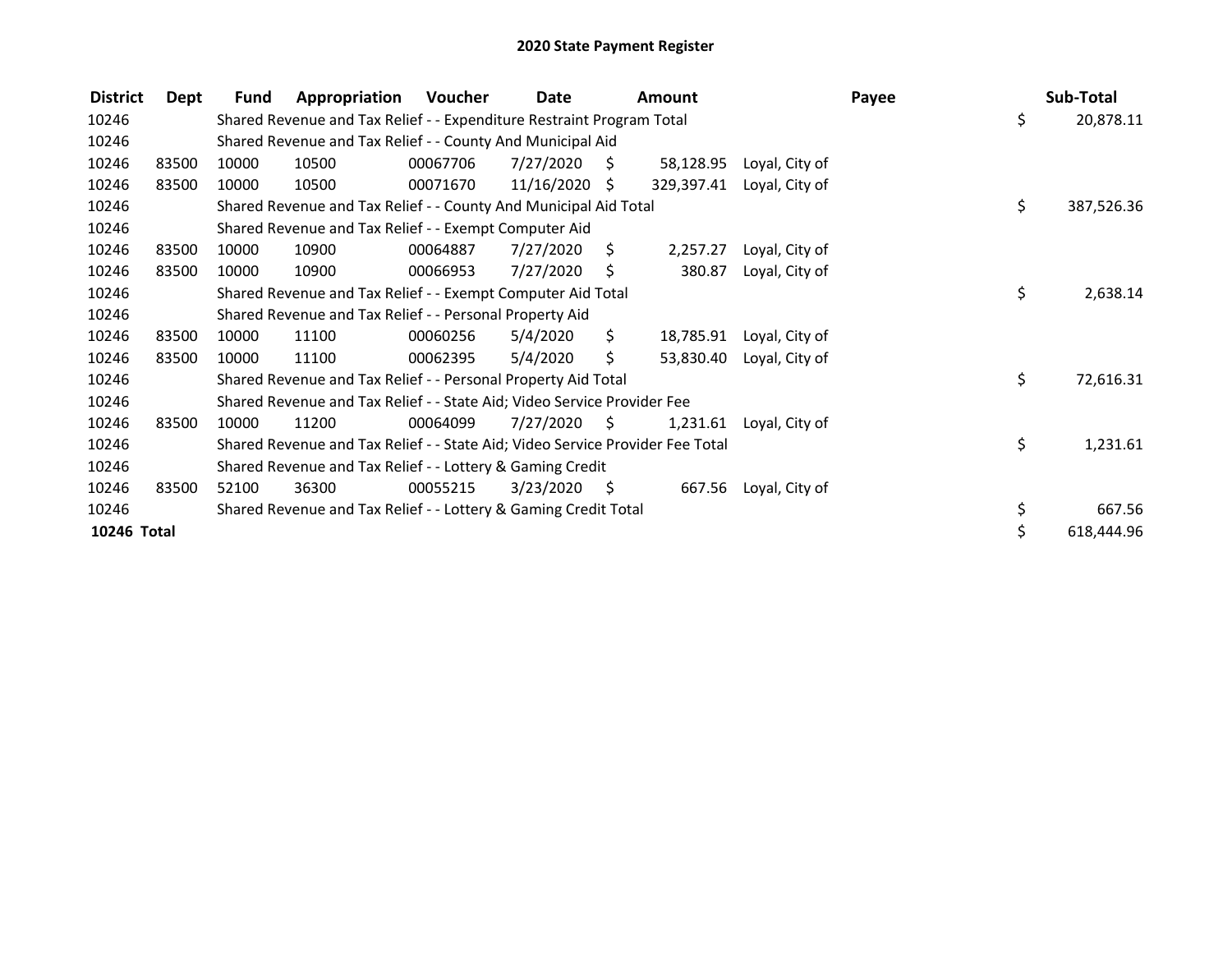| <b>District</b> | <b>Dept</b> | Fund  | Appropriation                                                      | Voucher  | <b>Date</b>   |      | Amount    | Payee                         | Sub-Total        |
|-----------------|-------------|-------|--------------------------------------------------------------------|----------|---------------|------|-----------|-------------------------------|------------------|
| 10261           |             |       | Dept of Safety & Prof Services - - Fire Dues Distribution          |          |               |      |           |                               |                  |
| 10261           | 16500       | 10000 | 22500                                                              | 00035816 | 7/20/2020     | \$   |           | 5,769.35 City Of Neillsville  |                  |
| 10261           |             |       | Dept of Safety & Prof Services - - Fire Dues Distribution Total    |          |               |      |           |                               | \$<br>5,769.35   |
| 10261           |             |       | Dept of Natural Resources - - Resaids - Cnty Forst, Cl & Mfl       |          |               |      |           |                               |                  |
| 10261           | 37000       | 21200 | 57100                                                              | 00416876 | 6/18/2020     | - \$ | 10.30     | City Of Neillsville           |                  |
| 10261           |             |       | Dept of Natural Resources - - Resaids - Cnty Forst, Cl & Mfl Total |          |               |      |           |                               | \$<br>10.30      |
| 10261           |             |       | Dept of Natural Resources - - Rec & Resource Aids, Fed             |          |               |      |           |                               |                  |
| 10261           | 37000       | 21200 | 58300                                                              | 00408386 | 5/13/2020     | \$   |           | 838.78 City Of Neillsville    |                  |
| 10261           |             |       | Dept of Natural Resources - - Rec & Resource Aids, Fed Total       |          |               |      |           |                               | \$<br>838.78     |
| 10261           |             |       | Dept of Natural Resources - - Fin Asst For Responsible Units       |          |               |      |           |                               |                  |
| 10261           | 37000       | 27400 | 67000                                                              | 00412644 | 5/29/2020     | \$   |           | 9,336.18 City Of Neillsville  |                  |
| 10261           |             |       | Dept of Natural Resources - - Fin Asst For Responsible Units Total |          |               |      |           |                               | \$<br>9,336.18   |
| 10261           |             |       | Dept of Natural Resources - - Recycling Consolidation Grants       |          |               |      |           |                               |                  |
| 10261           | 37000       | 27400 | 67300                                                              | 00412644 | 5/29/2020     | \$,  | 606.52    | City Of Neillsville           |                  |
| 10261           |             |       | Dept of Natural Resources - - Recycling Consolidation Grants Total |          |               |      |           |                               | \$<br>606.52     |
| 10261           |             |       | WI Dept of Transportation - - Conn Hwy Aids St Fds                 |          |               |      |           |                               |                  |
| 10261           | 39500       | 21100 | 16200                                                              | 00477356 | 1/6/2020      | \$   | 5,518.83  | City Of Neillsville           |                  |
| 10261           | 39500       | 21100 | 16200                                                              | 00507211 | 4/6/2020      | \$   | 5,518.83  | City Of Neillsville           |                  |
| 10261           | 39500       | 21100 | 16200                                                              | 00544203 | 7/6/2020      | \$   | 5,518.83  | City Of Neillsville           |                  |
| 10261           | 39500       | 21100 | 16200                                                              | 00587029 | 10/5/2020     | \$   | 5,518.83  | City Of Neillsville           |                  |
| 10261           |             |       | WI Dept of Transportation - - Conn Hwy Aids St Fds Total           |          |               |      |           |                               | \$<br>22,075.32  |
| 10261           |             |       | WI Dept of Transportation - - Trns Aids To Mnc.-Sf                 |          |               |      |           |                               |                  |
| 10261           | 39500       | 21100 | 19100                                                              | 00475754 | 1/6/2020      | \$   | 42,457.68 | City Of Neillsville           |                  |
| 10261           | 39500       | 21100 | 19100                                                              | 00505609 | 4/6/2020      | \$   | 42,457.68 | City Of Neillsville           |                  |
| 10261           | 39500       | 21100 | 19100                                                              | 00542601 | 7/6/2020      | \$   | 42,457.68 | City Of Neillsville           |                  |
| 10261           | 39500       | 21100 | 19100                                                              | 00585427 | 10/5/2020     | \$   | 42,457.70 | City Of Neillsville           |                  |
| 10261           |             |       | WI Dept of Transportation - - Trns Aids To Mnc.-Sf Total           |          |               |      |           |                               | \$<br>169,830.74 |
| 10261           |             |       | Department of Justice - - Law Enforcement Train, Local             |          |               |      |           |                               |                  |
| 10261           | 45500       | 10000 | 23100                                                              | 00091506 | 12/7/2020     | \$   | 800.00    | City Of Neillsville           |                  |
| 10261           |             |       | Department of Justice - - Law Enforcement Train, Local Total       |          |               |      |           |                               | \$<br>800.00     |
| 10261           |             |       | Department of Administration - - Federal Aid                       |          |               |      |           |                               |                  |
| 10261           | 50500       | 10000 | 14200                                                              | 00134227 | 12/10/2020 \$ |      |           | 24,444.51 City Of Neillsville |                  |
| 10261           |             |       | Department of Administration - - Federal Aid Total                 |          |               |      |           |                               | \$<br>24,444.51  |
| 10261           |             |       | Elections Commission - - 2018 Hava Election Security               |          |               |      |           |                               |                  |
| 10261           | 51000       | 22000 | 18200                                                              | 00003502 | 6/30/2020     | \$   | 1,542.00  | City Of Neillsville           |                  |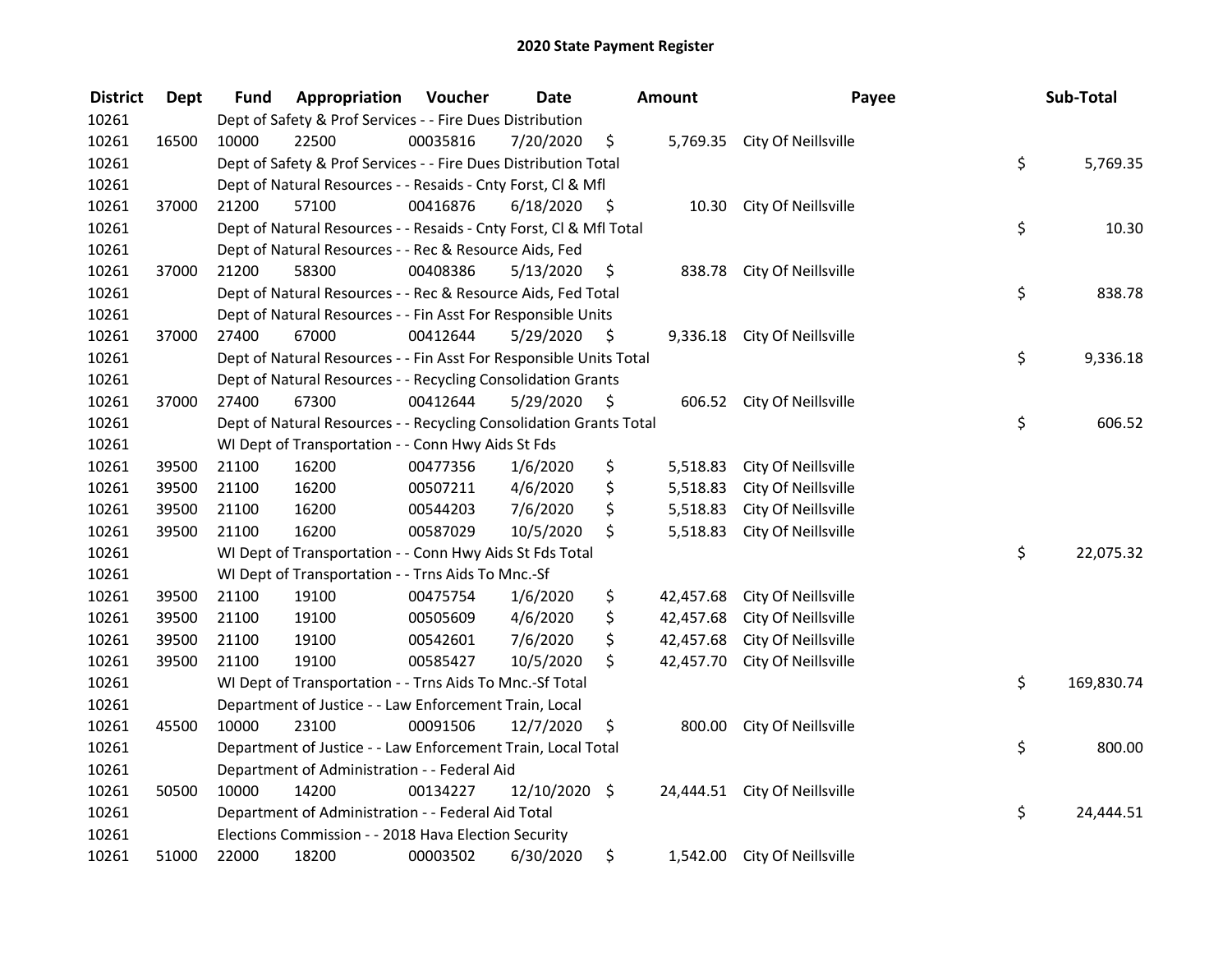| <b>District</b> | Dept  | <b>Fund</b> | Appropriation                                                         | <b>Voucher</b> | Date       |      | <b>Amount</b> |                     | Payee | Sub-Total    |
|-----------------|-------|-------------|-----------------------------------------------------------------------|----------------|------------|------|---------------|---------------------|-------|--------------|
| 10261           |       |             | Elections Commission - - 2018 Hava Election Security Total            |                |            |      |               |                     | \$    | 1,542.00     |
| 10261           |       |             | Shared Revenue and Tax Relief - - Expenditure Restraint Program       |                |            |      |               |                     |       |              |
| 10261           | 83500 | 10000       | 10100                                                                 | 00067707       | 7/27/2020  | S    | 36,575.06     | City Of Neillsville |       |              |
| 10261           |       |             | Shared Revenue and Tax Relief - - Expenditure Restraint Program Total |                |            |      |               |                     | \$    | 36,575.06    |
| 10261           |       |             | Shared Revenue and Tax Relief - - County And Municipal Aid            |                |            |      |               |                     |       |              |
| 10261           | 83500 | 10000       | 10500                                                                 | 00067707       | 7/27/2020  | \$.  | 129,595.06    | City Of Neillsville |       |              |
| 10261           | 83500 | 10000       | 10500                                                                 | 00071671       | 11/16/2020 | Ŝ.   | 734,372.03    | City Of Neillsville |       |              |
| 10261           |       |             | Shared Revenue and Tax Relief - - County And Municipal Aid Total      |                |            |      |               |                     | \$    | 863,967.09   |
| 10261           |       |             | Shared Revenue and Tax Relief - - Exempt Computer Aid                 |                |            |      |               |                     |       |              |
| 10261           | 83500 | 10000       | 10900                                                                 | 00064888       | 7/27/2020  | \$.  | 4,113.37      | City Of Neillsville |       |              |
| 10261           | 83500 | 10000       | 10900                                                                 | 00066954       | 7/27/2020  | Ŝ.   | 475.48        | City Of Neillsville |       |              |
| 10261           |       |             | Shared Revenue and Tax Relief - - Exempt Computer Aid Total           |                |            |      |               |                     | \$    | 4,588.85     |
| 10261           |       |             | Shared Revenue and Tax Relief - - Utility Aid                         |                |            |      |               |                     |       |              |
| 10261           | 83500 | 10000       | 11000                                                                 | 00067707       | 7/27/2020  | \$   | 916.91        | City Of Neillsville |       |              |
| 10261           | 83500 | 10000       | 11000                                                                 | 00071671       | 11/16/2020 | \$   | 5,077.21      | City Of Neillsville |       |              |
| 10261           |       |             | Shared Revenue and Tax Relief - - Utility Aid Total                   |                |            |      |               |                     | \$    | 5,994.12     |
| 10261           |       |             | Shared Revenue and Tax Relief - - Personal Property Aid               |                |            |      |               |                     |       |              |
| 10261           | 83500 | 10000       | 11100                                                                 | 00060257       | 5/4/2020   | \$   | 9,113.14      | City Of Neillsville |       |              |
| 10261           | 83500 | 10000       | 11100                                                                 | 00062396       | 5/4/2020   | \$   | 119.08        | City Of Neillsville |       |              |
| 10261           |       |             | Shared Revenue and Tax Relief - - Personal Property Aid Total         |                |            |      |               |                     | \$    | 9,232.22     |
| 10261           |       |             | Shared Revenue and Tax Relief - - Payments For Municipal Svcs         |                |            |      |               |                     |       |              |
| 10261           | 83500 | 10000       | 50100                                                                 | 00054782       | 2/3/2020   | \$   | 2,512.46      | City Of Neillsville |       |              |
| 10261           |       |             | Shared Revenue and Tax Relief - - Payments For Municipal Svcs Total   |                |            |      |               |                     | \$    | 2,512.46     |
| 10261           |       |             | Shared Revenue and Tax Relief - - Lottery & Gaming Credit             |                |            |      |               |                     |       |              |
| 10261           | 83500 | 52100       | 36300                                                                 | 00055216       | 3/23/2020  | - \$ | 737.35        | City Of Neillsville |       |              |
| 10261           |       |             | Shared Revenue and Tax Relief - - Lottery & Gaming Credit Total       | \$             | 737.35     |      |               |                     |       |              |
| 10261 Total     |       |             |                                                                       |                |            |      |               |                     | \$    | 1,158,860.85 |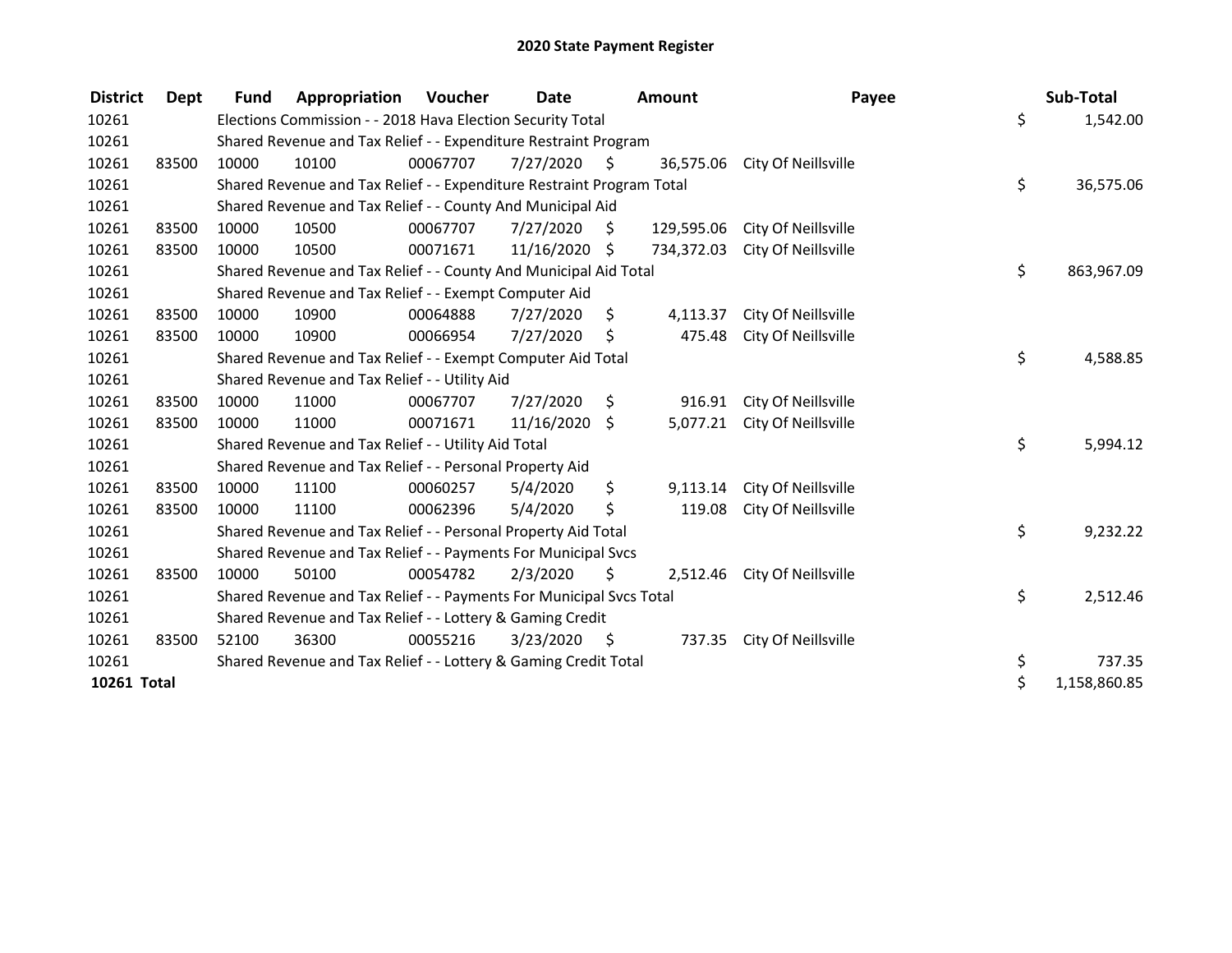| <b>District</b> | <b>Dept</b> | Fund  | Appropriation                                                          | Voucher  | <b>Date</b>   | Amount           |                        | Payee | Sub-Total  |
|-----------------|-------------|-------|------------------------------------------------------------------------|----------|---------------|------------------|------------------------|-------|------------|
| 10265           |             |       | Dept of Safety & Prof Services - - Fire Dues Distribution              |          |               |                  |                        |       |            |
| 10265           | 16500       | 10000 | 22500                                                                  | 00035817 | 7/20/2020     | \$               | 2,225.60 City Of Owen  |       |            |
| 10265           |             |       | Dept of Safety & Prof Services - - Fire Dues Distribution Total        |          |               |                  |                        | \$    | 2,225.60   |
| 10265           |             |       | Dept of Natural Resources - - Fin Asst For Responsible Units           |          |               |                  |                        |       |            |
| 10265           | 37000       | 27400 | 67000                                                                  | 00413227 | 5/29/2020     | \$               | 2,737.31 City Of Owen  |       |            |
| 10265           |             |       | Dept of Natural Resources - - Fin Asst For Responsible Units Total     |          |               |                  |                        | \$    | 2,737.31   |
| 10265           |             |       | Dept of Natural Resources - - Land Acquisition                         |          |               |                  |                        |       |            |
| 10265           | 37000       | 36300 | <b>TA100</b>                                                           | 00444741 | 10/29/2020 \$ |                  | 23,160.00 City Of Owen |       |            |
| 10265           |             |       | Dept of Natural Resources - - Land Acquisition Total                   |          |               |                  |                        | \$    | 23,160.00  |
| 10265           |             |       | WI Dept of Transportation - - Trns Aids To Mnc.-Sf                     |          |               |                  |                        |       |            |
| 10265           | 39500       | 21100 | 19100                                                                  | 00475755 | 1/6/2020      | \$<br>19,065.83  | City Of Owen           |       |            |
| 10265           | 39500       | 21100 | 19100                                                                  | 00505610 | 4/6/2020      | \$<br>19,065.83  | City Of Owen           |       |            |
| 10265           | 39500       | 21100 | 19100                                                                  | 00542602 | 7/6/2020      | \$<br>19,065.83  | City Of Owen           |       |            |
| 10265           | 39500       | 21100 | 19100                                                                  | 00585428 | 10/5/2020     | \$<br>19,065.85  | City Of Owen           |       |            |
| 10265           |             |       | WI Dept of Transportation - - Trns Aids To Mnc.-Sf Total               |          |               |                  |                        | \$    | 76,263.34  |
| 10265           |             |       | Department of Justice - - Law Enforcement Train, Local                 |          |               |                  |                        |       |            |
| 10265           | 45500       | 10000 | 23100                                                                  | 00091617 | 12/7/2020     | \$<br>160.00     | City Of Owen           |       |            |
| 10265           |             |       | Department of Justice - - Law Enforcement Train, Local Total           |          |               |                  |                        | \$    | 160.00     |
| 10265           |             |       | Department of Military Affairs - - Disaster Recovery Aid               |          |               |                  |                        |       |            |
| 10265           | 46500       | 10000 | 30500                                                                  | 00082587 | 9/9/2020      | \$               | 1,621.14 City Of Owen  |       |            |
| 10265           |             |       | Department of Military Affairs - - Disaster Recovery Aid Total         |          |               |                  |                        | \$    | 1,621.14   |
| 10265           |             |       | Department of Military Affairs - - Federal Aid, Local Assistance       |          |               |                  |                        |       |            |
| 10265           | 46500       | 10000 | 34200                                                                  | 00082587 | 9/9/2020      | \$               | 9,726.83 City Of Owen  |       |            |
| 10265           |             |       | Department of Military Affairs - - Federal Aid, Local Assistance Total |          |               |                  |                        | \$    | 9,726.83   |
| 10265           |             |       | Department of Administration - - Federal Aid                           |          |               |                  |                        |       |            |
| 10265           | 50500       | 10000 | 14200                                                                  | 00134228 | 12/10/2020 \$ | 14,973.00        | City Of Owen           |       |            |
| 10265           | 50500       | 10000 | 14200                                                                  | 00136138 | 12/17/2020 \$ | 717.91           | City Of Owen           |       |            |
| 10265           |             |       | Department of Administration - - Federal Aid Total                     |          |               |                  |                        | \$    | 15,690.91  |
| 10265           |             |       | Department of Administration - - Federal Aid, Local Assistance         |          |               |                  |                        |       |            |
| 10265           | 50500       | 10000 | 74300                                                                  | 00117262 | 2/12/2020     | \$<br>12,500.00  | City Of Owen           |       |            |
| 10265           | 50500       | 10000 | 74300                                                                  | 00128081 | 9/8/2020      | \$<br>270,837.03 | City Of Owen           |       |            |
| 10265           | 50500       | 10000 | 74300                                                                  | 00128849 | 9/22/2020     | \$<br>303,690.90 | City Of Owen           |       |            |
| 10265           |             |       | Department of Administration - - Federal Aid, Local Assistance Total   |          |               |                  |                        | \$    | 587,027.93 |
| 10265           |             |       | Elections Commission - - 2018 Hava Election Security                   |          |               |                  |                        |       |            |
| 10265           | 51000       | 22000 | 18200                                                                  | 00003629 | 6/30/2020     | \$<br>741.20     | City Of Owen           |       |            |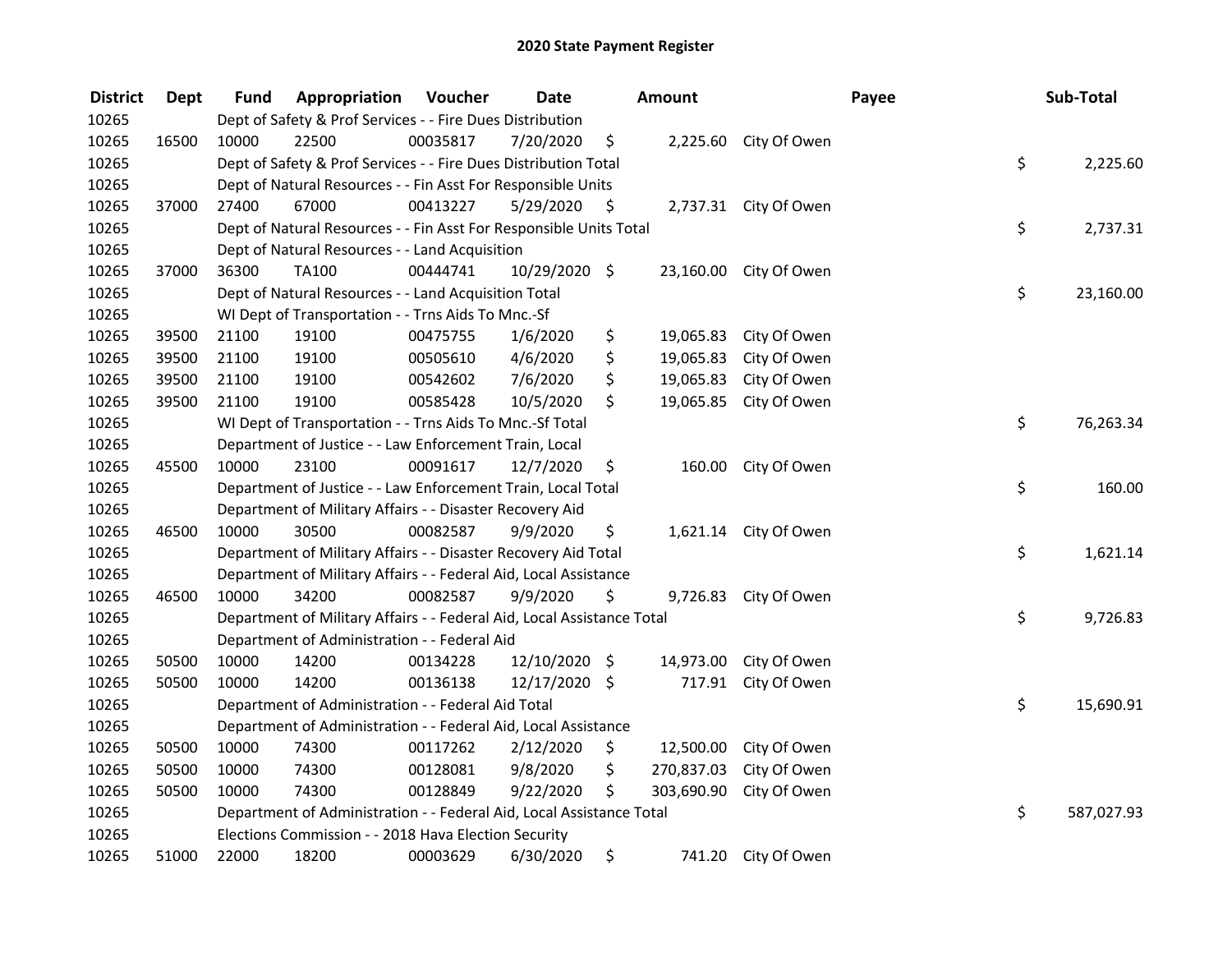| <b>District</b> | Dept  | <b>Fund</b> | Appropriation                                                         | Voucher  | Date            |                | <b>Amount</b> |              | Payee | Sub-Total          |
|-----------------|-------|-------------|-----------------------------------------------------------------------|----------|-----------------|----------------|---------------|--------------|-------|--------------------|
| 10265           | 51000 | 22000       | 18200                                                                 | 00004369 | 9/9/2020        | \$             | 1,200.00      | City Of Owen |       |                    |
| 10265           |       |             | Elections Commission - - 2018 Hava Election Security Total            |          |                 |                |               |              |       | \$<br>1,941.20     |
| 10265           |       |             | Shared Revenue and Tax Relief - - Expenditure Restraint Program       |          |                 |                |               |              |       |                    |
| 10265           | 83500 | 10000       | 10100                                                                 | 00067708 | 7/27/2020       | $\ddot{\zeta}$ | 10,894.97     | City Of Owen |       |                    |
| 10265           |       |             | Shared Revenue and Tax Relief - - Expenditure Restraint Program Total |          |                 |                |               |              |       | \$<br>10,894.97    |
| 10265           |       |             | Shared Revenue and Tax Relief - - County And Municipal Aid            |          |                 |                |               |              |       |                    |
| 10265           | 83500 | 10000       | 10500                                                                 | 00067708 | 7/27/2020       | S.             | 70,351.26     | City Of Owen |       |                    |
| 10265           | 83500 | 10000       | 10500                                                                 | 00071672 | $11/16/2020$ \$ |                | 398,657.16    | City Of Owen |       |                    |
| 10265           |       |             | Shared Revenue and Tax Relief - - County And Municipal Aid Total      |          |                 |                |               |              |       | \$<br>469,008.42   |
| 10265           |       |             | Shared Revenue and Tax Relief - - Exempt Computer Aid                 |          |                 |                |               |              |       |                    |
| 10265           | 83500 | 10000       | 10900                                                                 | 00064889 | 7/27/2020       | S              | 938.44        | City Of Owen |       |                    |
| 10265           | 83500 | 10000       | 10900                                                                 | 00066955 | 7/27/2020       | Ŝ.             | 27.52         | City Of Owen |       |                    |
| 10265           |       |             | Shared Revenue and Tax Relief - - Exempt Computer Aid Total           |          |                 |                |               |              |       | \$<br>965.96       |
| 10265           |       |             | Shared Revenue and Tax Relief - - Utility Aid                         |          |                 |                |               |              |       |                    |
| 10265           | 83500 | 10000       | 11000                                                                 | 00067708 | 7/27/2020       | S.             | 1,546.76      | City Of Owen |       |                    |
| 10265           | 83500 | 10000       | 11000                                                                 | 00071672 | $11/16/2020$ \$ |                | 9,175.16      | City Of Owen |       |                    |
| 10265           |       |             | Shared Revenue and Tax Relief - - Utility Aid Total                   |          |                 |                |               |              |       | \$<br>10,721.92    |
| 10265           |       |             | Shared Revenue and Tax Relief - - Personal Property Aid               |          |                 |                |               |              |       |                    |
| 10265           | 83500 | 10000       | 11100                                                                 | 00060258 | 5/4/2020        | \$.            | 1,664.09      | City Of Owen |       |                    |
| 10265           | 83500 | 10000       | 11100                                                                 | 00062397 | 5/4/2020        | \$             | 10,279.30     | City Of Owen |       |                    |
| 10265           |       |             | Shared Revenue and Tax Relief - - Personal Property Aid Total         |          |                 |                |               |              |       | \$<br>11,943.39    |
| 10265 Total     |       |             |                                                                       |          |                 |                |               |              |       | \$<br>1,224,088.92 |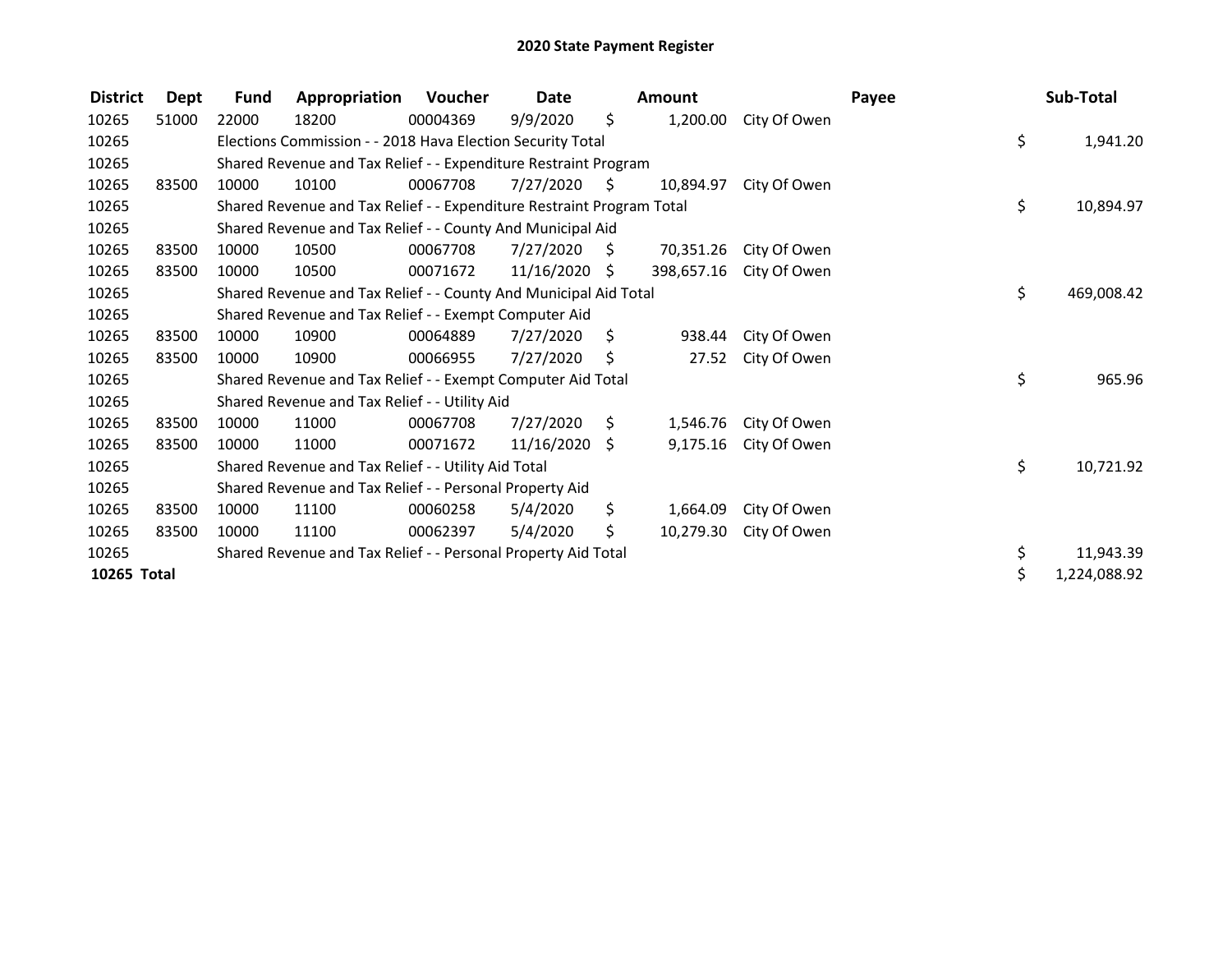| <b>District</b> | Dept  | <b>Fund</b> | Appropriation                                                 | Voucher  | Date      | Amount |  | Payee                  | Sub-Total |  |        |
|-----------------|-------|-------------|---------------------------------------------------------------|----------|-----------|--------|--|------------------------|-----------|--|--------|
| 10281           |       |             | Shared Revenue and Tax Relief - - Exempt Computer Aid         |          |           |        |  |                        |           |  |        |
| 10281           | 83500 | 10000       | 10900                                                         | 00064890 | 7/27/2020 |        |  | 215.12 City Of Stanley |           |  |        |
| 10281           |       |             | Shared Revenue and Tax Relief - - Exempt Computer Aid Total   |          |           |        |  |                        |           |  | 215.12 |
| 10281           |       |             | Shared Revenue and Tax Relief - - Personal Property Aid       |          |           |        |  |                        |           |  |        |
| 10281           | 83500 | 10000       | 11100                                                         | 00060259 | 5/4/2020  |        |  | 10.62 City Of Stanley  |           |  |        |
| 10281           |       |             | Shared Revenue and Tax Relief - - Personal Property Aid Total |          |           |        |  |                        |           |  | 10.62  |
| 10281 Total     |       |             |                                                               |          |           |        |  |                        |           |  | 225.74 |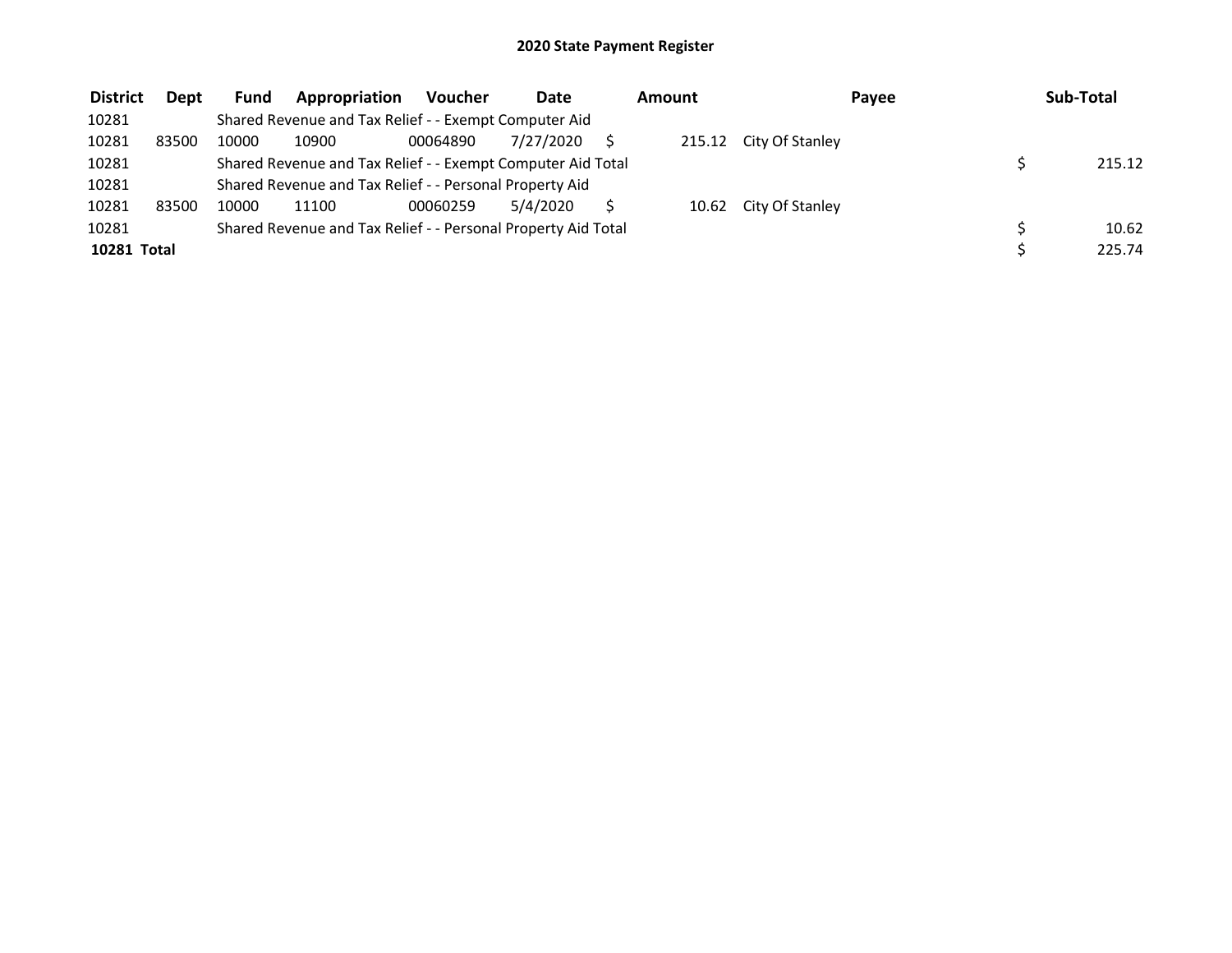| <b>District</b> | <b>Dept</b> | Fund                                                                          | Appropriation                                          | Voucher  | <b>Date</b>   |      | <b>Amount</b> |                         | Payee |            | Sub-Total  |
|-----------------|-------------|-------------------------------------------------------------------------------|--------------------------------------------------------|----------|---------------|------|---------------|-------------------------|-------|------------|------------|
| 10286           |             | Dept of Safety & Prof Services - - Fire Dues Distribution                     |                                                        |          |               |      |               |                         |       |            |            |
| 10286           | 16500       | 10000                                                                         | 22500                                                  | 00035818 | 7/20/2020     | \$   |               | 4,653.21 City Of Thorp  |       |            |            |
| 10286           |             | \$<br>Dept of Safety & Prof Services - - Fire Dues Distribution Total         |                                                        |          |               |      |               |                         |       | 4,653.21   |            |
| 10286           |             | Environmental Improvement Prog - - Clean Water Fund Program Finan             |                                                        |          |               |      |               |                         |       |            |            |
| 10286           | 32000       | 57300                                                                         | 16300                                                  | 00000261 | 2/20/2020     | \$   | 3,048.33      | City Of Thorp           |       |            |            |
| 10286           |             | \$<br>Environmental Improvement Prog - - Clean Water Fund Program Finan Total |                                                        |          |               |      |               |                         |       | 3,048.33   |            |
| 10286           |             | Dept of Natural Resources - - Fin Asst For Responsible Units                  |                                                        |          |               |      |               |                         |       |            |            |
| 10286           | 37000       | 27400                                                                         | 67000                                                  | 00412554 | 5/29/2020     | - \$ |               | 10,850.43 City Of Thorp |       |            |            |
| 10286           |             | Dept of Natural Resources - - Fin Asst For Responsible Units Total            |                                                        |          |               |      |               |                         |       | \$         | 10,850.43  |
| 10286           |             | WI Dept of Transportation - - Trns Aids To Mnc.-Sf                            |                                                        |          |               |      |               |                         |       |            |            |
| 10286           | 39500       | 21100                                                                         | 19100                                                  | 00475756 | 1/6/2020      | \$   | 40,433.79     | City Of Thorp           |       |            |            |
| 10286           | 39500       | 21100                                                                         | 19100                                                  | 00505611 | 4/6/2020      | \$   | 40,433.79     | City Of Thorp           |       |            |            |
| 10286           | 39500       | 21100                                                                         | 19100                                                  | 00542603 | 7/6/2020      | \$   | 40,433.79     | City Of Thorp           |       |            |            |
| 10286           | 39500       | 21100                                                                         | 19100                                                  | 00585429 | 10/5/2020     | \$   | 40,433.79     | City Of Thorp           |       |            |            |
| 10286           |             | WI Dept of Transportation - - Trns Aids To Mnc.-Sf Total                      |                                                        |          |               |      |               |                         |       | \$         | 161,735.16 |
| 10286           |             |                                                                               | Department of Justice - - Law Enforcement Train, Local |          |               |      |               |                         |       |            |            |
| 10286           | 45500       | 10000                                                                         | 23100                                                  | 00092047 | 12/11/2020 \$ |      | 480.00        | City Of Thorp           |       |            |            |
| 10286           |             | Department of Justice - - Law Enforcement Train, Local Total                  |                                                        |          |               |      |               |                         |       | \$         | 480.00     |
| 10286           |             |                                                                               | Department of Administration - - Federal Aid           |          |               |      |               |                         |       |            |            |
| 10286           | 50500       | 10000                                                                         | 14200                                                  | 00134229 | 12/10/2020 \$ |      |               | 13,952.05 City Of Thorp |       |            |            |
| 10286           |             | \$<br>Department of Administration - - Federal Aid Total                      |                                                        |          |               |      |               |                         |       |            | 13,952.05  |
| 10286           |             | Department of Administration - - Federal Aid, Local Assistance                |                                                        |          |               |      |               |                         |       |            |            |
| 10286           | 50500       | 10000                                                                         | 74300                                                  | 00130702 | 10/21/2020 \$ |      |               | 42,304.00 City Of Thorp |       |            |            |
| 10286           | 50500       | 10000                                                                         | 74300                                                  | 00137357 | 12/30/2020 \$ |      | 201,213.00    | City Of Thorp           |       |            |            |
| 10286           |             | \$<br>Department of Administration - - Federal Aid, Local Assistance Total    |                                                        |          |               |      |               |                         |       |            | 243,517.00 |
| 10286           |             | Shared Revenue and Tax Relief - - Expenditure Restraint Program               |                                                        |          |               |      |               |                         |       |            |            |
| 10286           | 83500       | 10000                                                                         | 10100                                                  | 00067709 | 7/27/2020     | - \$ | 8,231.87      | City Of Thorp           |       |            |            |
| 10286           |             | \$<br>Shared Revenue and Tax Relief - - Expenditure Restraint Program Total   |                                                        |          |               |      |               |                         |       | 8,231.87   |            |
| 10286           |             | Shared Revenue and Tax Relief - - County And Municipal Aid                    |                                                        |          |               |      |               |                         |       |            |            |
| 10286           | 83500       | 10000                                                                         | 10500                                                  | 00067709 | 7/27/2020     | \$   | 82,964.19     | City Of Thorp           |       |            |            |
| 10286           | 83500       | 10000                                                                         | 10500                                                  | 00071673 | 11/16/2020 \$ |      | 487,124.73    | City Of Thorp           |       |            |            |
| 10286           |             | \$<br>Shared Revenue and Tax Relief - - County And Municipal Aid Total        |                                                        |          |               |      |               |                         |       | 570,088.92 |            |
| 10286           |             | Shared Revenue and Tax Relief - - Exempt Computer Aid                         |                                                        |          |               |      |               |                         |       |            |            |
| 10286           | 83500       | 10000                                                                         | 10900                                                  | 00064891 | 7/27/2020     | \$   | 1,998.49      | City Of Thorp           |       |            |            |
| 10286           | 83500       | 10000                                                                         | 10900                                                  | 00066956 | 7/27/2020     | \$   | 3,243.49      | City Of Thorp           |       |            |            |